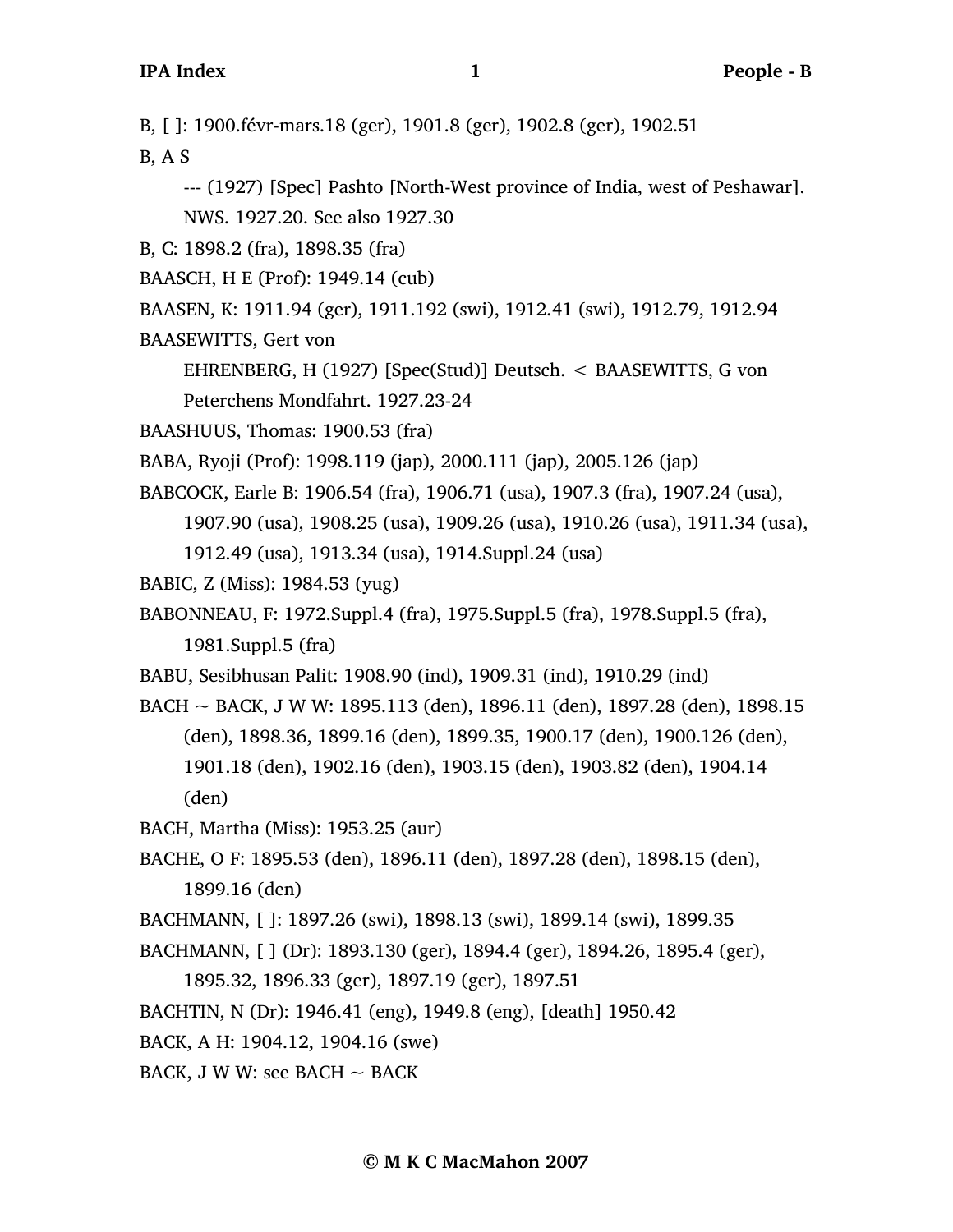BACKHAUSEN, [ ] (Frl): 1898.150 (fra), 1899.2 (fra), 1899.54 (ger), 1900.janv.8 (ger), 1901.8 (ger), 1902.8 (ger), 1903.8 (ger), 1904.8 (ger), 1905.7 (ger), 1906.10 (ger), 1907.11 (ger), 1908.12 (ger), 1909.12 (ger), 1910.12 (ger), 1911.2 (ger), 1912.34 (ger), 1913.18 (ger), 1914.Suppl.12 (ger)

BACKHOUSE, E D (Miss): 1910.66 (eng), 1911.11 (eng), 1912.24 (eng), 1913.10 (eng), 1914.Suppl.5 (eng)

BACKLUND, Henrik  $\sim$  Henry: 1894.101 (fin), 1895.13 (fin), 1896.15 (fin),

1897.32 (fin), 1898.19 (fin), 1899.19 (fin), 1900.20 (fin), 1901.21 (fin),

1902.19 (fin), 1903.19 (fin), 1904.17 (fin), 1905.17 (fin), 1906.20 (fin),

1907.23 (fin), 1908.23 (fin), 1909.25 (fin), 1910.24 (fin), 1911.32 (fin),

1912.47 (fin), 1913.31 (fin), 1914.Suppl.22 (fin)

--- (1894) [Q&A: English and German (Q) - transcription of diphthongs]. 1894.125

--- (1895) Foreign words [=Russian pronunciation of MOSCOW,

KAMTSCHAKTA; pronunciation of CALCUTTA; Finnish and Swedish pronunciations of TVNDSTICKOR]. 1895.102

--- (1895) English pronunciation [=pronunciation of LP]. 1895.145

--- (1896) [Q&A: French (Q) - vowel-length; pronunciation of ABSOLUMENT]. 1896.98

(1897) [Q&A: Italian (A) - Italian-German dictionaries; study of pronunciation]. 1897.39

--- (1906) [Q&A: French (Q) - pronunciation of MAISON and FRISQUET: initial vowel, position of stress, vowel-length]. 1906.120

BACKSTRÖM, A J

--- (1905) [Q&A: French - (Q) use of en le and en les]. 1905.148

--- (1907) [Q&A: French (Q) - vowel-length]. 1907.32

BACLET, E

[Spec(Stud)] Français. Le plus beau drapeau. < BACLET, E Église libre. 1891.99-101

BACON, S A (Miss): 1913.34 (usa), 1914.Suppl.24 (usa)

BACOT, Cécile (Miss): 1895.31 (usa), 1895.114 (usa), 1895.126 (usa), 1896.17 (usa), 1897.33 (usa)

BACOT, Sally (Miss): 1895.31 (usa)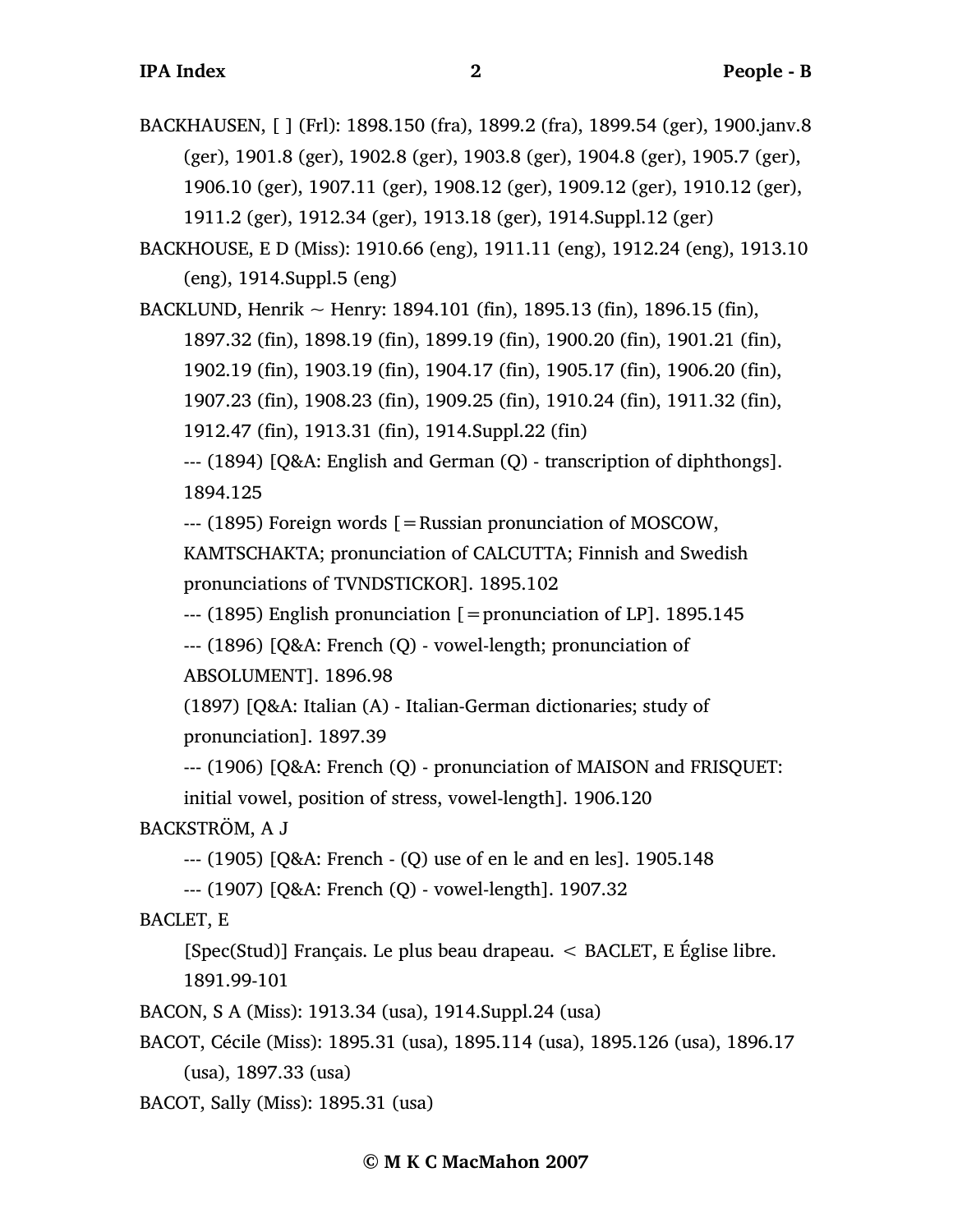BACOT, Tilly (Miss): 1895.31 (usa), 1896.17 (usa), 1897.33 (usa), 1897.52, 1897.94 (usa), 1898.20 (usa), 1899.21 (usa)

BADER, Christopher (Dr): 2006 [IPA-Rec]

BADILLA: see CARRILLO BADILLA

BADIN, Pierre (Mr): 2005.125 (fra)

BADKE, Otto

[Rev] --- (1888) Die Anfangsgründe im Französischen auf phonetischer

Grundlage. Stralsund: Königliche Regierungs-Buchdruckerei. 1889.12-13

BADOR, Abel: 1897.110 (fra), 1897.143

BADREDDINE, B: 1976.44 (fra), 1978.Suppl.5 (fra)

BÄCKLUND, A (Frk): 1894.114 (swe), 1895.11 (swe), 1896.13 (swe), 1897.30 (swe), 1897.52

BÄR, Herm: 1892.26 (ger), 1893.3 (ger), 1894.4 (ger), 1894.26

BAFANJI: see NCHUFIE~BANFANJI

BAFILE, Ubaldo (Prof): 1906.17 (ita), 1907.19 (ita), 1908.20 (ita), 1909.21 (ita), 1910.21 (ita), 1911.29 (ita), 1912.44 (ita)

BAGGS, Edith (Miss): IPA exam result (French). 1910.121

BAGNALL, B: 1913.110 (eng), 1914.Suppl.5 (eng)

BAGNALL, C (Mrs): 1904.5 (eng), 1905.5 (eng), 1905.47 (eng), 1906.4 (eng), 1906.5 (eng), 1906.30, 1907.4 (eng), 1908.4 (eng), 1909.4 (eng), 1910.4 (eng), 1910.168, 1911.13 (eng), 1912.26 (eng), 1912.79 (eng), 1913.10 (eng), 1914.Suppl.5 (eng)

BAGORDA, Giuseppina (Signorina): IPA exam result (German). 1912.19

BAGSHAWE: see MURRAY-BAGSHAWE

BAGUS, Emma (Frl): 1899.98 (ger), 1900.janv.8 (ger), 1901.8 (ger), 1902.8

(ger), 1902.51, 1903.8 (ger), 1903.48, 1912.132 (ger), 1913.18 (ger) BAHR, [ ]: 1910.12 (ger), 1911.20 (ger), 1912.34 (ger), 1913.18 (ger), 1913.111 BAHRI, M H D: 1932.24 (ind), 1932.90 (ind), 1934.39 (ind)

BAHRI, Syamsul

EADES, Domenyk & HAJEK, John (2006). Gayo. NWS [inf= ---, aged 25, Bukit dialect of Gayo]. 2006.107-115

BAHRMANN, K: 1896.83 (auh), 1897.25 (auh), 1897.51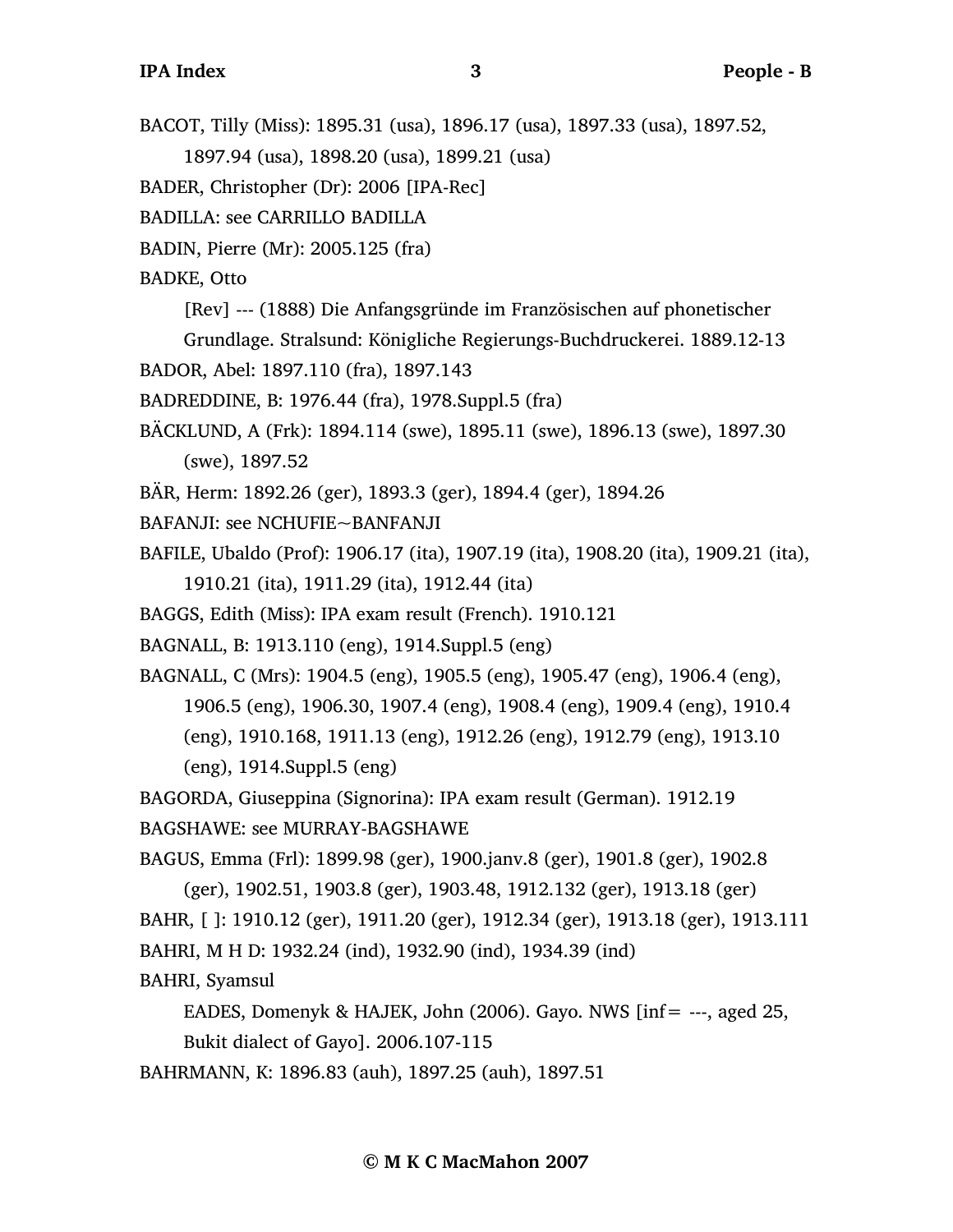BAIJINGS, Henri C: 1899.146 (net), 1900.janv.16 (net), 1900.févr-mars.19, 1900.54 (bel), 1900.86 (bel), 1901.17 (net), 1901.30 (net), 1901.122 (net), 1902.14 (net), 1903.14 (net), 1903.30 (net), 1904.13 (net), 1905.13 (net), 1906.16 (net), 1907.18 (net), 1908.19 (net), 1909.20 (net), 1910.19 (net), 1910.124, 1914.Suppl.18 (net)

BAILES, J L: 1948.16 (eng), 1948.32 (eng), 1949.8 (eng), 1952.Suppl.ii (eng) BAILEY, [ ] (Miss): 1914.Suppl.32 (aus)

BAILEY, Charles-James N (Prof): 1975.102 (brd), 1978.Suppl.6 (brd), 1981.Suppl.6 (brd), 1994.46 (usa), 1998.119 (usa), 2000.111 (usa) WELLS, J C (1976) The Association's Alphabet [=Council's views]. 1976.2- 3

--- (1976) Some additions to the phonetic alphabet. Comm: J C WELLS]. 1976.32-34

--- (1978) Four low-level pronunciation rules of Northern States English. 1978.24-33

--- (1988) [Letter to the Editor: superscript diacritics, and phonological distinctiveness of sounds on IPA chart. Comm: BLADON, Anthony]. 1988.56

```
BAILEY, G: see BAILEY, T Grahame
```
BAILEY, M A (Miss): 1913.86 (eng), 1914.Suppl.5 (eng)

IPA exam results: French, 1914.58; English, 1914.58

- BAILEY, M P (Mlle): IPA exam result (French). 1909.95
- BAILEY, Margaret A (Miss): IPA exam results: French, 1914.36; German, 1913.125

BAILEY, Marshall P: 1952.48 (usa), 1955.Suppl.viii (usa), 1959.23

BAILEY, T Grahame (Rev Dr): 1912.134 (sco), 1913.10 (sco), 1914.Suppl.30 (ind), 1925.Suppl.2 (eng), 1930.11 (eng), 1932.14 (eng), 1934.29 (eng), 1936.35 (eng), 1938.31 (eng), 1942.11 (sco), [death] 1942.27 --- (1912) [Spec] Panjabi (Northern Mohammedan dialect). NWS. 1912.Suppl.sept-oct.29. See also 1912.123

--- (1913) tsh and dzh [symbols for]. 1913.136. Comm: D Jones

--- (1913) [Spec] Children's English. A story as told by a child of 4

[possibly East Coast Scottish [MKCM]] and the same by ---. 1913.57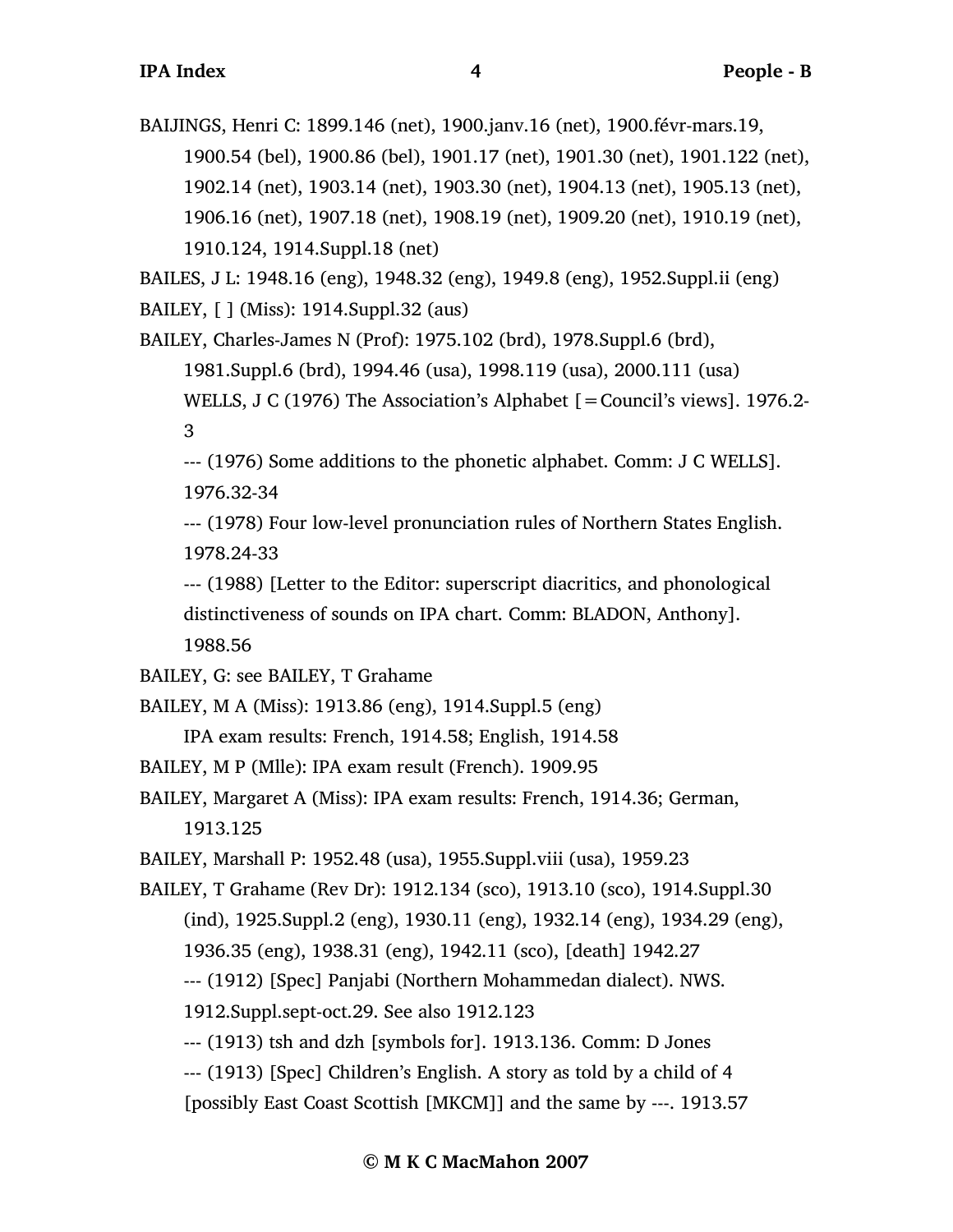BAILLY, [ ] (Prof)

[Der 19te Deutsche Neuphilologentag, Berlin, October 1924]. 1924.27-28 [Vacation course for middle-school teachers in Switzerland, Basel, 6-9 Oct 1924: JONES, D, phonetics and the teaching of English; Prof BAILLY on general linguistic theory]. 1924.28

BAIN: see WATSON BAIN

BAINES, Robert M (Mr): 1998.119 (jap), 2000.111 (jap), 2005.126 (jap)

BAIRD, Louise

c--- (2002). Kéo. NWS [infs=from Flores and Bali, Indonesia]. 2002.93-97 BAISLER, P E (Prof): 1954.15 (usa), 1955.Suppl.vii (usa), 1961.Suppl.ix (usa) BAKALLA, Muhammad H (Dr): 1974.59 (sau), 1975.Suppl.13 (sau),

1978.Suppl.16 (eng), 1981.Suppl.16 (eng), 1990.ii.55 (eng), 1994.46 (sau),

1998.119 (sau), 2000.111 (sau), 2005.127 (sau)

(1991) Council. 1991.June.ifc, (1992) Council. 1992.ifc

(1993) Council. 1993.June.ifc

(1993) Council. 1993.Dec.ifc

(1994) Council. 1994.June.ifc

(1994) Council. 1994.Dec.ifc

(1995) Council. 1995.June.ifc

(1995) Council. 1995.Dec.ifc

BAKEN, Ronald J (Prof): 1966.38 (usa), 1968.43 (usa), 1972.Suppl.15 (usa), 1990.ii.55 (usa), 1994.46 (usa), 1998.119 (usa)

BAKER: see also LLOYD-BAKER; MILLS-BAKER

BAKER, A T (Prof): 1898.150 (eng), 1899.5 (eng), 1900.janv.6 (eng), 1901.5 (eng), 1901.122 (eng), 1901.142 (eng), 1902.5 (eng), 1903.5 (eng), 1904.4 (eng), 1905.4 (eng), 1906.4 (eng), 1906.70 (eng), 1907.4 (eng), 1908.4 (eng), 1909.4 (eng), 1910.4 (eng), 1911.11 (eng), 1912.24 (eng), 1913.9 (eng), 1914.Suppl.3 (eng)

--- & TUTTLE, E H (1902) [Rev] SPIERS, V J T (1902) Senior French Reciter, with phonetic transcript and practice in conversation and free composition. Extracts from the classicalauthors of the XVIIth century. London: Simpkin, Marshall, Hamilton, Kent & Co Ltd 1902.116. Corr: 1903.25-26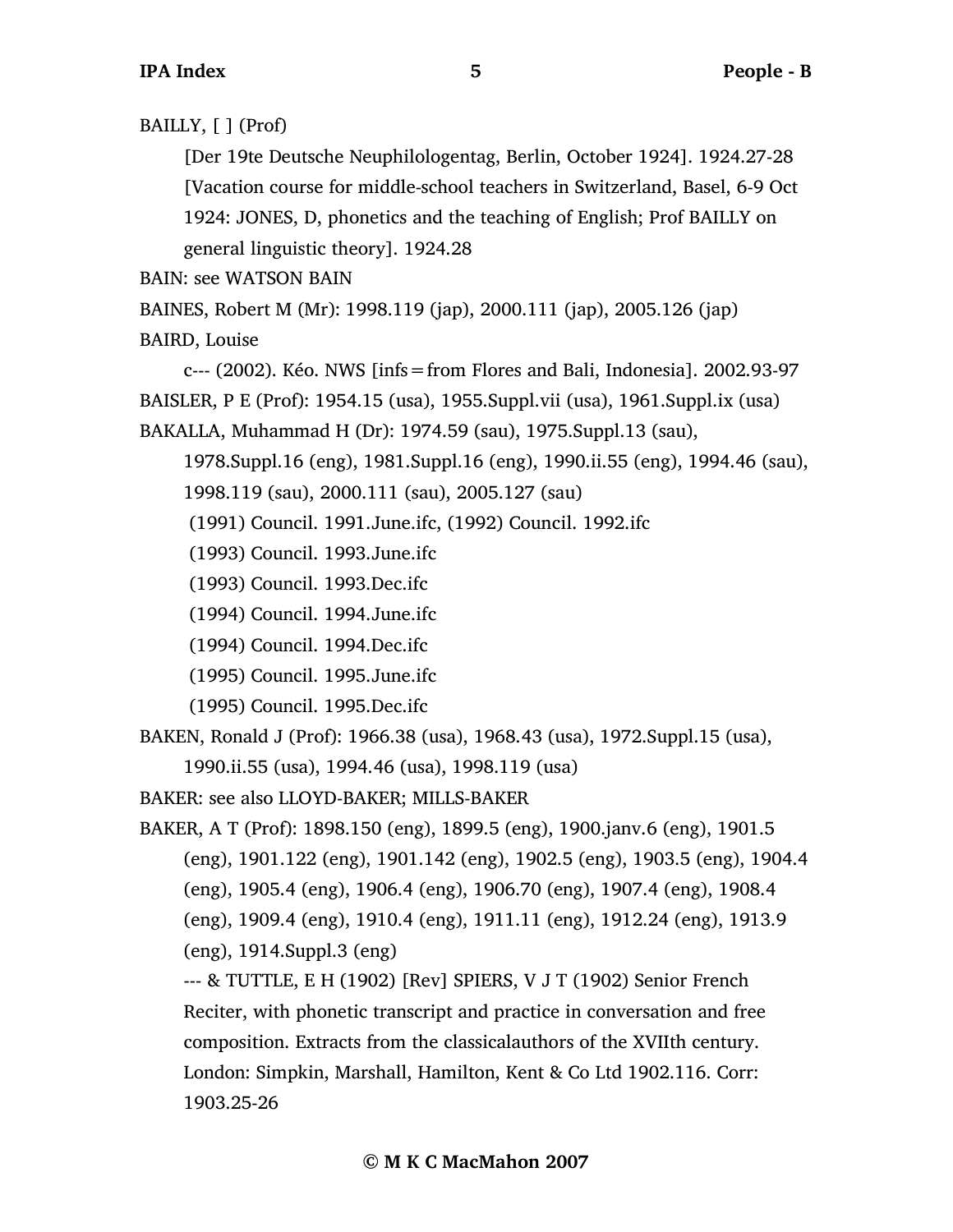**© M K C MacMahon 2007** Résultats des élections. 1904.34-35 [--- : marriage to Margaret A Bromley]. 1905.38 RAMBEAU, A, THUDICHUM, C, CLOOS, C, VIANNA, A R G, --- & VIËTOR, W (1905 Le don de 1700 francs: avis des conseillers. 1905.66-68 Élections du Conseil. 1906.25-26 Décisions officielles: [... Council election results]. 1906.30-31 Avis de nos conseillers [...proposal to increase membership of Council to 30]. 1906.42-46 [Election results]. 1908.29-30 [Membership of Council 1908]. Exposé des Principes (1908). 1908.Suppl.2- 3 PASSY, P (1909) Avis de nos conseillers  $[=(i)$  DJ proposed as Assistant Secretary of the af (ii) 'scientific supplement' proposed (iii) future of Partie des élèves (iv) phonetics exams (v) advanced certificate (vi) alphabet]. 1909.44-47, 74-76, 77-79, 97-101 [Election results]. 1910.32-33 [BAKER, A: father's death]. 1910.59 PASSY, P (1912) The Principles of the International Phonetic Association. 1912.Suppl.sept-oct.4 [Election results]. 1912.18-19 [Election of Council; composition of present Council; Proposals: Honorary membership for BREUL, K; phonetic symbols to be printed on cards (<MILLS-BAKER, F); articles in orthography in the mf; alphabet; deficit]. 1912.89-91 [Election results]. 1914.18-19 Décisions officielles  $[=(i)$  Council for 1928 as for 1927 (ii) D Jones to be Secretary of the IPA in succession to P Passy (iii) D Jones to represent the af at the 1st International Congress of Linguists (iv) New symbols adopted (v) Honorary memberships for A Meillet and G Morgenstierne]. 1928.51-53 BAKER, J: 1911.162 (eng), 1912.26 (eng), 1913.10 (eng), 1914.Suppl.5 (eng) BAKER, John William [Rev] EDWARDS, P & --- (1923) Ejercicios de Gramática Española para Principiantes. Cambridge: W Heffer & Sons. 1924.13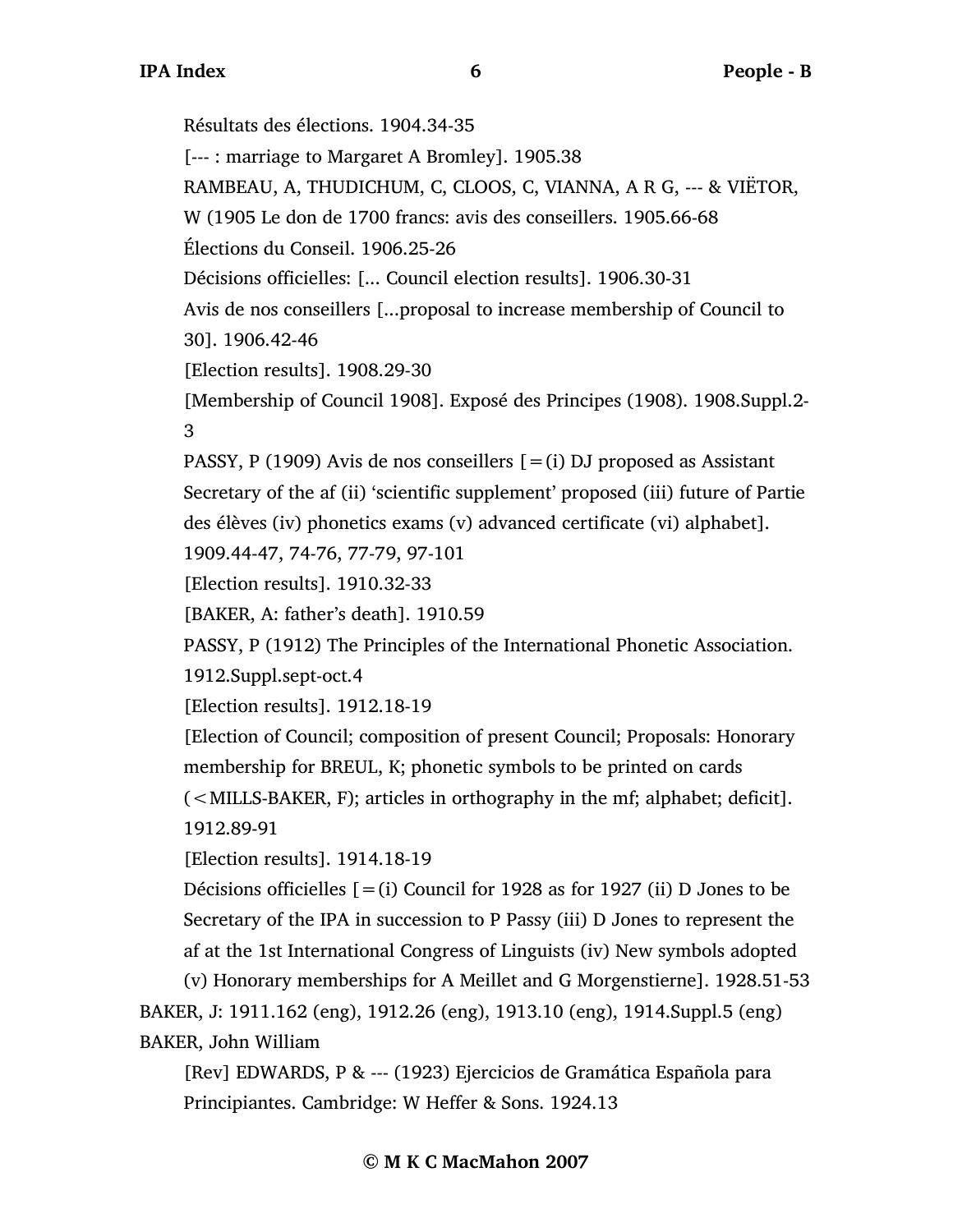BAKER, Mary (Miss): 1906.25 (aus), 1907.28 (aus), 1908.29 (aus), 1909.32 (aus), 1910.32 (aus)

BAKER, Mary (Mlle): IPA exam results: French, 1911.128; German, 1913.85 BAKER, Natalie: 1998.119 (usa)

BAKER, Tom: IPA exam result (French). 1912.131

BAKHTIAR, Kaarin L (Mrs): 1990.ii.55 (usa), 1994.46 (usa), 1998.119 (usa)

BAKKER, G: 1887.Sept.315 (net), 1888.janv.25/1 (net), 1889.2 (net), 1889.66

BAKRANA, Juraj (Dr): 1998.119 (cro), 2000.111 (cro), 2005.125 (cro)

BAL: see BAL DE BUCKLEY  $\sim$  BAL

BAL DE BUCKLEY  $\sim$  BAL, G (Mme): 1930.20 (arg), 1932.23 (arg), 1934.38 (arg), 1936.42 (arg), 1938.38 (arg), 1949.14 (arg)

BALAGUER, Victor

[Publications Received]. 1891.88

BALAMAKOVA, Margarita

--- (2004). [Rev] CRYSTAL, David (2003). A Dictionary of Linguistics and Phonetics. 5th ed. Oxford: Blackwell Publishing. 2004.100-101

BALASSA, József (Dr): 1887.Oct.345 (auh), 1888.janv.25/1 (auh), 1889.1 (auh), 1890.1 (auh), 1891.1 (auh), 1892.6 (auh), 1892.130 (auh), 1893.6 (auh), 1894.7 (auh), 1895.7 (auh), 1896.9 (auh), 1897.25 (auh), 1897.75 (auh), 1898.11 (auh), 1899.12 (auh), 1900.14 (auh), 1901.15 (auh), 1902.13 (auh), 1903.13 (auh), 1904.11 (auh), 1905.11 (auh), 1906.14 (auh), 1907.16 (auh), 1908.16 (auh), 1909.17 (auh), 1910.17 (auh), 1911.25 (auh), 1912.40 (auh), 1913.24 (auh), 1914.Suppl.16 (auh) Subscription. For casting new types [names of subscribers; new types to be used in Jan 1889]. 1888.Dec.490/90 ADAMOVIC, J (1889) [Rev] --- (1889) Phonetik der ungarischen Sprache. In TECHMER, F [ed] Internationale Zeitschrift für Allgemeine Sprachwissenschaft, IV, 1, 130-157. 1889.69  $-$ -- (1889) Phonetische Reformbewegung in Ungarn  $[=(i)]$  lecture to the Gesellschaft der ungarischen Mittelschullehrer, Budapest, on the use of phonetics in schools (ii) Balassa to teach English by the phonetic method in Székesfehérvár]. 1889.73-74 [Rev] VIËTOR, W [ed] (1888-89) Phonetische Studien. II Band. 1889.83-84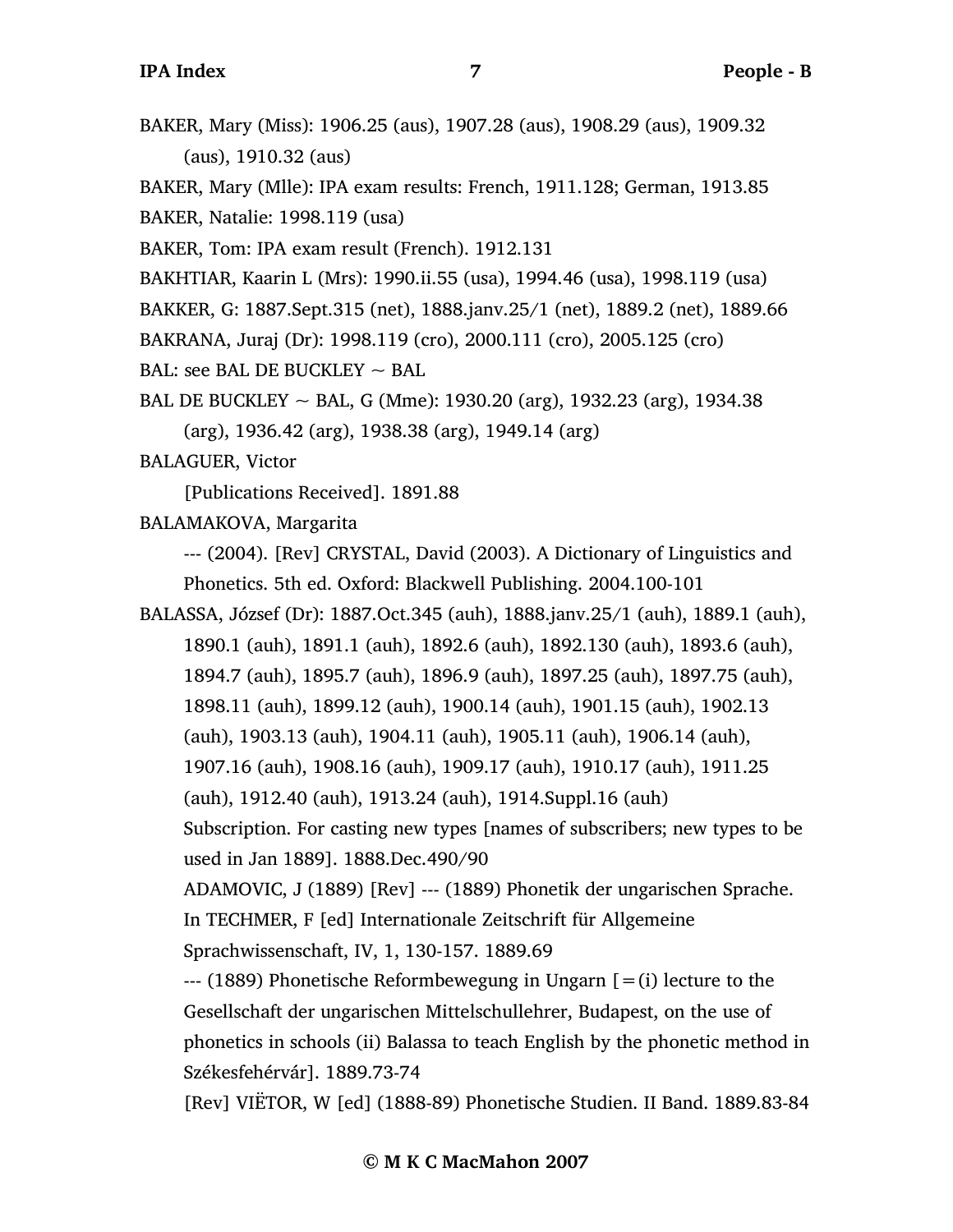Question administrative  $[]=$  call for nominations for Council of af (1890)]. 1889.89-90 [List of candidates for election to Council (1890) and voting arrangements]. 1889.96-97 [List of candidates for election to Council (1891) and voting arrangements]. 1890.101-102 Question administrative  $[=$  call for nominations to Council (1891)]. 1890.89-90 [Results of Council elections (1890)]. 1890.9 [Results of Council elections (1891)]. 1891.10-11 [List of candidates for election to Council (1892)]. 1891.122 [List of candidates for election to Council (1892) and voting arrangements]. 1891.134-135 --- (1891) [Spec(Stud)] Hongrois. Sprachprobe [with German translation]. 1891.26-27 --- (1891) [Spec(Stud)] [German translation of] Hongrois. Sprachprobe. 1891.27 [Councillors' views on whether the IPA should affiliate with La Société de réforme orthographique: ... ---]. 1891.44 [Results of election to Council (1892): voting figures]. 1892.12-13 [Publications Received]. 1892.135 PASSY, P (1892) Réponse aux propositions concernant le déficit. 1892.158- 159 [... Council members]. 1893.12 [Results of election to Council (1894): ... ---]. 1894.14-15 [Composition of Council (1895): ... ---]. 1895.16 --- (1895) [Spec] Magyar. StJ. 1895.199 --- (1904) [Notice] --- (1904) Magyar Fonétika. A hangok és a beszéd fiziologiai elemzése [Ungarische Phonetik, Physiologische Analyse der Laute und der Sprache] (Budapest: Franklin-társulat). 1904.165-166 --- (1905) [Spec] Ungarisch [sogenannte literarische Aussprache]. Reggel és est. Költemény Arany Jánostól. 1905.40-41 --- (1905) [Spec] Magyar. StJ. 1905.42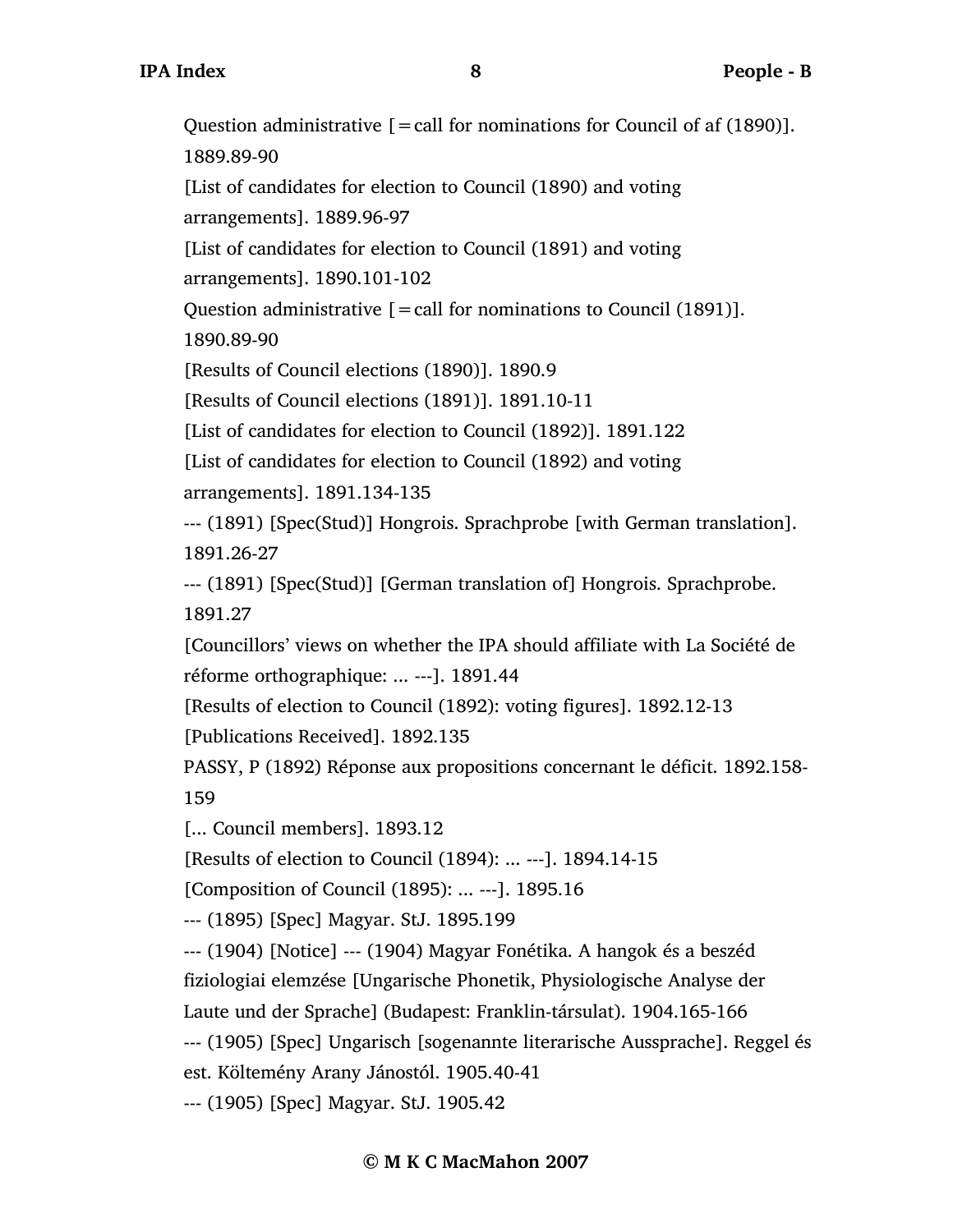BALASUBRAMANIAN, T (Prof): 1979.46 (ind), 1981.Suppl.25 (yem), 1990.ii.55 (ind), 1994.46 (ind), 1998.119 (yem), 2000.111 (yem), 2005.127 (oma) --- (1981) The pure oral vowels of colloquial Tamil - an X-ray photographic study. 1981.27-34

BALDE, Carlos: 1900.22 (chl), 1900.86

- BALDWIN, Adèle Loeis ~ Laeis (Miss): 1911.130 (usa), 1912.49 (usa), 1914.Suppl.24 (usa), 1914.83 (usa) ARMSTRONG, L E (1925) [Rev] --- (1923) Laeis-Baldwin System of Practical Phonetics for Singers and Teachers. New York: The Phonetic Publishing Co. 1925.27-28
- BALDWIN, John R (Dr): 1966.38 (eng), 1972.Suppl.11 (eng), 1975.Suppl.15 (eng), 1978.Suppl.16 (eng), 1981.Suppl.16 (eng), 1990.ii.55 (eng), 1994.46 (eng), 1998.119 (eng), 2000.111 (eng)
	- --- (1966) [Rev] PARTRIDGE, M (1964) Serbo-Croatian: Practical grammar and reader. London & New York: McGraw Hill & Co. 1966.9-11
	- --- (1966) The glottal stop in Turkish [infs:I D, Istanbul, E D, İzmir, U A, Cyprus]. 1966.30-32
	- --- (1967) [Rev] WARD, D & HIM, G (1966) Russian Pronunciation Illustrated. Cambridge: Cambridge University Press. 1967.20-21 --- (1968) [Rev] KRECH, Dr E-M [Kollektiv] (1964) Wörterbuch der deutschen Aussprache. Leipzig: Bibliographisches Institut. 1968.18-20
	- --- (1968) [Rev] DIETRICH, G (1967) Englische Schulphonetik. Eine Einführung in den englischen Anfangsunterricht. 1968.39-40 --- (1969) A note on ejectives [incl Georgian, fem, data]. 1969.26-28
	- --- (1970) [Rev] DE BRAY, R G A (1969) Guide to the Slavonic Languages. Rev ed. London: J M Dent & Sons Ltd. 1970.21-23
	- --- (1970) [Rev] TORSUEV, G P (1969) Problems of theoretical phonetics and phonology. 1970.51
	- --- (1971) [Rev] JONES, D & WARD, D (1969) The Phonetics of Russian. Cambridge University Press. 1971.39-41
	- --- (1972) [Rev] SCHUBIGER, M (1970) Einführung in die Phonetik. Berlin: Walter de Gruyter. 1972.89-91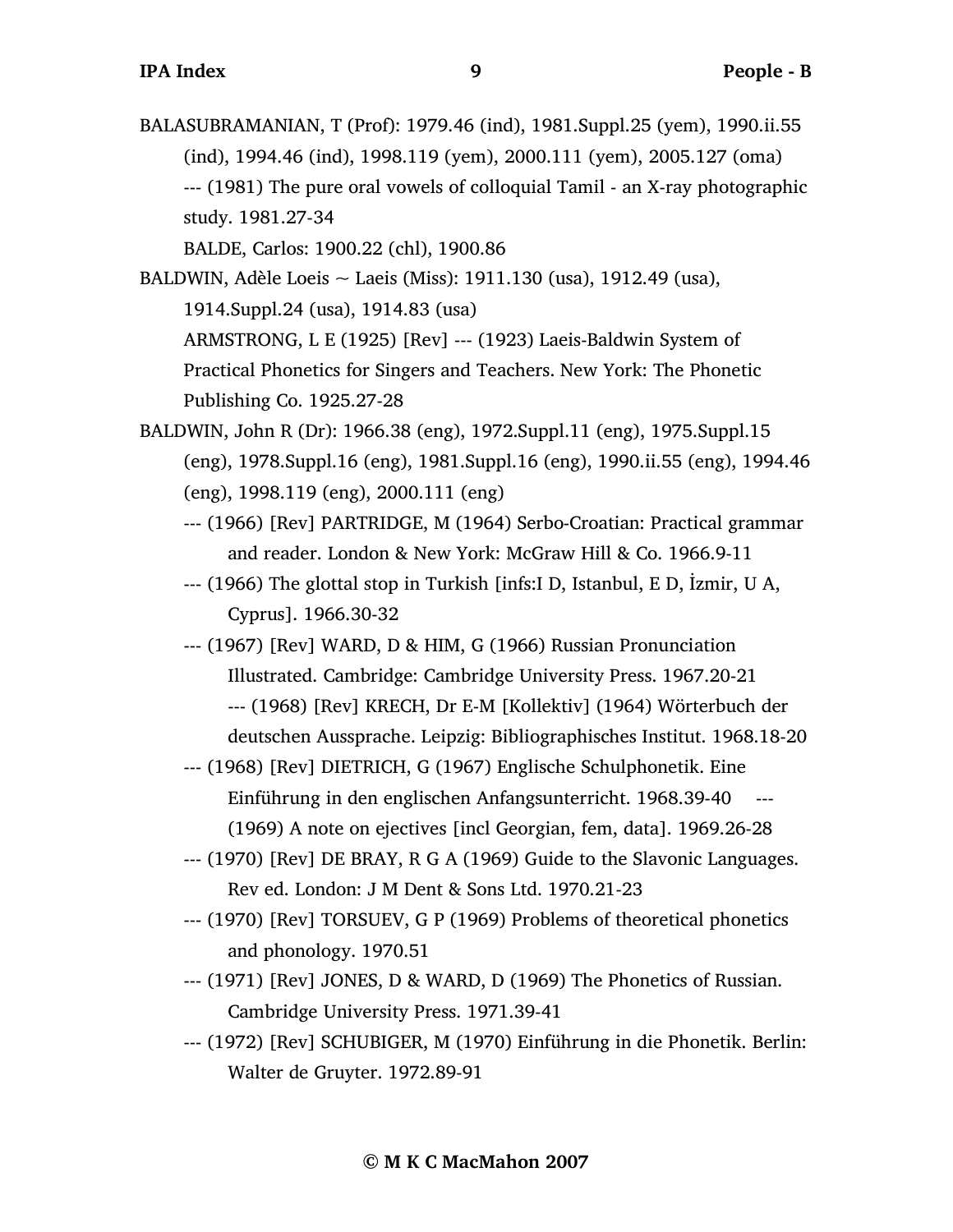- --- (1974) A formal analysis of the intonation of modern colloquial Russian. 1974.80-86
- --- (1976) A formal analysis of the intonation of modern colloquial Russian (Part II). 1976.77-85
- Council elections [=results]. 1985.5
- (1986) Council (1987). 1986.ifc
- (1987) Council (1987). 1987.July.ifc
- (1987) Council (1987). 1987.Dec.ifc
- (1988) Council (1987). 1988.July.ifc
- (1988) Council (1987). 1988.Dec.ifc
- (1988) Council (1987). 1989.July.ifc
- (1989) Council (1989). 1989.Dec.ifc
- (1990) Council (1989). 1990.July.ifc
- (1990) Council (1990). 1990.Dec.ifc
- BALE, G S: 1902.98 (can), 1903.20 (can), 1904.18 (can), 1905.19 (can), 1905.94 (can), 1906.22 (can), 1906.54 (can), 1907.25 (can), 1908.26 (can), 1908.114 (can), 1909.28 (can), 1910.27 (can), 1911.65 (can), 1912.51 (can), 1913.37 (can), 1914.Suppl.27 (can)
- BALG, G (Miss): 1913.110 (eng), 1914.Suppl.5 (eng)
- BALI, Kalika: 2000.111 (fij)
- BALKENHOL, Heinz (Dr)  $[=MORIOKA, Heinz (Dr)]$ : 1974.59 (jap),

```
1975.Suppl.10 (jap), 1978.Suppl.10 (jap), 1981.Suppl.10 (jap)
```
BALL, Christopher J E (Dr Sir)

--- (1964) [Rev] SUNDBY, B (1963) Studies in the Middle English Dialect Material of Worcestershire Records (Norwegian Studies in English No 10). Bergen & Oslo: Norwegian Universities Press; New York: Humanities Press. 1964.27-29

- BALL, Martin J (Prof): 1978.94 (wal), 1978.Suppl.16 (wal), 1981.Suppl.16 (wal), 1990.ii.55 (wal), 1994.46 (nir), 1998.119 (nir), 2000.111 (usa), 2005.128 (usa)
	- --- (1983) A spectrographic investigation of three Welsh diphthongs [inf=male, Anglesey, S Wales]. 1983.82-89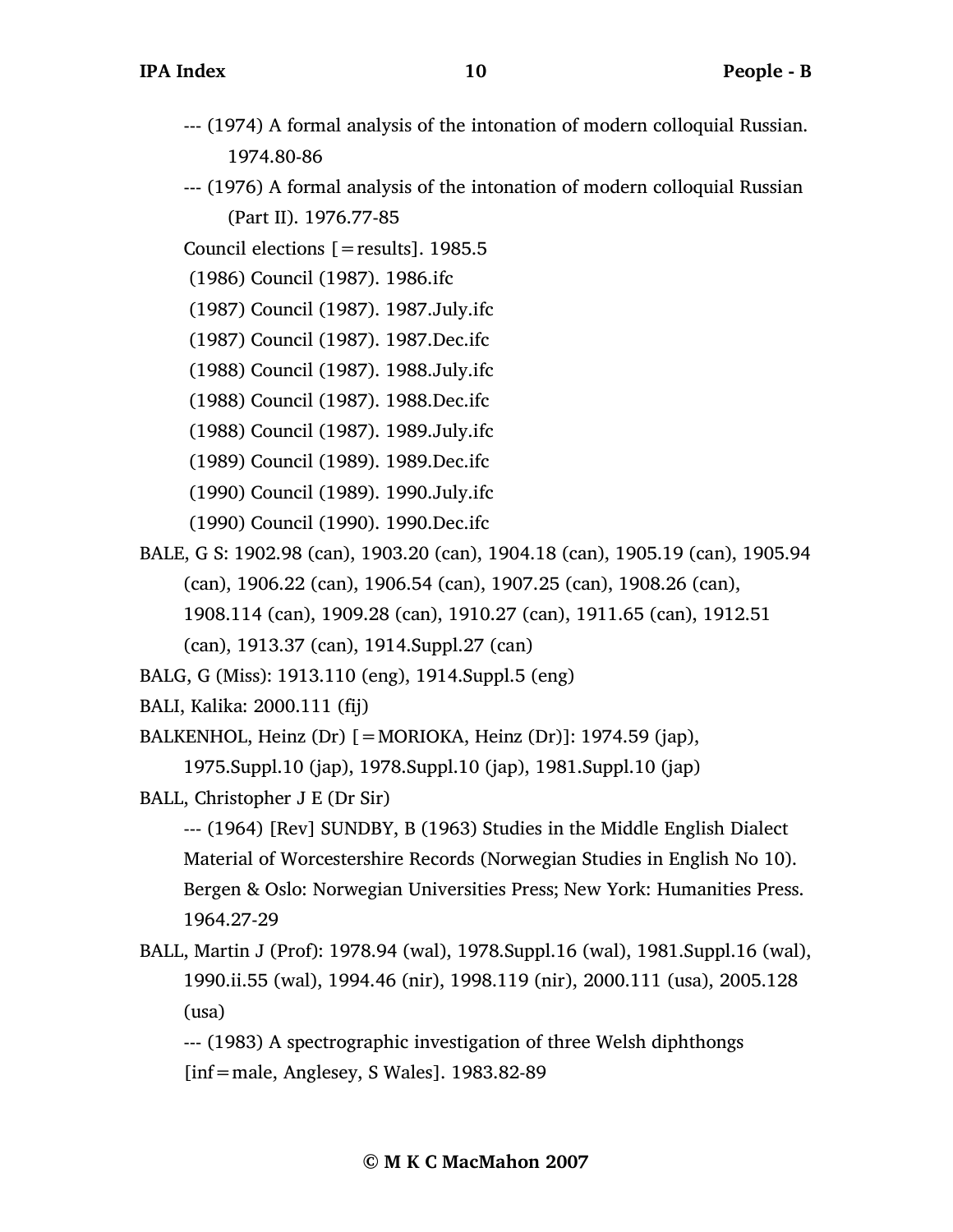--- (1984) The centring diphthongs in Southern English - a sound change in progress. 1984.38-44

FIFE, James (1985/1989) [Rev] --- & JONES, Glyn E (eds) Welsh Phonology. Cardiff: University of Wales Press, 1984. 1985/1989.69-71 --- (1987) Linguo-labials revisited: The PRDS solution. 1987.115-117 DUCKWORTH, Martin & --- (1988) Problems in the transcription of dysfluent speech. 1988.152-155

--- (1988) A diacritic range for phonation types. 1988.39-40

--- (1989) The transcription of suprasegmentals in Welsh. 1989.89-96

--- (1991) Computer coding of the IPA: extensions to the IPA. 1991.36-41

BERNHARDT, Barbara & --- (1993) Characteristics of atypical speech currently not included in the Extensions to the IPA. 1993.35-38

--- (1993) Further to articulatory force and the IPA revisions. 1993.39-41. [See also LISKER, L 1992.57-61]

--- (1995) The VoQS system for the transcription of voice quality. 1995.71- 80

MÜLLER, Nicole & --- (1996) The realisation of schwa plus underlying  $\gamma/\gamma$ and  $/n/$  in a local dialect of the Palatinate  $\lceil \inf_{n=1}$  female speaker from Herxheim, Südliche Weinstraße]. 1996.89-101

PANDELI, Helen, ESKA, Joseph F, --- & RAHILLY, Joan (1997) Problems of phonetic transcription: the case of Hiberno-English slit-t  $[inf = male, mid-$ 20s, Dublin]. 1997.65-75

--- (1998) On percussives. 1998.95-98

--- (2001) On the status of diacritics. 2001.259-264

--- (2002) [Rev] CRUTTENDEN, Alan (2001). Gimson's Pronunciation of English. 6th ed. London: Edward Arnold. 2002.230-232

--- (2002) [Rev] GRØNNUM, Nina & RISCHEL, Jørgen (eds) (2001). To

Honour Eli Fischer-Jørgensen (Travaux du Cercle Linguistique de Copenhagen, Vol XXXI). Copenhagen: C A Reitzel. 2002.79-81

--- (2003) [Rev] SMALL, Larry (1999). Fundamentals of Phonetics: a practical guide for students. Boston: Allyn and Bacon. 2003.247-251 BALL, R

[BALL, R: appointment, Goldsmith's College, London]. 1907.101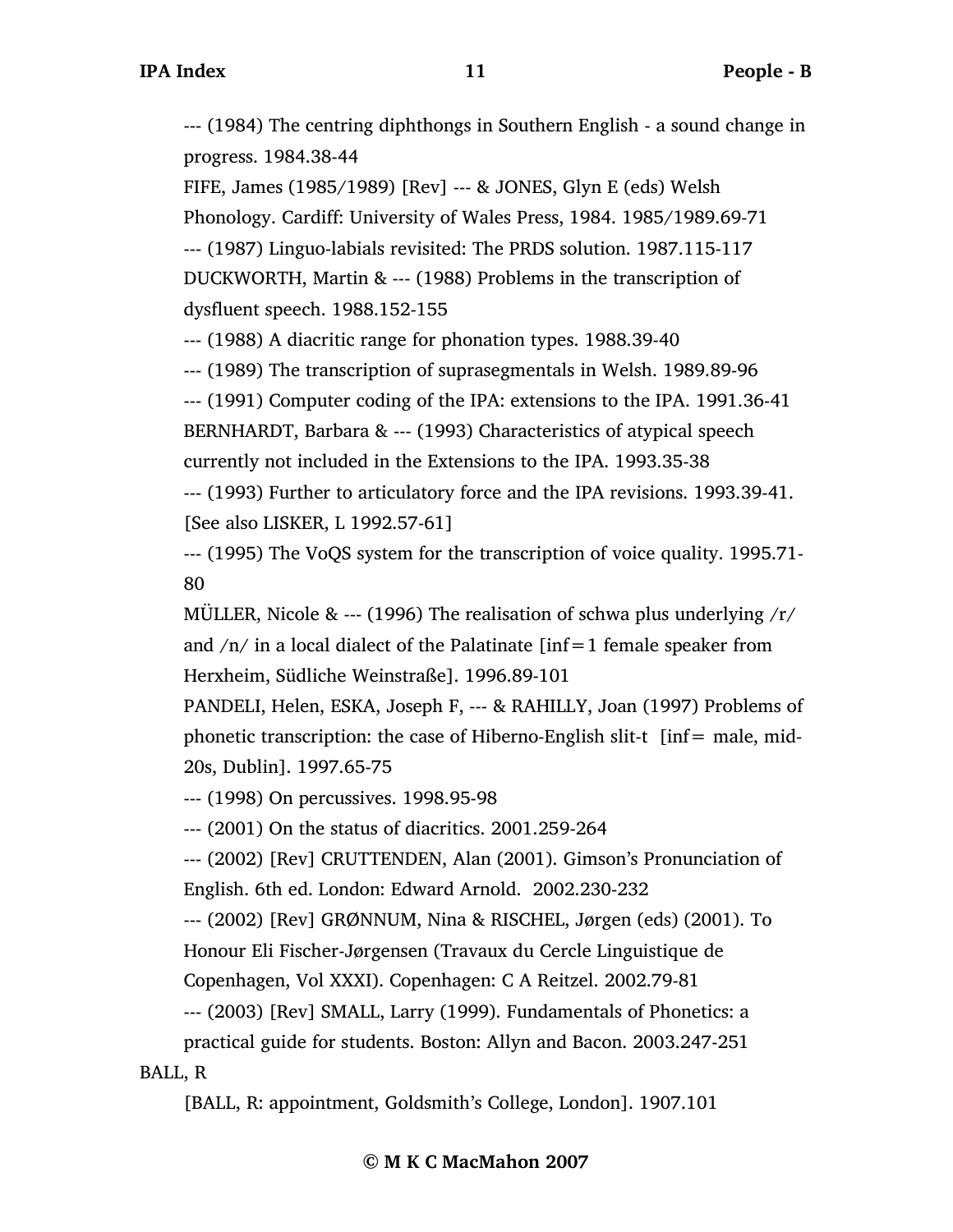BALLAND, [ ] (Dr): 1901.45 (net), 1902.15 (net), 1902.52

BALLANTYNE, K E: 1895.153 (eng), 1895.166, 1896.3 (eng), 1897.17 (eng), 1897.51

BALLARD, [ ]: IPA exam results: French, 1908.93; German, 1908.93

BALLARD, Anna Woods (Miss): 1908.12 (ger), 1908.63 (fra), 1908.92 (usa), 1908.122 (usa), 1909.27 (usa), 1910.65 (usa), 1911.34 (usa), 1912.49 (usa), 1913.34 (usa), 1914.Suppl.24 (usa) PROSIEGEL, T (1913) [Rev] --- (1912) Short Stories for Oral French. New York: Charles Scribner's Sons. 1913.75-76

BALLEIN, Johannes: 1908.90 (ger), 1909.12 (ger), 1910.12 (ger), 1911.20 (ger), 1911.192

BALLERSTADT  $\sim$  BALLERSTEDT, [ ] (Frl): 1908.42 (ger), 1908.61 (ger), 1909.12 (ger), 1909.72, 1909.95, 1910.11 (ger), 1910.95

BALLERSTEDT: see BALLERSTADT  $\sim$  BALLERSTEDT

BALLU, V (Prof): 1896.83 (fra), 1897.16 (fra), 1898.2 (fra), 1899.2 (fra), 1900.janv.2 (fra), 1901.2 (fra), 1902.2 (fra), 1903.2 (fra), 1904.3 (fra), 1905.3 (fra)

[Société de Réforme Orthographique. General Meeting, 15 Jan 1889:

election of Office-Bearers]. 1889.13

[Rev] VIËTOR, W [ed] (1888-89) Phonetische Studien. II Band. 1889.83-84

--- (1895) [Q&A: French (Q) - elision of /l/ in IL]. 1895.188

--- (1896) Proposition (suite) 1896.137

PASSY, P (1898) L'alphabet [=vowel symbols]. 1898.154-155

 $-$ -- $(1898)$  Å propos du Dictionnaire [=comment on variant pronunciations] in H Michaelis & P Passy's Dictionnaire phonétique français, 1897. See

review in 1898.39-42 (HALTER, C). Comm: P Passy]. 1898.43-44

--- (1901) [Rev] WULFF, F A (1900) La Rythmicité de l'alexandrin français.

Esquisse. Lund: E Malmström. 1901.130-133. See also 1902.43 re Ballu's transcription

BALMOŞ, Irina (Miss): 1933.66 (rum), 1934.34 (rum), 1936.39 (rum)

--- (1933) [Spec] Rumanian [educated Moldavian, Cernăuţi]. NWS. 1933.78

BALTHASAR, Katharina (Frl): 1914.39 (ger)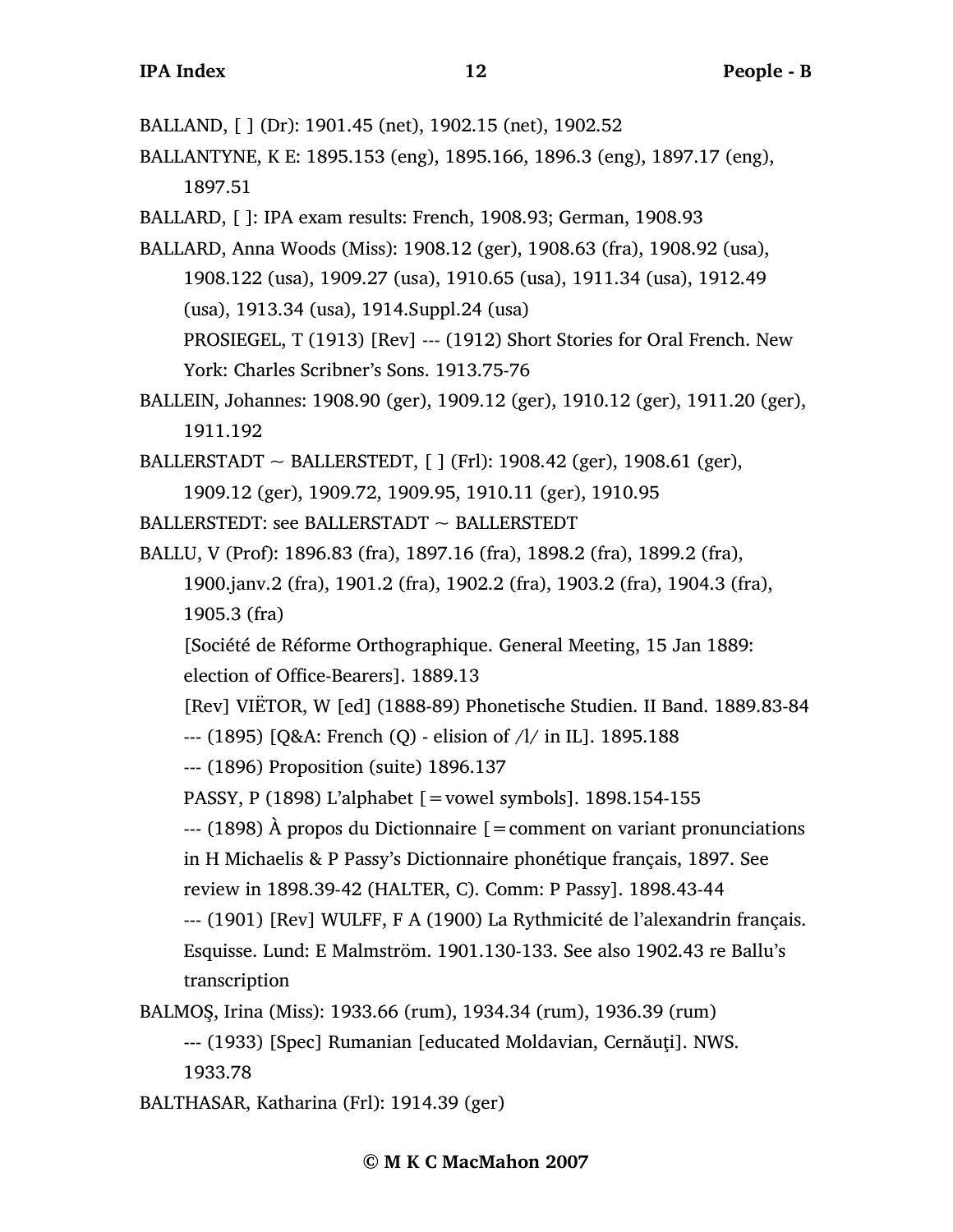BALZAC, Honoré de

[Spec(Stud)] Français. < --- Le Colonel Chabert. 1934.21

 $[Spec(Stud)]$  Français.  $\lt$  --- Le Curé de Tours. 1935.68

- GIMSON, A C (1955) [Spec(Stud)] Français.  $\lt$  --- Les Chouans. 1955.44
- BALZAMO, C: 1951.26 (ita), 1952.Suppl.v (ita), 1953.26 (ita), 1955.Suppl.vi (ita)
- BALZER, Helene (Frl): 1910.12 (ger), 1911.20 (ger), 1911.192
- BAMBERG, E: 1900.janv.8 (ger), 1901.8 (ger), 1901.46 (ger), 1902.8 (ger),

```
1902.51, 1902.54 (ger), 1903.8 (ger), 1904.8 (ger), 1904.60
```
- BANARSI DAS JAIN: see DAS JAIN
- BANDAU, [ ] (Mlle): 1898.149 (fra), 1899.2 (fra), 1900.janv.3 (fra), 1900.févrmars.19
- BANDERAS, Leonidas: 1893.74 (chl), 1894.14 (chl), 1894.27, 1895.15 (chl), 1896.18 (chl), 1897.34 (chl)
- BANES, Mary (Mlle): IPA exam result. 1923.8
- BANG, [ ] (Mlle): IPA exam result (French). 1909.33
- BANHAM, H P: 1899.5 (eng), 1900.janv.6 (eng), 1901.5 (eng), 1902.6 (eng), 1903.6 (eng), 1904.5 (eng), 1904.59, 1905.5 (eng), 1906.5 (eng), 1907.6 (eng), 1908.6 (eng), 1909.5 (eng), 1910.5 (eng), 1911.13 (eng), 1912.26 (eng), 1913.10 (eng), 1914.Suppl.5 (eng)

BANNISTER, E (Miss): 1913.88 (eng), 1914.Suppl.5 (eng), 1914.61 (eng)

BANSAL, Ram Krishna (Prof): 1961.23 (ind), 1961.Suppl.xiii (ind), 1973.104 (ind), 1975.Suppl.8 (ind), 1978.Suppl.9 (ind), 1981.Suppl.9 (ind), 1990.ii.55 (ind), 1994.46 (ind), 1998.119 (ind), 2000.111 (ind), 2005.126 (ind)

--- (1962) [Spec] Hindi [Delhi, East Punjab, West Uttar Pradesh]. NWS. 1962.29

--- (1977) Suniti Kumar Chatterji [=obituary]. 1977.2-3

BANZER, A (Dr): 1889.45 (ger), 1889.53 (ger), 1890.3 (ger), 1891.3 (ger), 1892.3 (ger), 1893.3 (ger), 1894.4 (ger), 1895.5 (ger), 1895.32

BAO, Huaiqiao: 1994.46 (chn), 2000.112 (chn)

- (1991) Council. 1991.June.ifc
- (1992) Council. 1992.ifc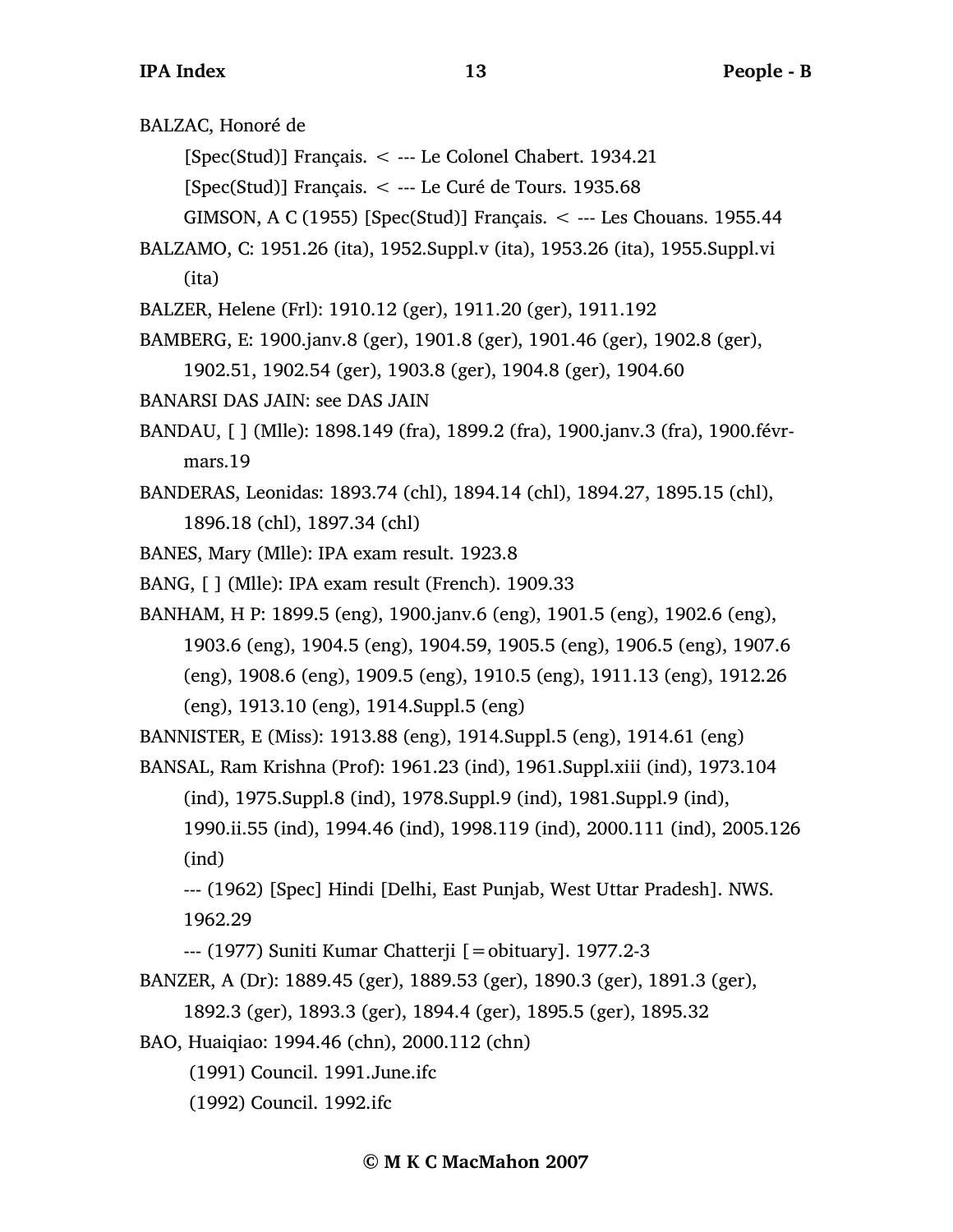(1992) Council. 1992.44

(1993) Council. 1993.June.ifc

(1993) Council. 1993.Dec.ifc

(1994) Council. 1994.June.ifc

(1994) Council. 1994.Dec.ifc

(1995) Council. 1995.June.ifc

(1995) Council. 1995.Dec.ifc

(1995) Council. 1995.Dec.ifc

(1996) Council. 1996.June.ifc

(1996) Council. 1996.Dec.ifc

(1997) Council. 1997.June & Dec.ifc

(1998) Council. 1998.June & Dec.ifc

(1999) Council. 1999.June.ifc, (1999-2003) Council. 2000.June &

Dec.prelim matter

(1999-2003) Council. 2001.Dec.prelim matter

(1999-2003) Council. 2002.June & Dec.prelim matter

(1999-2003) Council. 2003.June & Dec.prelim matter

BAPTIST, A

LLOYD-JAMES, A (1923) [Spec] Yoruba [inf=A BAPTIST]. NWS. 1923.28 BARA DE TOVAR, M-L

COUSTENOBLE, H N (1955) [Rev] PEYROLLAZ, M & --- (1954) Manuel de phonétique et de diction français à l'usage des étrangers. Paris: Larousse. 1955.14

BARAHONA, José A: 1902.129 (chl), 1903.21 (chl), 1904.19 (chl), 1905.19 (chl), 1906.23 (chl), 1907.26 (chl), 1908.27 (chl), 1909.29 (chl), 1910.28 (chl), 1911.36 (chl), 1912.52 (chl)

BARANOWSKY, [ ] (Mlle): 1903.2 (fra), 1903.97, 1904.3 (fra), 1904.59

BARBARICS, R: 1891.3 (auh), 1892.6 (auh), 1893.6 (auh), 1894.7 (auh), 1895.8 (auh), 1896.9 (auh), 1897.25 (auh), 1897.51

BARBEAU, A (Prof): 1893.58 (fra), 1893.146 (fra), 1894.2 (fra), 1894.157 (fra), 1895.2 (fra), 1895.54 (fra), 1896.2 (fra), 1896.60 (fra), 1897.16 (fra), 1898.2 (fra), 1899.2 (fra), 1900.janv.3 (fra), 1901.2 (fra), 1902.2 (fra), 1903.2 (fra), 1904.3 (fra), 1905.3 (fra), 1906.3 (fra), 1907.3 (fra), 1908.3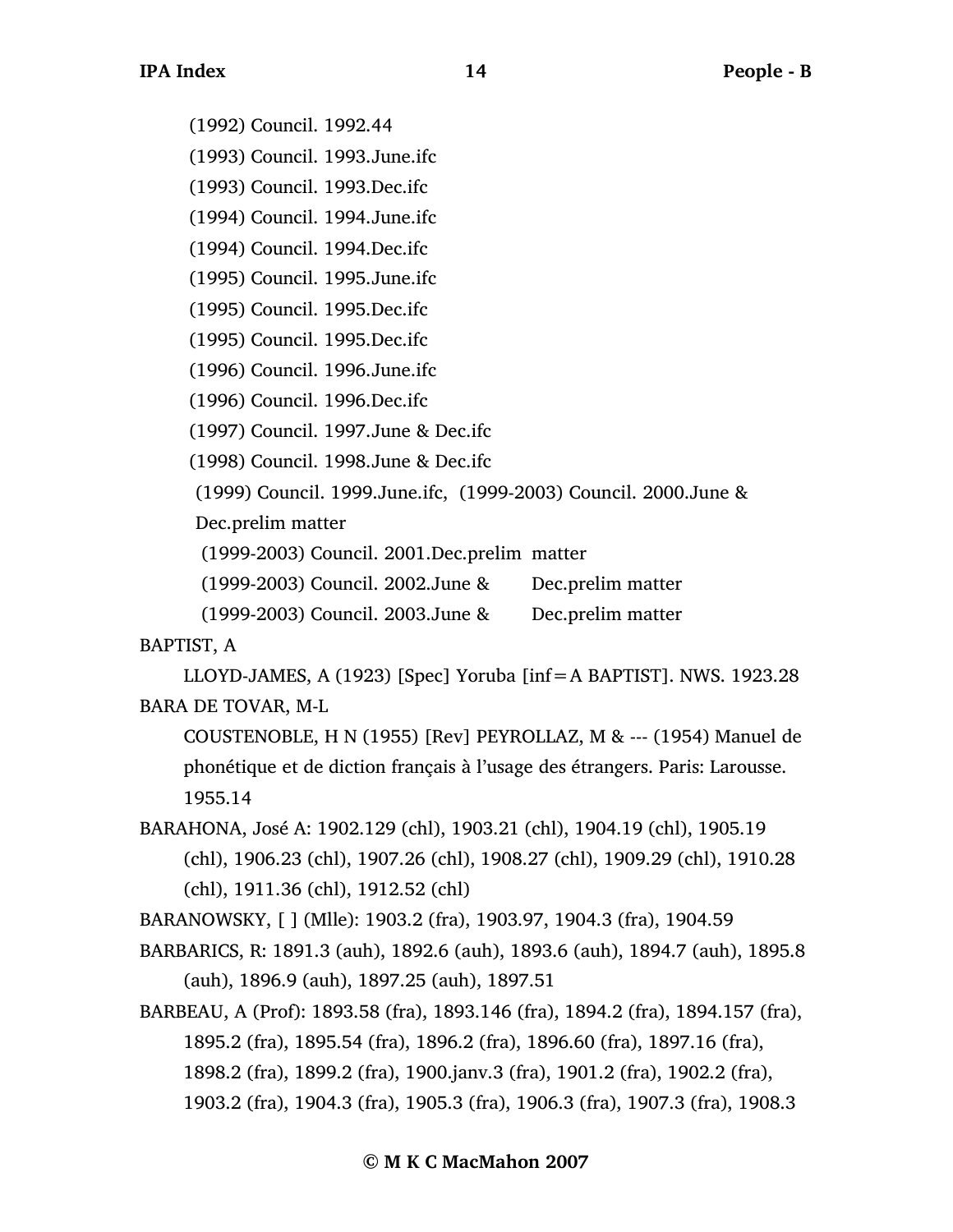(fra), 1909.3 (fra), 1910.2 (fra), 1911.10 (fra), 1912.23 (fra), 1913.7 (fra),

1914.Suppl.2 (fra), 1934.28 (fra), 1936.34 (fra), 1938.30 (fra)

BARBEAU, A (1894) Prononciation parisienne  $\mathfrak{[}=$  pronunciation of  $\langle \circ \mathfrak{0} \rangle$ . Comm: P Passy]. 1894.104-105

BARBEAU, A (1896) Proposition (suite) 1896.116-117 PASSY, P (1900) [Q&A: French - (A) variation between /rwa/ and /rwɑ/; pronunciation of BARBEAU, A, PASSY, P and PAUL, G]. 1900.137

BARBEAU, A (1900) Versification française [Comm: P Passy]. 1900.22-24 [Vacation courses, Summer 1905: ... Caen, BARBEAU, A]. 1905.75 JONES, D (1933) [Rev] BARBEAU, A & RODHE, E (1930) Dictionnaire phonétique de la langue française. Stockholm: P A Norstedt. 1933.33-34

BARBEAU, A (1936) La prononciation du français UN, UNE 1936.4-6

BARBELENET, D: 1896.187 (fra), 1897.16 (fra), 1898.2 (fra)

BARBER, R: 1912.133 (eng), 1913.10 (eng)

BARBER, Sara M (Miss): 1930.18 (usa), 1932.20 (usa), 1934.35 (usa)

BARBIER, Ch H: 1930.22 (aus), 1947.20 (swi), 1949.10 (swi)

BARBIER, M (Mlle): 1912.26 (eng), 1913.10 (eng), 1913.66

BARBOSA, Alvaro Alfonso Ribeiro: 1909.113 (por), 1910.20 (por), 1911.28

(por), 1912.43 (por), 1913.27 (por), 1914.Suppl.18 (por)

BARBOSA, Plínio Almeida (Dr): 2000.112 (brz), 2005.125 (brz)

--- & ALBANO, Eleonora C (2004). Brazilian Portuguese. NWS. 2004.227- 232

BARCELONÉS: see ATENEO BARCELONÉS

BARCOS,  $[ ] (M)$ 

VINAY, J P (1936) [Spec] Dialecte provençale de Béarn [inf= [ ]

BARCOS]. NWS. 1936.62

BARDRAM, Fr: 1897.50 (den), 1898.15 (den), 1898.36

BARDSLEY, Mike: 1988 (nor) [IPA-Rec]

BARDWELL, L S: 1925.Suppl.2 (eng), 1930.11 (eng), 1932.14 (eng), 1934.29 (eng), 1936.35 (eng), 1938.31 (eng), 1942.11 (eng), 1943.29 (eng), 1945.36 (eng), 1949.8 (eng), 1952.Suppl.ii (eng), 1955.Suppl.ii (eng), 1961.Suppl.iii (eng), [death] 1967.45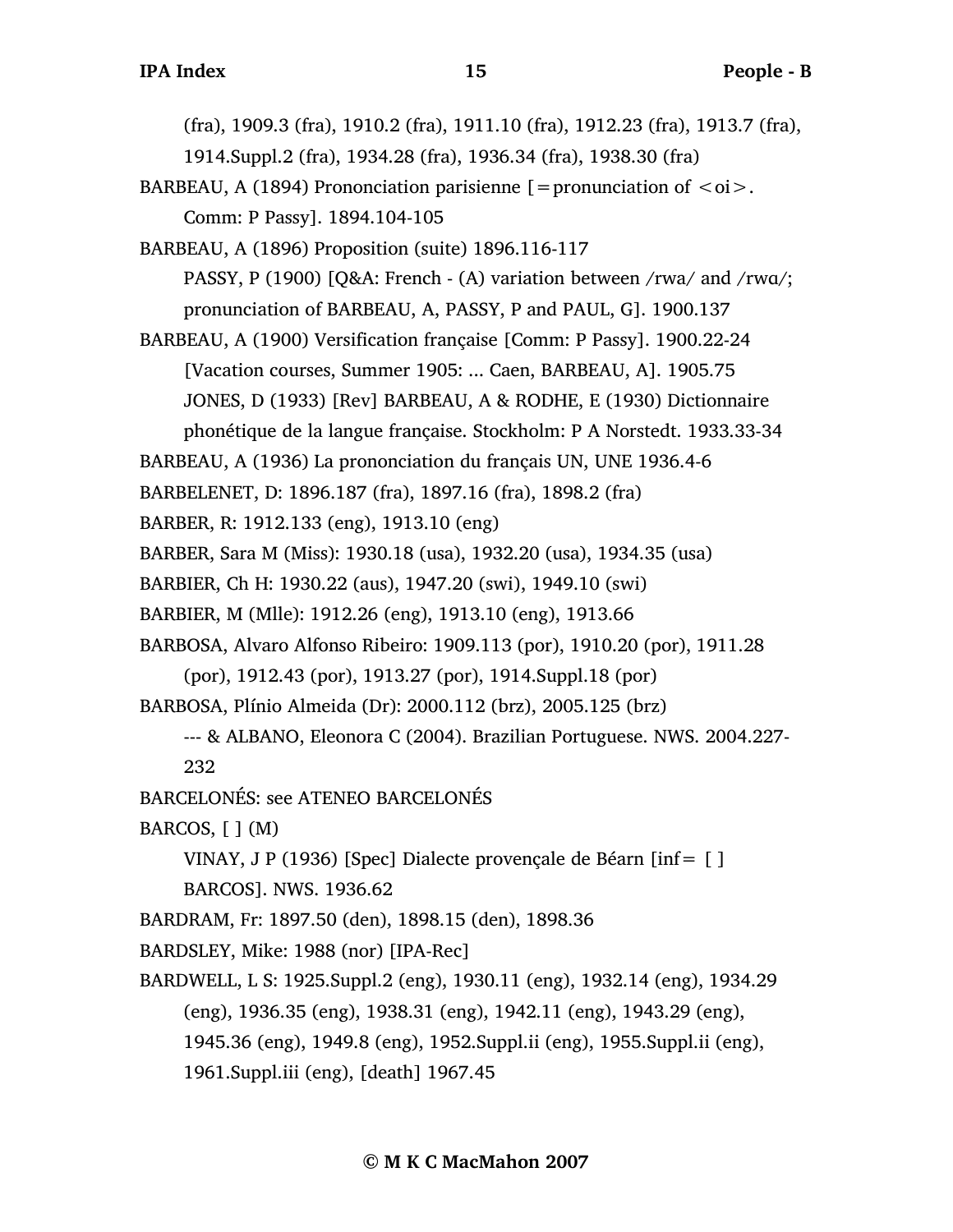--- (1926) [Spec] South Welsh [Fronglyd, Aberporth, south-west

Cardiganshire; inf=Mrs DAVIES]. NWS. 1926.19

BARÉ, Noémi

--- (1896) [Spec] Patois du Ponchel (Pas-de-Calais). StJ. 1896.30

BAREÁO Y ARROYO, Felipe (Dr): 1897.141 (spa), 1898.14 (spa), 1899.15 (spa), 1900.janv.16 (spa), 1901.17 (spa), 1901.30 (spa), 1902.15 (spa), 1903.4,

1903.15 (spa)

BARENGHI, Martino (Dr): 1913.28 (ita), 1914.Suppl.19 (ita)

BARENO, F

--- (1898) [Spec] Dialecte espagnol de Porto Rico (dans les villes). StJ. 1898.30

--- (1898) [Spec] Dialecte espagnol de Porto Rico (patois hibero des compañeros de l' intérieur). StJ. 1898.30

BARÈS , Jean

[--- : work on behalf of spelling reform]. 1902.44

[... --- distributes financial support for the cause of spelling reform]. 1903.89

GOTTSCHLING, A (1904) [Q&A: French (Q) Jean Barès's simplified spelling]. 1904.104

PASSY, P (1904) [Q&A: French (A) Jean Barès's simplified spelling]. 1904.104

BARGMAN: see BARGMANN ~ BARGMAN

BARGMANN ~ BARGMAN, Marta: 1897.142 (chl), 1898.21 (chl), 1899.22 (chl), 1900.22 (chl), 1901.janv.23 (chl), 1901.106, 1904.19 (chl), 1905.19 (chl), 1906.23 (chl), 1907.26 (chl), 1908.27 (chl), 1909.29 (chl), 1910.28 (chl), 1911.36 (chl), 1912.52 (chl), 1913.38 (chl), 1914.Suppl.28 (chl)

BARHAM, H P: 1898.33 (eng)

BARING, Cecil: 1903.113 (eng), 1904.5 (eng), 1905.5 (eng), 1906.5 (eng), 1907.6 (eng), 1908.6 (eng), 1909.5 (eng), 1910.5 (eng), 1911.13 (eng), 1912.26 (eng), 1913.10 (eng), 1914.5 (eng), 1925.Suppl.2 (eng), 1930.11 (eng), 1932.14 (eng), 1934.29 (eng), 1936.35 (eng), 1938.31 (eng), [death] 1940.74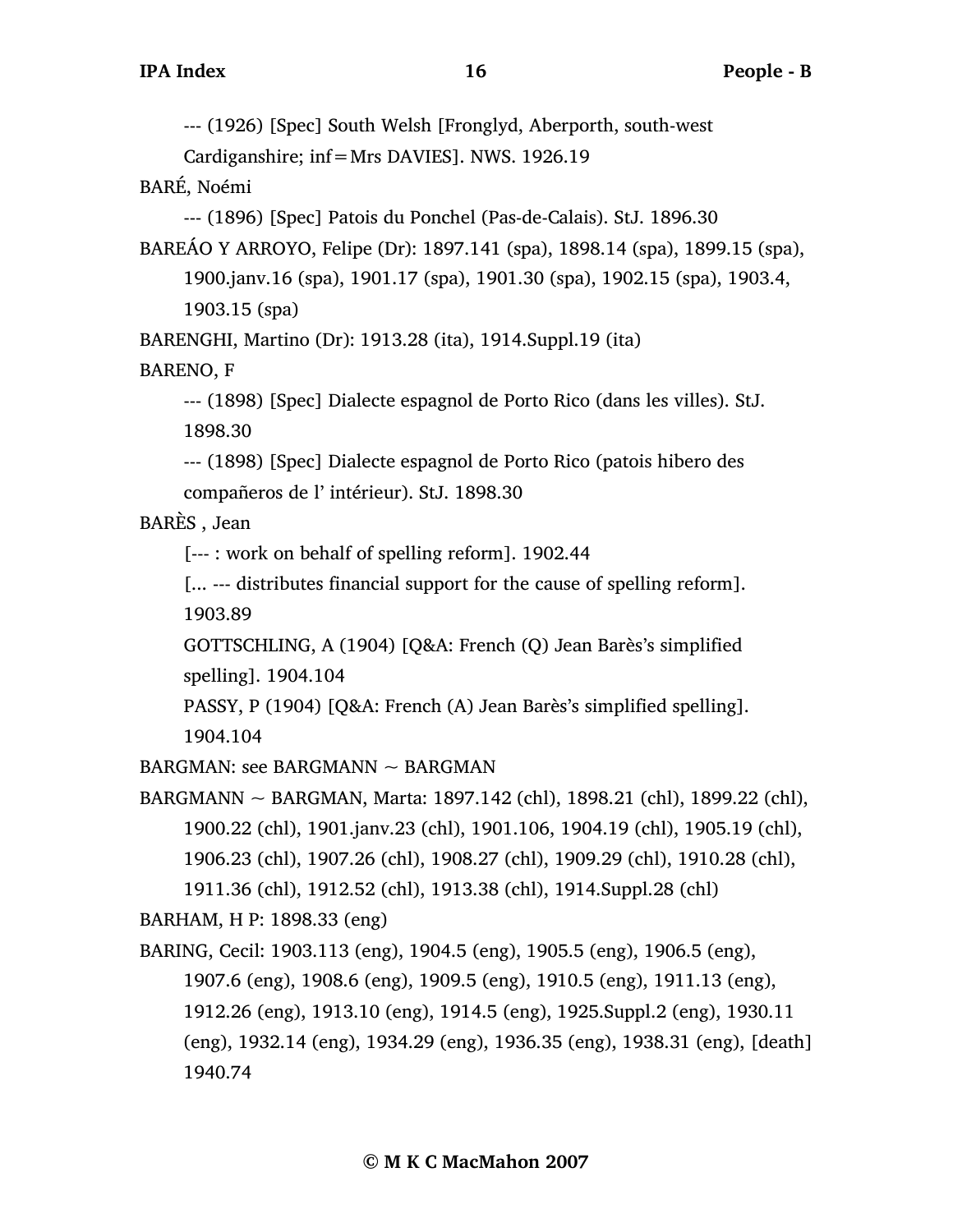PASSY, P, --- , LA GRAVIERE, A, TUTTLE, E H, VIANNA, A R G, ABREU, G de Vasconcellos, LEITE DE VASCONCELLOS, J & REYER, C . Comité

d'initiative pour le choix d'une langue internationale vivante. 1904.42-44 BARKAT, Melissa: 2000.112 (fra)

BARKER, A J D: 1929.42 (nzl), 1930.22 (nzl), 1932.25 (nzl), 1932.48 (nzl), 1934.40 (nzl), 1936.45 (nzl), 1938.40 (nzl), 1942.11

BARKER, M L (Miss): 1930.11 (sco), 1932.14 (sco), 1934.29 (sco), 1936.35 (sco) ARMSTRONG, L E (1924) [Rev] --- (1923) French Intonation Exercises, by H Klinghardt and M de Fourmestraux. Translated and adapted for English Readers by M L Barker. Cambridge: W Heffer & Sons Ltd. 1924.3 KLINGHARDT, H (1926) [Similarity between German and Edinburgh English intonation commented on by M L Barker]. 1926.19-20 --- (1926) [Rev] KLINGHARDT, H & OLBRICH, P (1925) Französische Intonationsübungen. Für Lehrer und Studierende. 2te umgearbeitete Auflage. Leipzig: Quelle & Meyer. 1926.7-9

WARD, I C (1926) [Rev] --- (1925) A Handbook of German Intonation for

University Students. Cambridge: W Heffer & Sons Ltd. 1926.9

BARKER, Marie-Louise (Mlle): IPA exam result. 1923.8

BARKMANN, H: 1895.165 (swe), 1896.13 (swe), 1896.35

BARLEN, O: 1897.142 (ger), 1898.6 (ger), 1898.35

BARLOW, F H: 1911.66 (can), 1912.51 (can), 1913.37 (can)

BARLOW, J E: 1936.57 (eng), 1938.31 (eng)

BARMEYER, [ ]: 1891.121 (ger), 1892.3 (ger), 1892.42, 1893.3 (ger), 1894.4

(ger), 1894.26, 1895.5 (ger)

BARMEYER, E: 1895.31 (ger), 1896.5 (ger), 1896.35

BARMEYER, K: 1895.32 (ger), 1896.5 (ger), 1896.35

BARNARD: see also OSMOND-BARNARD

BARNARD, [ ] (Miss): 1893.3 (eng), 1894.3 (eng), 1894.26

BARNES, B H (Rev Fr): 1925.Suppl.2 (nrh), 1928.65 (saf), 1930.21 (srh),

1932.24 (srh), 1934.39 (srh), 1936.43 (srh)

WARD, I C (1936) [Rev] --- (1932) A Vocabulary of the Dialects of

Mashonaland in the New Orthography. London: The Sheldon Press.1936.13 BARNES, Peter F R: 1963.38 (wal), 1966.18 (eng)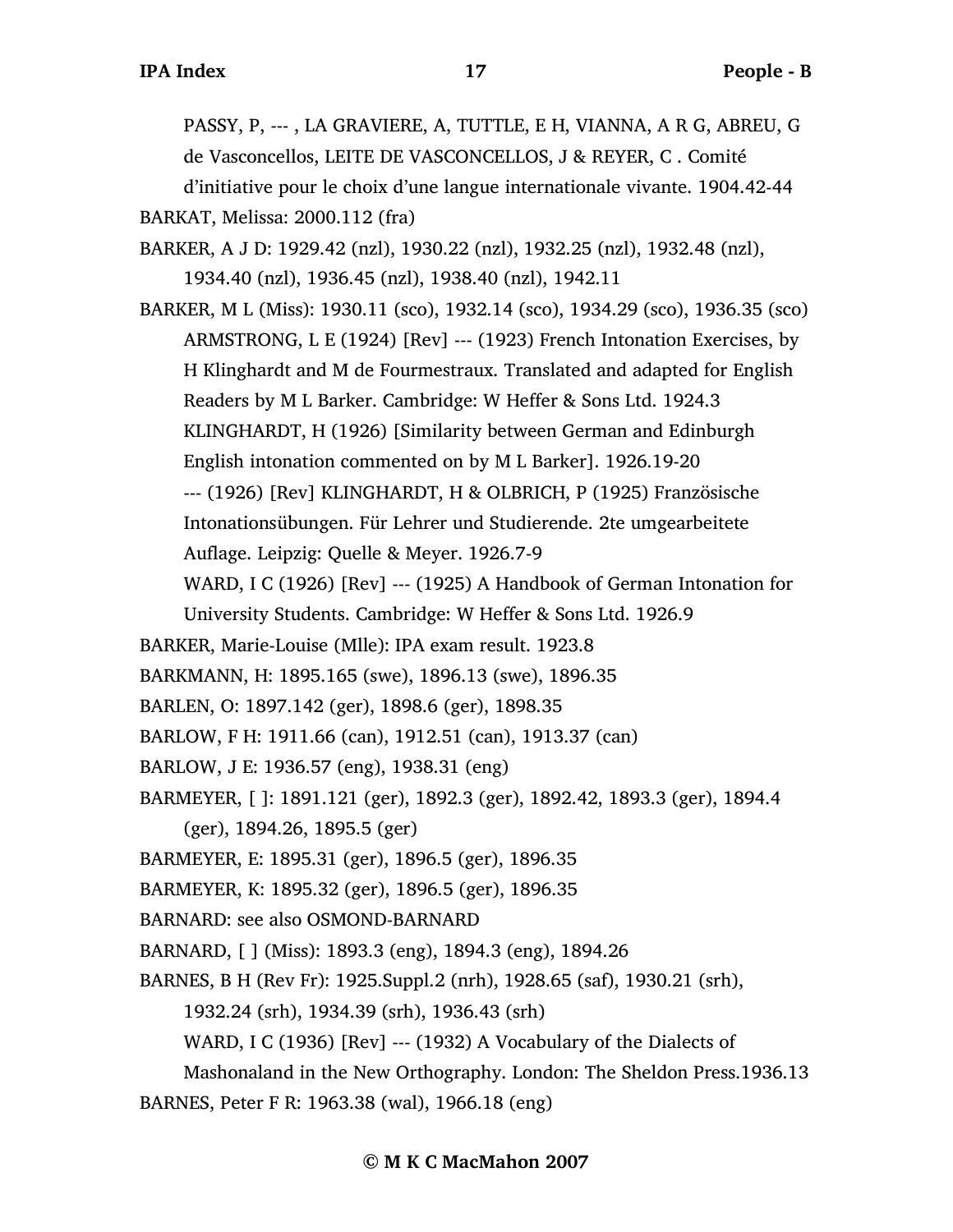BARNES, W A: 1928.65 (eng)

BARNETT, Lita (Miss): 1928.64 (usa), 1930.17 (usa), 1932.19 (usa)

BARNETT, P A: 1913.64 (eng), 1914.Suppl.5 (eng)

BARNHART, Clarence L: 1960.38 (usa), 1961.Suppl.ix (usa)

BARNSTORFF, [ ]: 1895.5 (ger), 1896.5 (ger), 1897.19 (ger), 1898.6 (ger), 1899.7 (ger), 1900.janv.8 (ger), 1901.8 (ger), 1902.8 (ger), 1903.8 (ger), 1904.8 (ger), 1905.7 (ger), 1906.10 (ger), 1907.11 (ger), 1908.12 (ger), 1908.63 (ger), 1909.13 (ger), 1910.12 (ger), 1910.95 (ger), 1911.20 (ger), 1912.34 (ger)

BARNUM, M F (Miss): see BOSTON UNIVERSITY, [College of Liberal Arts] BAROJA, Pío

STIRLING, W F (1935) [Spec(Stud)] Español. Transcripción estrecha. < --- Las noches del Buen Retiro. 1935.17-18

STIRLING, W F (1953) [Spec(Stud)] Español. Transcripción estrecha. < --- . 1953.44

STIRLING, W F (1962) [Spec(Stud)] Español. Transcripción ancha. < --- . 1962.39

BARON, Eglantine (Mme)

TERNES, E (1975) 'The North Wind and the Sun' in the Breton of the Isle of Groix [off south coast of Brittany; infs=Mme Eglantine BARON, Mme Marie BOTERF]. 1975.34-36

BARR, [ ] (Miss): 1896.17 (can), 1897.34 (can), 1897.52

BARRACLOUGH, H (Prof): 1905.85 (aus), 1906.25 (aus), 1907.28 (aus), 1908.29 (aus), 1908.64, 1909.32 (aus), 1909.43, 1910.32 (aus), 1911.66 (aus), 1912.55 (aus), 1913.42 (aus), 1914.Suppl.32 (aus)

BARRERA PARDO, Dario: 1998.119 (spa), 2000.112 (spa), 2005.127 (spa) --- (2000) [Rev] HOUSE, Linda I, 1998. Introductory Phonetics and Phonology: a workbook approach. New Jersey: Lawrence Erlbaum. 2000.87-91

BARRETT, [ ] (Miss): 1913.66 (eng), 1914.Suppl.5 (eng)

BARRETT, H H: 1909.94 (eng), 1910.5 (eng), 1911.13 (eng), 1912.26 (eng)

BARRETT, Kate (Mlle): IPA exam result. 1923.8

BARRIER, [ ] (Mme)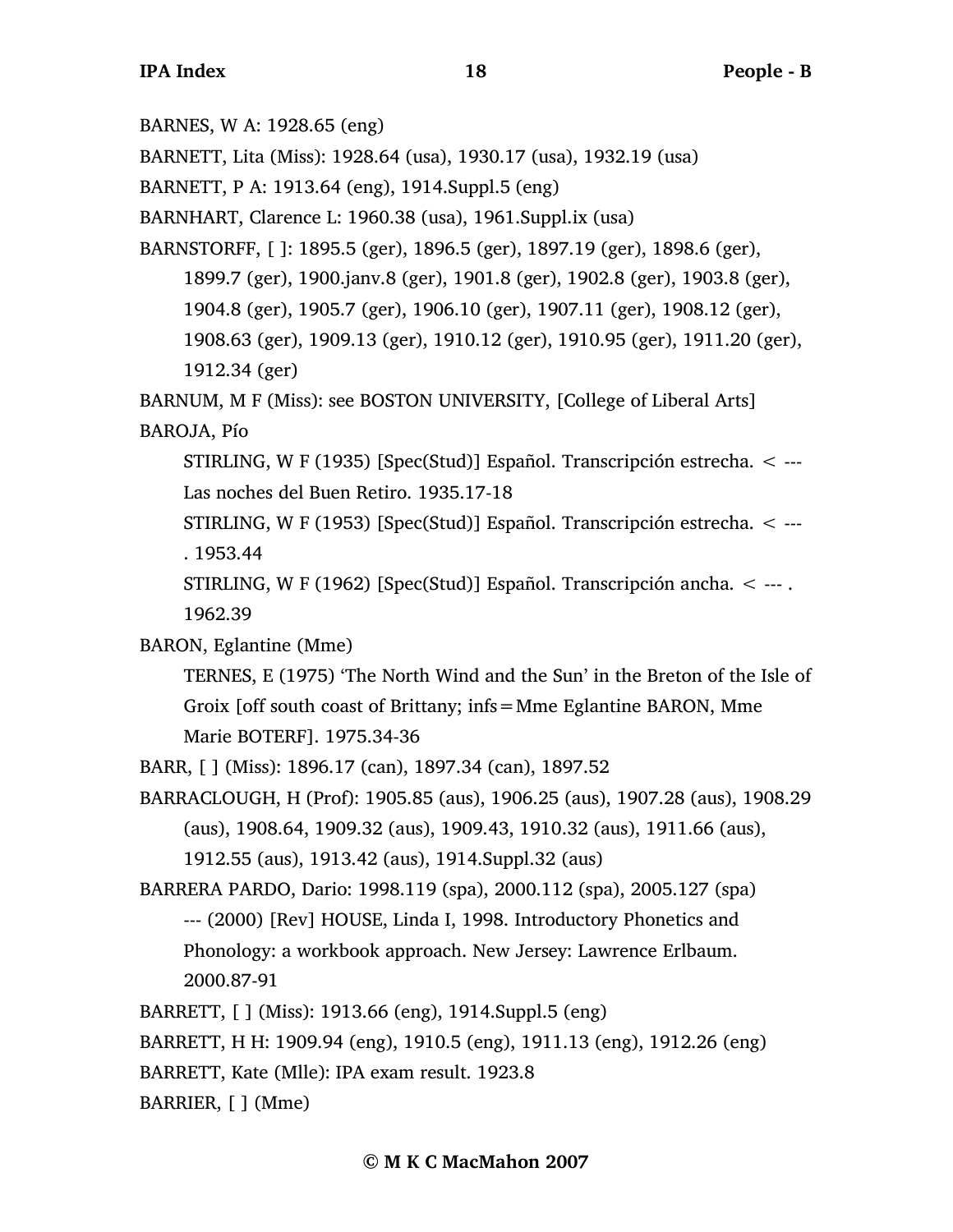PASSY, P (1887) [Le Congrès pédagogique, Paris, Sept 1887: discussion of

languages content of brevet supérieur (Mme Barrier ... )]. 1887.Oct.341 BARRIOS, Eduardo

STIRLING, W F (1940) [Spec(Stud)] Español. Transcripción estrecha. < --- . 1940.74

STIRLING, W F (1952) [Spec(Stud)] Español. Transcripción ancha. < --- . 1952.16-17

BARRON, A W J: 1940.39 (gre), 1949.7 (fra), 1951.51 (cyp), 1952.Suppl.vi (cyp), 1955.Suppl.vii (cyp)

--- (1951) [Rev] PRING, J T (1950) A Grammar of Modern Greek on a Phonetic Basis. London: University of London Press. 1951.17

LEWIS, J W (1967) [Rev] LEE, W R & --- (1964) Phonetics Charts. London: Oxford University Press. 1967.17-19. 1967.34

BARRON, M (Miss): 1925.Suppl.2 (eng), 1930.11 (eng), 1932.14 (eng), 1933.19 (eng), 1933.87 (eng), 1934.29 (eng), 1936.35 (eng), 1938.31 (eng)

- BARROSO, Henrique (Dr): 2000.112 (por), 2005.127 (por)
- BARROWS, Sarah T (Miss): 1910.66 (usa), 1911.34 (usa), 1912.49 (usa),
	- 1913.86 (usa), 1914.Suppl.24 (usa), 1914.83 (usa), 1925.Suppl.2 (usa),
	- 1929.12 (usa), 1930.17 (usa), 1931.76 (usa), 1932.19 (usa), 1934.34 (usa),
	- 1935.39 (usa), 1936.39 (usa), 1938.35 (usa)
	- COOPER, R W (1931) [Rev] --- (?1930) An Introduction to the Phonetic

Alphabet; Analysis of the Spoken Word. Boston, Mass: Expression Co. 1931.8

- BARRY, A: 1977.42 (eng), 1978.Suppl.16 (eng)
- BARRY, Angela Susan: 2005.128 (eng)
- BARRY, Margaret R  $\sim$  Rozelle M (Mrs): 1972.92 (aus), 1975. Suppl. 2 (aus), 1978.Suppl.2 (aus), 1981.Suppl.2 (aus), 1990.ii.55 (aus), 1994.47 (aus), 1998.119 (aus)
- BARRY, Martin C (Mr): 1990.ii.55 (eng), 1994.47 (eng), 1998.119 (eng), 2000.112 (eng), 2005.128 (eng) MADDIESON, I (1994) Editorial Note [transfer of editorship to Martin

Barry, beginning with JIPA 26 (1996)]. 1994.Dec.introd matter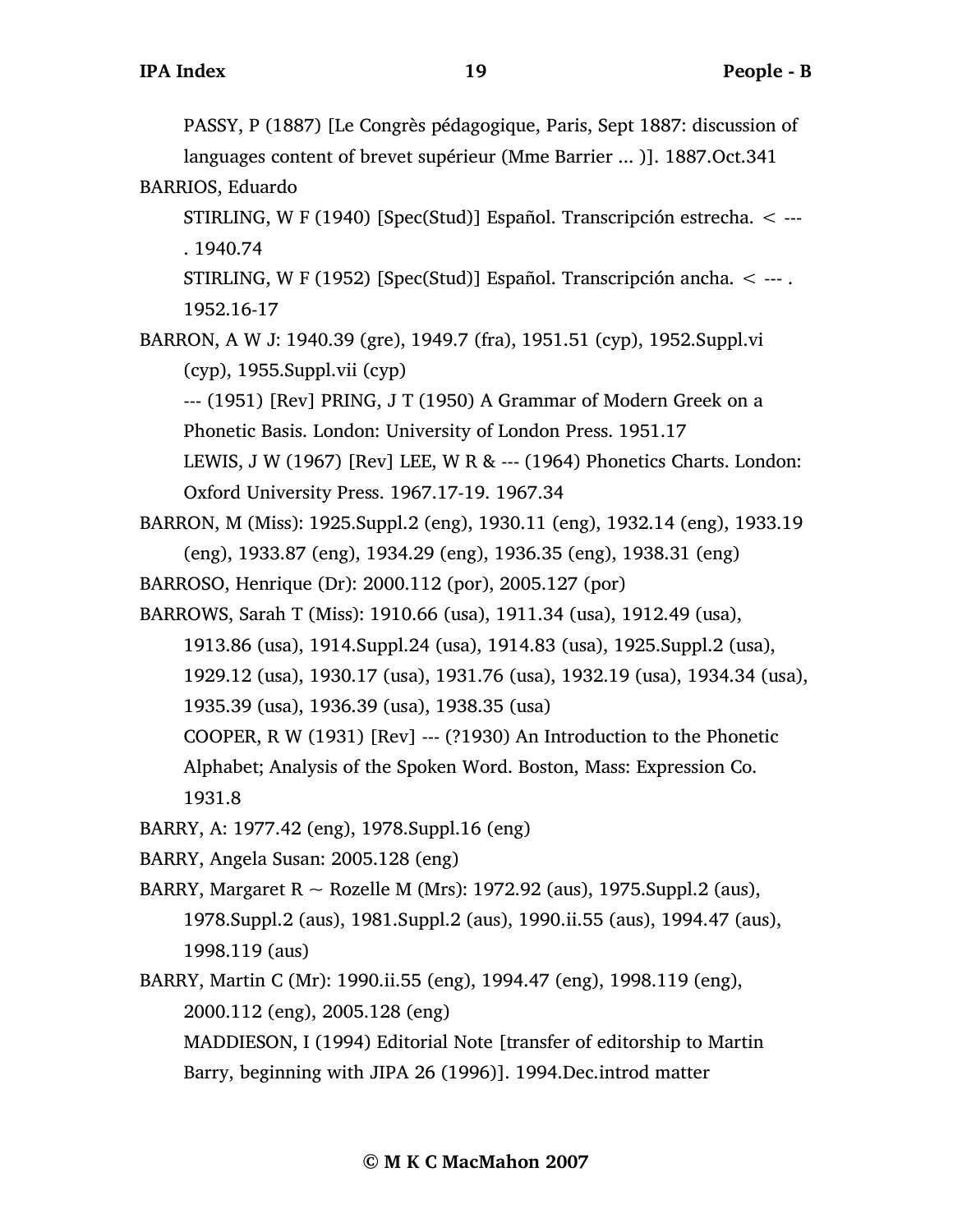Editorial board/team: 1995.June.prelim matter, 1995.Dec.prelim matter,

1996.June.prelim matter, 1996.Dec.prelim matter, 1997.prelim matter,

1998.prelim matter, 1999.June.prelim matter, 1999.Dec.prelim matter

--- (1996) Editor's Note. 1996.June.prelim matter

--- (1996) [Rev] SPENCER, Andrew (1996) Phonology: theory and

description. Oxford UK & Cambridge USA: Blackwell. 1996.62

- (1995) Council. 1995.Dec.ifc
- (1996) Council. 1996.June.ifc
- (1996) Council. 1996.Dec.ifc
- (1997) Council. 1997.June & Dec.ifc
- (1998) Council. 1998.June & Dec.ifc
- (1999) Council. 1999.June.ifc
- (1999-2003) Council. 2000.June & Dec.prelim matter
- (1999-2003) Council. 2001.Dec.prelim matter
- (1999-2003) Council. 2002.June & Dec.prelim matter
- (1999-2003) Council. 2003.June & Dec.prelim matter
- BARRY, Rozelle M: see BARRY, Margaret R
- BARRY, Susan M E (Dr): 1994.47 (eng), 1998.119 (eng), 2000.112 (eng),

2005.128 (eng)

- BARRY, William J (Prof): 1981.Suppl.6 (brd), 1990.ii.55 (eng), 1994.47 (eng),
	- 1998.119 (eng), 2000.112 (ger), 2005.126 (ger)
	- (1995) Council. 1995.Dec.ifc
	- (1996) Council. 1996.June.ifc
	- (1996) Council. 1996.Dec.ifc
	- (1997) Council. 1997.June & Dec.ifc
	- (1998) Council. 1998.June & Dec.ifc
	- (1999) Council. 1999.June.ifc
	- (1999-2003) Council. 2000.June & Dec.prelim matter
	- (1999-2003) Council. 2001.Dec.prelim matter
	- (1999-2003) Council. 2002.June & Dec.prelim matter
	- (1999-2003) Council. 2003.June & Dec.prelim matter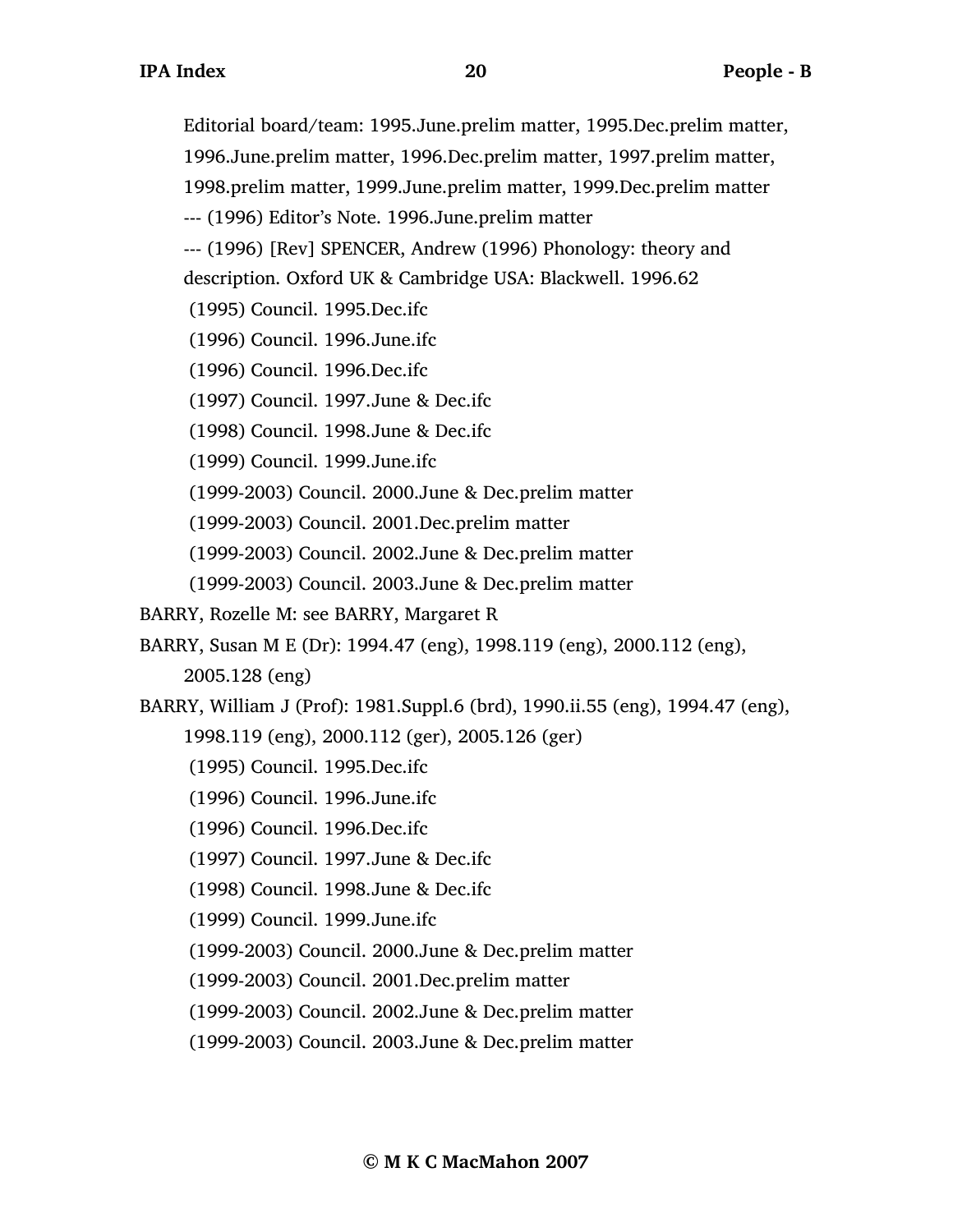(2003-207) Council. 2004.June:prelim matter, 2004.Dec.prelim matter, 2005.June.prelim matter, 2005.Dec.prelim matter, 2006.June.prelim matter, 2006.Dec. prelim matter

--- & KÜNZEL, H J (1978) A note on the devoicing of nasals [in German and English]. 1978.47-55

HARDCASTLE, William & --- (1985/1989) Articulatory and perceptual factors in /l/ vocalisations in English. 1985/1989.3-17

--- (1997) Another R-tickle. 1997.35-45

CATFORD, J C (2001) On Rs, rhotacism and paleophony. 2001.171-185

--- & ANDREEVA, Bistra (2001) Cross-language similarities and differences in spontaneous speech patterns. 2001.51-66

BARSCH, E (Frl): 1912.119 (ger), 1913.18 (ger), 1913.127 (ger), 1913.151

BARSEKOW, [ ]: 1910.12 (ger), 1911.20 (ger), 1912.34 (ger)

BARTELDS, J Ch E: 1908.42 (net), 1909.20 (net)

BARTH, A: 1891.121 (ger), 1892.3 (ger), 1892.42, 1893.3 (ger), 1894.4 (ger), 1894.26, 1895.31 (ger), 1896.5 (ger), 1896.35, 1899.98 (ger), 1900.janv.8 (ger)

BARTHMEIER, Paul

GORDON, Matthew, --- & SANDS, Kathy (2002). A cross-linguistic acoustic study of voiceless fricatives. [Aleut, Apache, Chickasaw, Gaelic [Scottish], Hupa, Montana Salish, Toda]. 2002.141-174

- BARTHOLONI, [ ] (Dr): 1895.8 (bel)
- BARTOLI, M G (Dr): 1905.86 (ger), 1906.10 (ger), 1907.11 (ger), 1908.12 (ger), 1908.63
- BARTON, M W (Capt): 1972.92 (eng)

BARTSCH, [ ]: 1907.11 (ger), 1908.12 (ger), 1908.63

- BARUCH, [ ] (Mlle): 1901.142 (fra), 1902.2 (fra), 1902.34 (ger), 1903.8 (ger), 1903.48
- BARUËL, Euchaire $\sim A: 1887$ .March. [3] (den), 1888. janv. 25/1 (den), 1889. 2 (den), 1890.3 (den), 1891.3 (den), 1891.30, 1892.8 (den), 1893.8 (den), 1894.10 (den), 1895.10 (den), 1896.11 (den)

[Rev] --- (1888) Fransk Skolegrammatik for de høere Klasser. 1o Lyd og Skrift; Formlære. København: F Hegel & Søn. 1888.Aug-Sept.64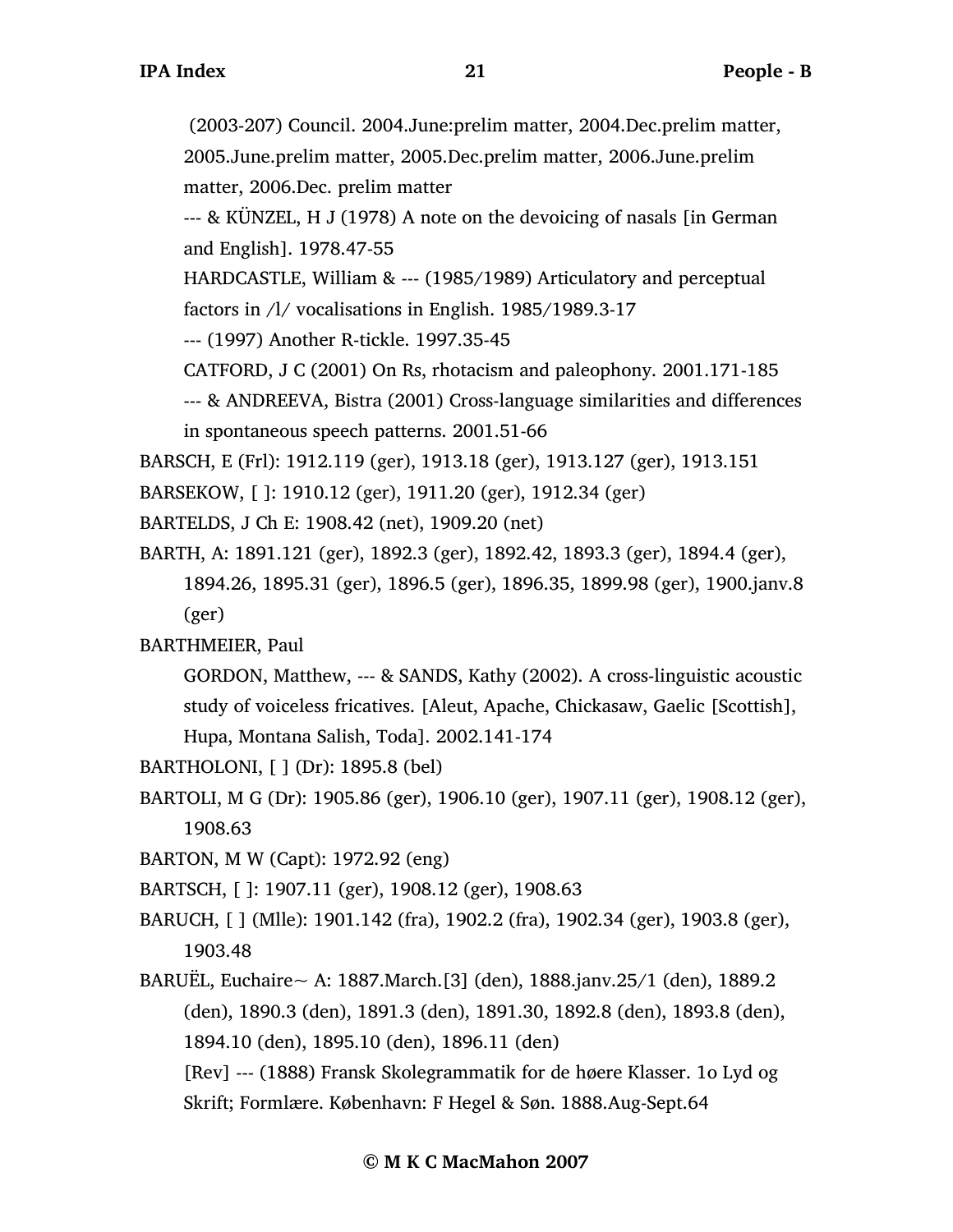[Publications Received]. 1891.107-108 BARZINI, Luigi [Spec(Stud)] Italiano. In Cadore < --- . 1942.26-27 BASALAMAH, Mohammed S (Dr): 1990.ii.55 (eng), 1994.47 (sau), 1998.119 (sau) BASCAN,  $K \sim L$ : 1912.23 (fra), 1913.7(fra), 1914.Suppl.2 (fra) PASSY, P (1912) [Rev] BASCAN, L (1912) Manuel pratique de prononciation et de lecture française. Phonétique, transcriptions phonétiques. Rambouillet: Institut de Phonétique Française. 1912.139 BASCUR, Neftalí: 1905.105 (chl), 1906.23 (chl) BASELER, [ ]: 1888.57 (ger), 1889.2 (ger), 1890.3 (ger), 1890.49, 1891.3 (ger), 1892.3 (ger), 1892.42, 1893.3 (ger), 1893.26 (ger), 1893.130 (ger), 1894.4 (ger), 1895.5 (ger), 1896.5 (ger), 1897.19 (ger), 1897.51, 1898.6 (ger), 1899.7 (ger), 1900.janv.8 (ger), 1901.8 (ger), 1902.8 (ger), 1903.8 (ger), 1904.8 (ger), 1904.60 BASHAR, Abakarof Zul CATFORD, J C (1943) [Spec] Avar [Chox, Dagistan; inf=Abakarof Zul BASHAR]. NWS. 1943.8-10

BASHFORD, M (Miss): 1914.39 (eng)

BASQUIN, Paul (Dr): 1913.64 (fra), 1914.Suppl.2 (fra)

BASSA DALLA ROVERE, [ ]: 1898.129 (ita)

BASSENGE, [ ] (Mlle): 1900.53 (fra), 1902.2 (fra), 1903.3 (fra), 1903.48 BASSET, Patricia

---, AMELOT, Angélique, VAISSIÈRE, Jacqueline & ROUBEAU, Bernard (2001). Nasal airflow in French spontaneous speech [infs  $= 3$  females, 1 male]. 2001.87-99

BASSO, Roxana B (Miss): 1981.41 (arg), 1981.Suppl.2 (arg), 1990.ii.55 (arg), 1994.47 (arg), 1998.119 (arg), 2000.112 (arg), 2005.125 (arg)

BASSOLS: see CASANELLAS I BASSOLS

BASSOULS, E

PASSY, P (1900) [Rev] BONET, J P (1891) Réduction des lettres a leurs elements primitifs, et art d'enseigner à parler aux sourds-muets. Traduit de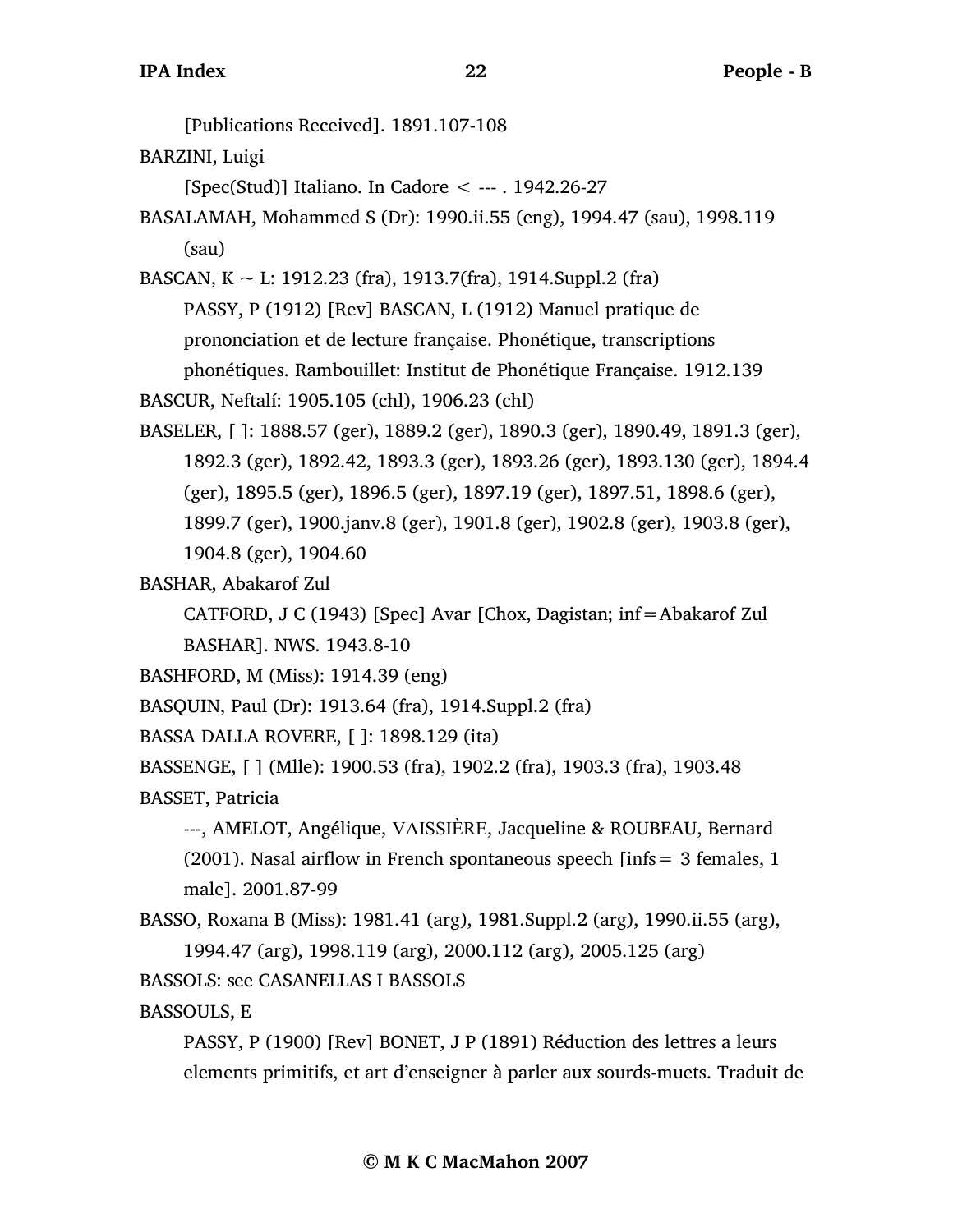l'Espagnol par Bassouls et Boyer. Paris: E Bassouls & A Boyer. 1900.107- 108 BASTABLE, Patrick K (Rev): 1946.11 (eir), 1949.10 (eir) BASTIN, Jean HAVET, L (1889) [Rev] --- (1888) Étude philologique des participes, basée sur l'histoire de la langue (2e éd). St Petersbourg: Maisonneuve < Le Temps. 1889.99-100 BASTMAN, Ida (Nti): 1913.31 (fin), 1914.Suppl.22 (fin) BASU, D N (Dr): 1963.20 (sco), 1963.39 (ind), 1964.37 (ind), 1965.35 (ind), 1969.23 (ind), 1970.25 (ind), 1972.Suppl.6 (ind), 1975.Suppl.8 (ind), 1978.Suppl.9 (ind), 1981.Suppl.9 (ind), 1990.ii.55 (ind) BASU, Ganesch (Prof): 2006 [IPA-Rec] BATALHA, Ladislau: 1893.97 (por), 1894.9 (por), 1894.27 BATCHELOR, E: 1899.114 (eng), 1900.janv.6 (eng), 1900.févr-mars.19, 1901.5 (eng), 1901.47 BATCHELOR, F M (Miss): 1913.87 (eng), 1914.Suppl.5 (eng) BATEMAN, Gérald C: 1912.134 (eng), 1913.7 (fra), 1914.Suppl.5 (eng) IPA exam result (French). 1913.84 BATES, Beulah (Miss): 1956.55 (usa) BATI, Clara Morse (Miss): IPA exam result (German). 1913.107 BATTANER-MORO, Elena COLEMAN, John (2004). The development of J R Firth's phonological views in the 1930s. 2004.211-213 --- (2006). Firth's early phonological views and prosodic analysis: a reply to Coleman (2004). 2006.97-102. See also 2004.211-213 (Coleman) BATTERSBY  $\sim$  BATTERSLY, J  $\sim$  R: 1903.23 (ger), 1903.97, 1903.114 (eng), 1904.5 (eng), 1904.59, 1905.5 (eng), 1906.5 (eng), 1907.6 (eng), 1908.6 (eng), 1909.5 (eng), 1911.13 (eng), 1912.26 (eng), 1913.10 (eng) BATTERSBY, Richard: IPA exam result (German). 1908.124  $BATTERSLY:$  see BATTERSBY  $\sim$  BATTERSLY BATTKE, Klara (Frl): 1900.8 (ger), 1901.8 (ger), 1901.47 BAUDELAIRE, Charles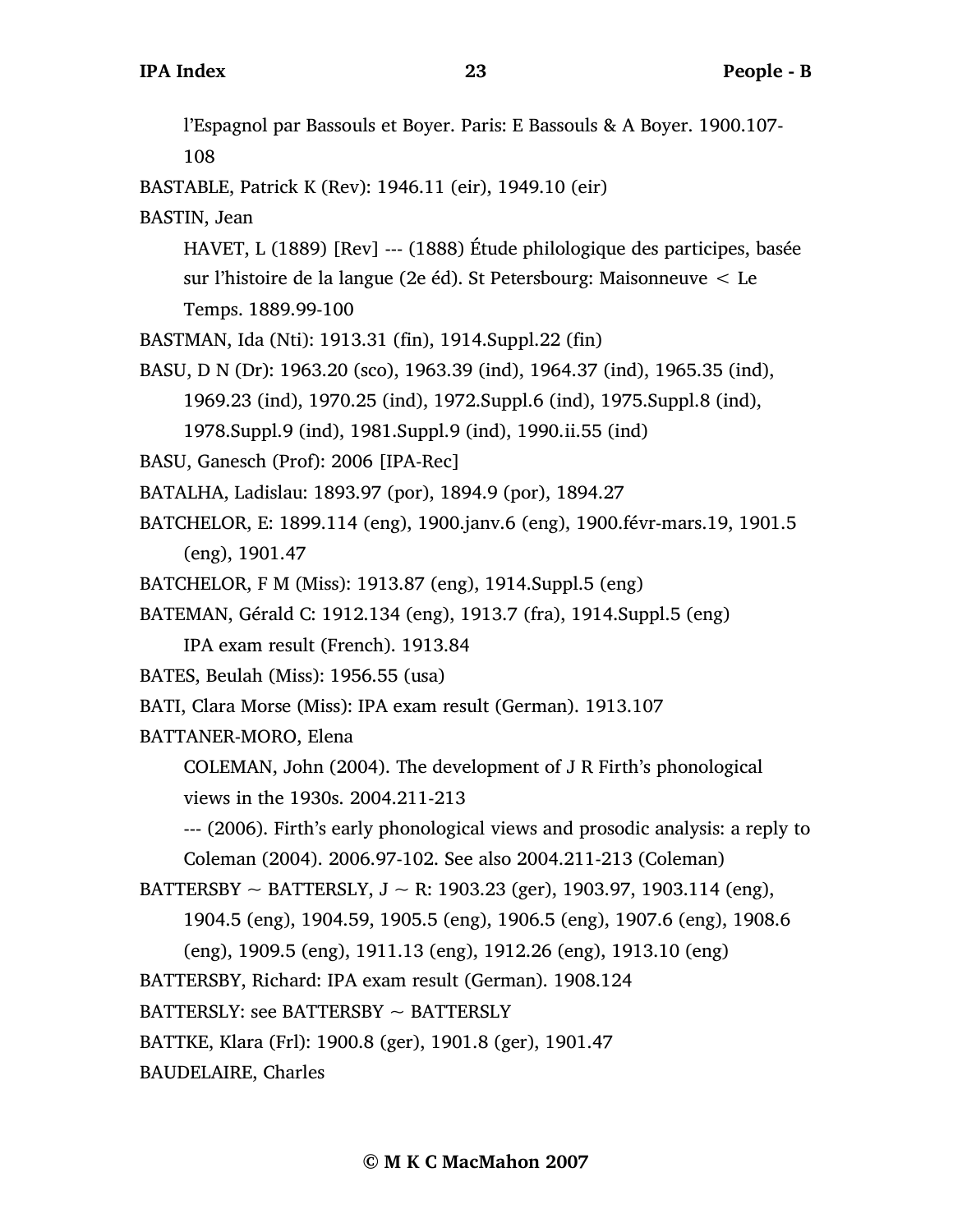COUSTENOBLE, H N (1931) [Spec(Stud)] Français. --- Recueillement. 1931.11

COUSTENOBLE, H N (1954) [Spec(Stud)] Français. --- Le Chat. 1954.11-12 BAUDISCH, J (Dr): 1887.Oct.345 (auh), 1888.janv.25/1 (auh), 1889.3 (auh) BAUDLER, A (Dr): 1900.53 (fra), 1900.122 (ger), 1901.8 (ger), 1902.8 (ger),

1902.51, 1902.54 (ger), 1903.8 (ger), 1903.50 (ger), 1904.8 (ger), 1904.63, 1905.8 (ger), 1905.27

BAUDOT, [ ]: 1902.53 (fra), 1903.2 (fra), 1903.48

BAUDOT, Clémency: 1910.2 (fra), 1911.10 (fra), 1912.23 (alg), 1913.7 (alg), 1913.151 (alg)

BAUDOUIN DE COURTENAY, Jan Ignacy Niecisław (Prof): 1901.46 (rus), 1902.20 (rus), 1903.19 (rus), 1904.17 (rus), 1905.17 (rus), 1906.21 (rus), 1907.23 (rus), 1907.106 (rus), 1908.24 (rus), 1909.25 (rus), 1910.25 (rus), 1910.124 (rus), 1911.33 (rus), 1912.48 (rus), 1913.32 (rus), 1914.Suppl.22 (rus)

[Election results]. 1908.29-30

ŠČERBA, L (1908) [Rev] BAUDOUIN DE COURTENAY, J I N (1904)

Materialy jazyka dlja južnoslavjanskoj dialektologii i etnografii. II. Obrazcy jazyka na govorax Terskix Slavjan v sĕverovostočnoj Italii sobral i izdal J A BODUEN-DE-KURTENE. S.- Petersburg. Tipografija Imperatorskoj Akademii nauk. II. Materialen zur südslavischen Dialektologie und Ethnographie. II Sprachproben in den Mundarten der Slaven von Torre in Nordost-Italien.

S.- Petersburg: Buchdruckerei der kaiserlichen Akademie der

Wissenschaften. 1908.71-73

[Membership of Council 1908]. Exposé des Principes (1908). 1908.Suppl.2- 3

[Election results]. 1910.32-33

[Councillors' views].1912.126-131

AREND, M Z (1934) Baudouin de Courtenay and the phoneme idea.

1934.2-3

BAUER, [ ]: 1906.10 (ger), 1907.11 (ger), 1908.12 (ger), 1909.13 (ger), 1909.94 (ger), 1910.12 (ger), 1911.20, 1911.163 (ger)

BAUER, Alfred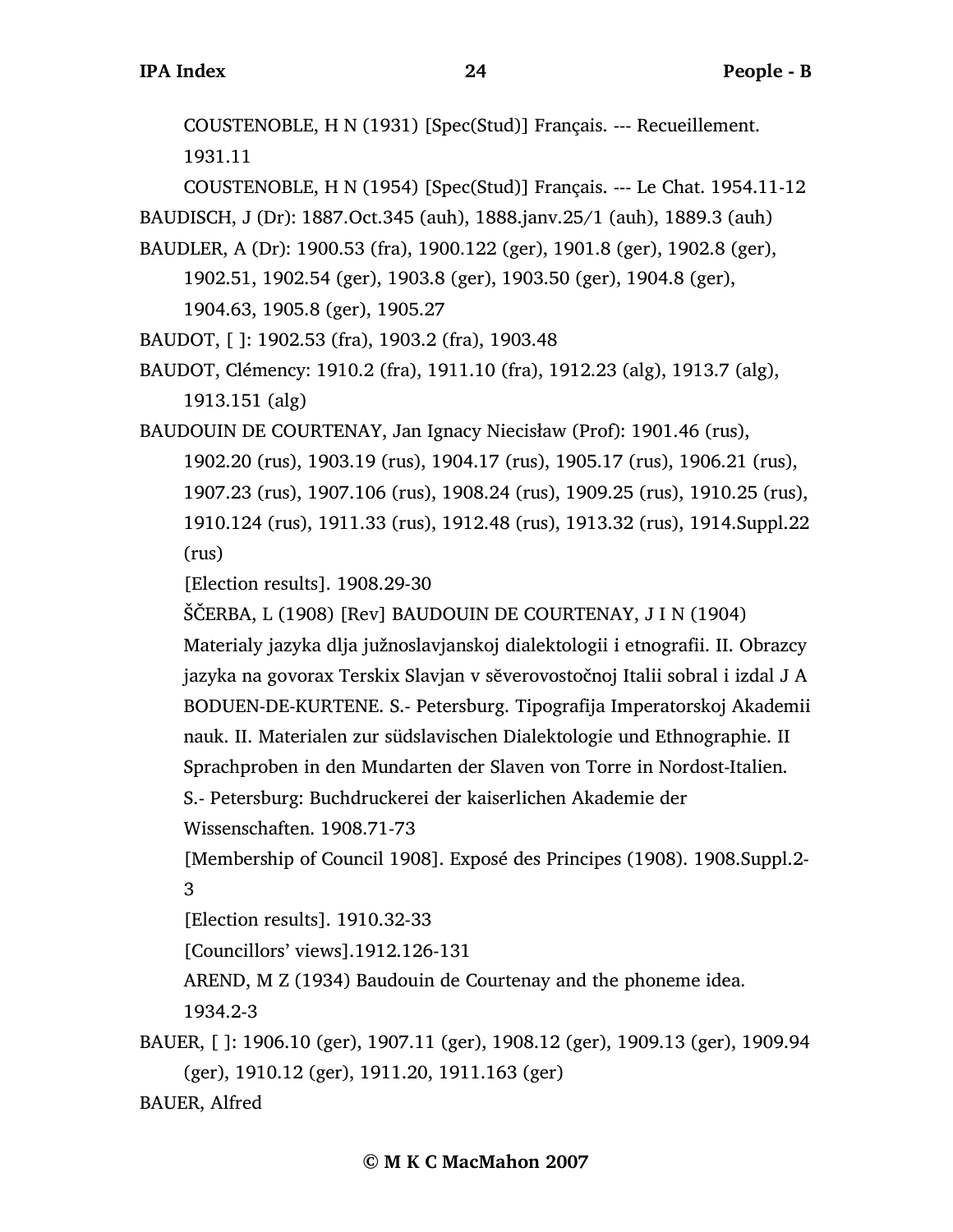[Rev] --- (1886) Le Tonnelier de Nuremberg (Meister Martin der Küfer) de

E T A Hoffmann: texte allemand avec une notice et un commentaire. Paris:Hachette. 1888.July.317/53

BAUER, F (Dr): 1893.25 (ger), 1894.4 (ger), 1894.27

BAUER, Georg

[Publications Received]. 1891.117-18, 1892.135

BAUER, Juraj (Prof): 1887.April.[4] (auh), 1888.janv.25/1 (auh), 1889.1 (auh), 1892.6 (auh), 1893.6 (auh), 1894.7 (auh), 1894.26, 1895.8 (auh), 1895.33, 1896.9 (auh), 1897.25 (auh), 1898.11 (auh), 1899.13 (auh), 1899.35 PASSY, P (1887) [Rev] --- (1887) Volapük und meine sprachwissenschaftliche Kombinatorik. Zagreb, Hrvatska: Albrecht & Fiedler. 1887.May.156

[Rev] --- (1888) Spelin, eine Allsprache auf allgemeinen Grundlagen der sprachwissenschaftlichen Kombinatorik aufgebaut. Agram: F Suppan. 1888.April.171/27

[Rev] --- (1888) Der Fortschritt der Weltsprache-Idee, insbesondere meines Weltspracheprojektes Spelin. Agram: F Suppan. 1888.Oct.428/76-429/77

BAUER, Laurie J (Prof): 1979.46 (nzl), 1981.Suppl.12 (nzl), 1990.ii.55 (nzl),

1994.47 (nzl), 1998.119 (nzl), 2000.112 (nzl), 2005.127 (nzl)

--- (1979) The second Great Vowel Shift? 1979.57-66

MATTHEWS, R (1981) 'The second Great Vowel Shift?'? 1981.22-26

--- (1981) [Rev] CALVERT, D R (1981) Descriptive Phonetics. New York: Brian C Decker. 1981.37-40

WELLS, J C (1981) [Rev] ---, DIENHART, J M, HARTVIGSON, H H &

JAKOBSEN, L K (1980) American English Pronunciation; Supplement:

Comparison with Danish. Copenhagen: Gyldendal. 1981.85-86

--- (1982) That vowel shift again. 1982.48-49

--- (1984) Linking /r/ in RP: some facts 1984.74-79

--- (2001) The diacritic for velarization. 2001.265-268

BAUER, V (Prof): 1900.53 (auh), 1900.86

BAUERMEISTER, [ ]: 1910.2 (fra), 1911.64 (fra), 1912.23 (fra), 1913.110

1914.Suppl.4 (sco)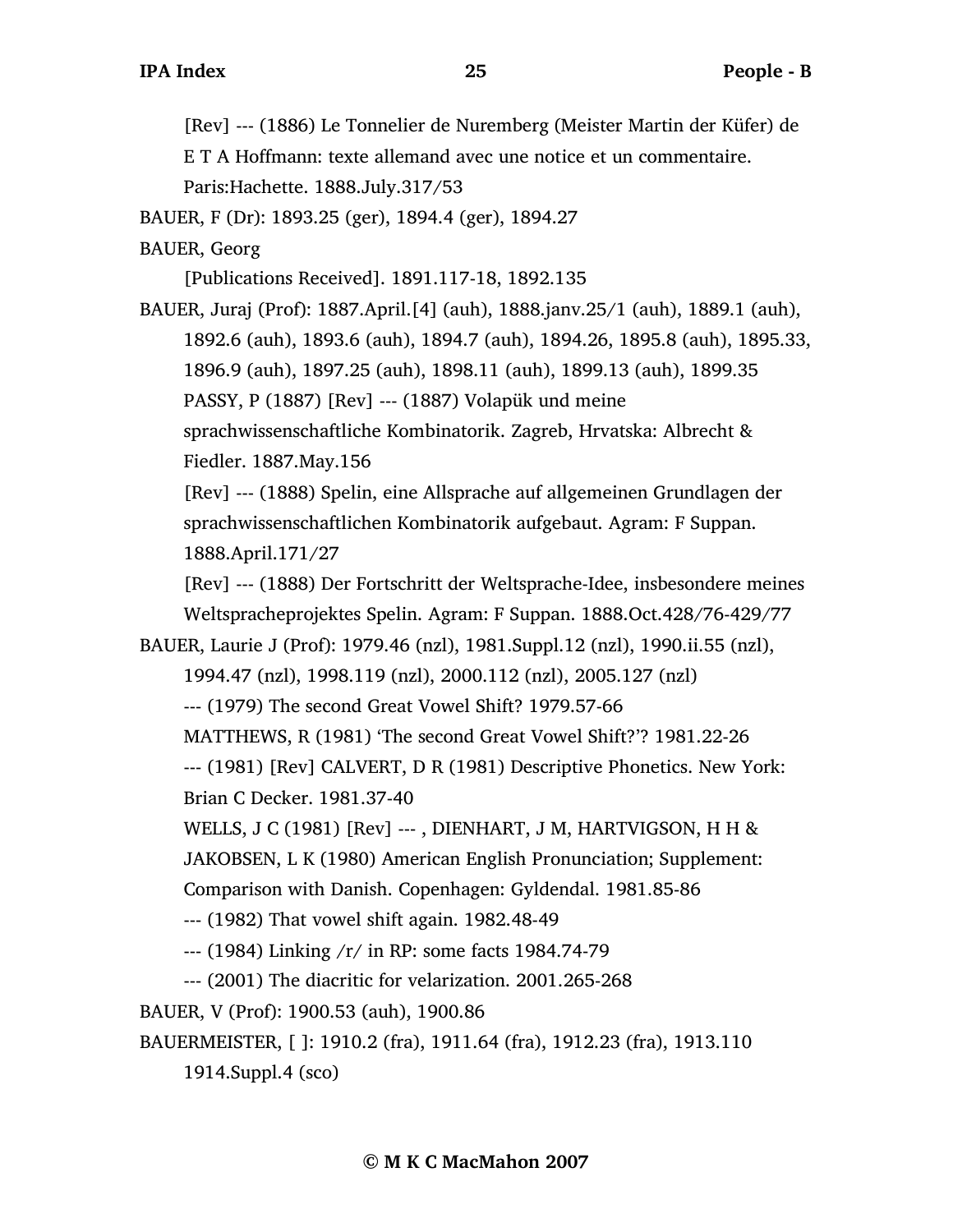- BAUERMEISTER, F: 1905.26 (sco), 1906.5 (sco), 1907.6 (sco), 1908.6 (sco), 1909.5 (sco)
- BAUFELD, A: 1905.133 (ger), 1906.10 (ger), 1907.11 (ger), 1908.12 (ger), 1909.13 (ger), 1910.12 (ger), 1911.20 (ger), 1912.34 (ger), 1913.18 (ger), 1914.Suppl.12 (ger)
- BAUM, M (Miss): 1911.161 (ger), 1911.192 (usa), 1912.49 (usa), 1913.34 (usa), 1914.Suppl.24 (usa)
- BAUM, Minette  $\sim$  Minetti (Mlle): IPA exam results: French, 1911.128; German, 1911.160
- BAUMANN, E (Miss): 1931.18 (usa), 1932.20 (usa), 1934.35 (usa)
- BAUMANN, O: 1896.33 (ger), 1897.19 (ger), 1897.51
- BAUMANN, Otto (Dr): 1901.46 (ger), 1902.8 (ger), 1903.8 (ger), 1903.48, 1903.50 (eng), 1904.5 (eng), 1904.59
- BAUMBACH, Hermann: 1890.3 (swe), 1891.3 (swe), 1891.30, 1892.8 (swe), 1895.165 (swe), 1896.13 (swe), 1896.35

BAUMEISTER, F R (Dr): 1896.84 (auh), 1897.25 (auh), 1898.11 (auh), 1898.36 BAUMGARTNER, E (Mlle): 1912.134 (swi)

BAURLEY, George L (Mr): 1950.22 (eng), 1952.Suppl.ii (eng), 1955.23 (brd), 1955.Suppl.v (brd), 1956.55 (ddr), 1957.27 (ddr), 1961.Suppl.v (ddr), 1962.40 (ddr), 1965.35 (ddr), 1972.Suppl.4 (ddr), 1975.Suppl.6 (ddr), 1978.Suppl.6 (ddr), 1981.Suppl.6 (ddr), 1990.ii.55 (ger), 1994.47 (ger), 1998.119 (ger), 2000.112 (ger), 2005.126 (ger)

 $-$ --- (1958) The phonemes of literary Macedonian  $\mathfrak{[} =$ use of  $\mathfrak{[} \cdot \mathfrak{[} \cdot \mathfrak{[} \cdot \mathfrak{[} \cdot \mathfrak{[} \cdot \mathfrak{[} \cdot \mathfrak{[} \cdot \mathfrak{[} \cdot \mathfrak{[} \cdot \mathfrak{[} \cdot \mathfrak{[} \cdot \mathfrak{[} \cdot \mathfrak{[} \cdot \mathfrak{[} \cdot \mathfrak{[} \cdot \mathfrak{[} \cdot \mathfrak{[} \cdot$ 

MATTHEWS, W K 1958.2-5]. 1958.32

--- (1962) [Rev] O'CONNOR, J D (1959) A Course of English Intonation. 2nd ed. London: BBC. 1962.17-19

--- (1962) [Rev] O'CONNOR, J D (1960) A Course of English Pronunciation. 2nd ed. London: BBC. 1962.17-19

ALLEN, W Stannard (1964) A phonetic doodle  $[$  = change in vowel symbols; notation of linking  $/r/l$ . 1964.24-25

--- (1964) Proposals [ø > œ; oe > oɛ; for reconstructed forms,  $\frac{r}{r}$ ,  $\frac{r}{r}$ ;  $\odot$  for

linking /r/;  $^{\text{x}}$  for incorrect forms]. 1964.5-6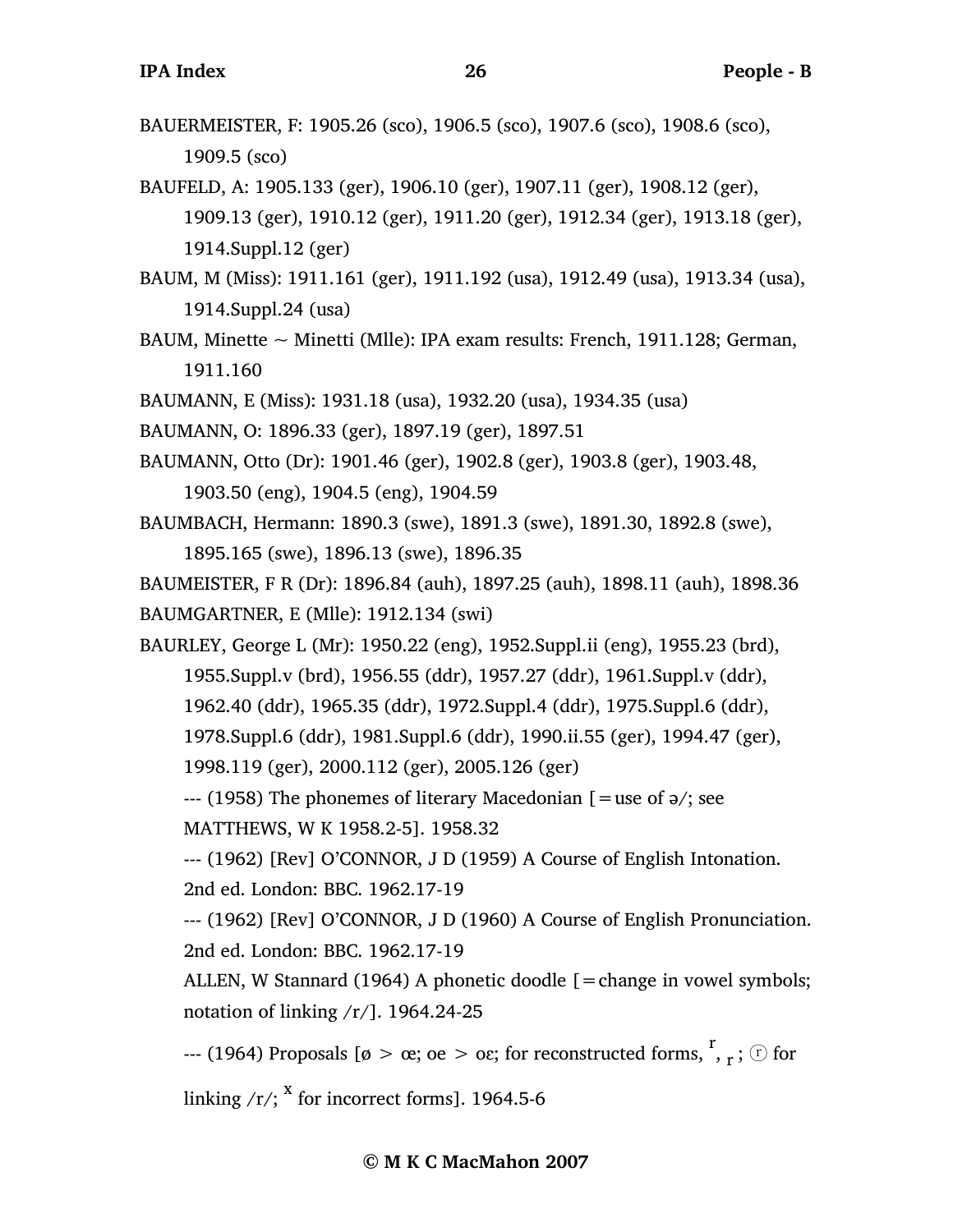--- (1968) Glottalization and the definite article in Northern English 1968.9-11

--- (1987) Revision of the IPA: Do you know the onion chart? 1987.118-120

--- (1987) [Letter to the Educational Phonetics Editor: pronunciation of foreign names]. 1987.151-152

BAUSE, Josef: 1894.101 (ger), 1895.5 (ger), 1895.31 (ger), 1896.5 (ger), 1896.168 (ger), 1897.19 (ger), 1897.110 (ger), 1897.158 (ger), 1898.6 (ger), 1899.7 (ger), 1900.janv.8 (ger), 1900.févr-mars.19 (ger), 1901.8 (ger), 1902.8 (ger), 1902.146, 1903.8 (ger), 1903.50, 1904.153 (ger), 1905.8 (ger), 1906.10 (ger), 1907.11 (ger), 1908.12 (ger), 1909.13 (ger), 1910.12 (ger), 1911.20 (ger), 1912.34 (ger), 1913.18 (ger), 1914.Suppl.12 (ger)

BAXTER, [ ]: 1912.23 (fra), 1913.7 (fra), 1914.Suppl.2 (fra)

BAXTER, C W: 1913.126 (eng), 1914.Suppl.5 (eng)

BAXTER, Charles: IPA exam result (German). 1913.124

BAXTER, David: 1903.24 (sco), 1904.5 (sco), 1904.59

- BAXTER, H W: 1954.15 (eng), 1955.Suppl.iii (eng)
- BAXTER, M (Mlle): IPA exam result (French). 1909.96

BAYET, [ ]

[Elections to the Conseil Supérieur de l'Instruction Publique de France].

1888.May.208/40

BAYNES, M A R (Miss): 1925.Suppl.2 (eng)

BÄYYÄNÄ, Igalä Birhan

MARIN, G (1936) [Spec] Amharic [Addis Abbaba; inf=Igalä Birhan Bäyyänä]. NWS. 1936.16

BAZÉ, Lucien

CONNELL, Bruce, AHOUA, Firmin & GIBBON, Dafydd (2002). Ega

[Infs=Gnaoré Grogba Marc (aged 54), from Gniguedougou, and --- (aged 35), from Gnama]. 2002.99-104

BAZELL, C E (Prof): 1951.27 (tur), 1951.51 (tur), 1952.Suppl.vi (tur), 1954.16

BAZIN, Jacques E: 1899.33 (eng), 1900.janv.6 (eng), 1900.févr-mars.19, 1901.5 (eng), 1902.6 (eng), 1903.6 (eng), 1904.5 (eng), 1905.5 (eng), 1906.5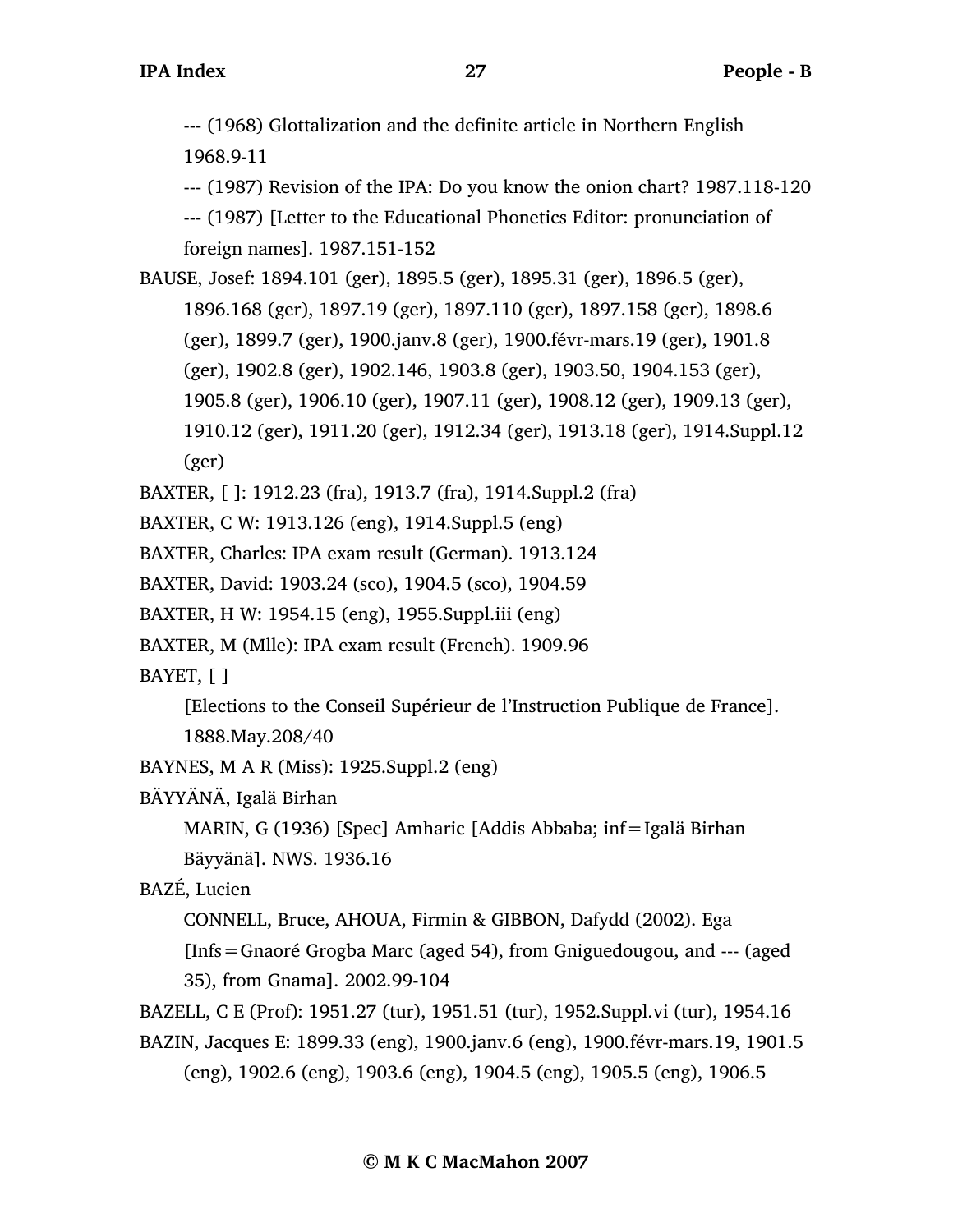(eng), 1907.6 (eng), 1908.6 (eng), 1909.5 (eng), 1910.5 (eng), 1911.13

(eng), 1912.26 (eng), 1913.10 (eng), 1914.Suppl.5 (eng)

BAZIN, René

[Spec(Stud)] Français. < --- Le Guide de l'empereur. 1937.janv-mars.77

[Spec(Stud)] Français. < --- Le Guide de l'empereur. 1937.23-24

- BAZLEY, F N (Miss): 1909.71 (eng), 1910.5 (eng), 1911.13 (eng), 1912.26 (eng), 1912.79
- BEACH, Douglas M (Prof): 1930.21 (saf), 1932.24 (saf), 1934.39 (saf), 1936.43 (saf)

[--- : appointment, Cape Town]. 1923.16

[--- appointment, Cape Town]. 1929.32

PASSY, P (1930) Représentation de tons [Comm: D Jones]. 1930.49-51

[--- : award of doctorate, University of London]. 1932.43

[Vacation course in Bantu studies held in Cape Town, January 1933: ... D

M Beach on intonation in Bantu]. 1933.40

BEAK, G B: 1899.114 (eng), 1900.janv.6 (eng), 1901.5 (eng), 1901.47

BEAKEN, M A (Dr): 1973.56 (eng), 1975.Suppl.15 (eng)

--- (1972) The relation of speech-sound discrimination to developing speech [East London]. 1972.48-58

BEALE, Anna (Miss)

Meeting of the Teachers' Guild [of Great Britain and Ireland, Cheltenham, April 1890]. 1890.50-51

BEALE, D (Miss): 1888.Dec.489/89 (eng), 1889.3 (eng), 1890.3 (eng), 1891.3 (eng), 1897.50 (eng), 1898.4 (eng), 1899.5 (eng), 1900.janvv.6 (eng), 1900.févr-mars.19, 1901.5 (eng), 1902.6 (eng), 1902.51

BEARD, M G (Miss): 1913.87 (eng), 1914.Suppl.4 (eng)

BEARDER, J W (Dr): 1894.101 (eng), 1895.3 (eng), 1895.31 (irl), 1896.4 (irl), 1896.168 (irl), 1897.18 (irl), 1897.142 (irl), 1898.4 (irl), 1899.5 (irl), 1900.janv.6 (irl), 1901.5 (eng), 1902.6 (eng), 1903.6 (eng), 1904.5 (eng), 1904.59, 1905.5 (eng), 1906.6 (eng), 1907.6 (eng), 1907.54 (eng), 1908.6 (eng), 1909.5 (eng), 1910.5 (eng), 1911.13 (eng), 1912.26 (eng), 1912.79 Cours de phonétique à L'École des Hautes Études (suite) [= ... --- on statistics of French sounds]. 1894.102-103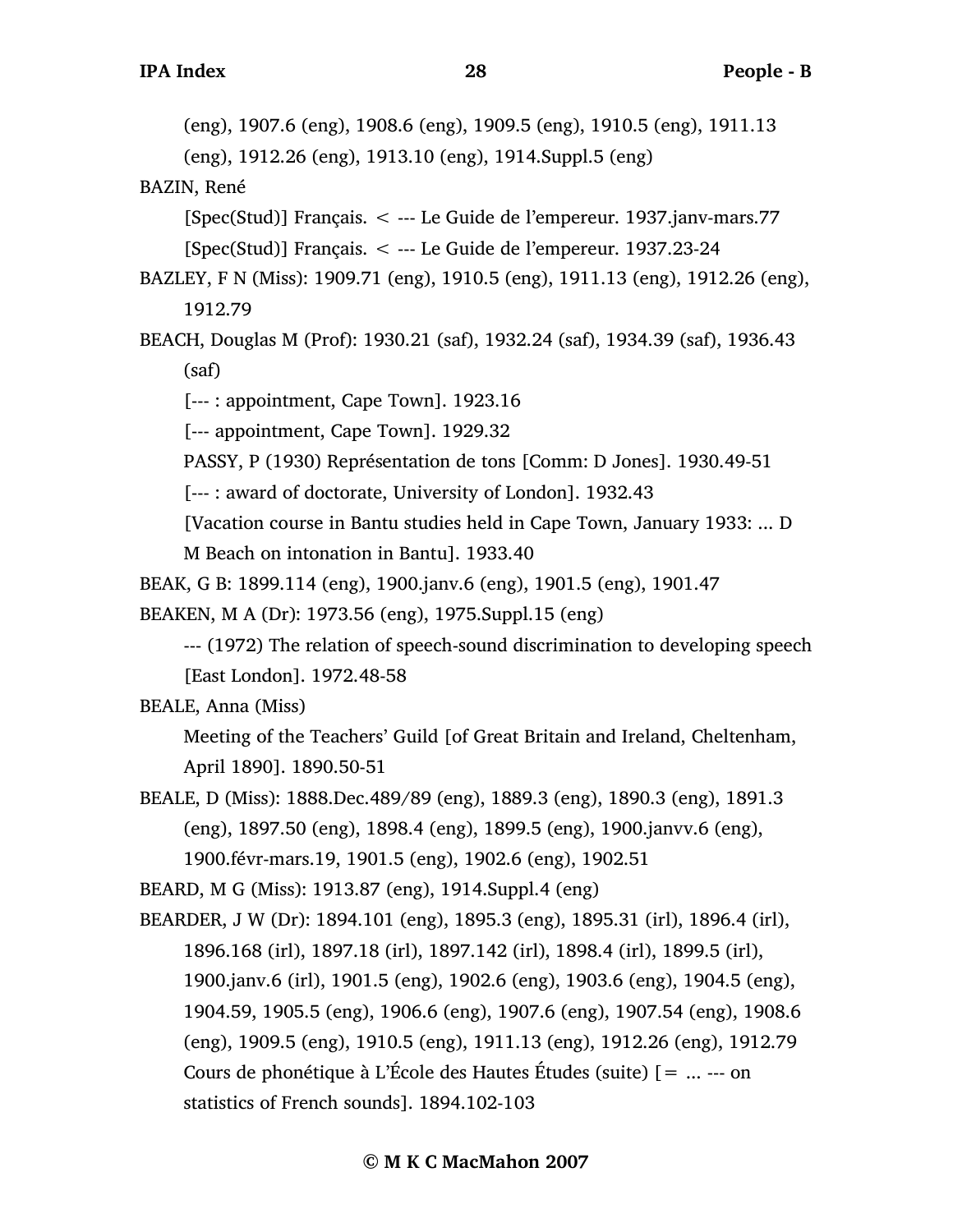PASSY, P (1894) Cours de phonétique à L'École des Hautes Études (suite) [... --- ]. 1894.86-87

--- (1897) [Rev] PASSY, J & RAMBEAU, A (1897) Chrestomathie française: morceaux choisis de prose et de poésie, avec prononciation figurée, à l'usage des étrangers, précédés d'une introduction sur la méthode phonétique. Paris: H Le Soudier; New York: H Holt & Co. 1897.130-133 --- (1897) The Modern Language Association [=meeting in London, December 1896]. 1897.54-56

BEARRA: see FEARGAL O'BEARRA

BEARTH, Peter Paul

SIMONSEN, E (1902) [Spec] Roumanche [inf=Peter Paul BEARTH; more or less literary variety, used from Sonoix to Disentis, probably also in rest of valley]. Misc. 1902.127-128

BEASLEY, H R

JONES, D (1909) [Rev] --- (1905) Sure Steps to Intelligent French. London: Swan Sonnenschein & Co. 1909.35-36

BEATE, Gerda (Frk): IPA exam result (French). 1914.37

BEATY, Raymond C: 1998.119 (usa)

BEAU, J: 1896.34 (fra), 1897.16 (fra), 1898.2 (fra), 1899.2 (fra), 1900.janv.3 (fra)

BEAUMONT: see AMI DE BEAUMONT

BEAUSSIRE, [ ]

[Elections to the Conseil Supérieur de l'Instruction Publique de France].

1888.May.208/40

BEAUVOIR, José Ma: 1909.137 (arg)

BEAUVOIR, Giuseppe Ma: 1906.94 (ita), 1907.19 (ita), 1908.20 (ita), 1909.21 (ita)

BEAUVOIR, Simone de

CHAPALLAZ, M (1964) [Spec(Stud)] Français. < --- Mémoires d'une jeune fille rangée. 1964.35

BEAUX, Th: 1888.Feb.73/9 (ger), 1889.3 (ger), 1889.53

BECK, [ ] (Miss): 1899.53 (sco), 1900.janv.6 (sco), 1900.févr-mars.19, 1901.5 (sco), 1901.47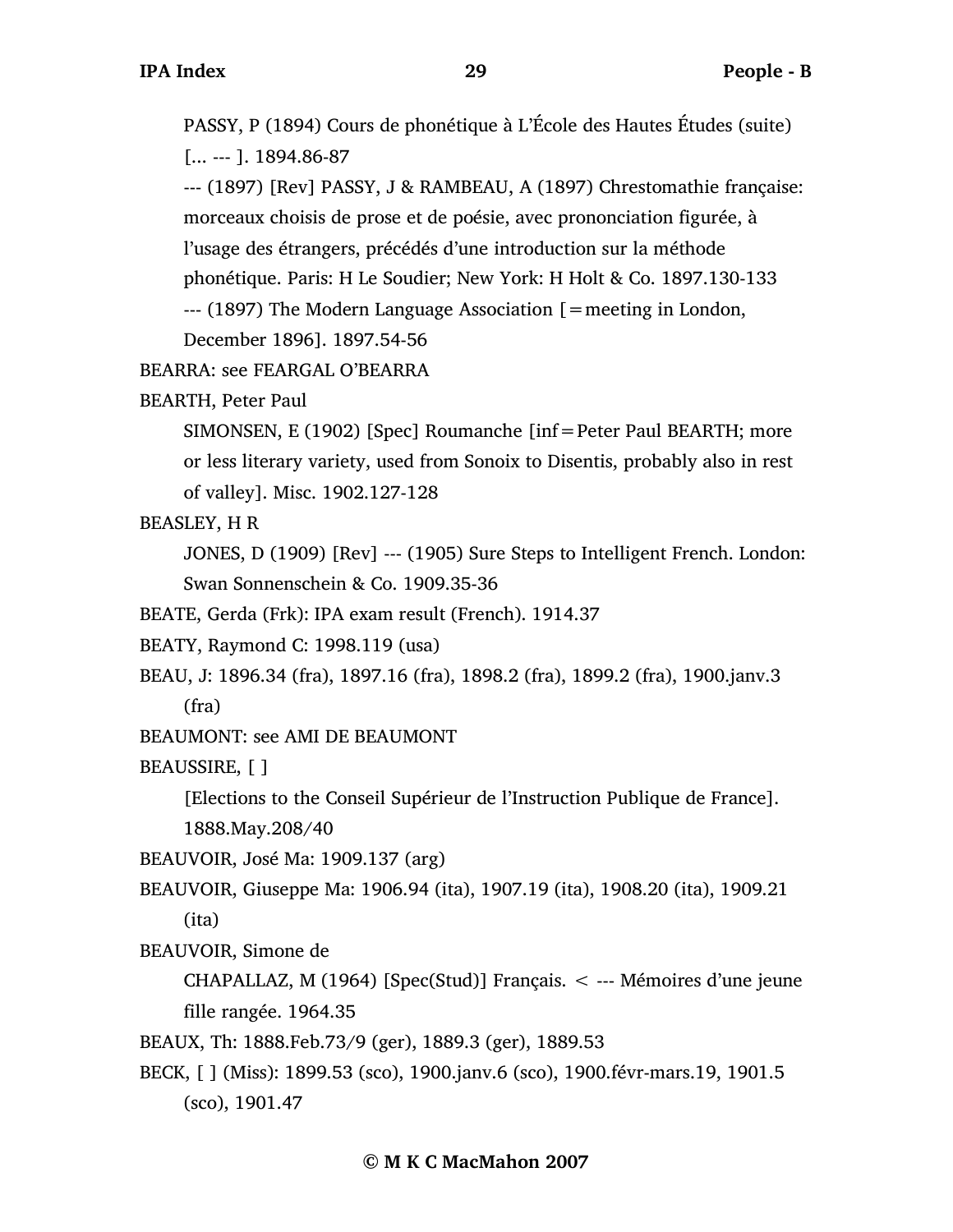BECK, Janet Mackenzie (Dr): 2005.128 (sco)

DETERDING, David (2005). [Rev] HARDCASTLE, William J & --- (eds)

(2005). A Figure of Speech: A festschrift for John Laver. Mahwah, NJ: Lawrence Erlbaum Associates. 2005.239-242

- BIRD, Sonya (2006). [Rev] HEWLETT, Nigel & --- (2006). An Introduction to the Science of Phonetics. Mahwah, NJ: Lawrence Erlbaum Associates. 2006.207-210
- BECK, L (Frk): 1903.24 (den)
- BECKER: see also STURZEN-BECKER
- BECKER, Chr: 1895.31 (ger), 1896.5 (ger), 1897.19 (ger), 1897.51
- BECKER, E J: 1895.31 (usa), 1896.17 (usa), 1896.35
- BECKER, Felix: 1896.5 (ger), 1897.19 (ger), [death] 1897.51
- BECKER, Franz: 1896.5 (ger), 1896.104 (ger), 1897.19 (ger)
- BECKER, H [1]: 1894.185 (net), 1895.5 (ger), 1896.5 (ger), 1896.35
- BECKER, H [2]: 1911.161 (ger), 1912.34 (ger), 1913.18 (ger), 1914.Suppl.12 (ger)
- BECKER, Jos: 1912.134 (usa), 1913.34 (usa), 1914.Suppl.24 (usa)
- BECKER, P: 1896.103 (ger), 1896.136 (ger), 1897.19 (ger), 1897.51, 1897.110 (ger)
- BECKER, R: 1906.70 (ger), 1907.11 (ger), 1907.34
- BECKERLE, Alfred: 1911.162 (ger), 1912.34 (ger), 1912.94, 1912.135 (ger),
	- 1913.18 (ger), 1914.Suppl.12 (ger)
- BECKET, E M (Miss): 1925.Suppl.2 (eng), 1932.70 (eng), 1934.29 (eng), 1936.35 (eng)
- BECKMAN, Mary E (Dr): 1990.ii.55 (usa), 1994.47 (usa), 1998.119 (usa),

2000.112 (usa), 2005.128 (usa)

(2003-207) Council. 2004.June:prelim matter, 2004.Dec.prelim matter, 2005.June.prelim matter, 2005.Dec.prelim matter, 2006.June.prelim matter, 2006.Dec. prelim matter

- BECKMANN, [ ]: 1895.30 (ger), 1895.76 (ger), 1896.5 (ger), 1897.19 (ger)
- BECKUM: see VAN BECKUM
- BEDDOR, Patrice Speeter (Dr): 2000.112 (usa), 2005.129 (usa)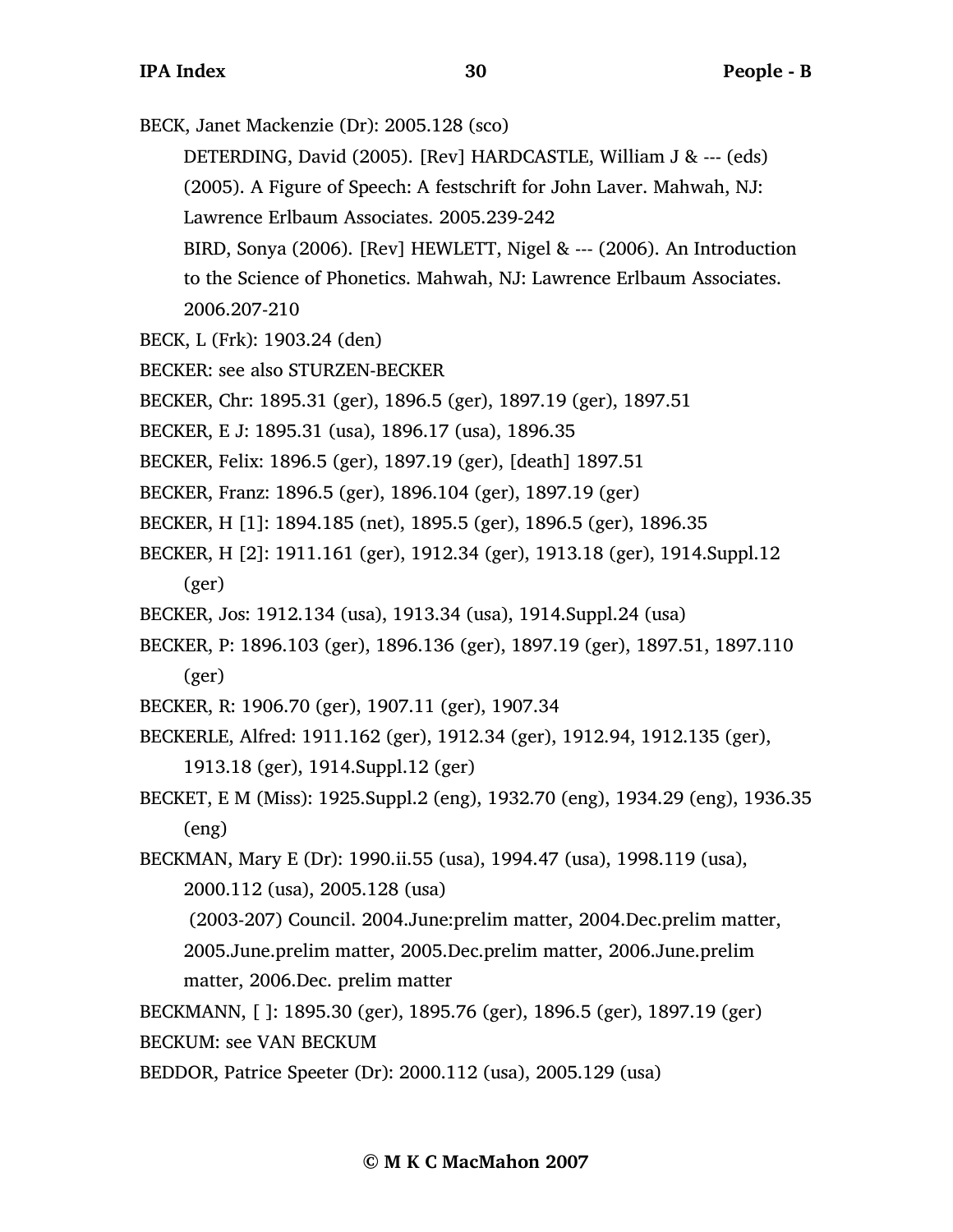BEDFORD, Elisabeth ~ Elizabeth (Prof): 1907.54 (usa), 1908.25 (usa), 1908.63 (usa), 1908.64, 1909.26 (usa), 1909.42 (usa), 1910.25 (usa), 1911.33 (usa), 1912.48 (usa)

BEECHER,  $[ ]$  (Dr)

[Dr Lyman Beecher: reaction to sermon]. 1893.104

BEERBOHM, Max

JONES, D (1928) [Spec(Stud)] English. A Passage from --- Seven Men.

1928.58-59

BEESE, L (Miss): 1909.114 (eng), 1910.12 (ger)

BEESLEY, Kenneth R: 1973.104 (usa), 1975.Suppl.19 (usa)

BEETHAM, Charles: 1910.5 (eng), 1911.13 (eng), 1912.26 (eng)

BEETS, N

VISSER, F (1894) [Spec] Hollandais. Translation by N Beets of Victor Hugo Quand l'enfant paraît. 1894.62-63

BEGAY, Jimmy

LIVINGSTON, S (1942) [Spec] Denah (Navaho; inf=Jimmy BEGAY). NWS. 1942.24

BEGG, E O (Miss): 1910.143 (sco), 1911.13 (sco), 1912.26 (sco), 1912.94 (sco), 1913.10 (sco), 1914.Suppl.5 (sco), 1925.Suppl.2 (sco)

BEGOUËN DE MEAUX, Albert (Lt  $\sim$  Capt): 1903.129 (fra), 1904.3 (fra), 1905.3 (fra), 1906.3 (fra), 1906.106 (eng), 1907.6 (eng), 1908.6 (eng)

BEGTRUP, L (Frk): 1908.113 (den), 1909.22 (den), 1910.21 (den), 1911.29

(den), 1912.44 (den), 1913.29 (den), 1914.Suppl.19 (den)

BÉGUÉ, V (Miss): 1933.18 (usa), 1934.35 (usa), 1936.40 (usa)

BEHM, O P (Dr): 1890.3 (swe), 1891.3 (swe), 1891.113 (swe), 1892.8 (swe), 1893.9 (swe)

[Rev] QUOUSQUE TANDEM (1889) Vol 4. Uppsala: Almqvist ock Wiksell. 1889.48

BEHM, Victor: 1909.29 (chl)

BEHNAM, John Abdul-Ahmed (Dr): 1951.26 (irq), 1952.Suppl.vi (irq),

1955.Suppl.vii (irq), 1968.21 (irq), 1972.Suppl.6 (irq), 1975.Suppl.8 (irq),

1978.Suppl.9 (irq), 1981.Suppl.9 (irq), 1990.ii.55 (irq), 1994.47 (irq)

BEHNE, Dawn M: 1998.119 (nor)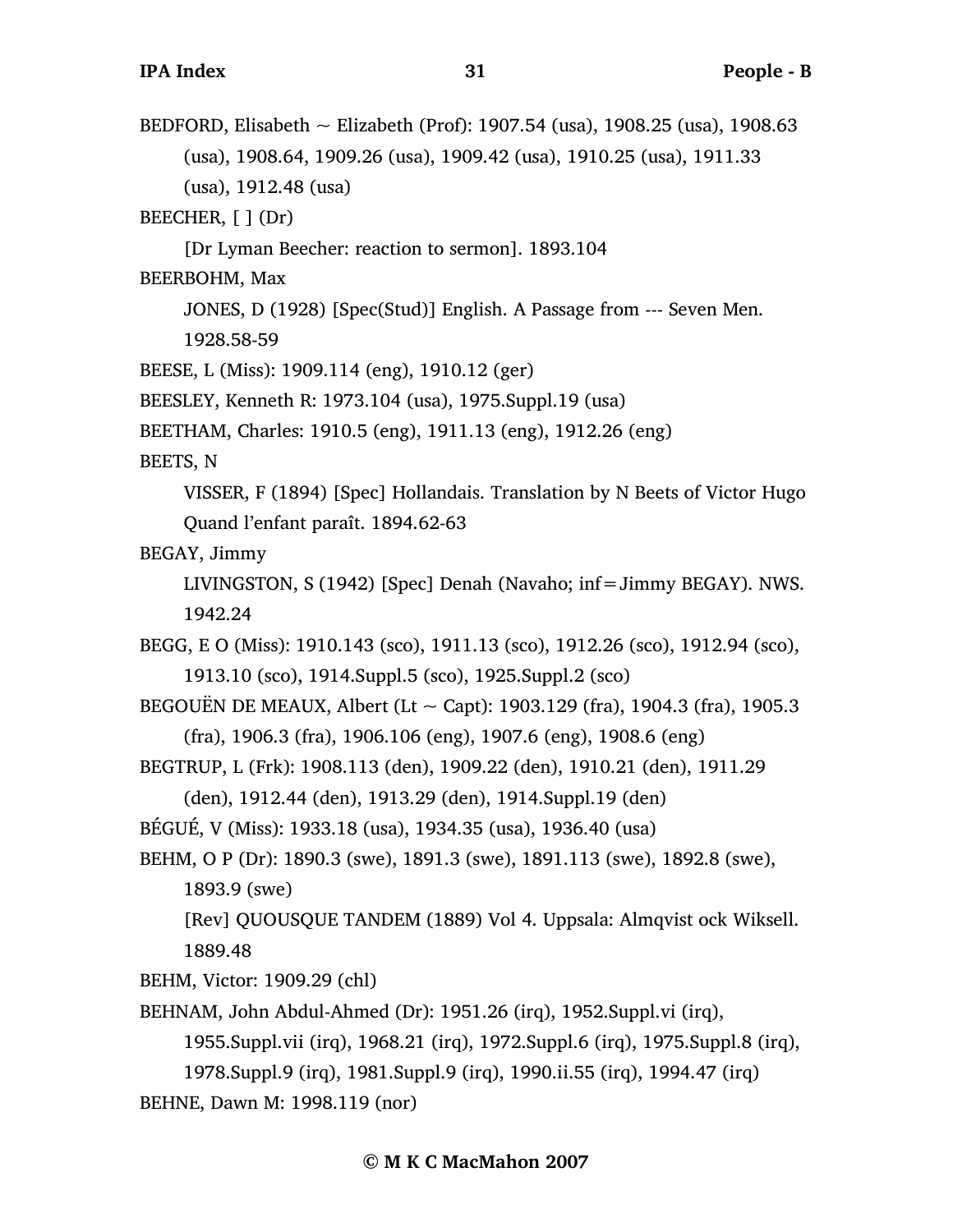BEHNE, Edgard

[BEHNE, E: shorthand system similar to Visible Speech. See PASSY, Jean Coïncidences]. 1893.46

BEHREND, [ ]: 1928.65

BEHRENDT, Ernst: 1891.85 (ger), 1892.3 (ger), 1893.3 (ger), 1893.42

BEHRENS, W: 1895.185 (ger), 1896.5 (ger), 1896.35, 1896.115 (ger), 1897.19

(ger), 1898.6 (ger), 1898.35, 1899.7 (ger), 1899.35

BEIER, F (Frl): 1912.119 (auh), 1913.24 (auh), 1914.Suppl.16 (auh)

BEIJ, J H A: 1972.Suppl.8 (net), 1975.Suppl.11 (net)

BEIZAEE, Moosa: 1990.ii.55 (irn), 1994.47 (irn), 1998.119 (irn)

BEKHEET, M A A: 1969.22 (wal), 1972.Suppl.8 (kuw)

BÉLANGER, J: 1947.35 (alg), 1949.14 (alg)

BÉLART, [ ]

--- (1897) [Spec] Patois suisse argovien, district de Brugg. StJ. 1897.90 BELDEN, H M (Prof): 1913.109 (usa), 1914.Suppl.23 (usa) BELINE, [ ]

PASSY, P (1899) [Rev] --- Pouème gascon, par Miquèu de Camélat. Tarbe: Lescamela. 1899.158-159

BELINFANTE, [ ]: 1896.34 (fra), 1897.16 (fra), 1898.3 (fra), 1898.35 BELJAME, Alexandre

[Spec(Stud)] English. < --- First English Reader, 'I'll Pay You Out'. 1886.Nov.[1]

PASSY, P (1886) [Rev] --- (1883) Second English Reader. Deuxième livre de lectures anglaises (classe de huitième). Paris: Hachette. 1886.Nov.[3] PASSY, P (1887) [Rev] BOSSERT, A & --- (1887) Les mots anglais groupés d'après le sens. Paris: Hachette & Cie. 1887.Nov.376

[Rev] --- (1888) Third English Reader. Troisième livre de lectures anglaises (classe de septième). Paris: Hachette. 1888.March.125/21-126/22. Corr: 1888.April.176/32

[---: appointment, Paris]. 1889.49

[Publications Received]. 1891.97-98

BELL, [ ] (Miss): 1889.81 (eng), 1890.3 (eng)

BELL, Alexander Graham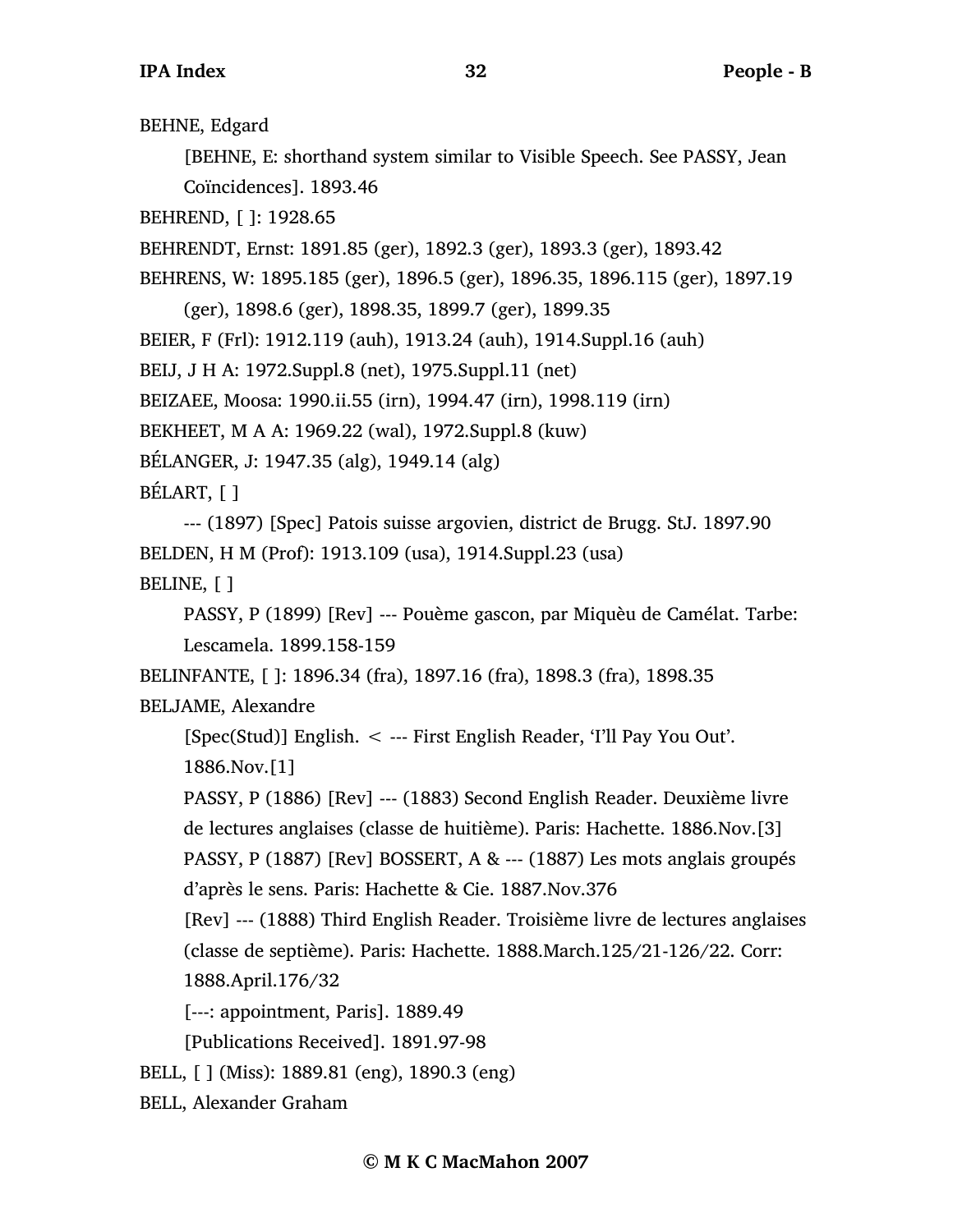JONES, D (1907) [Rev] --- (1906) The Mechanism of Speech: Lectures delivered before the American Association to Promote the Teaching of Speech to the Deaf, to which is appended a paper on Vowel Theories, read before the National Academy of Arts and Sciences. 1907.66-67 CRUTTENDEN, Alan (1990) The origins of nucleus. 1990.July.1-9

BELL, Alexander M elville (Prof): 1889.1 (usa), 1890.1 (usa), 1891.1 (usa), 1892.1 (usa), 1893.1 (usa), 1894.1 (usa), 1895.1 (usa), 1896.1 (usa), 1897.15 (usa), 1898.1 (usa), 1899.1 (usa), 1900.janv.1 (usa), 1901.1 (usa), 1902.1 (usa), 1903.1 (usa), 1904.1 (usa), 1905.1 (usa), [death] 1905.94 [Rev] --- (1886) English Line-Writing: A New, Simple, and Exact System of Phonetics. New York: E S Werner. 1887.March.[2-3] KARSTEN, G (1888) [Phonetics section of the Modern Language Association of America formed, Dec 1887; President, --- ]. 1888.Feb.79/15 [Rev] --- (1888) World English: the Universal Language. New York: N D C Hodges. 1888.July.316/52-317/53 HAMILTON, A (1889) Standard English [incl discussion of diphthongization in British accents]. 1889.53-55 [Rev] VIËTOR, W [ed] (1888-89) Phonetische Studien. II Band. 1889.83-84 PASSY, P (1889) [Rev] --- (1889) Popular Manual of Vocal Physiology and Visible Speech. New York: N D C Hodges; London: Trübner & Co. 1889.93- 94 SPANHOOFD, E (1890) [The 7th Annual Convention of the Modern Language Association of America, Cambridge, Mass, 26-28 December, 1889: ... --- on Shakespearian pronunciation]. 1890.30-31 [Publications Received]. 1892.81-82 [BEHNE, E: shorthand system similar to Visible Speech. See PASSY, Jean Coïncidences]. 1893.46 [Q&A (Q): views of vowel theory of --- ] 1899.91 MACRAE, D (1905) Reminiscences of Melville Bell < Edinburgh Evening

News; transmitted by H Drummond. 1905.107-109

[---: death]. 1905.99

CRUTTENDEN, Alan (1990) The origins of nucleus. 1990.July.1-9 BELL, Eric T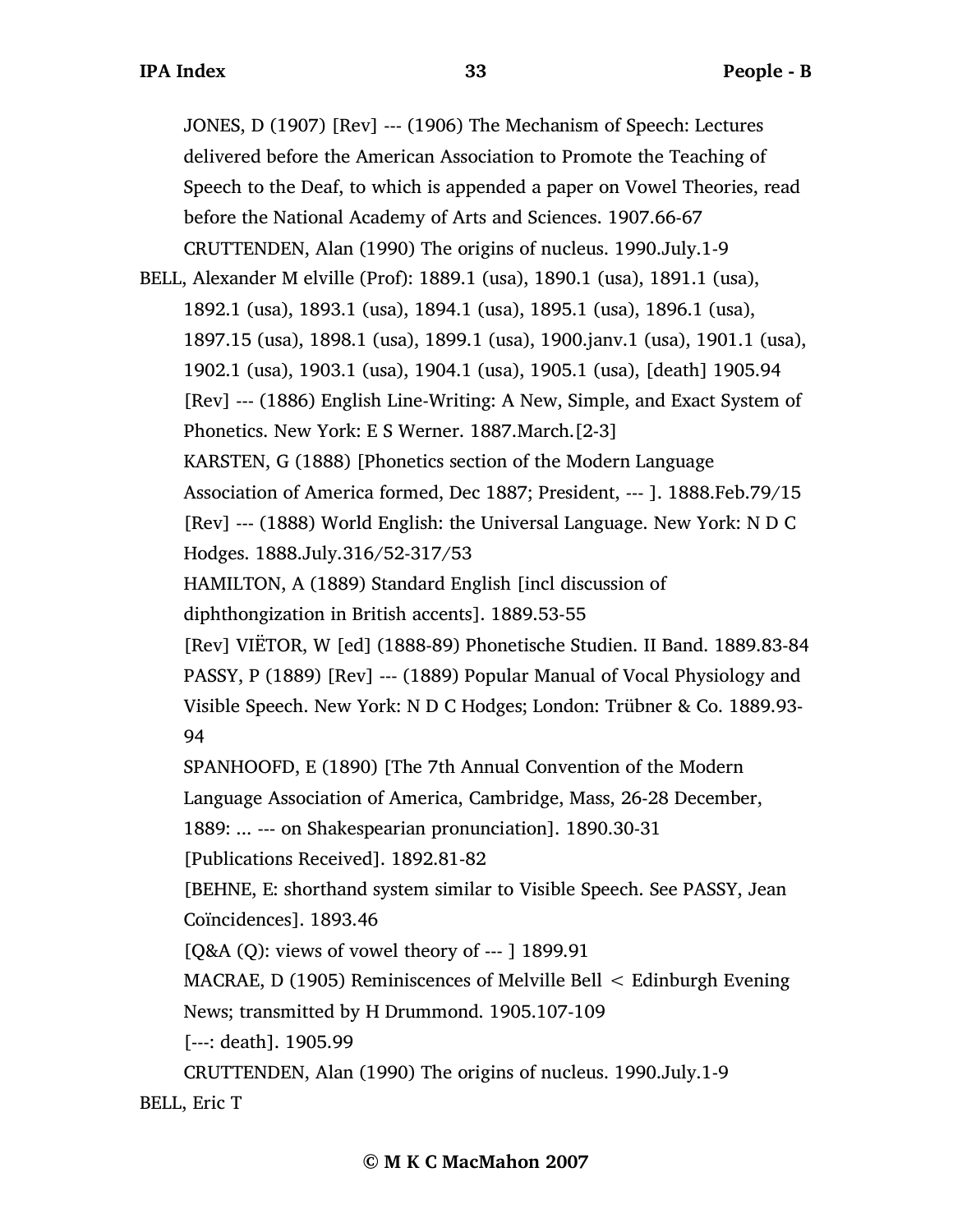SPRAGUE DE CAMP, L (1938) [Spec(Stud)] American English (General American). < --- The Search for Truth. 1938.26-27, 1938.51-52, 1938.74- 75, 1939.13, 1939.33-34, 1939.54-55, 1939.74-75, 1940.37, 1940.51-52, 1940.70-71

- BELL, Fred H: 1903.82 (can), 1904.18 (can), 1905.19 (can), 1906.22 (can), 1907.25 (can), 1907.55
- BELL, H W (Rev): 1896.1 (sco), 1897.15 (sco), 1898.1 (sco), 1899.1 (sco), 1900.janv.1 (sco), 1901.1 (sco), 1902.1 (sco), 1903.1 (sco), 1904.1 (sco), 1905.1 (sco), 1906.1 (sco), 1907.1 (sco), 1908.1 (sco), 1909.1 (sco), 1910.1 (sco), 1911.9 (sco)
- BELL, M Kennedy (Miss): 1911.13 (eng), 1912.26 (eng), 1912.93 (eng), 1913.10 (eng), 1913.88 (eng), 1914.Suppl.5 (eng)
- BELL, M S M (Miss): 1910.143 (sco), 1911.13 (sco), 1912.26 (sco), 1912.94
- BELL, W E: 1896.59 (sco), 1897.18 (sco), 1897.51
- BELL FAIRFAX, [ ] (Mrs): 1889.73 (eng), 1890.3 (eng)
- BELLAFIORE, Peter C: 1956.26 (usa), 1958.39 (usa), 1961.Suppl.ix (usa), 1965.17 (usa), 1968.43 (usa), 1972.Suppl.15 (usa), 1975.Suppl.19 (usa),
	- 1978.Suppl.20 (usa), 1981.Suppl.20 (usa), 1990.ii.55 (usa), 1994.47 (usa)

BELLANCOURT, M: 1981.93 (eng)

BELL-BERTI, Fredericka (Prof): 1998.119-120 (usa), 2000.112 (usa)

BELLI, Giuseppe Gioachino

CAMILLI, A (1909) [Spec] Dialetto di Roma. < --- Er caffettiere filosofo. 1909.159-160

FIORELLI, P (1966) [Spec(Stud)] Italiano.  $\lt$  --- Il saggio del marchesino Eufemio. 1966.16

BELLIDO, [ ]: 1900.févr-mars.18 (fra), 1901.2 (fra), 1901.47

BELLO, Andrés

[Reformed orthography of --- to be used in schools in Chile]. 1894.189 BELLO JIMÉNEZ, César: 1895.137 (chl)

- BELMAR, Juan José: 1902.129 (chl), 1903.21 (chl), 1904.19 (chl), 1905.19 (chl), 1906.23 (chl), 1907.26 (chl), 1909.29 (chl), 1910.28 (chl), 1911.36
	- (chl), 1912.52 (chl), 1913.38 (chl), 1914.Suppl.28 (chl)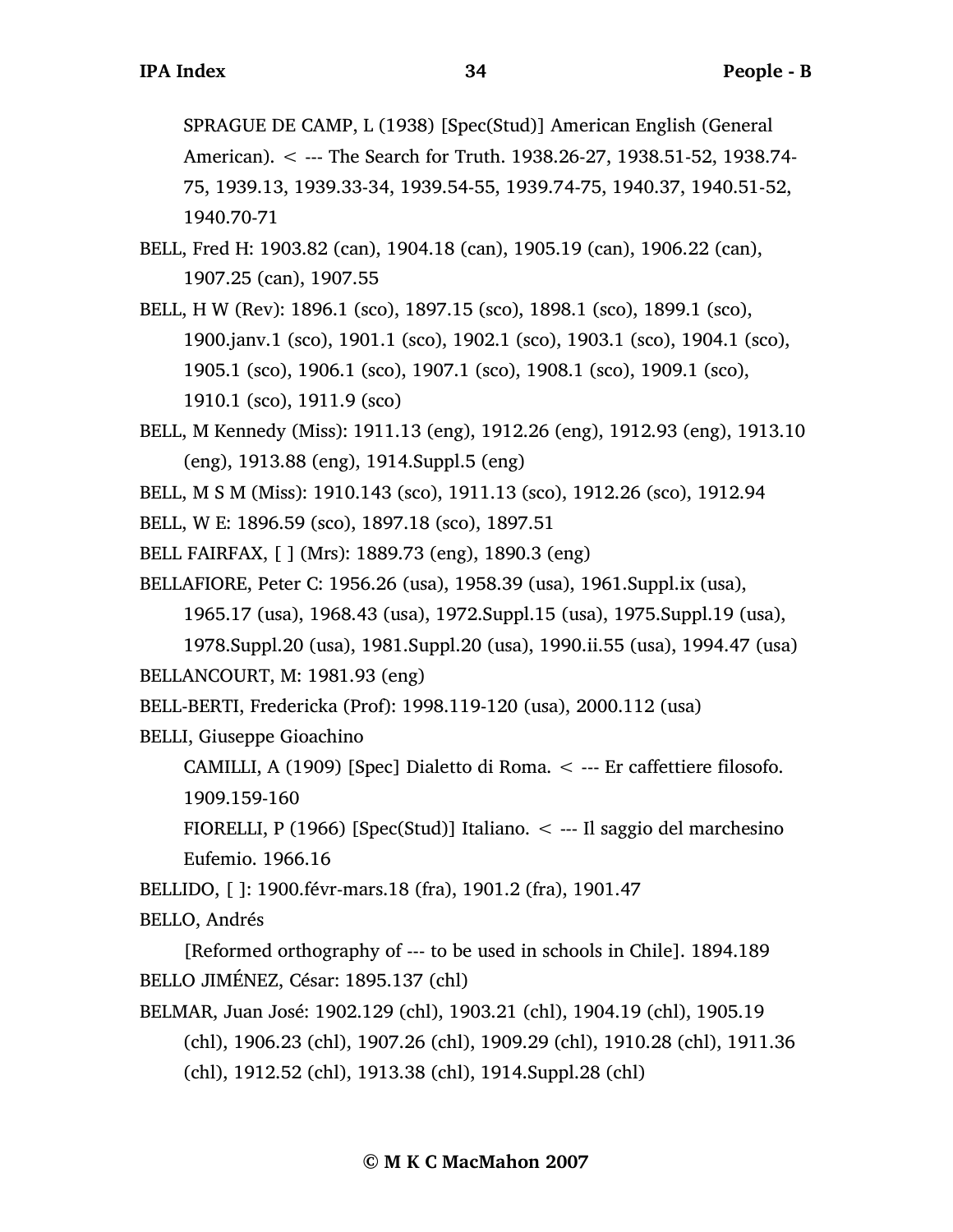BELMAR, Teófilo: 1905.105 (chl), 1906.23 (chl), 1907.26 (chl), 1908.27 (chl), 1909.29 (chl), 1910.28 (chl), 1911.36 (chl), 1912.52 (chl), 1913.39 (chl), 1914.Suppl.28 (chl)

BELOSEVIC, Z (Mlle): 1897.178 (auh), 1898.12 (auh), 1899.13 (auh), 1899.35 BELOUSSOF, Vladimir: 1906.54 (rus), 1907.23 (rus), 1908.24 (rus), 1909.25

(rus), 1910.25 (rus), 1911.33 (rus), 1912.48 (rus)

BELOUSSOFF, A: 1906.70 (fra), 1907.3 (fra), 1907.34

BELTRÁN, Cayetano Rodríguez

STIRLING, W F (1947) [Spec(Stud)] Español. Transcripción estrecha. < --- . 1947.34

BELVAL, Alberic: 1909.42 (fra), 1910.3 (fra)

BEMBERG, [ ]: 1905.8 (ger), 1906.10 (ger), 1907.11 (ger), 1908.12 (ger),

1909.13 (ger), 1910.12 (ger), 1910.95

BEMILE, Sebastian K (Dr): 1990.ii.56 (ger), 1994.47 (gha), 1998.120 (gha)

BEMMER, H: 1902.8 (ger)

BEN-RAHAMIM, Joseph

GARBELL, I (1958) li'famit tar'gum (Judeo-Neo-Syriac) [southern sub-dialect

of Persian Azabidjan; inf=Joseph BEN-RAHAMIM]. NWS. 1958.8-10

BENARY, W: 1897.109 (ger), 1897.143 (ger), 1898.6 (ger), 1898.35 BENASSY, F L

WALKER, H B (1909) [Rev] CORKRAN, S F & --- (1908) Conversations anglaises. Nouveau guide méthodique pour apprendre à parler anglais. 2e éd. Heidelberg: Groos. 1909.146-150

BENATON, H A: 1903.113 (eng), 1904.5 (eng), 1904.59, 1905.5 (eng), 1906.6 (eng), 1907.6 (eng), 1908.6 (eng), 1909.6 (eng)

BENDER, [ ]: 1900.126 (fra), 1901.2 (fra), 1901.47

BENDER, P: 1897.126 (ger), 1898.6 (ger), 1898.151, 1899.7 (ger), 1899.35

BENEDICT, L M (Frau): 1893.58 (ger)

BÉNEY, Alain: 1970.52 (fra), 1972.Suppl.4 (fra), 1975.Suppl.5 (fra),

1978.Suppl.5 (fra), 1981.Suppl.5 (fra), 1990.ii.56 (fra), 1994.47 (fra), 1998.120 (fra)

BENGTSSON, Elna (Mlle): 1907.106 (swe), 1908.23 (swe), 1909.24 (swe) BENITES, Teobaldo E: 1904.19 (chl)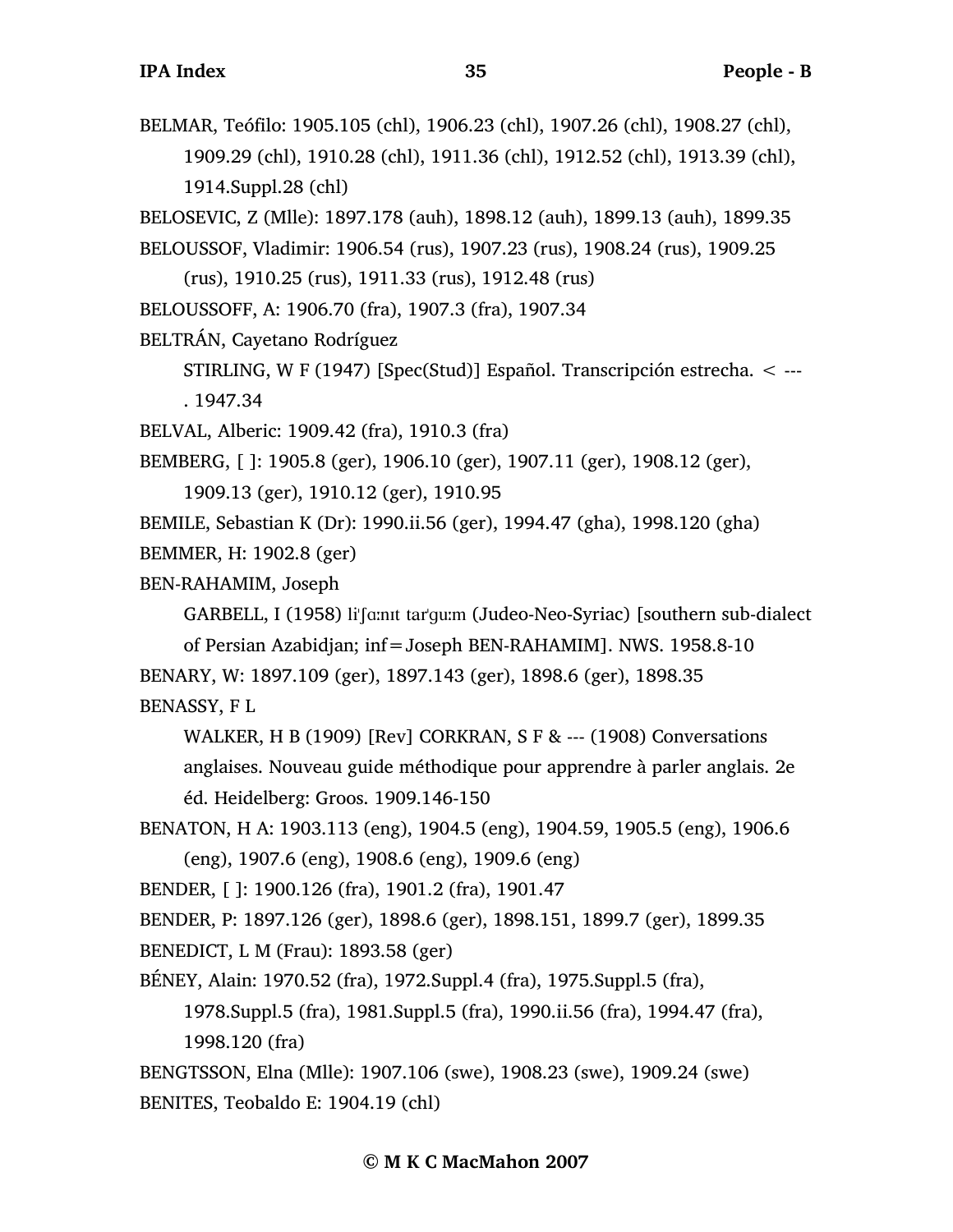BENJAMIN, Justin (Mr): 2006 [IPA-Rec] BENN, Hester E (Mlle): IPA exam result (French). 1910.64 BENNECHE, [ ] (Mlle): 1896.34 (fra), 1896.60 (fra) BENNELL, Ethel (Mlle): IPA exam result (French). 1911.128 BENNER, Allison: 2000.112 (can) BENNETT, (Enoch) Arnold QUICK, E E (1924) [Spec(Stud)] English (Southern). Two Passages from --- The Old Wives' Tale. 1924.Textes pour nos élèves 4. Suppl.ii-iii QUICK, E E (1929) [Spec(Stud)] English. Precise transcription. < --- The Cornet Player. 1929.33-35 [Spec(Stud)] English. Narrow transcription. < --- . 1937.24 BENNETT, Arthur Cedric: 1912.34 (ger), 1912.94 (eng), 1913.10 (eng), 1914.Suppl.5 (eng). IPA exam result (German). 1912.115 BENNETT, David C --- (1962) [Rev] KAHN, F (1958-1959) Phonétique et grammaire comparative pour l'enseignement de l'allemand dans les écoles primaires et secondaires de langue française. Cahiers Ferdinand de Saussure 16. Genève: E Droz. 1962.35-36 --- (1964) [Rev] MANGOLD, M (1962) Duden Aussprachewörterbuch. Mannheim: Dudenverlag des Bibliographischen Instituts. 1964.10-13 --- (1964) [Spec(Stud)] Deutsch. < BÖLL, H Und sagte kein einziges Wort. 1964.14 BENNETT, Eva: 2000.112 (eir), 2005.126 (eir) BENNETT, F O (Rev): 1965.34 (zam), 1966.39 (zam), 1968.23 (zam), 1972.Suppl.19 (zam), 1975.Suppl.24 (zam), 1978.Suppl.25 (zam), 1981.Suppl.16 (eng) BENNETT, G M: 1914.Suppl.5 (eng) BENNETT, J: 1897.158 (cis), 1898.4 (cis), 1899.5 (cis), 1900.janv.6 (cis), 1900.févr-mars.19, 1901.5 (cis), 1901.47 BENNETT, John E: 1903.24 (gre), 1903.82 (usa), 1904.18 (usa), 1904.60,

1905.18 (usa), 1906.21 (usa), 1907.24 (usa), 1908.25 (usa), 1909.27 (usa),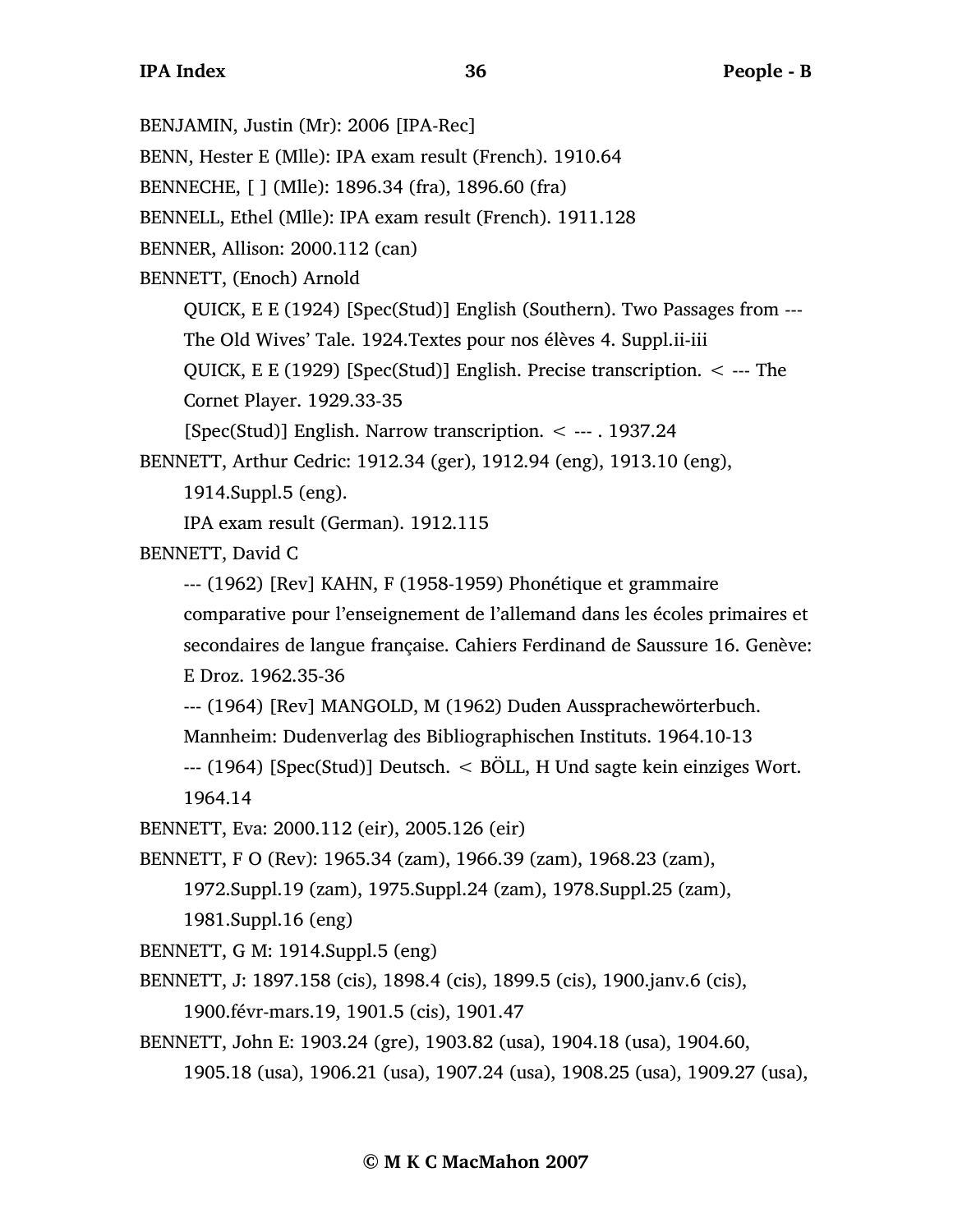1910.26 (usa), 1911.34 (usa), 1912.49 (usa), 1912.94, 1913.33 (usa),

1914.Suppl.23 (usa), 1914.61 (usa)

BENNETT, Kay (Miss): 1969.54 (usa)

BENNETT, M D (Miss): 1907.6 (eng), 1908.6 (eng), 1909.6 (eng)

BENNI, T White (Prof): 1908.121 (pol), 1909.25 (pol), 1910.25 (pol), 1911.33 (pol), 1911.131 (pol), 1912.48 (pol), 1913.33 (pol), 1914.Suppl.23 (pol), 1925.Suppl.2 (pol), 1930.16 (pol), 1932.19 (pol), 1933.19 (pol), 1934.33 (pol)

--- (1911) [Spec] Polish. NWS. 1911.118-119

--- (1911) [Q&A: Polish (A)] Polish sounds. 1911.71-72. See also D Jones.

1911.3-4

---: appointment, Warsaw]. 1926.10

[Election results]. 1929.10-11

[Election results]. 1931.17-18

[Election results]. 1933.17-18

[Election results]. 1935.19-20

BENOIT, Christian

In Memoriam. 1999.191

BENOIT, Pierre

CHAPALLAZ, M  $(1933)$  [Spec(Stud)] Français.  $\lt$  --- L'Île verte. 1933.59-60 BÉNOLIEL, J

VIANNA, A R G (1893) [Spec(Stud)] Arabe litéral LUQMAN, Le chat [inf=

--- , Tangiers, Morocco, colloquial]. 1893.108-110

BENOLIEL, M H: 1938.15 (eng), 1938.31 (eng)

JONES, D & --- (1946) Phonetics and the type-writer  $[=$  F S Wingfield's

'phonetic orthography']. 1946.5-6

BENOLY, G R (Miss): 1925.Suppl.2 (eng)

BENRABAH, Mohamed (Dr): 1983.116 (eng), 1990.ii.56 (alg), 1994.47 (alg),

1998.120 (alg)

BENSELIN, O

--- (1913) [Spec] Wallon de Verviers (Province de Liège). NWS. 1913.56 BENSON, Edward Frederic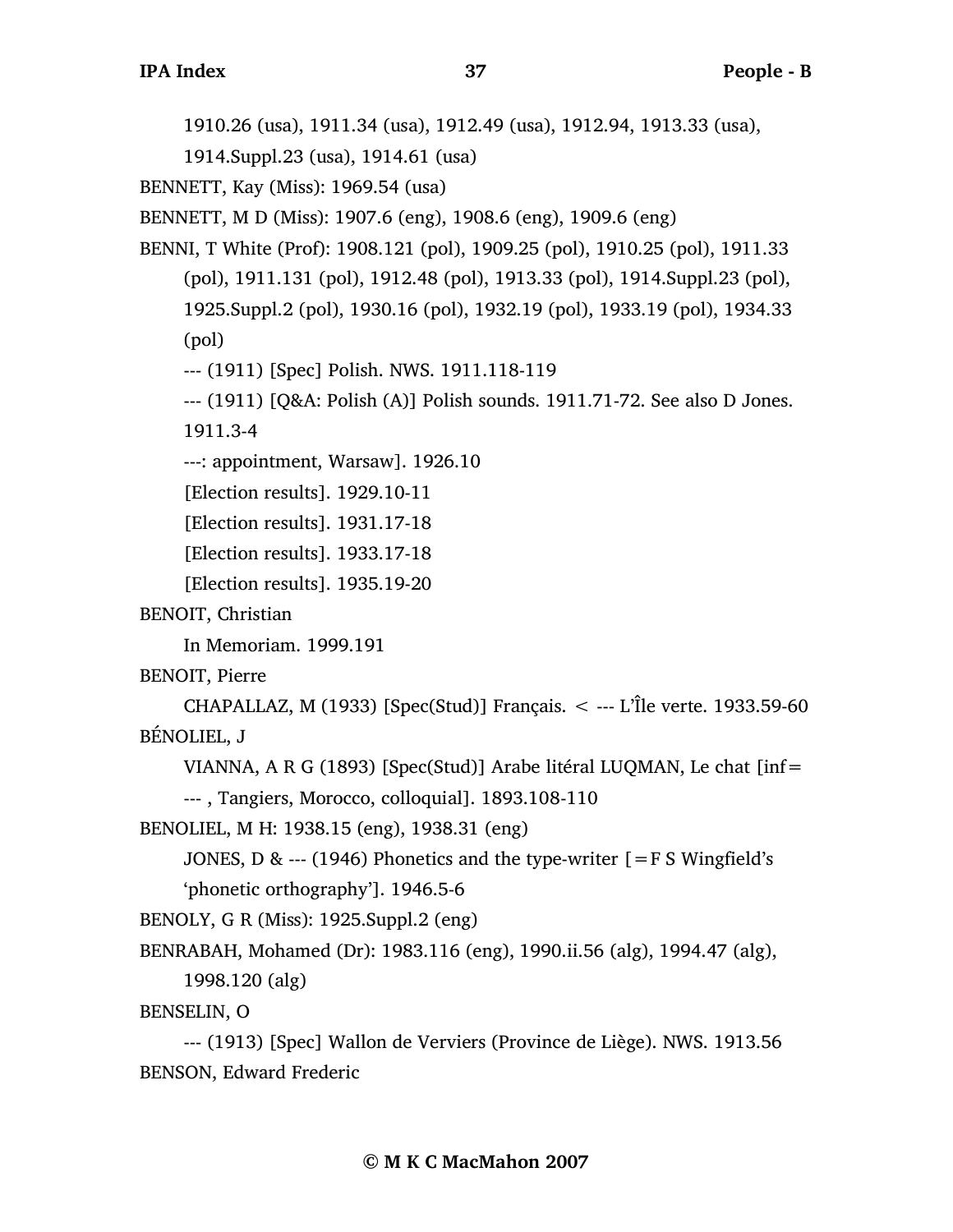EVANS, E M (1932) [Spec(Stud)] English. Extra broad transcription. < --- Spook Stories. 1932.84-85

- BENSON, William Ralganal
	- DE ANGULO, J & ULDALL, H J (1932) [Spec] Pawmo [inf= --- ,

California]. NWS. 1932.5-6

- BENT, Tessa: 2005.128 (usa)
- BENT, Tracey Victoria: 1998.120 (eng)
- BENTFELDT, Gust: 1888.Aug-Sept.57 (spa)
- BENTLEY, D C: 1962.39 (eng)

BENTSEN, Christine (Frk): 1893.41 (den), 1893.58 (fra), 1893.86 (den), 1894.10 (den), 1895.10 (den), 1896.11 (den), 1897.28 (den), 1898.15 (den), 1899.16 (den), 1900.janv.17 (den), 1901.18 (den), 1902.16 (den), 1903.15 (den), 1904.14 (den), 1905.14 (den), 1906.17 (den), 1907.20 (den), 1908.20 (den), 1909.22 (den), 1910.21 (den), 1911.29 (den), 1912.44 (den), 1913.29 (den), 1914.Suppl.19 (den)

- BENTZ, V: 1894.2 (fra), 1895.2 (fra), 1896.2 (fra), 1897.16 (fra), 1898.3 (fra), 1899.2 (fra), 1900.janv.3 (fra), 1901.2 (fra)
	- PASSY, P (1895) Cours de phonétique à L'École des Hautes Études: Cours théorique [... --- on speech physiology, especially the larynx and the ventricular folds]. 1895.126-127

Cours de phonétique à L'École des Hautes Études: Cours théorique [... --- on speech physiology]. 1896.21

**BENWELL** 

O'CONNOR, J D (1947) The phonetic system of a dialect of Newcastle-

```
upon-Tyne [infs=boys aged 12 - 18, Benwell and Elswick]. 1947.6-8
```

```
BENZMÜLLER, Ralf: 1998.120 (ger)
```
BEONDT, P: 1896.135 (ger), 1897.20 (ger), 1897.75

BÉRAT, Frédéric

[Spec(Stud)] Français. Ma Normandie. Chanson populaire [--- in PASSY, J & RAMBEAU, A Chrestomathie phonétique]. 1900.111-112

```
BERBNER, W (Dr): 1905.86 (ger), 1906.10 (ger), 1907.11 (ger), 1907.54 (ger), 
     1908.12 (ger), 1909.13 (ger), 1910.12 (ger), 1911.20 (ger), 1912.34 (ger), 
     1912.94
```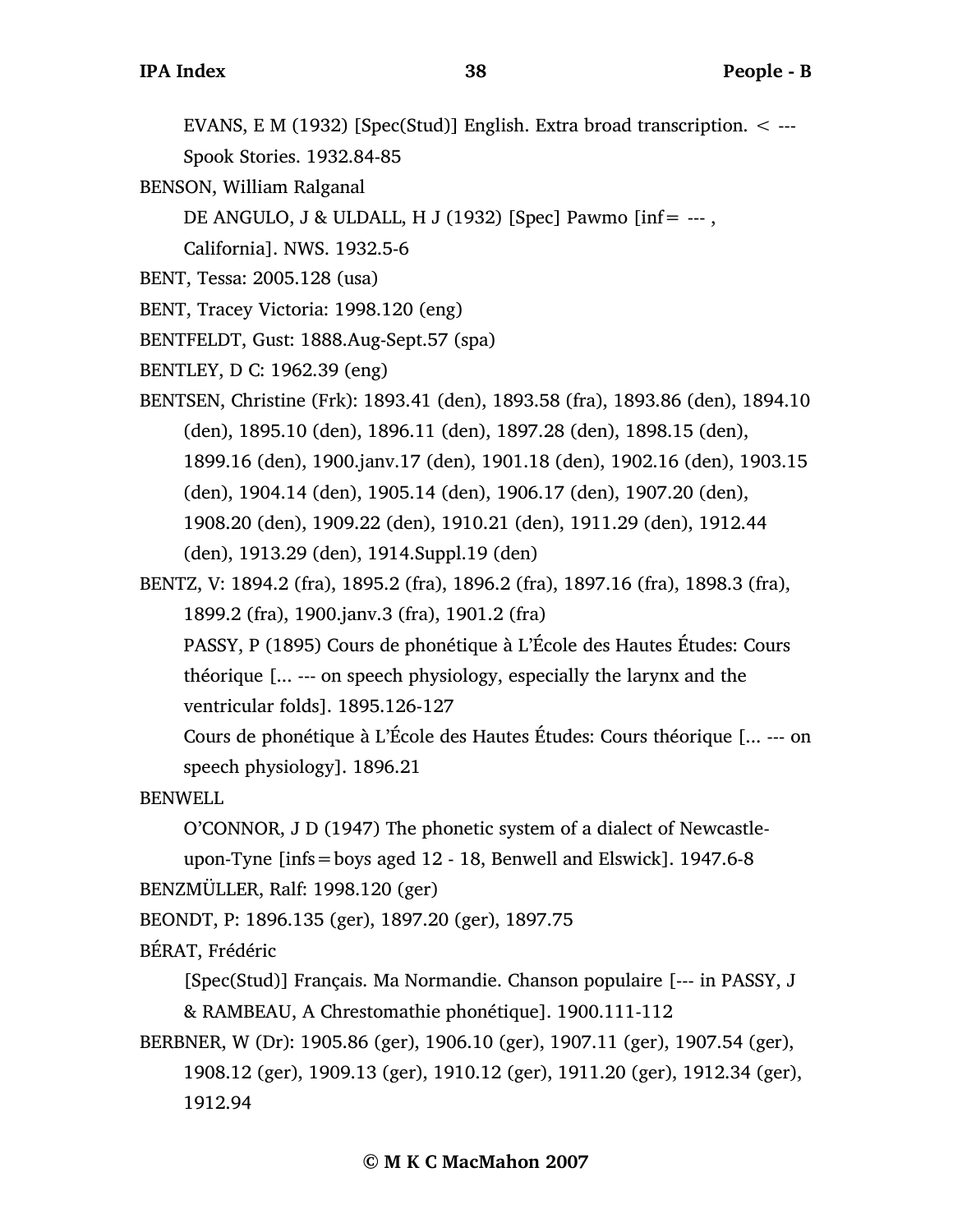BERENGUER, Pedro A: 1893.129 (spa), 1894.9 (spa), 1894.27

BERESFORD, Ronald (Dr): 1962.39 (sco), 1964.37 (eng), 1972.Suppl.11 (eng), 1975.Suppl.15 (eng), 1978.Suppl.16 (eng), 1981.Suppl.16 (eng), 1990.ii.56

(eng), 1994.47 (eng), 1998.120 (eng)

- In Memoriam. [... Mr Ronald Beresford, Newcastle]. 1999.96
- BERG, [ ] (Frk): 1902.98 (den), 1903.16 (den), 1904.14 (den)
- BERG, Ejmund: 1897.178 (nor), 1898.17 (nor), 1899.17 (nor), 1899.35
- BERG, P (Dr): 1898.32 (fra), 1898.50 (ger), 1899.7 (ger), 1900.janv.8 (ger)
- BERG, Sven: 1887.Dec.405 (swe), 1888.janv.25/1 (swe), 1889.3 (swe), 1890.3 (swe), 1891.3 (swe), 1892.9 (swe), 1893.9 (swe), 1894.11 (swe), 1894.27,
	- 1895.11 (swe), 1896.13 (swe), 1897.30 (swe), 1897.52
- BERGE, S J van den: 1890.80 (net), 1891.3 (net), 1892.7 (net), 1893.7 (net), 1893.42
- BERGENGREN, J: 1894.49 (swe), 1895.11 (swe), 1896.14 (swe), 1896.35, 1897.30 (swe), 1897.52
- BERGER, Eduard: 1909.70 (ger), 1910.12 (ger), 1911.20 (ger), 1912.34 (ger), 1913.18 (ger), 1913.111
- BERGER, G
	- Association nationale pour la réforme de l'enseignement secondaire [founded; list of Office-Bearers]. 1890.18-19
- BERGER, L (Miss): 1911.162 (rum), 1912.48 (rum), 1913.33 (rum)
- BERGER, L E: 1951.26 (swi), 1952.Suppl.v (swi), 1955.Suppl.v (swi),

1961.Suppl.vi (swi), 1972.Suppl.10 (swi)

- BERGER, Luise (Frl): 1913.150 (ger), 1914.Suppl.12 (ger)
- BERGER, Luise (Frl): IPA exam result (German). 1913.124
- BERGER, Marie (Mlle): 1899.97 (swi), 1900.janv.15 (swi), 1901.16 (swi), 1901.48
- BERGER, Marshall D (Prof): 1962.39 (usa), 1963.21 (usa), 1972.Suppl.15 (usa), 1975.Suppl.19 (usa), 1978.Suppl.20 (usa), 1981.Suppl.20 (usa), 1990.ii.56 (usa), 1994.47 (usa), 1998.120 (usa)

```
In Memoriam. [... Prof Marshall D Berger, Orangeburg, NY]. 1999.96
BERGER, T (Miss): 1944.18 (eng), 1949.8 (eng), 1952.Suppl.ii (eng)
```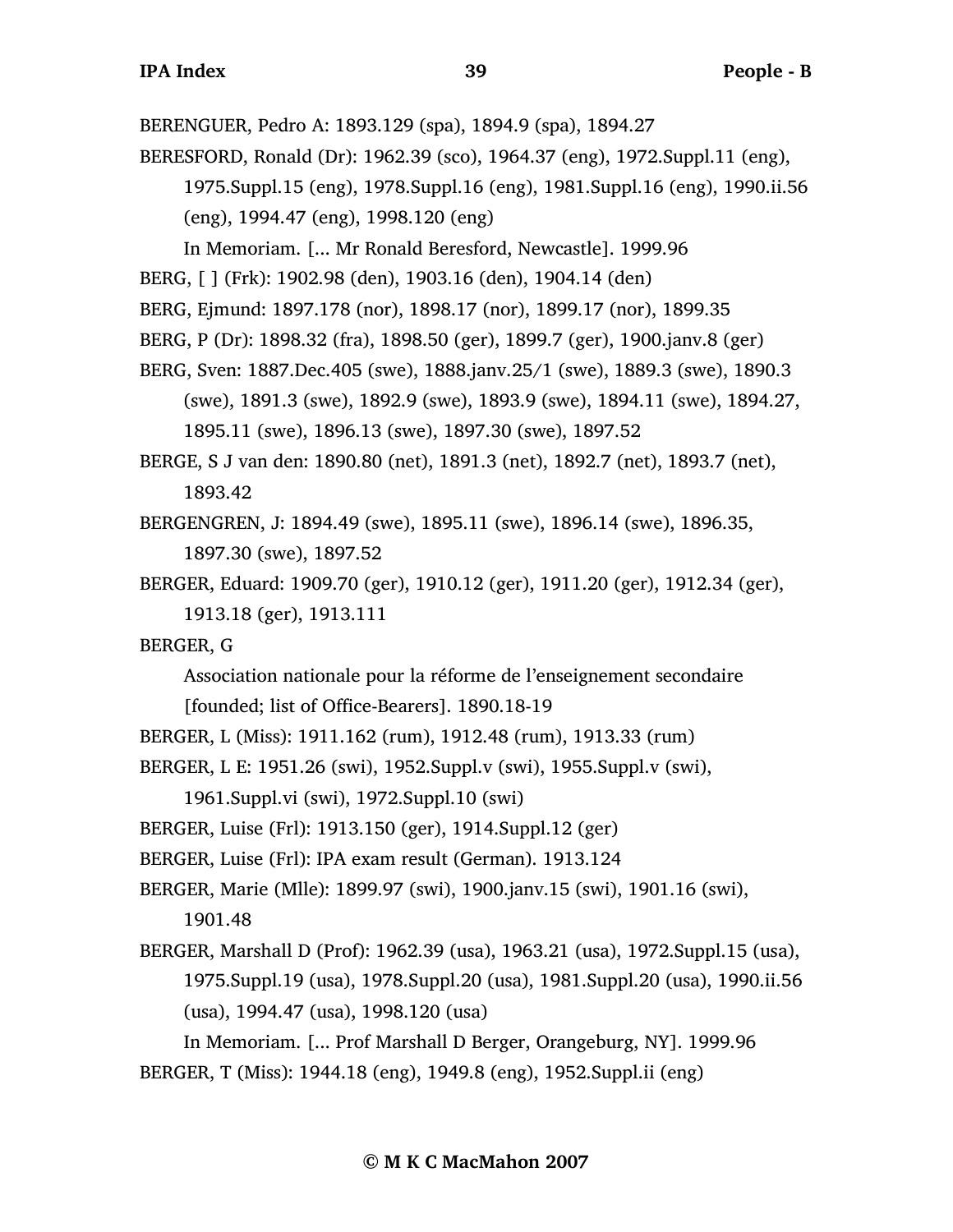BERGERAT, Léon: 1910.3 (fra), 1911.10 (fra), 1912.23 (fra), 1913.7 (fra),

1913.111, [death] 1913.151

- BERGERON, R: 1956.26 (can), 1957.27 (can), 1959.23
- BERGH, Asta (Fru): 1899.53 (den), 1900.janv.17 (den), 1901.48, 1902.16 (den),
- 1903.16 (den), 1904.14 (den), 1905.14 (den), 1906.17 (den), 1906.71

BERGHAUS, H: 1914.81 (ger)

- BERGHOLM, E (Nti): 1895.13 (fin), 1896.15 (fin), 1897.32 (fin), 1897.52,
	- 1898.19 (fin), 1899.19 (fin), 1899.36
- BERGLUND, Uno: 1908.42 (fin), 1909.25 (fin), 1910.24 (fin), 1911.32 (fin)
- BERGMAN, G: 1895.11 (swe), 1895.33
- BERGMAN, M: 1897.93 (fin)
- BERGMANN, Regina (Mlle): IPA exam result (French). 1910.64
- BERGQUIST, Febe (Frk): 1930.16 (swe)
- BERGQUIST, S T: 1929.11 (swe), 1930.16 (swe), 1932.18 (swe), 1933.46
- BERGROTH, Hugo: 1894.26 (fin), 1895.13 (fin), 1895.33
- BERGSTRAND, Fredrik: 1893.58 (swe), 1894.10 (swe), 1894.27
- BERGSTRÖM, A: 1891.29 (swe), 1892.9 (swe)
- BERGSTRÖM, E: 1894.49 (swe), 1895.11 (swe), 1895.33
- BERGSTRÖM, G A: 1895.166 (swe), 1896.14 (swe), 1896.35
- BÉRILLON, Alice (Mlle): 1899.97 (fra), 1900.janv.3 (fra), 1900.févr-mars.19, 1901.2 (fra), 1901.47
- BERKELEY-COTTER, J C
	- PASSY, J (1898) [Rev] VIANNA, A R G & --- (1897) Selecta de Autores Ingleses, prosa e poesia. Paris: Guillard. 1898.52-54
	- VIANNA, A G (1898) Enseignement des langues à Portugal (lettre à J
	- Passy) [see review by J Passy of Vianna and --- 's Selecta de Autores Ingleses, 1898, 52-54]. 1898.72-73
- BERKEY, [ ] (Mlle): 1901.69 (fra), 1902.2 (fra)
- BERLITZ, M D: 1902.20 (usa), 1903.20 (usa), 1903.48
	- [Positive attitude of --- to phonetics in language teaching]. 1901.133
- BERNARD, Baptistine (Mlle): 1898.114 (fra), 1899.2 (fra), 1900.janv.3 (fra),
	- 1901.2 (fra), 1902.2 (fra), 1903.3 (fra), 1904.3 (fra), 1905.3 (fra), 1906.3 (fra)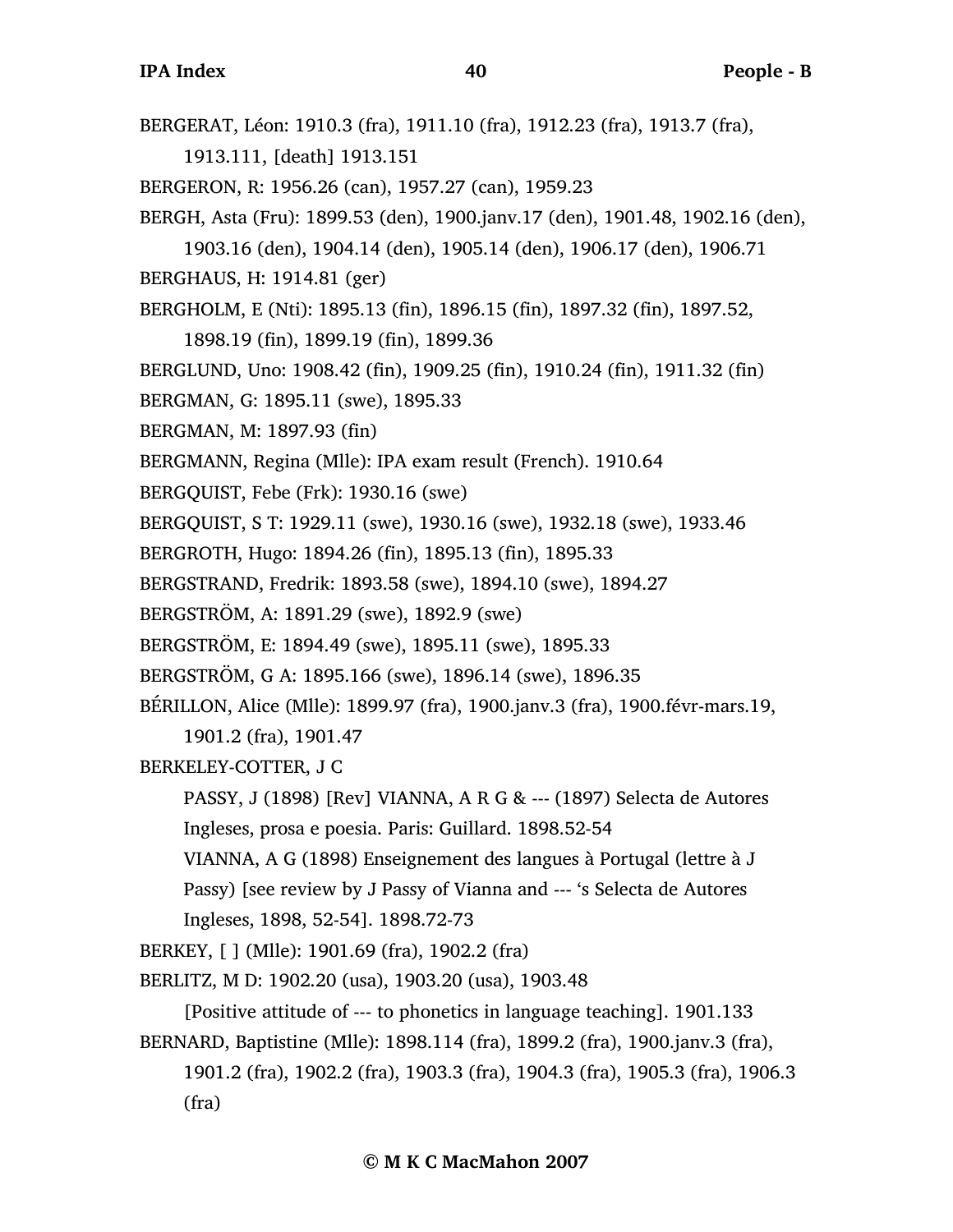| BERNARD, Marie (Mlle): 1911.94 (fra), 1912.23 (fra), 1913.7 (fra),           |
|------------------------------------------------------------------------------|
| 1914.Suppl.2 (fra)                                                           |
| BERNARD, Pauline (Mlle): 1900.févr-mars.18 (fra), 1901.2 (fra)               |
| <b>BERNARD, R (1938)</b>                                                     |
| [Spec] Dutch (as spoken by a Fleming). NWS. 1938.47                          |
| BERNARDIN, G                                                                 |
| --- (1895) [Spec] Patois du Vau d'Ajol (Vosges). StJ. 1895.198               |
| BERNÁŠEK, Antonín: 1905.134 (auh), 1906.14 (auh), 1907.16 (auh), 1908.16     |
| $(auh)$ , 1909.17 $(auh)$                                                    |
| BERNEBURG, E (Dr): 1909.93 (ger), 1910.12 (ger), 1911.20 (ger), 1912.34      |
| (ger), 1912.93 (ger), 1912.135 (ger), 1913.18 (ger), 1914.Suppl.12 (ger),    |
| 1925.Suppl.2 (ger), 1930.13 (ger), 1932.16 (ger), 1934.31 (ger), 1936.37     |
| (ger), 1937.janv-mars.82                                                     |
| WARD, I C (1925) [Rev] --- (1925) Einführung in die englische Lautkunde.     |
| Winke und Wege besonders für den englischen Anfangsunterricht. Mit           |
| einem Anhang über englischen Tonfall. 1925.20                                |
| BERNER, N: 1894.49 (swe), 1895.11 (swe), 1896.14 (swe), 1897.30 (swe),       |
| 1897.52                                                                      |
| BERNERT, Ernst: 1909.93 (rum), 1910.25 (rum), 1910.65 (ger), 1910.144,       |
| 1911.20 (ger), 1911.33 (rum), 1911.132, 1912.48 (rum), 1913.33 (rum),        |
| 1913.89                                                                      |
| BERNHARDI, Th (Frl): 1912.132 (ger), 1913.18 (ger), 1914. Suppl. 12 (ger)    |
| BERNHARDT, [ ] (Miss): 1911.163 (eng), 1912.26 (eng), 1913.10 (eng),         |
| 1914.Suppl.5 (eng)                                                           |
| BERNHARDT, A (Frl): 1895.201 (ger), 1896.6 (ger), 1896.35, 1897.20 (ger),    |
| 1897.51                                                                      |
| BERNHARDT, Barbara                                                           |
| --- & BALL, Martin J (1993) Characteristics of atypical speech currently not |

included in the Extensions to the IPA. 1993.35-38

BERNHARDT, J: 1894.25 (ger), 1895.5 (ger), 1896.6 (ger), 1897.20 (ger), 1898.6 (ger), 1899.7 (ger), 1900.janv.8 (ger), 1901.8 (ger), 1902.8 (ger), 1903.8 (ger)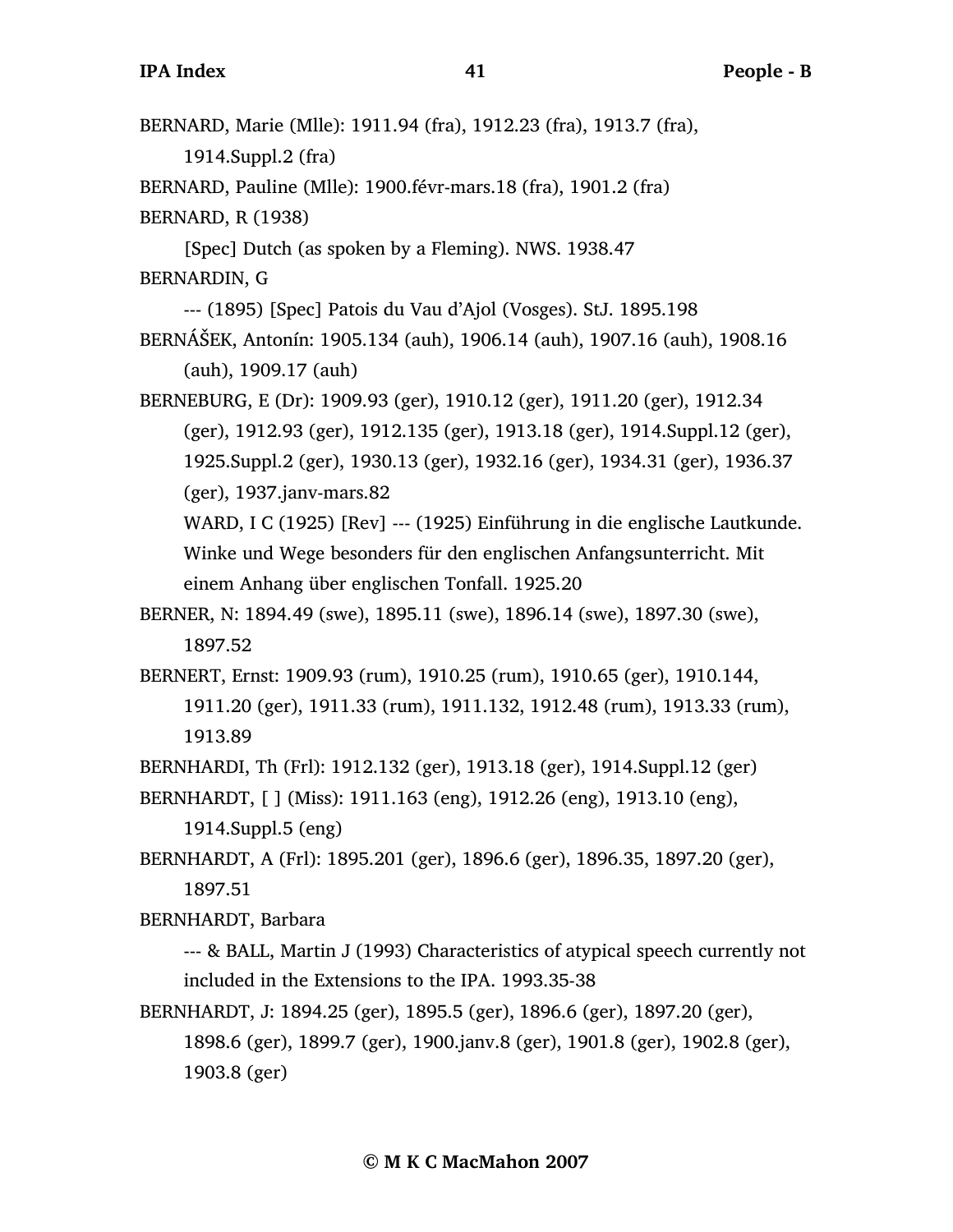--- (1896) Quantität der verschiedenen Laute im Deutschen [see NOBILING, O 1896, 42-45]. 1896.90-92

--- (1896) [Spec] Patois allemand de Glückstadt (Holstein). StJ. 1896.101 NOBILING, O (1897) Quantität im Deutschen [see --- 1896.90-92; incl

comments on the Hamburg/Holstein accent]. 1897.60-61

 $-$ -- (1900) Enge deutsche Kurzen  $\beta$  = quality of short vowels  $\beta$  [Comm: P Passy]. 1900.45-46

BERNHARDT, W (Dr): 1899.97 (ger), 1900.janv.8 (ger), 1900.126 (ger), 1901.8 (ger), 1902.8 (ger), 1902.51

BERNI, Francesco

FIORELLI, P (1961) [Spec(Stud)] Italiano.  $\lt$  --- Sonetto contro la moglie. 1961.46-47

BERNON, [ ]

Conférence à la Sorbonne sur l'enseignement des langues vivantes [... --- ,

18 March]. 1892.45-48,58-61,74-78

BERNOT, Lucien

[death]. 1905.38

BERNS, H M (Rev): 1893.97 (net), 1894.8 (net), 1894.27

BERNSTEIN, Jared C (Dr): 1973.56 (usa), 1975.Suppl.19 (usa), 1978.Suppl.20 (usa), 1981.Suppl.20 (usa), 1990.ii.56 (usa), 1994.47 (usa), 1998.120 (usa), 2000.112 (usa), 2005.128 (usa)

Journal of the International Phonetic Association. [Editorial personnel]. 1986.[i], 1987.July.[1], 1987.Dec.[69]

Editorial board/team: 1995.June.prelim matter, 1995.Dec.prelim matter

--- (1987) [Rev] ANDERSON, Stephen R (1985) Phonology in the Twentieth

Century: Theories of Rules and Theories of Representations. Chicago: University of Chicago Press. 1987.150

Journal of the International Phonetic Association. [Editorial personnel]. 1988.July.[1]

--- (1988) 9. Recorded illustrations of the IPA. 1988.107-109

Journal of the International Phonetic Association. [Editorial personnel]. 1988.Dec.[57]

Coordinators for the 1989 Kiel Convention [and topics]. 1988.62-64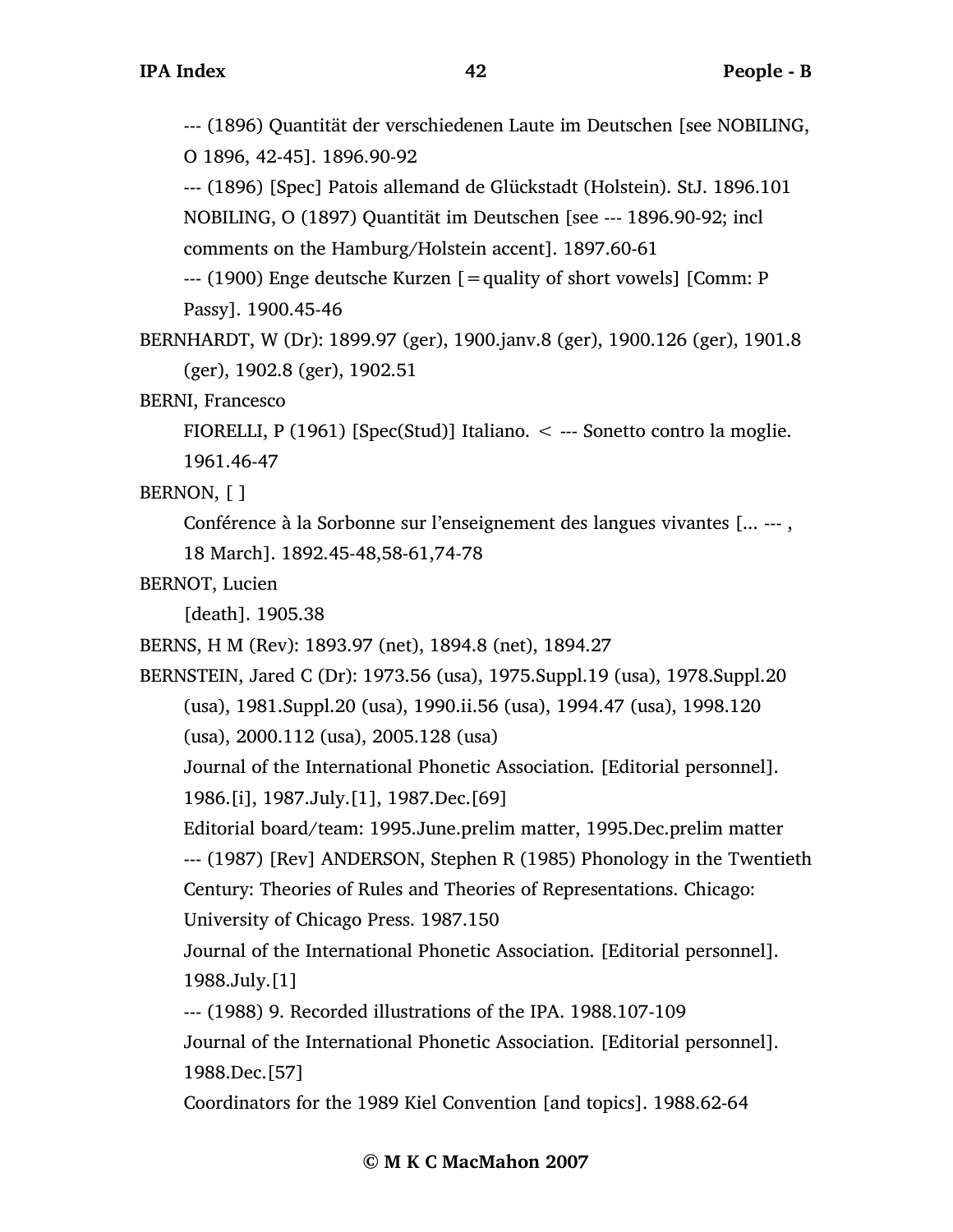Journal of the International Phonetic Association. [Editorial personnel].

1989.July.[i], 1989.Dec.[i], 1990.July.[ifc and [i]], 1990.Dec.[ifc and [i]],

1991.June.[i], 1991.Dec.[i], 1992.[i]

BERNTH, [ ] (Frk): 1895.10 (den), 1896.11 (den)

BERRET, N F: 1913.149 (fra), 1914.Suppl.2 (fra)

BERRIOS, Luis Alberto 1904.19 (chl), 1905.19 (chl), 1906.23 (chl), 1907.26

(chl), 1908.27 (chl), 1914.Suppl.28 (chl)

BERRSCHE, E [Ä]: 1900.101 (ger), 1901.8 (ger), 1901.47

```
BERRY, T H: 1970.24 (eng)
```

```
BERRYER, J: 1908.121 (ger), 1909.13 (ger), 1910.12 (ger), 1911.20 (ger),
```

```
1912.34 (ger), 1913.18 (ger), 1914.Suppl.12 (ger)
```
BERT: see LE BERT

BERTAPELLE, Nina (Miss): 1990.ii.56 (yug), 1994.47 (cro), 1998.120 (cro)

BERTARELLI, Luigi Vittorio

```
CAMILLI, A (1932) [Spec(Stud)] Italiano. Un tramonto sull'Etna < .
```
1932.46

BERTÉ ~ BERTHÉ, A A: 1914.39 (bel), 1914.83 (bel)

BERTELLI, Luigi

[Spec(Stud)] Italiano. Fermezza e testardaggine < ---. 1944.17 BERTHÉ: see BERTÉ ~ BERTHÉ

BERTHELOT, [ ]

[Elections to the Conseil Supérieur de l'Instruction Publique de France]. 1888.May.208/40

[Composition of Conseil Supérieur de l'Instruction Publique de France]. 1888.July.319/55

```
BERTHELSEN, [ ]: 1900.janv.17 (den), 1901.18 (den), 1901.48
```
BERTHIER, [ ] (Mme): 1912.117 (fra), 1913.7 (fra), 1914.Suppl.2 (fra)

BERTHON, H E (Prof): 1902.6 (eng), 1903.6 (eng), 1903.48

BERTI: see BELL-BERTI

BERTILLON, J (Dr)

```
[Société de Réforme Orthographique. General Meeting, 15 Jan 1889: 
election of Office-Bearers]. 1889.13
```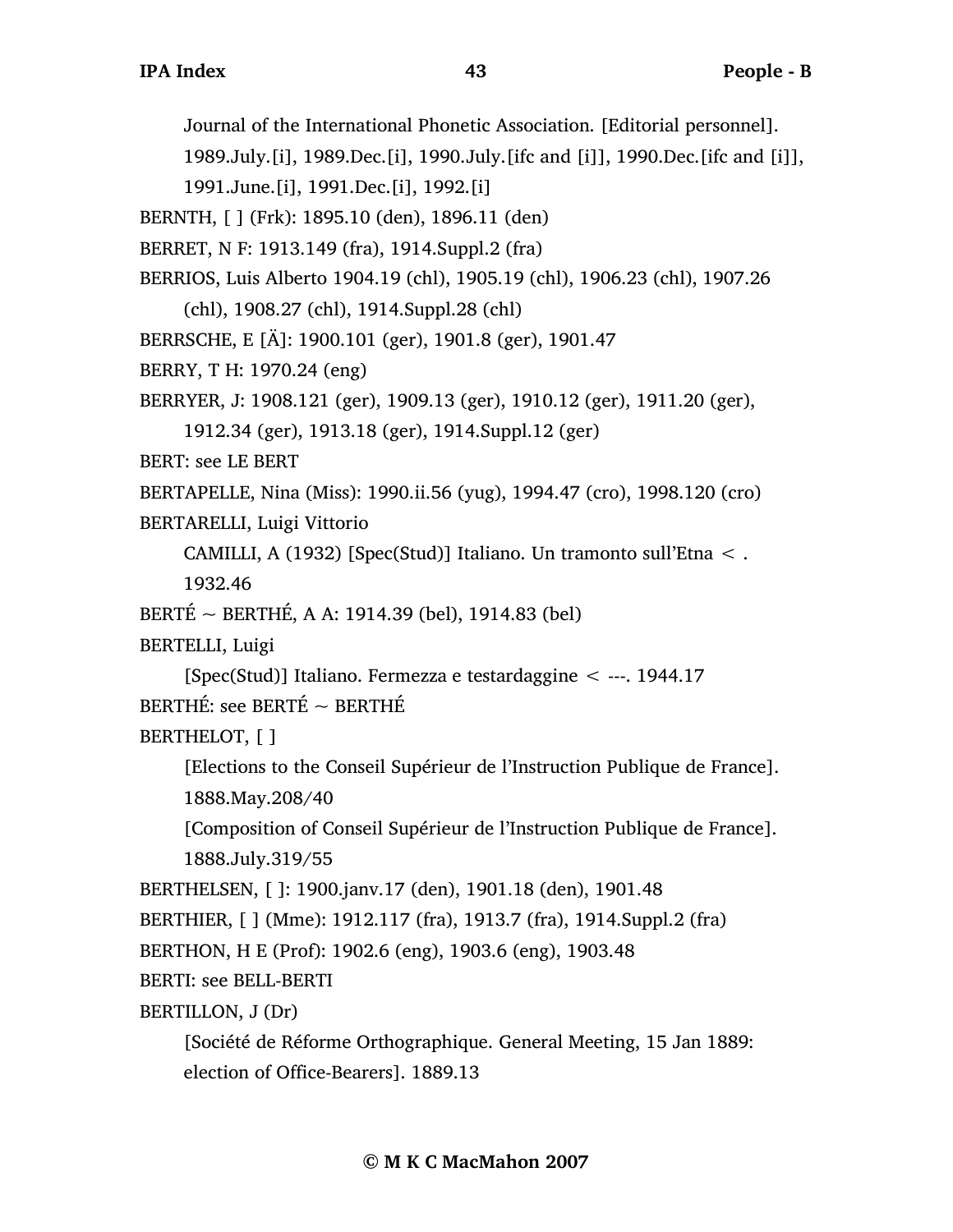BERTINETTO, Pier Marco (Prof): 1994.47 (ita), 1998.120 (ita), 2000.112 (ita),

2005.126 (ita)

- (1991, 1992) Council. 1991.June.ifc, 1992.ifc
- (1993) Council. 1993.June.ifc
- (1993) Council. 1993.Dec.ifc
- (1994) Council. 1994.June.ifc

International Phonetic Associatin (1994) Council. 1994.Dec.ifc

- (1995) Council. 1995.Dec.ifc
- (1996) Council. 1996.June.ifc
- (1996) Council. 1996.Dec.ifc
- (1997) Council. 1997.June & Dec.ifc
- (1998) Council. 1998.June & Dec.ifc
- (1999) Council. 1999.June.ifc
- (1999-2003) Council. 2000.June & Dec.prelim matter
- (1999-2003) Council. 2001.Dec.prelim matter
- (1999-2003) Council. 2002.June & Dec.prelim matter
- (1999-2003) Council. 2003.June & Dec.prelim matter
- --- & LOPORCARO, Michele (2005) The sound pattern of Standard Italian,
- as compared with the varieties spoken in Florence, Milan and Rome

[modified NWS. Standard Italian: 'younger generation'; Florence: 'younger generation'; Milan: female speaker]. 2005.132-151

- BERTRAM, C (Mlle): 1902.97 (fra), 1903.3 (fra), 1903.48
- BERTRAM, W (Prof): 1889.73 (ger), 1890.1 (ger), 1891.17 (ger), 1892.3 (ger), 1893.3 (ger), 1894.4 (ger), 1895.5 (ger), 1895.166 (ger), 1896.6 (ger), 1897.20 (ger), 1898.6 (ger)

--- (1895) Textes scolaires [=value of Partie des élèves 1895.40

- BERTRAND, A (Mlle): 1896.83 (fra), 1897.16 (fra), 1898.3 (fra), 1899.2 (fra), 1900.janv.3 (fra), 1901.2 (fra), 1901.47, 1902.2 (fra), 1902.51, 1903.3 (fra), 1904.3 (fra), 1904.63
- BERTRAND, Georges A: 1945.36 (fra), 1949.7 (fra), 1954.42 (fra), 1955.Suppl.ii (fra), 1961.Suppl.ii (fra), 1964.16 (fra)
	- --- (1945) Notre titre [Comm: VINAY, J.P]. 1945.21-23. Corr: 1947.14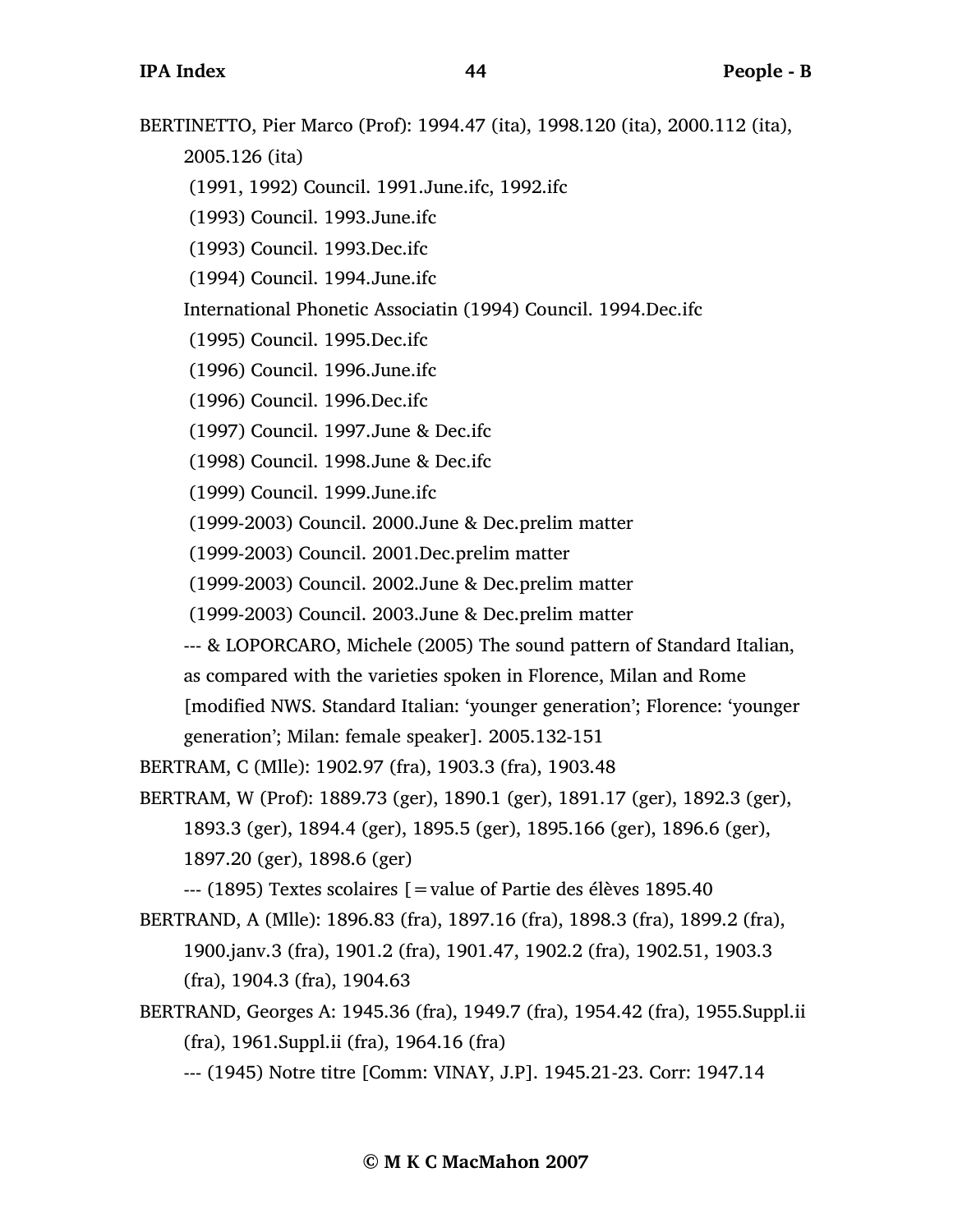BERTRAND, Lewis: 1954.15 (usa), 1955.Suppl.vii (usa), 1969.55 (usa), 1972.Suppl.15 (usa), 1975.Suppl.19 (usa) BERTRANG, A: 1914.Suppl.17 (bel) BERZINS, Melita Linda: 1998.120 (aus) BESANT, Walter BRETEGNIER, C E (1912) [Rev] --- (1912) Elizabethan London avec notes. Leipzig: B G Teubner. 1912.62-63 BESSELAAR, P N (Miss): 1911.129 (net) BESSIS, Lucien: 1911.10 (alg), 1912.23 (alg), 1913.7 (alg), 1914.Suppl.2 (fra), 1914.83 (mor) BEST: see also STORR-BEST BEST, Catherine (Prof): 2006 [IPA-Rec] BETHMANN, Johannes (Dr): 1913.110 (ger), 1914.Suppl.12 (ger) BETHUNE, Baron PASSY, P (1931) [Rev] --- (1930) Leçons élémentaires de grammaire historique de la langue française. Louvain: Librairie universitaire. 1931.5-6 BETTS, Timothy: 1998.120 (usa) BEULIN, [ ] (Mlle): marriage to E Saillens. 1908.131 BEUMIER, P: 1946.11 (swi), 1946.41 (swi), 1947.35 (bel), 1949.10 (bel), 1950.23 (bel), 1952.49, 1952.Suppl.v (bel) BEUTHIN, H C: 1913.65 (eng), 1914.Suppl.5 (eng) BEUTNER, [ ]: 1909.69 (ger), 1910.12 (ger), 1911.20 (ger), 1912.34 (ger) BEUVIN, Blanche (Mlle): 1910.5 (eng), 1910.167 (eng), 1911.13 (eng), 1912.26 (eng) BEUZEMAKER, J: 1888.Oct.425/73 (eng), 1889.3 (eng), 1890.3 (eng), 1890.49 The liaison in French  $[< -1, 1]$  Hughes' French & German Journal]. 1888.Oct.426/74 Subscription for casting new types [names of subscribers]. 1888.Nov.458/82 BEVAN, J: 1887.May.156 (eng), 1888.janv.25/1 (eng), 1889.3 (eng), 1890.3 (eng), 1891.3 (eng), 1892.2 (eng), 1893.2 (eng), 1894.3 (eng), 1895.3 (eng), 1895.32 Subscription for casting new types [names of subscribers]. 1888.Nov.458/82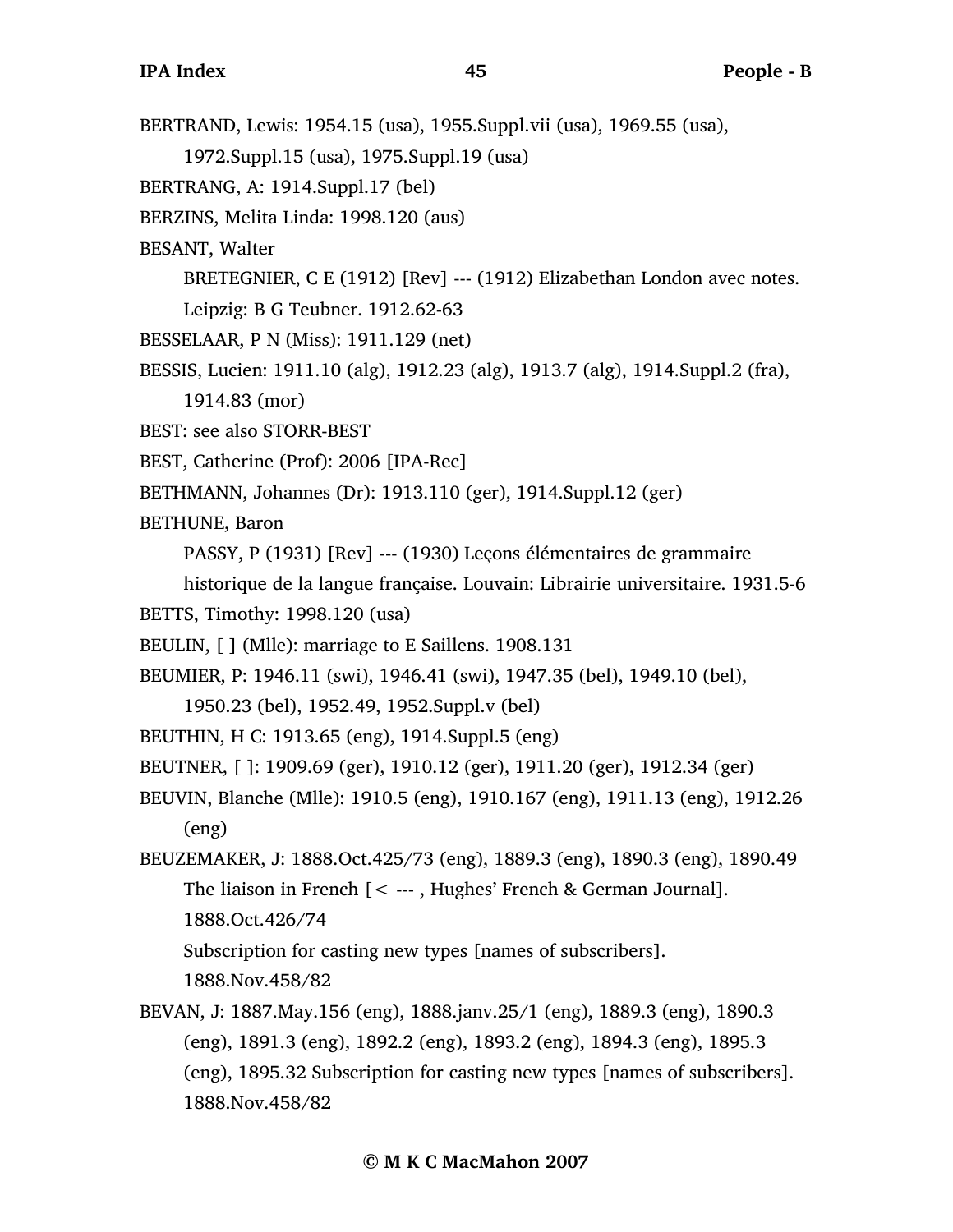[death]. 1897.85

- BEVERIDGE, A L (Miss): 1914.82 (sco)
- BEVERIDGE, E M (Miss): 1929.25 (goc), 1930.20 (goc), 1932.23 (goc), 1934.39 (goc)
- BEVERNAGE, G: 1908.91 (bel)
	- PALMER, H E (1913) [Spec] Flemish dialect of Ghent [trans= ---]. NWS. 1913.139
- BEVIERS, Louis (Prof): 1900.126 (usa), 1901.22 (usa), 1901.48
- BEVILACQUA, H W: 1952.18 (brz), 1952.Suppl.ix (brz), 1955.Suppl.x (brz),
	- 1961.Suppl.xii (brz), 1972.Suppl.2 (brz)
- BEVIS, F E H (Miss): 1982.115 (eng)
- BEY: see MEHEMED-BEY
- BEYER, A (Dr): 1887.Dec.405 (ger), 1888.janv.25/1 (ger), 1889.3 (ger), 1890.3 (ger)
- BEYER, F (Dr): 1887.May.156 (ger), 1888.janv.25/1 (ger), 1889.3 (ger), 1889.18, 1889.45 (ger), 1890.3 (ger), 1891.3 (ger), 1892.3 (ger), 1893.3 (ger), 1894.4 (ger), 1895.5 (ger), 1896.6 (ger), 1897.20 (ger), 1898.6 (ger), 1899.7 (ger), 1900.janv.8 (ger), 1901.9 (ger), 1902.9 (ger), 1903.9 (ger), 1903.50 (ger), 1904.8 (ger), 1905.8 (ger), 1906.10 (ger), 1907.11 (ger), 1908.12 (ger), 1909.13 (ger), 1910.12 (ger), 1911.20 (ger), 1912.34 (ger), 1913.18 (ger), 1914.Suppl.12 (ger) PASSY, P (1887) [Rev] --- (1887) Das Lautsystem des Neufranzösischen.
	- Mit einem Kapitel über Aussprachereform und Bemerkungen für die
	- Unterschulpraxis. Cöthen: O Schulze. 1887.March.[2]
	- [Practical method advocated by --- and Lange for distinguishing between voiced and voiceless sounds]. 1887.Oct.347
	- Subscription for casting new types  $[ =$ names of subscribers]. 1888.Aug-Sept.60
	- [Rev] VIËTOR, W [ed] (1888) Phonetische Studien. Drittes Heft. 1888.Aug-Sept.63-64
	- --- (1888) PASSY, P (?1888) Les Sons du français. Leur formation, leur combinaison, leur représentation. Paris: Firmin-Didot. 1888.Jan.29/5-30/6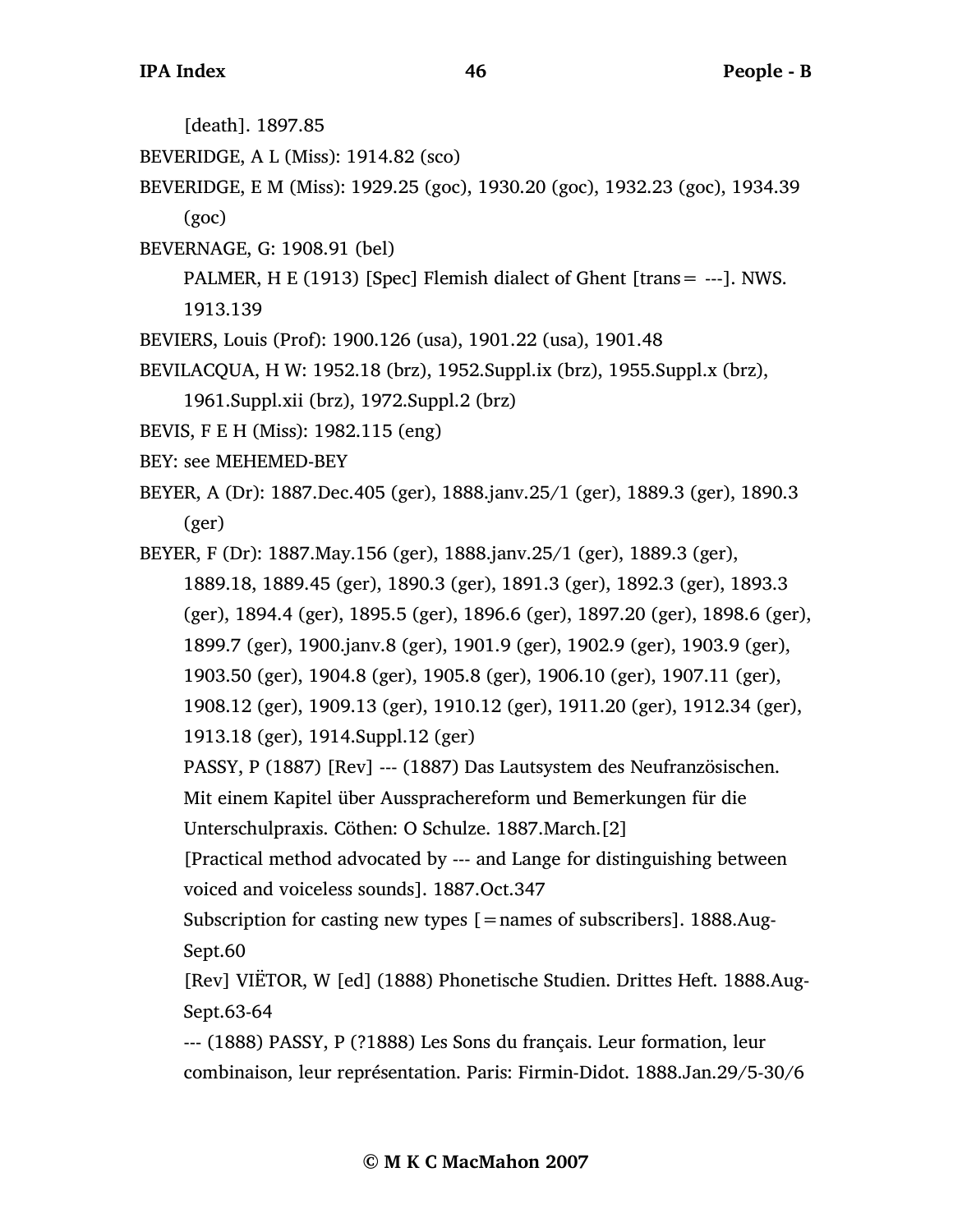--- (1888) [Rev] PASSY, P (1887) Les sons du français, leur formation, leur combinaison, leur representation. Paris: Firmin-Didot. 1888.Jan.29/5-30/6. Corr: 1888.Feb.80/16

[Publications Received]. 1892.135

MICHAELIS, Hermann (1892) [Rev] --- & PASSY, P (1893) Elementarbuch des gesprochenen Französisch. Cöthen: O Schulze. 1892.143-46,161-163. See also PASSY, J 1893,116-117

MICHAELIS, Hermann & SCHMIDT, O F (1892) [Rev] --- (1893) Ergänzungsheft zum Beyer-Passy Elementarbuch des gesprochenen

Französisch. Cöthen: O Schulze. 1892.163-164

PASSY, J (1893) Système de transcription (à propos du compte-rendu de l'Elementarbuch de Beyer-Passy par M Michaelis) (suite) [see 1893.27-29]. 1893.116-121

[Q&A: English, French and German (Q) - books in preparation like Sweet's, and Beyer-Passy's; elementary book on German for French and English learners]. 1893.18

PASSY, J (1893) Remarques à propos du compte-rendu de l'Elementarbuch de Beyer-Passy par H Michaelis  $[$  = discussion of (i) 'le passé defini (ii) assimilation; see 1892.143-46,161-163, 1894,53-54,69-74]. 1893.27-29 PASSY, P (1893) [Q&A: English, French and German (A) - English edition of Beyer-Passy, or adaptation for American students]. 1893.34 [Defence of the reform method at the Neuphilologentag in Karslruhe by -- and M Walter]. 1894.123

ROSSMANN, P (1895) Eine französische Stunde bei Franz Beyer [=description of Beyer's method of teaching French]. 1895.34-37 SCHMIDT, H (1897) [Rev] --- (1897) Französische Phonetik für Lehrer und Studierende. Zweite verbesserte Auflage. Cöthen: O Schule. 1897.184-185; 1898.25-27

SIMONSEN, E (1904) [Rev] --- & PASSY, P (1905) Elementarbuch des gesprochenen Französisch. Zweite, völlig neubearbeitete Auflage. Cöthen: O Schulze. 1904.160-162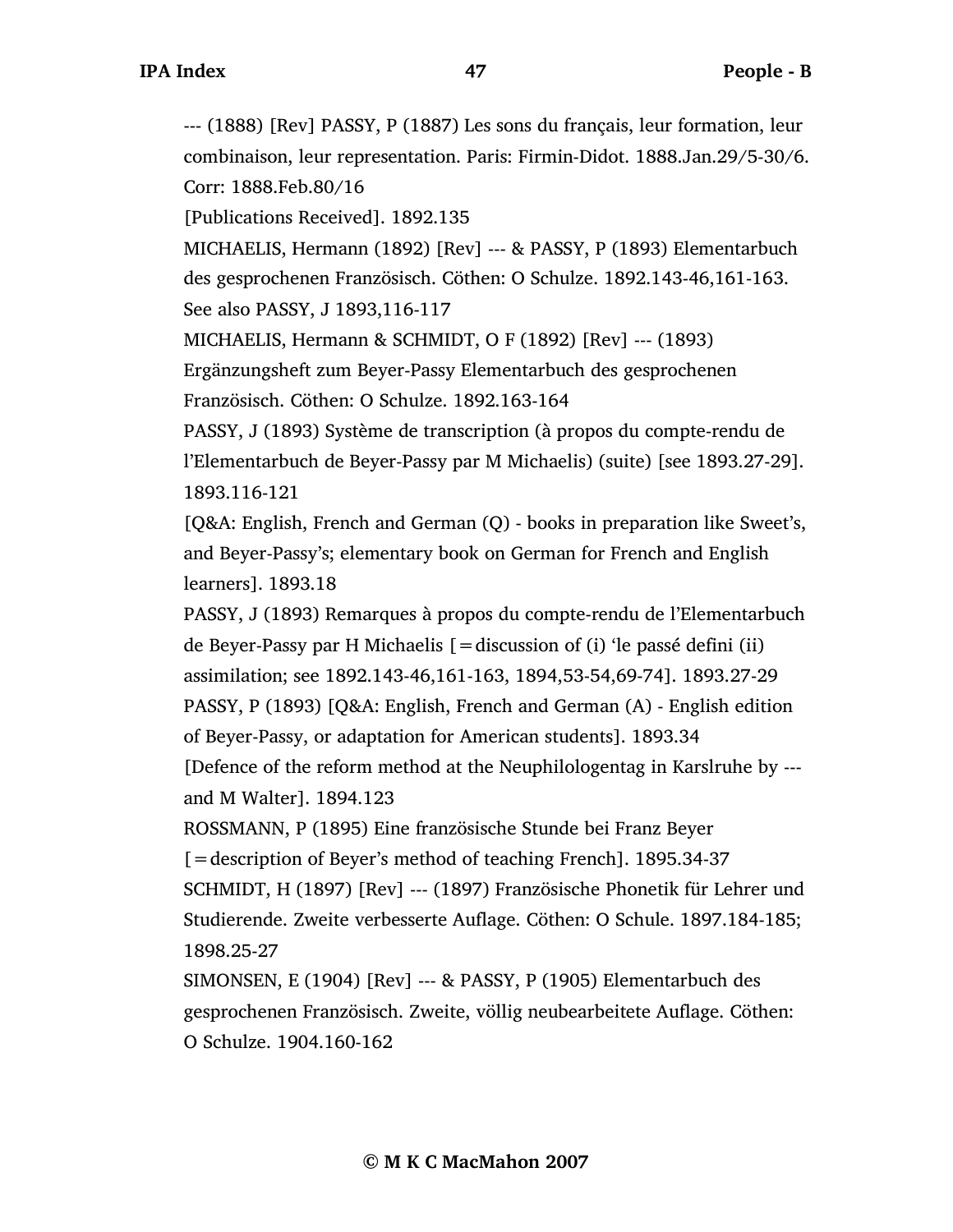JONES, D (1909) [Spec(Stud)] English. [English version of Die Bremer-

Stadt-Musikanten. See also ROUSSEY, C Patois de Bournois, and --- &

PASSY, P Elementarbuch des gesprochenen Englisch]. 1909.110-112

PASSY, P (1927) Franz Beyer  $[=$ obituary]. 1927.40

BEYERHAUS, Gisbert: 1906.70 (ger), 1907.11 (ger), 1908.12 (ger), 1908.63

BEYTHIEN, [ ]: 1902.146 (fra), 1903.3 (fra), 1904.3 (fra), 1904.59

--- [ ] (1903) [Spec] Patois allemand de Travemünde (Ost-Holstein) StJ. 1903.112

BEZIAT DE BORDES, A (Prof): 1903.129 (usa), 1904.17 (usa), 1905.18 (usa), 1906.21 (usa), 1907.24 (usa), 1908.24 (usa), 1908.63 (usa), 1909.26 (usa), 1910.25 (usa), 1910.66 (usa), 1911.33 (usa), 1912.48 (usa)

BEZIN, Karl: 1902.73 (rus), 1903.19 (rus), 1904.17 (rus), 1904.63, 1905.17 (rus), 1906.21 (rus), 1907.23 (rus), 1908.24 (rus), 1909.26 (rus), 1910.25 (rus)

BHANJ, Prafulla Chandra Deo (Prince)

DEO, Prafulla Chandra Bhanj (Prince) & JONES, D (1945) [Spec] Oriya [Northern Orissa]. NWS. 1945.26-27

BHARADWAJ, H V: 1968.21 (ind), 1972.Suppl.6 (ind), 1975.Suppl.8 (ind)

BHASKARARAO, Peri (Prof): 1990.ii.56 (ind), 1994.47 (ind), 1998.120 (jap),

2000.112 (jap), 2005.126 (jap)

(1991) Council. 1991.June.ifc

- (1992) Council. 1992.ifc
- (1993) Council. 1993.June.ifc
- (1993) Council. 1993.Dec.ifc
- (1994) Council. 1994.June.ifc
- (1994) Council. 1994.Dec.ifc
- (1995) Council. 1995.June.ifc
- (1995) Council. 1995.Dec.ifc
- (1995) Council. 1995.Dec.ifc
- (1996) Council. 1996.June.ifc
- (1996) Council. 1996.Dec.ifc
- (1997) Council. 1997.June & Dec.ifc
- (1998) Council. 1998.June & Dec.ifc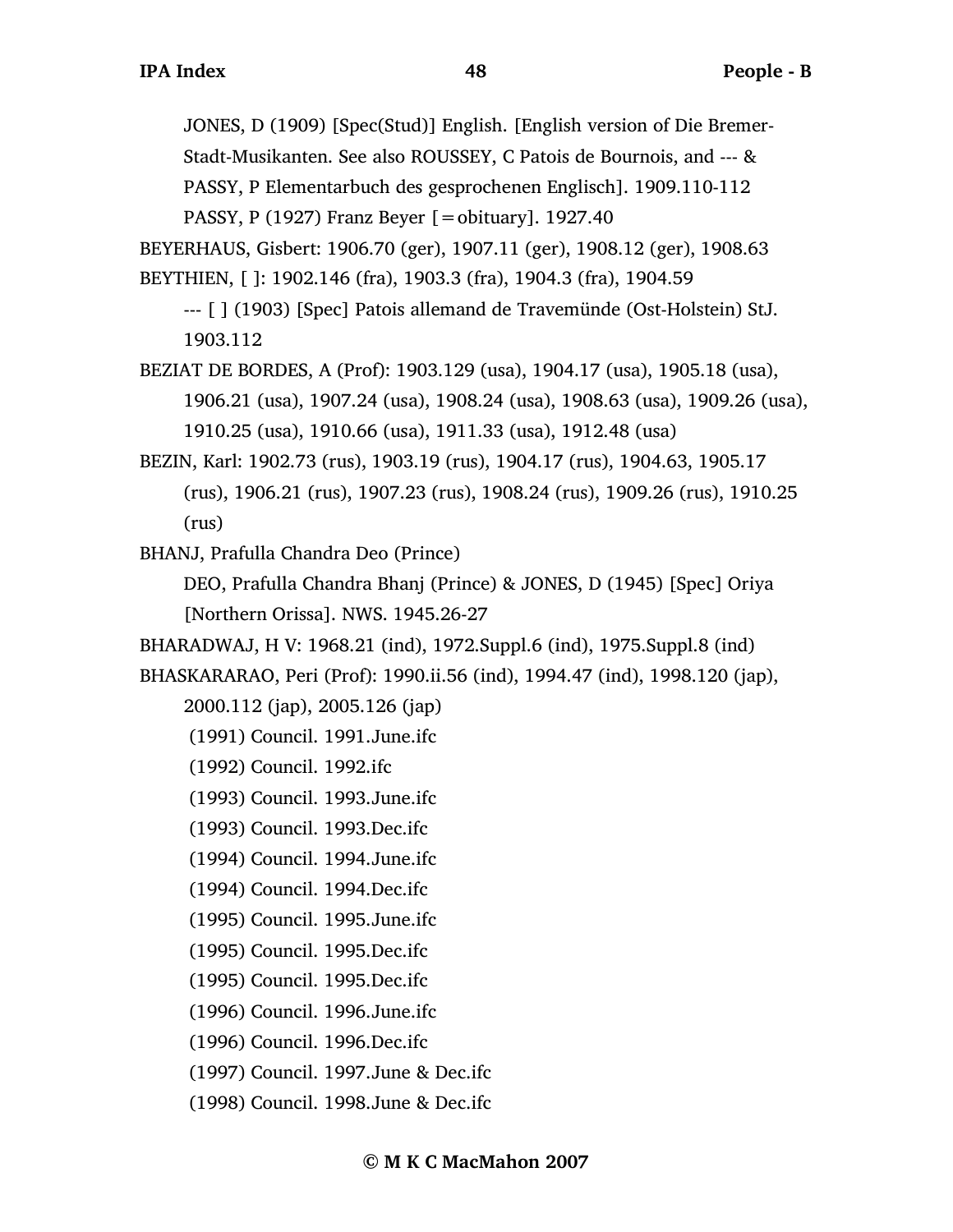(1999) Council. 1999.June.ifc, --- & LADEFOGED, Peter (1991) Two types of voiceless nasals. 1991.80-88 SPANIC', Sinis\*a, LADEFOGED, P & --- (1996) The trills of Toda [inf=6 male speakers, 6 female speakers; Nilgiri Hills, Southern India]. 1996.1-21

BHAT, D N S

--- (1975) Naming a phonological process 1975.60-63

- BHATNAGER, D S: 1910.167 (ind), 1911.37 (ind), 1912.54 (ind), 1913.40 (ind), 1914.Suppl.30 (ind)
- BHATTACHARJEE, K: 1933.18 (ind), 1934.39 (ind), 1936.43 (ind), 1938.39 (ind), 1945.18

BHATTACHARYA, Sri Srijiva Nyayatirtha

CHATTERJI, S K (1952) The pronunciation of Sanskrit [inf= ---]. 1952.2-9 BHOGILAL N SHAH: see SHAH, Bhogilal N

BHUVANESWAR, Chilukuri: 1998.120 (ind)

BIARD, A

PASSY, P (1894) Le piré pour un homme. Au concours général

[=comments on article by --- in Revue de l'enseignement des langues vivantes on methods of language teaching]. 1894.187-188

```
BIAUDET, G: 1893.26 (fin), 1894.12 (fin), 1895.13 (fin), 1896.15 (fin), 1897.32
     (fin), 1898.19 (fin), 1899.19 (fin), 1899.36
```
BIBEAU, G

```
CHAPALLAZ, M & FRY, D B (1981) [Rev] RONDEAU, G, --- , GAGNE, G,
```
TAGGART, G [eds] (1979) Vingt-cinq ans de linguistique au Canada:

Hommage à Jean-Paul Vinay. Montréal: Centre Éducatif et Culturel Inc 1981.86-92

BICHET, Ernesto ~ Ernest: 1898.89 (chl), 1899.22 (chl), 1900.janv.22 (chl), 1901.23 (chl), 1902.21 (chl), 1902.130 (fra), 1903.23 (fra), 1904.3 (fra), 1904.59

```
BICKFORD, [ ] (Mme): IPA exam result (French). 1911.128
```
BICKFORD, Anita C: 2000.112 (usa)

BICKLEY, Corine (Dr): 1994.47 (usa), 1998.120 (usa), 2005.129 (usa)

BIDDULPH, G M R: 1957.27 (idn), 1959.23

BIDWELL, M (Miss): 1914.40 (eng)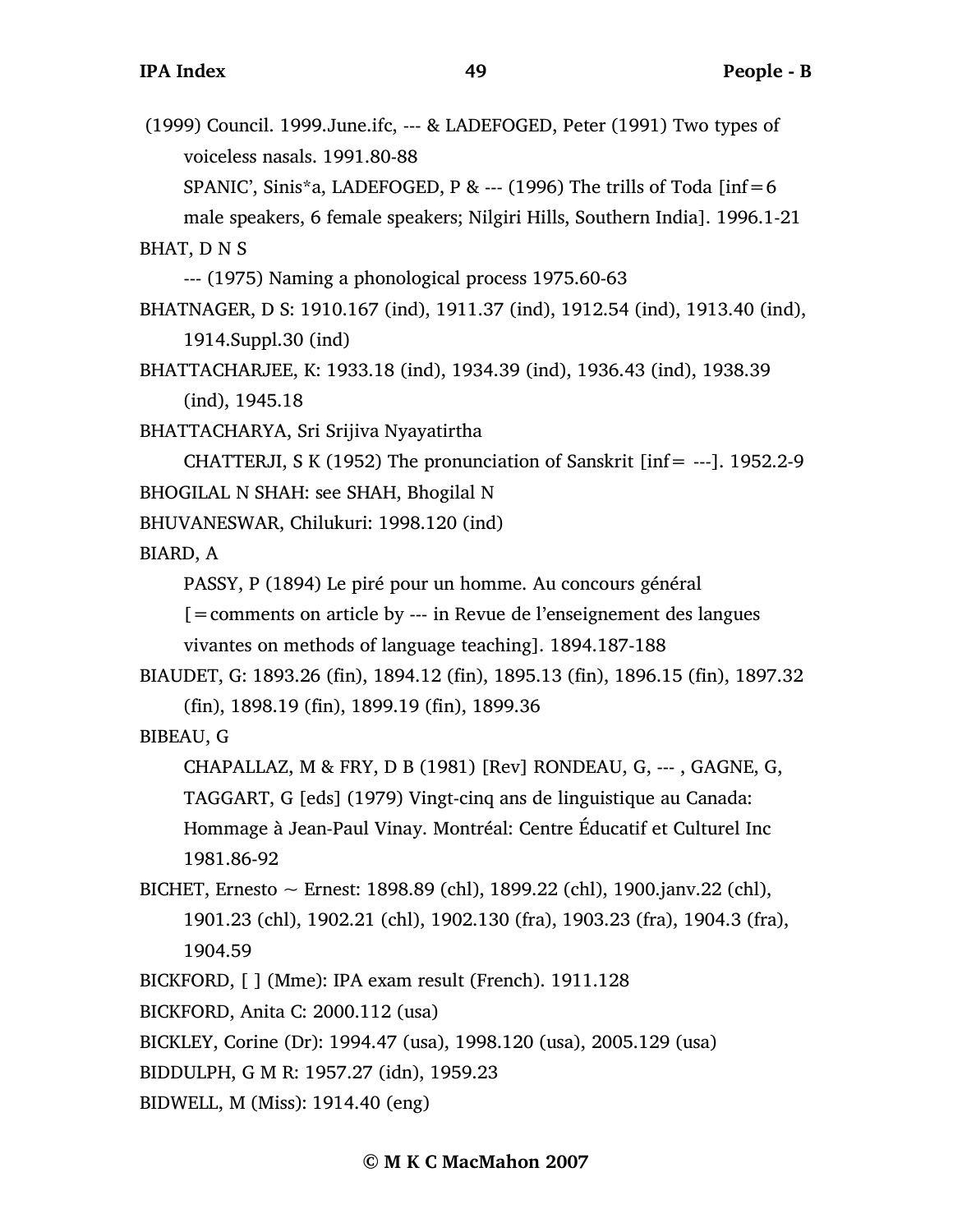BIEBER, E: 1898.150 (ger), 1899.7 (ger), 1900.janv.8 (ger)

BIEDERMANN, Ad (Dr): 1900.53 (bel), 1900.127 (swi), 1901.16 (swi), 1902.34

(swi), 1902.14 (swi), 1904.12 (swi), 1905.12 (swi), 1906.15 (swi), 1907.17

(swi), 1908.18 (swi), 1909.19 (swi), 1910.19 (swi), 1910.66 (swi), 1911.27

(swi), 1912.41 (swi), 1912.79, 1913.26 (swi), 1914.Suppl.17 (swi)

BIEDRZYCKI, Leszek (Dr): 1975.102 (pol), 1978.Suppl.13 (pol), 1981.Suppl.13 (pol)

WELLS, J C (1976) [Rev] --- (1974) Abriß der polnischen Phonetik. Leipzig:

VEB Verlag Enzyklopädie; Warszawa: Wiedza Powszechna. 1976.39-43 BIEDRZYCKI, Marek (Mr): 1998.120 (pol), 2000.112 (pol), 2005.127 (pol) BIEGER, Jürgen

MARTENS, P (1956) [Spec(Stud)] Deutsch. Treibjagd < --- . 1956.23-24 BIEN YI.SUNG: 1957.27 (chn)

BIENMING, Jou

--- (1958) Romanizing the Chinese tones 1958.29-31

BIERLING, J (Frl): 1912.132 (ger), 1913.18 (ger), 1913.111 (ger), 1914.Suppl.12 (ger)

BIERWERTH, [ ]: 1904.8 (ger), 1904.60, 1904.62 (ger), 1905.8 (ger), 1906.10 (ger), 1907.11 (ger), 1908.12 (ger), 1909.13 (ger), 1909.95 (ger), 1910.12

(ger), 1911.20 (ger), 1912.34 (ger), 1913.18 (ger), 1914.Suppl.12 (ger) BIERZONSKI-BURCZYK, Tania (Mrs): 2005.125 (aus)

BIGOT, Ch

[Société de Réforme Orthographique: petition to L'Académie Française containing about 10,000 signatures]. 1890.10-11

BILABEL, M Gonzaga (Sister): 1912.133 (ger), 1913.19 (ger), 1913.111 BILLET, J L: 1888.July.313/49 (fra), 1889.3 (fra), 1890.3 (fra), 1890.49 BILLY-EVANS, Tuboketima

HARRY, Otelmate G (2003) Kalabari-Ijo [inf=---]. 2003.113-120 BILTON, Linda

 $-$ --- (1982) A note on Hull intonation  $=$  working-class speech]. 1982.30-35 BINDSEIL, H

--- (1925) [Spec(Stud)] Deutsch. < RAABE, W Der Hungerpastor [Bremen accent]. 1925.Textes pour nos élèves 7.Suppl.7.oct-déc.iii-iv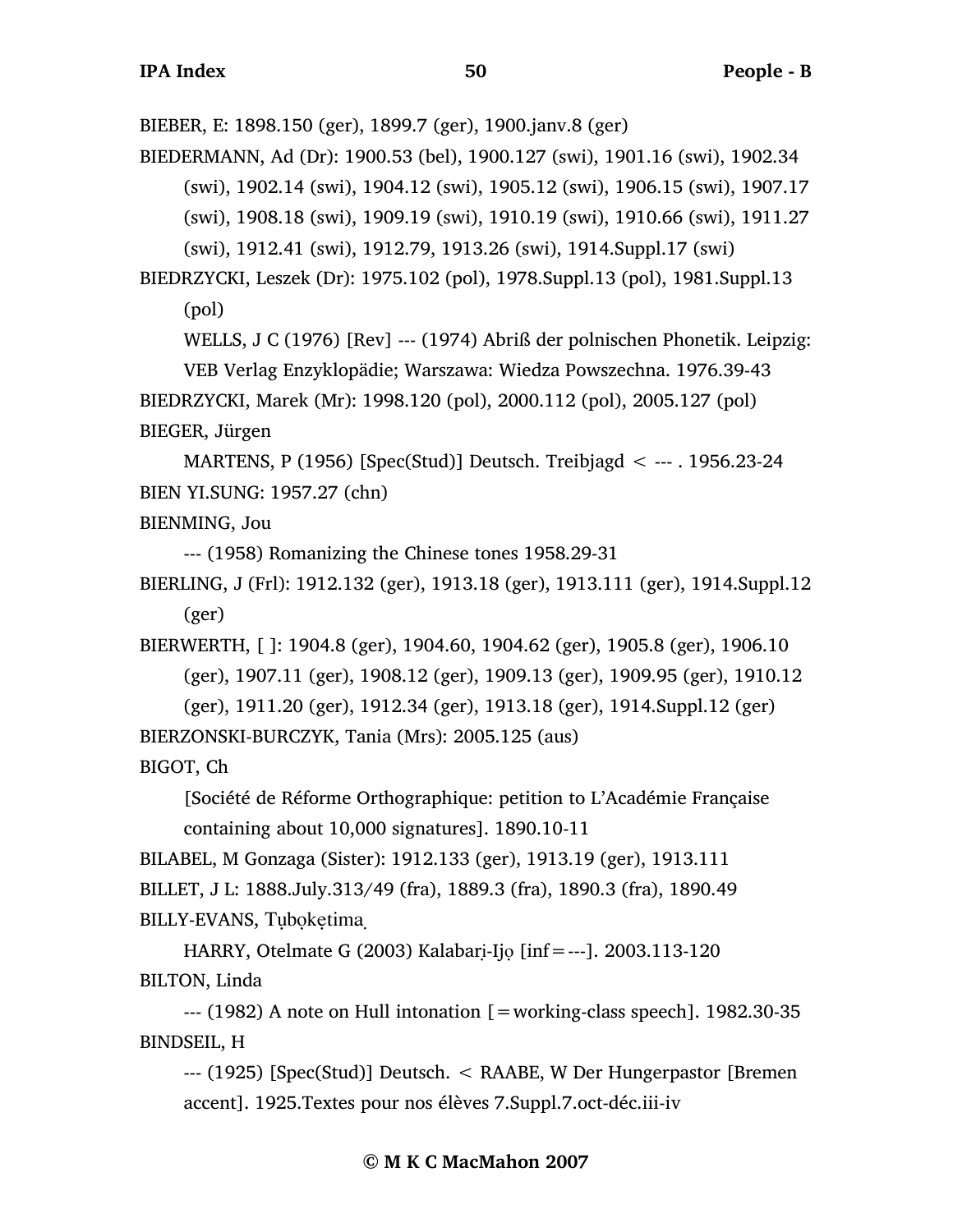BING, G W L: 1911.13 (eng), 1912.26 (eng), 1913.10 (eng), 1914.Suppl.5 (eng) BINGHAM, M B (Miss): 1910.142 (usa), 1911.34 (usa), 1912.49 (usa) BINI, Carlo

CAMILLI, A (1939) [Spec(Stud)] Italiano. La noia < --- . 1939.75-76

BINKS, G A  $\sim$  C: 1911.95 (eng), 1911.129 (eng), 1912.26 (eng), 1913.10 (eng), 1914.Suppl.5 (eng), 1932.47 (eng), 1934.29 (eng), 1936.35 (eng), 1938.31 (eng)

BINKS, Squire: 1911.129 (can), 1912.51 (can)

BINNS, E R (Miss): IPA exam result (French). 1935.38

BIRCH, J (Miss): 1912.134 (eng), 1913.10 (eng), 1914.Suppl.5 (eng)

BIRD, Charles: 1963.38 (usa)

BIRD, Norman: 1965.34 (pak), 1967.22 (eng), 1972.Suppl.11 (eng),

1975.Suppl.15 (eng), 1978.Suppl.16 (eng), 1981.Suppl.16 (eng), 1990.ii.56 (usa), 1994.47 (eng)

BIRD, Sonya

--- (2004) Lheidli intervocalic consonants: phonetic and morphological effects [inf= female, over 80]. 2004.69-91

--- (2006) [Rev] HEWLETT, Nigel & BECK, Janet Mackenzie (2006). An

Introduction to the Science of Phonetics. Mahwah, NJ: Lawrence Erlbaum Associates. 2006.207-210

BIRGEL, Alma (Mme): 1911.33 (rus), 1912.48 (rus), 1913.32 (rus),

```
1914.Suppl.22 (rus)
```
BIRGEN, E (Miss): 1911.163 (swe), 1912.46 (swe), 1913.31 (swe)

BIRINGER, F: 1893.145 (ger), 1894.4 (ger), 1895.5 (ger), 1895.32, 1896.6 (ger), 1896.35

BIRKELUND, G: 1913.151 (nor), 1914.Suppl.21 (nor)

BIRKENFELD, [ ] (Dr): 1896.148 (fra)

BIRNBAUM, [ ] (Frl): 1901.86 (ger), 1902.9 (ger), 1903.9 (ger), 1903.30

BIROT, M (Miss): 1925.Suppl.2 (fra)

BIRRELL, C M (Miss): 1889.65 (eng), 1890.3 (eng)

BISHOP, H M (Mrs): 1975.48 (can), 1975.Suppl.3 (can)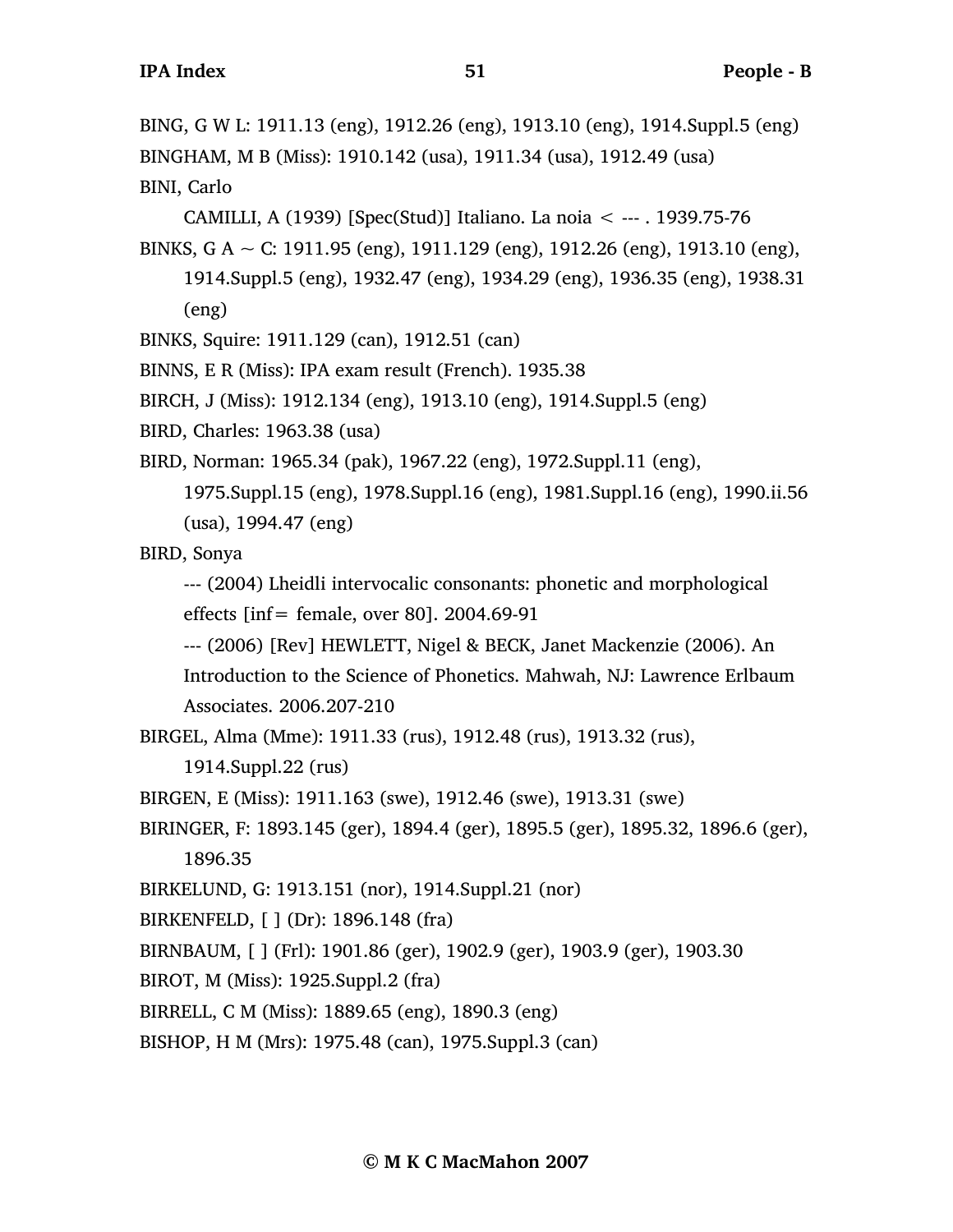BITHELL, Jethro: 1907.6 (eng), 1908.6 (eng), 1909.6 (eng), 1943.29 (eng), 1949.8 (eng), 1952.Suppl.ii (eng), 1955.23 (eng), 1955.Suppl.iii (eng), 1960.20

TRIM, J L M (1952) [Rev] --- (1952) German Pronunciation and

Phonology. London: Methuen & Co. 1952.40-42

BJERGAARD: see PEDERSEN-BJERGAARD

BJERRE, V: 1887.March.[3] (den), 1888.janv.25/1 (den), 1889.3 (den), 1890.3 (den), 1891.3 (den), 1891.30, 1891.41 (den), 1891.93 (den), 1892.8 (den), 1893.8 (den), 1894.10 (den), 1894.27

BJERREGAARD, [ ] (Frk): 1913.29 (den)

BJÖRKLUND, G: 1891.133 (swe), 1892.9 (swe), 1893.9 (swe), 1894.11 (swe), 1895.11 (swe), 1896.14 (swe), 1897.30 (swe), 1897.127, 1898.17 (swe), 1898.35, 1899.18 (swe), 1900.janv.19 (swe), 1901.20 (swe), 1902.18 (swe), 1903.18 (swe), 1904.16 (swe), 1905.16 (swe), 1906.19 (swe), 1907.22 (swe), 1908.22 (swe), 1909.24 (swe), 1910.23 (swe)

BJÖRKLUND, Sigrid (Frk): 1891.29 (swe), 1892.9 (swe), 1893.9 (swe), 1893.42

BJÖRKMAN, Viktor: 1893.42 (swe), 1894.11 (swe), 1894.86 (ger)

BJØRNEBO, Otto: 1913.29 (den)

BLAAUW, Einar: 1899.53 (nor)

- BLACH, F: 1901.18 (den), 1902.16 (den), 1903.16 (den), 1904.14 (den), 1905.14 (den), 1906.17 (den)
- BLACHSTEIN, D: 1908.12 (ger), 1909.13 (ger), 1910.12 (ger), 1911.20 (ger), 1912.34 (ger), 1913.19 (ger), 1913.111
- BLACK, F: 1897.50 (den), 1898.15 (den), 1899.16 (den), 1899.34 (den), 1899.83 (den), 1900.janv.17 (den)
- BLACK, James Mov: 1899.33 (eng), 1900.janv.6 (eng), 1900.févr-mars.19
- BLACK, Jean A (Miss): 1905.93 (sco), 1906.6 (sco), 1907.6 (sco), 1908.6 (sco), 1909.6 (sco), 1910.5 (sco), 1911.13 (sco), 1912.26 (sco), 1913.10 (sco), 1914.Suppl.5 (sco)
- BLACK, John McConnell: 1898.66 (aus), 1899.23 (aus), 1900.janv.24 (aus), 1901.25 (aus), 1902.23 (aus), 1902.52, 1906.54 (aus), 1907.28 (aus), 1907.34, 1908.29 (aus), 1908.43, 1909.32 (aus), 1910.31 (aus), 1911.39 (aus), 1912.55 (aus), 1925.Suppl.2 (aus), 1930.22 (aus), 1931.37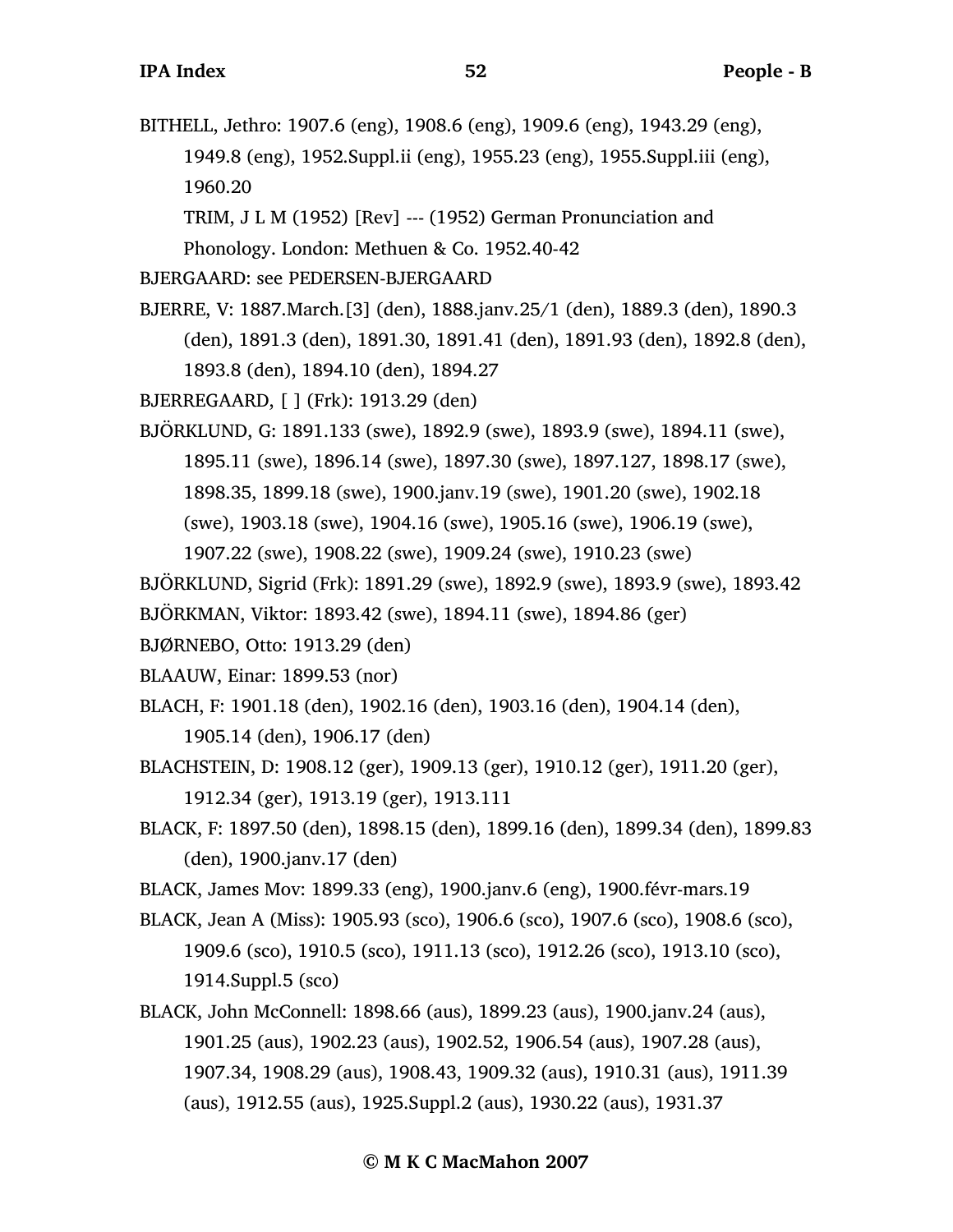--- (1898) [Q&A: French (Q) - pronunciation of LESSEPS, SIEYES, BARRAS, REUBELL, VARENS, ARRAS, SAULT, SULLY, RETZ, GUESCLIN, GUISE, CHILON, METZ, MONTPELLIER]. 1898.148

--- (1899) [Spec] Ngarinjeri. A native Australian dialect [spoken near the mouth of the River Murray, South Australia]. Misc. 1899.51

--- (1900) [Q&A: English (A) - origin, literal meaning, and pronunciation of KHAKI]. 1900.93

--- (1907) Simplified phonetic spelling [incl Buenos Aires pronunciations of CALLE]. 1907.86

--- (1908) An international language [=arguments in favour of Italian or Spanish or French as the international language. Comm: P Passy]. 1908.82- 83

BLACK, Mary

--- : appointment, Grenoble]. 1906.131

BLACK, William: 1899.113 (sco), 1900.janv.6 (sco), 1901.5 (sco), 1901.47

BLACKADDER, Helen Mary (Mlle): IPA exam result (French). 1914.79

BLACKBURN, M P: 1973.104 (eng), 1975.Suppl.15 (eng)

BLACKETT, [ ] (Mme): 1911.13 (irl), 1912.26 (irl), 1912.94

BLACKIE, J S (Prof): 1893.161 (sco), 1894.3 (sco), 1895.3 (sco), [death]

1895.78

[Conservatism in language teaching < ---, Journal of Education]. 1892.96- 97

STRONG, Herbert A & --- (1893) Language teaching [in Belgium;  $\lt$  The

Scotsman, 2 November 1893]. 1893.164-166

[--- : obituary]. 1895.89-90

BLACKLEY, Sandie B (Mrs): 1974.103 (usa), 1975.Suppl.19 (usa)

BLACKWELL, B H: 1914.82 (fra) (see also B H BLACKWELL LTD)

BLACKWOOD, W E: 1934.86 (eng), 1936.35 (eng), 1938.31 (eng), 1949.8 (eng)

BLADON, R Anthony W (Dr): 1972.Suppl.11 (wal), 1975.Suppl.15 (wal),

1978.Suppl.16 (wal), 1981.Suppl.16 (eng), 1990.ii.56 (usa)

Journal of the International Phonetic Association. [Editorial personnel].

1986.[i]

(1986) Council (1987) .... 1986.ifc,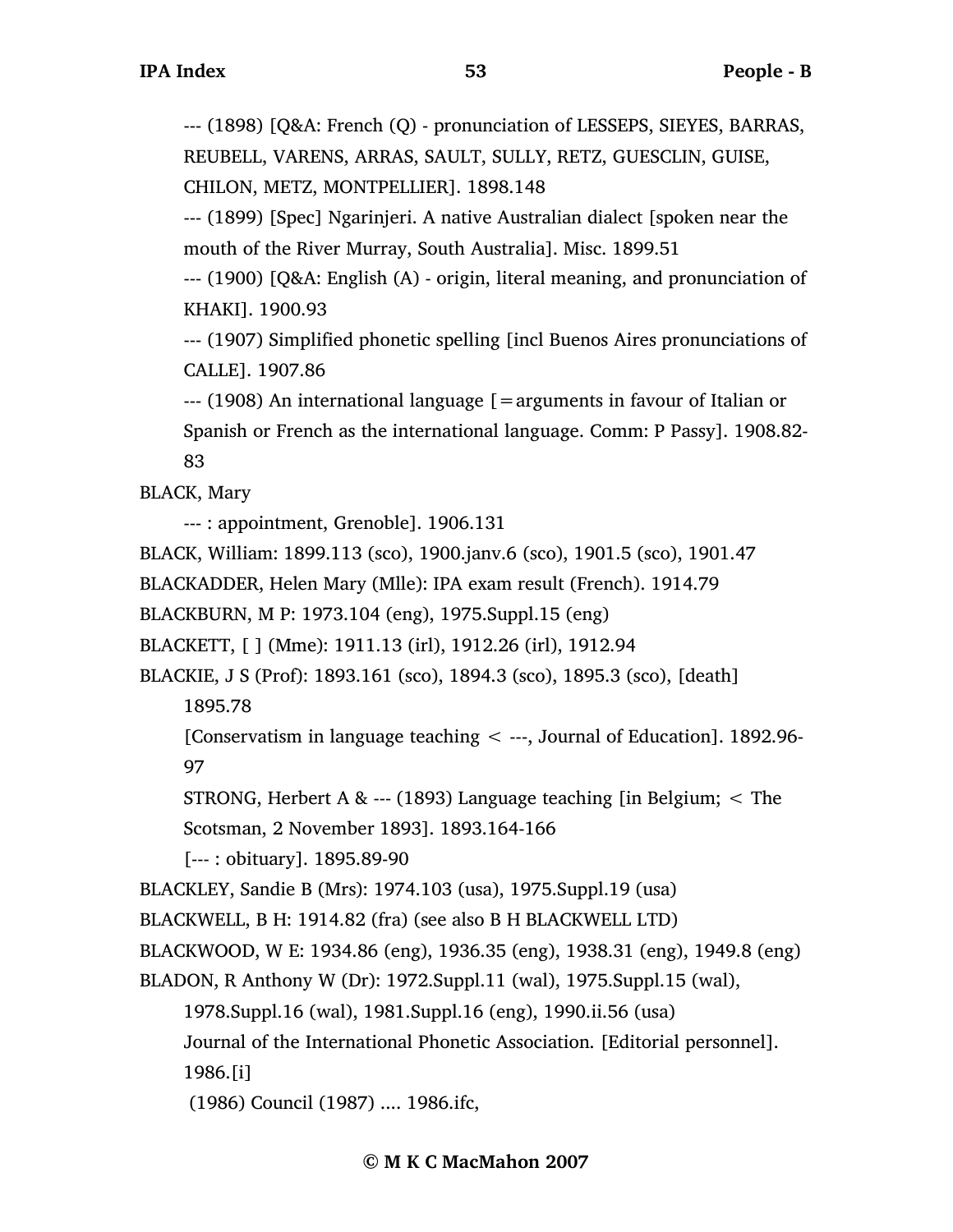--- (1987) Comment by the Editor on Maddieson and on Kelly. [See

MADDIESON, Ian 1987.26-30 and KELLY, John 1987.31-32]. 1987.[33]

Journal of the International Phonetic Association. [Editorial personnel].

1987.July.[1], 1987.Dec.[69]

Council (1987) ...1987.Dec.ifc

CANEPARI, Luciano (1987) [Letter to the Editor: contents of JIPA. Comm: - --]. 1987.151

---, CLARK, Christopher, MICKEY, Katrina (1987) Production and perception of sibilant fricatives: Shona data. 1987.39-65

--- & MORPHY, Frances (1987) Editorial preface. 1987.4-7

HENTON, Caroline & --- (1987) Developing computerized transcription exercises for American English. 1987.72-82

--- (1987) Editor's introduction. 1987.8-9

PARKINSON, Stephen & --- (1987) Microcomputer-assisted phonetics

teaching and phonetics word-processing: A survey. 1987.83-93

Journal of the International Phonetic Association. [Editorial personnel]. 1988.July.[1]

(1988) Council (1987) ....1988.July.ifc

Journal of the International Phonetic Association. [Editorial personnel]. 1988.Dec.[57]

(1988) Council (1987) ....1988.Dec.ifc

VAN BUUREN, Luke (1988) Margaret Thatcher's pronunciation: An exercise in ear-training. Comm: --- & MORPHY, Frances]. 1988.26-38. Corr: 1988.162

BAILEY, C-J N (1988) [Letter to the Editor: superscript diacritics, and phonological distinctiveness of sounds on IPA chart. Comm: ---]. 1988.56 --- (1988) Editorial note to the coordinators' reports. 1988.65

ABRAMSON, Arthur S (1988) 1. The principles on which the IPA should be based. Comm: ---]. 1988.66-68

Journal of the International Phonetic Association. [Editorial personnel]. 1989.July.[i]

(1988) Council (1987) ... 1989.July.ifc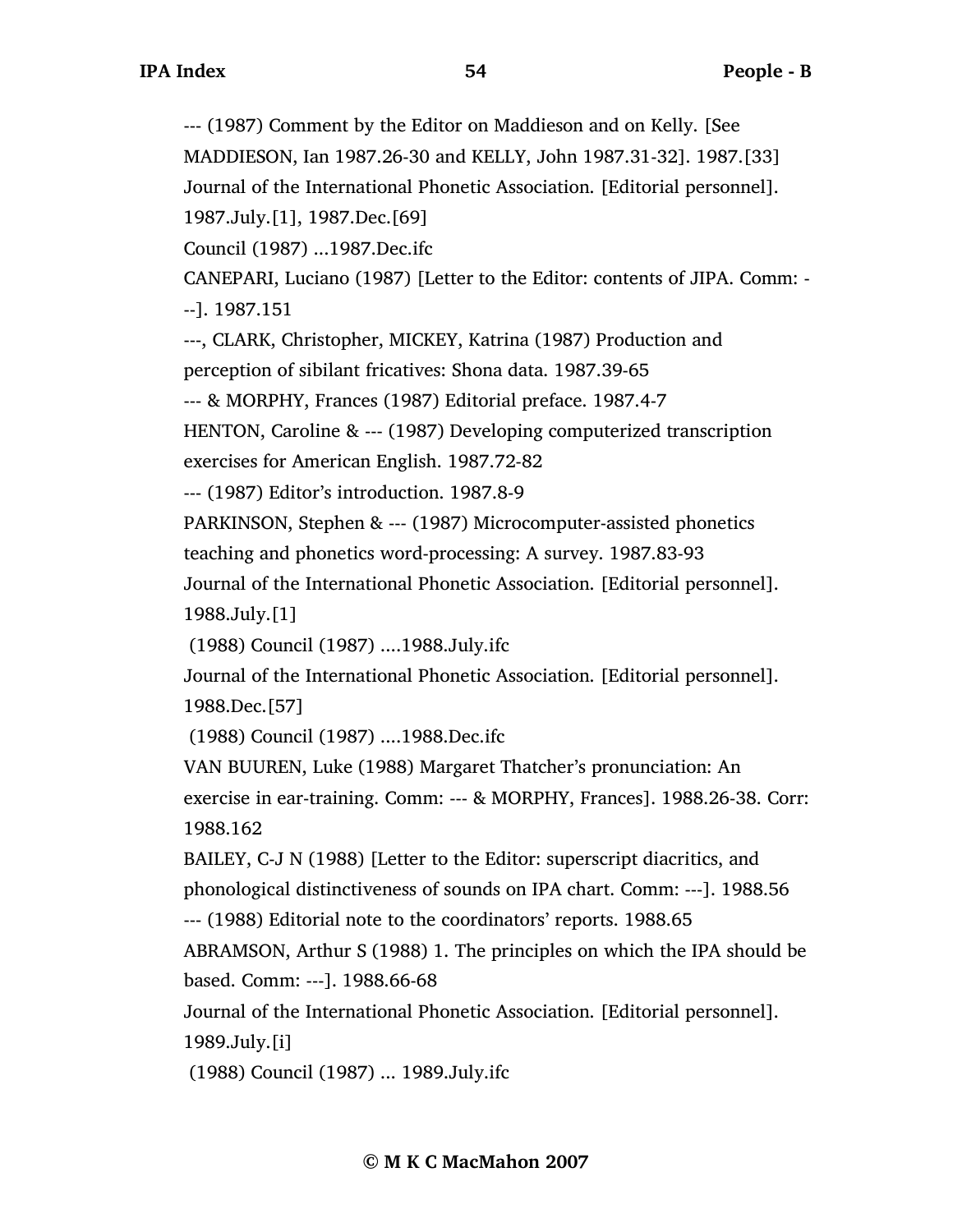Journal of the International Phonetic Association. [Editorial personnel].

1989.Dec.[i]

(1989) Council (1989) ...1989.Dec.ifc

 $-$ -- (1989) Editor's comments  $\mathfrak{f}$  = articles germane to the revision of the IPA chart]. 1989.83

Association affairs  $[= \dots$  resignation of Editor]. 1990.July. [54]

(1990) Council (1989) ....1990.July.ifc

(1990) Council (1990) ...1990.Dec.ifc

BLAGDEN, C O (Dr): 1925.Suppl.2 (eng), 1930.11 (eng), 1932.14 (eng), 1934.29 (eng), 1936.35 (eng), 1938.31 (eng), 1941.28 (eng), 1949.8 (eng), [death] 1949.31

BLÁHOVÁ, Miloslava Plzen1 (Mlle): 1910.123 (auh), 1911.25 (auh)

BLAINE, E S (Dr): 1937.78 (usa), 1938.36 (usa), 1942.11

BLAIR, Anna L (Miss): IPA exam result (German). 1913.62

BLAIR, H E: 1947.35 (usa), 1949.12 (usa), 1952.Suppl.vii (usa), 1955.49

BLAIR, R K (Dr): 1951.50 (cub), 1952.Suppl.ix (cub)

BLAITT: see CAMPOS BLAITT

BLAKE, Barry J

--- (1985) 'Short a' in Melbourne English 1985.6-20

BLANC, Agnes (Miss): 1935.38 (usa), 1936.39 (usa), 1938.35 (usa), 1948.32, 1962.20 (usa)

BLANC, F: 1898.15 (den), 1899.16 (den)

BLANC, J (Mlle): 1886.Sept.[4] (fra), 1887.Feb.[1] (fra), 1888.janv.25/1 (fra), 1889.3 (fra), 1889.66

BLANC, M

--- (1965) [Rev] HALL, R A Jr (1963) Idealism in Romance Linguistics.

Ithaca, New York: Cornell University Press. 1965.11-12

BLANC-PÉRIDIER, Adrienne

PARAIGE, E (1931) [Spec(Stud)] Français. --- La révolution au potager. 1931.70-71, 1932.8

BLANCH, F Charles: 1908.42 (usa), 1909.27 (usa), 1910.26 (usa), 1911.34 (usa), 1912.49 (usa)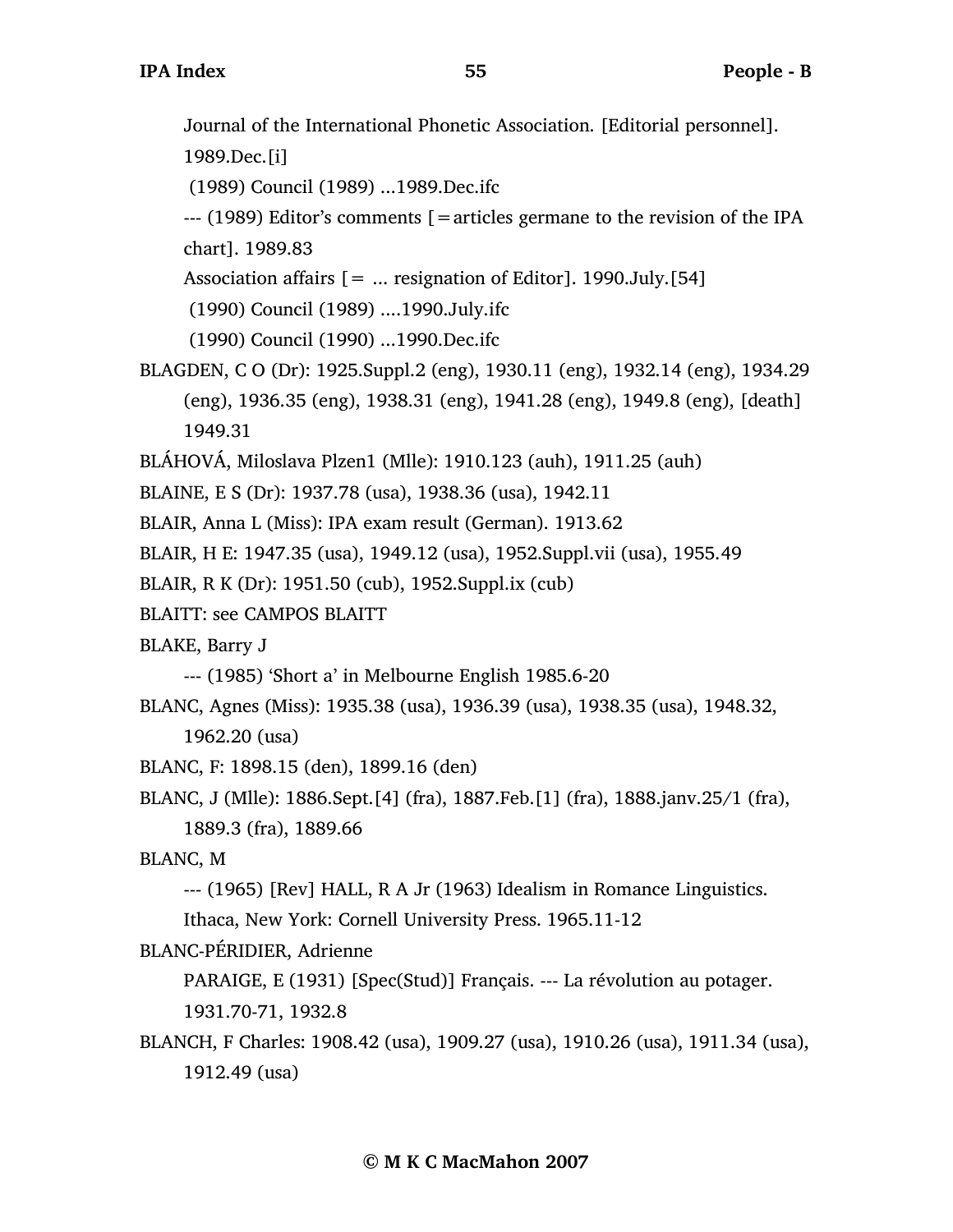BLANCHARD ~ BLANSHARD, C T: 1907.106 (eng), 1908.6 (eng), 1908.63

(eng), 1909.6 (eng), 1909.72 (eng), 1910.6 (eng)

BLANCHARD, Emile: 1901.70 (fra), 1902.2 (fra), 1903.3 (fra), 1904.3 (fra), 1904.59, 1905.121 (fra), 1906.3 (fra) BLANCO P, Suàrez: 1898.14 spa, 1899.15 (spa) BLANDFORD, Francis George: 1925.Suppl.2 (eng), 1929.42 (eng), 1930.10 (eng), 1932.13 (eng), 1934.28 (eng), 1936.34 (eng), 1938.30 (eng), [death] 1947.20 --- (1923) [Rev] RIPMAN, W (1922) Good Speech; an introduction to English phonetics. London & Toronto: J M Dent & Sons Ltd. 1923.12-14 [--- : lectures in Sweden]. 1925.30 JONES, D (1927) [Rev] PALMER, H E, MARTIN, J V & --- (1926) A Dictionary of English Pronunciation, with American Variants. In Phonetic Transcription. Cambridge: W Heffer & Sons Ltd. 1927.8-9 DIETRICH, G (1928) [Rev] PALMER, H E & --- (1927) Everyday Sentences in Spoken English, with Phonetic Transcription and Intonation Marks (for the Use of Foreign Students). Cambridge: W Heffer & Sons Ltd. 1928.5-6 --- (1928) [Spec] Kanarese [inf=K N NAGARKATTI, Mysore, Bombay Presidency]. NWS. 1928.74-75 DAVIES, H M (1931) [Rev] MARQUIS, H & --- (1931) Précis de prononciation anglaise d'après les principes phonétiques. Paris: Emmanuel Vitte. 1931.25-26 GRAHAM,  $F(1931)$  Unemphatic and emphatic intonation  $[$  = comment on H M Davies' review of MARQUIS & --- (1931.25-26) and H E Palmer's distinction between emphatic and unemphatic intonation]. 1931.50 SPRAGUE DE CAMP, L (1938) A note on Palmer [=American variants in PALMER, MARTIN & BLANDFORD's Dictionary of English Pronunciation, 1926; see also JONES, D 1927.8-9 ...1938.18-21 LEWIS, J W (1971) [Rev] KINGDON, R (1970) A Grammar of Spoken English by Harold E Palmer and F G Blandford. 3rd ed: revised and rewritten. Cambridge: W Heffer & Sons Ltd. 1971.48-51 BLANK, E: 1938.57 (usa), 1944.12 BLANKENSHIP, Barbara (Ms): 1994.47 (usa), 1998.120 (usa)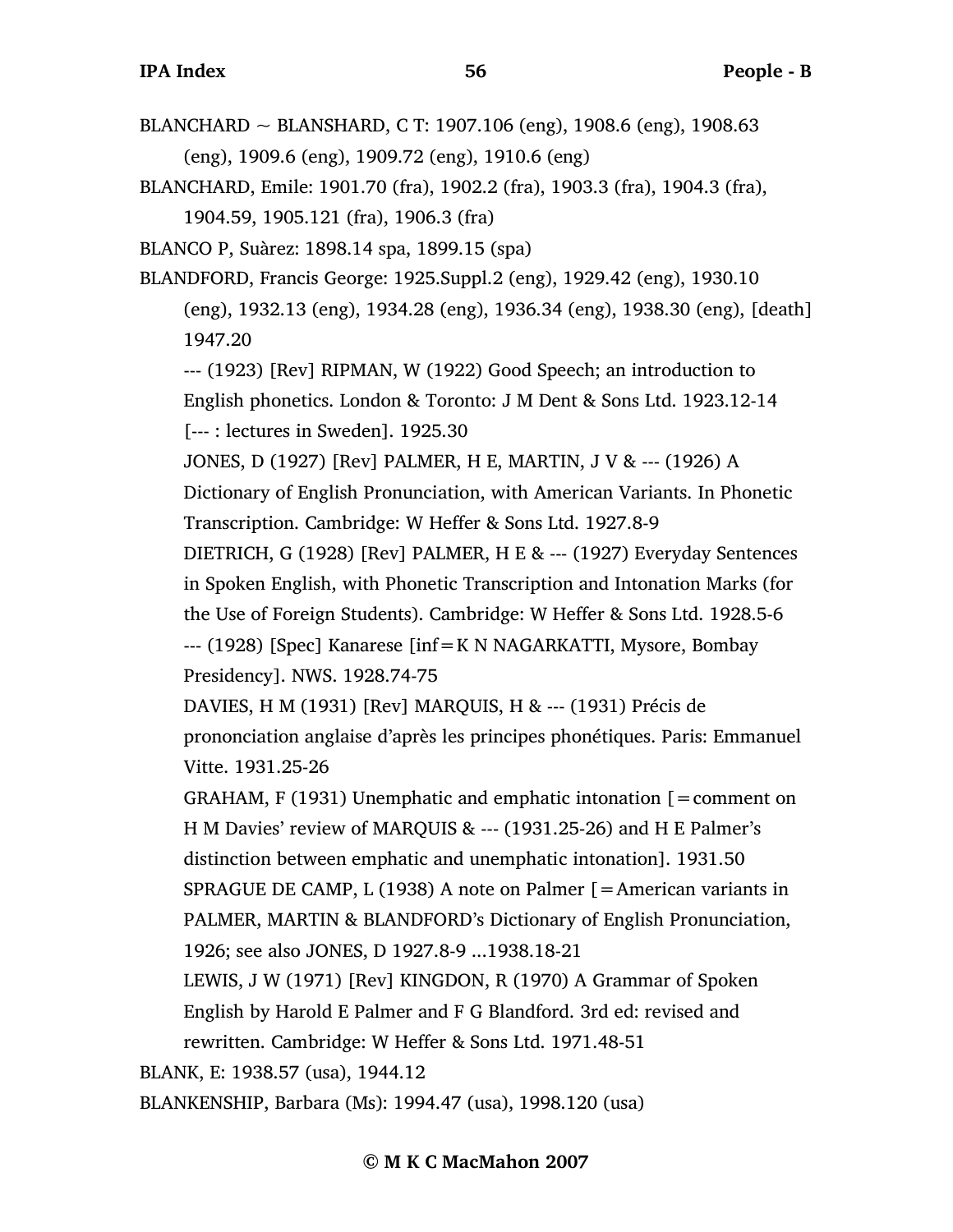YOO, Isaiah WonHo & --- (2003) Duration of epenthetic [t] in polysyllabic

American English words [infs= 4 males, 3 females]. 2003.153-164

```
BLANQUAERT, [ ]: 1930.15 (bel)
```
 $BLANSHARD:$  see BLANCHARD  $\sim$  BLANSHARD

```
BLANTON: see SMILEY BLANTON
```
BLAOFJELD, [ ] (Mlle): 1897.16 (fra)

BLATTNER, A (Mlle): 1893.2 (fra), 1893.74 (swi), 1894.8 (swi), 1894.27, 1895.3

(eng), 1895.98 (eng), 1896.4 (eng), 1896.168 (swi), 1897.26 (swi)

```
BLAYNEY, Ludwig: 1901.30 (ger)
```
BLED, Yvonne du: see DU BLED

BLEICKERTZ, [ ]

PASSY, P (1899) [Spec] Patois flamand de Louvain. StJ [inf= ..]..

1899.127

BLENCH, Roger

--- (2005) In Memoriam: Kay Williamson. 2005.262

```
BLINKENBERG, Chr: 1888.July.313/49 (den), 1889.3 (den), 1890.3 (den), 
     1890.49
```
[Names of 3 FTA members teaching at the Frederiksberg Latin og Realskole

in Copenhagen: ---, JESPERSEN, O and SARAUW, C]. 1888.Aug-Sept.67 BLIZZARD, John T: 2005.129 (usa)

BLOCH, A (Miss): 1959.48 (sco), 1961.Suppl.iii (sco)

BLOCH, Bernard (Prof): 1932.20 (usa), 1933.46 (usa), 1933.66 (usa), 1934.35 (usa), 1936.40 (usa), 1938.36 (usa), 1940.39 (usa), 1943.29 (usa), 1949.12 (usa), 1952.Suppl.vii (usa), 1955.Suppl.viii (usa), 1961.Suppl.ix (usa), [death] 1965.35

--- (1934) [Spec] American English (General American). < KENYON, J S American Pronunciation. 1934.15-16

--- (1934) The American vowel in BIRD [Comm: D Jones]. 1934.9-11

--- (1935) Broad transcription of General American 1935.7-10

--- (1943) The phonemes of the Tokyo dialect of Japanese [incl NWS]. 1943.2-5

BLÖCHINGER, [ ]: 1897.126 (ger), 1898.6 (ger), 1899.7 (ger), 1900.janv.8 (ger), 1901.9 (ger), 1901.47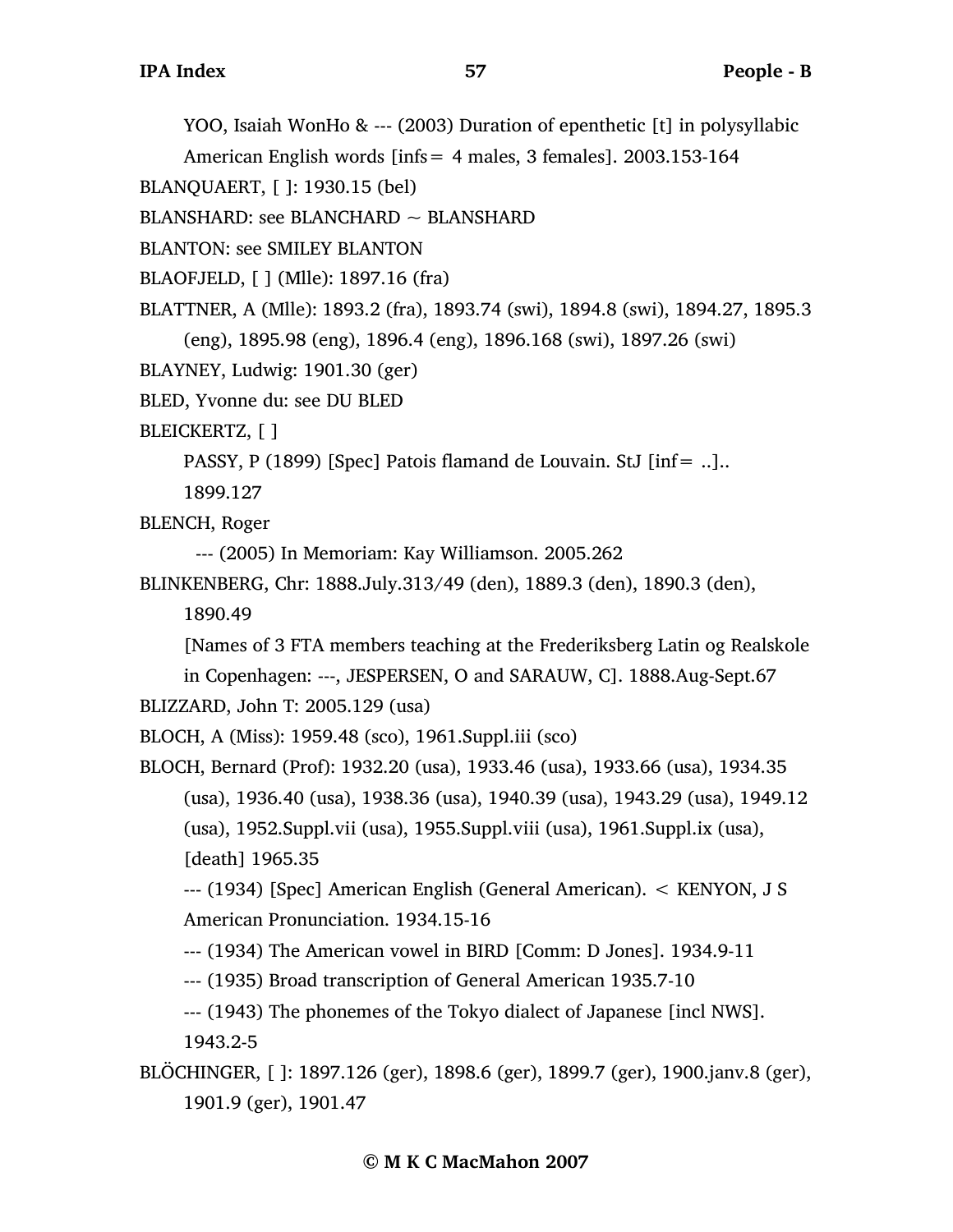BLØNDAL, Sigfûs:1895.202 (den), 1896.11 (den), 1897.28 (den), 1897.158

(den), 1898.15 (den), 1899.16 (den), 1900.janv.17 (den), 1900.70,

BLOHIN, Adrien: 1914.39 (fra)

BLOM, F (Frk): 1912.92 (den), 1913.29 (den), 1914.Suppl.20 (den)

BLOM, H: 1888.April.169/25 (fin), 1889.3 (fin), 1890.3 (fin), 1891.3 (fin),

1892.11 (fin), 1892.42

BLOMSTEDT, William: 1913.31 (fin)

BLOOMFIELD, Leonard (Prof): 1925.Suppl.2 (usa), 1930.17 (usa), 1932.19 (usa), 1934.34 (usa), 1936.39 (usa), 1938.35 (usa), 1940.74 (usa), 1949.11 (usa), [death] 1949.31

--- (1927) American English [=General American of Chicago; analysis of the vowel system; incl NWS]. 1927.40-42

--- (1930) German ç and x 1930.27-28

--- (1932) The word. 1932.41

VOEGELIN, C (1933) [Rev] --- (1933). Language. New York: Henry Holt & Co. 1933.53. Comm: D Jones

 $-$ -- (1934) A note on transcription [=suprasegmental phonemes; use of  $\Lambda$ and ə in transcriptions of English. Comm: D Jones]. 1934.54

TRAGER, George L (1935) The transcription of English  $[=$ phonemic transcription of American, using an adaptation of Bloomfield's notation]. 1935.10-13

LAWRENSON, A C (1935) On the broad transcription of Southern English [=adaptation of Sweet's and Bloomfield's notation; incl NWS]. 1935.22-24 PETERSON, H (1936) The transcription of English [see also G L Trager, 1935.10-13]. 1936.10-11

CARR, Denzel (1937) American English [=idiolect, b Kentucky, r Oklahoma: (i) vowels of FIRST, HURT, WAR, HORSE (ii) use of e as a symbol (iii) elision of /l/ in /-ld,-lt/]. 1937.60-61 [See also --- 1927.40-42] [Council decisions: ...elected member of Council]. 1938.14-15 [Election results]. 1939.17,37

Nouveau Vice-Président [=L Bloomfield]. 1940.54, 1941.12

SPRAGUE DE CAMP, L (1945) When is a diphthong?  $\mathcal{F}$  = use of the term 'diphthong' in American phonetics: ... ---]. 1945.2-5. Corr: 1946.4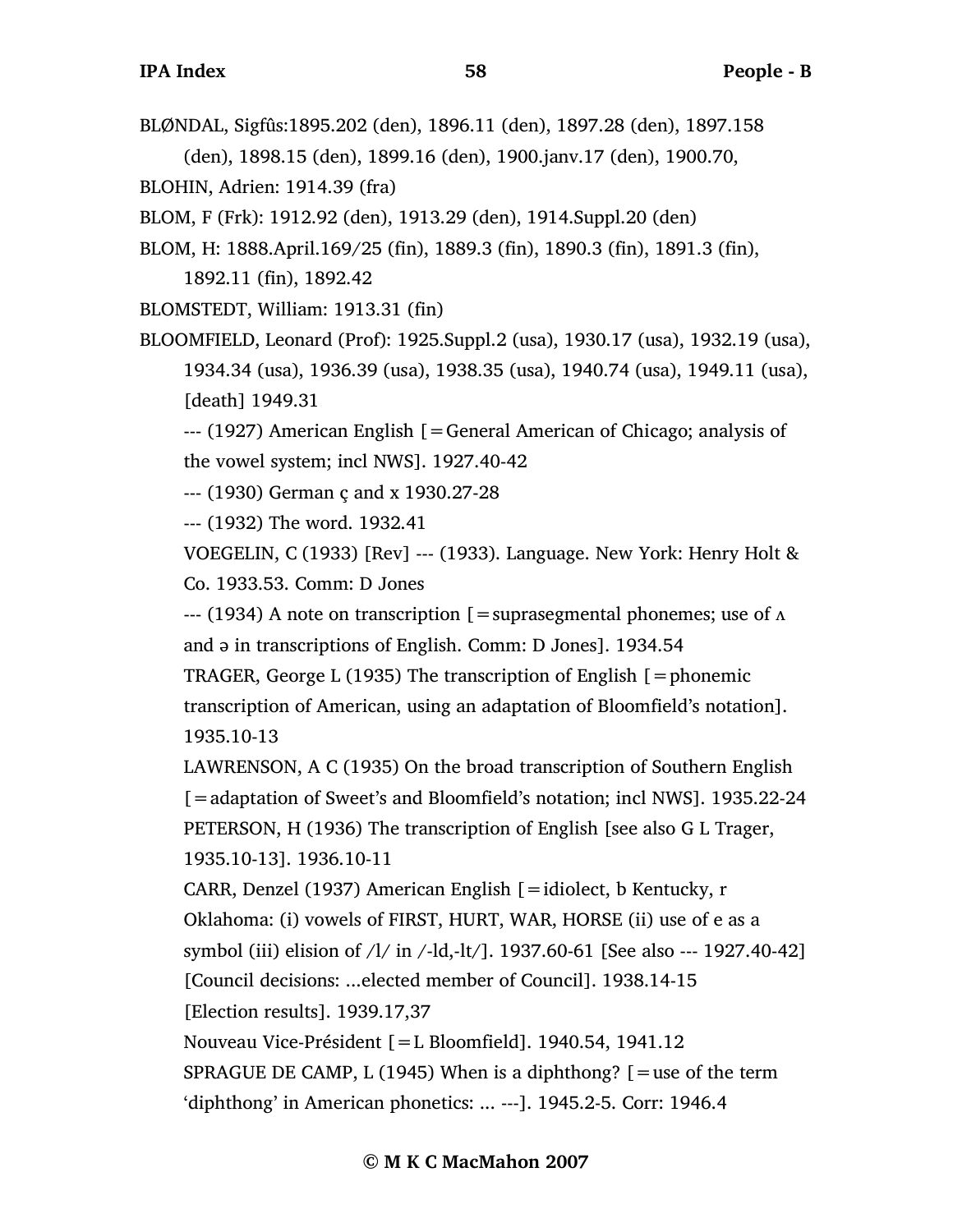--- (1946) New letters, arrangement of charts. 1946.5

[Result of election to fill vacancies on the Council]. 1949.6-7

TRAGER, G L (1949) Leonard Bloomfield  $[=$ obituary]. 1949.24-26

Décisions officielles [... E A Meyer elected Vice-President in succession to L

Bloomfield]. 1950.40-41

BLOOR, Margaret

TENCH, Paul (1988) [Rev] SMITH, Jean & --- (1985) Simple Phonetics for Teachers. London: Methuen. 1988.158-160

BLORE, J B: 1911.20 (ger), 1912.26 (eng), 1913.10 (eng), 1913.88 (eng),

1914.Suppl.5 (eng)

BLORE, J L: IPA exam result (German). 1911.160

BLOTT, A (Miss): 1925.Suppl.2 (eng)

BLOTTUITZ, von (Miss): 1909.6 (eng), 1910.6 (eng), 1910.67

BLOY, C R: 1913.150 (eng), 1914.Suppl.5 (eng)

BLUM, V: 1891.57 (rus), 1892.11 (rus), 1892.42

BLUMBERG, Paula (Frl): 1905.86 (ger)

BLUMENBACH, P Adolf: 1892.26 (rus), 1893.11 (rus), 1894.13 (rus), 1894.27

Boîte aux lettres. 1893.51

BLUMENSTEIN, O: 1913.86 (ger), 1914.Suppl.12 (ger)

BLUMER, M

PASSY, P (1912) [Rev] --- (1912) Tradukziones i Traduktores. Killota, Chile: F Enrrikez. 1912.60

BLUMER, R C  $\sim$  R G (Rev): 1929.11 (goc), 1930.20 (goc), 1932.23 (goc),

1934.39 (goc), 1936.43 (goc), 1938.39 (goc)

BLUMHOFF, Fritz Hans: 1910.65 (ger), 1911.20 (ger), 1912.34 (ger), 1913.19 (ger), 1913.89

BLUNT, [ ] (Prof): 1909.94 (nzl), 1910.32 (nzl)

BLYTH, Th: 1912.78 (sco), 1913.10 (sco), 1914.Suppl.5 (sco), 1914.60 (sco)

BOARD, Ruby (Miss): 1911.161 (ger), 1912.34 (ger), 1912.93 (aus), 1913.42 (aus), 1914.Suppl.32 (aus)

IPA exam results: French, 1912.76; English, 1912.76; German, 1912.76 BOASE-BEIER, Jean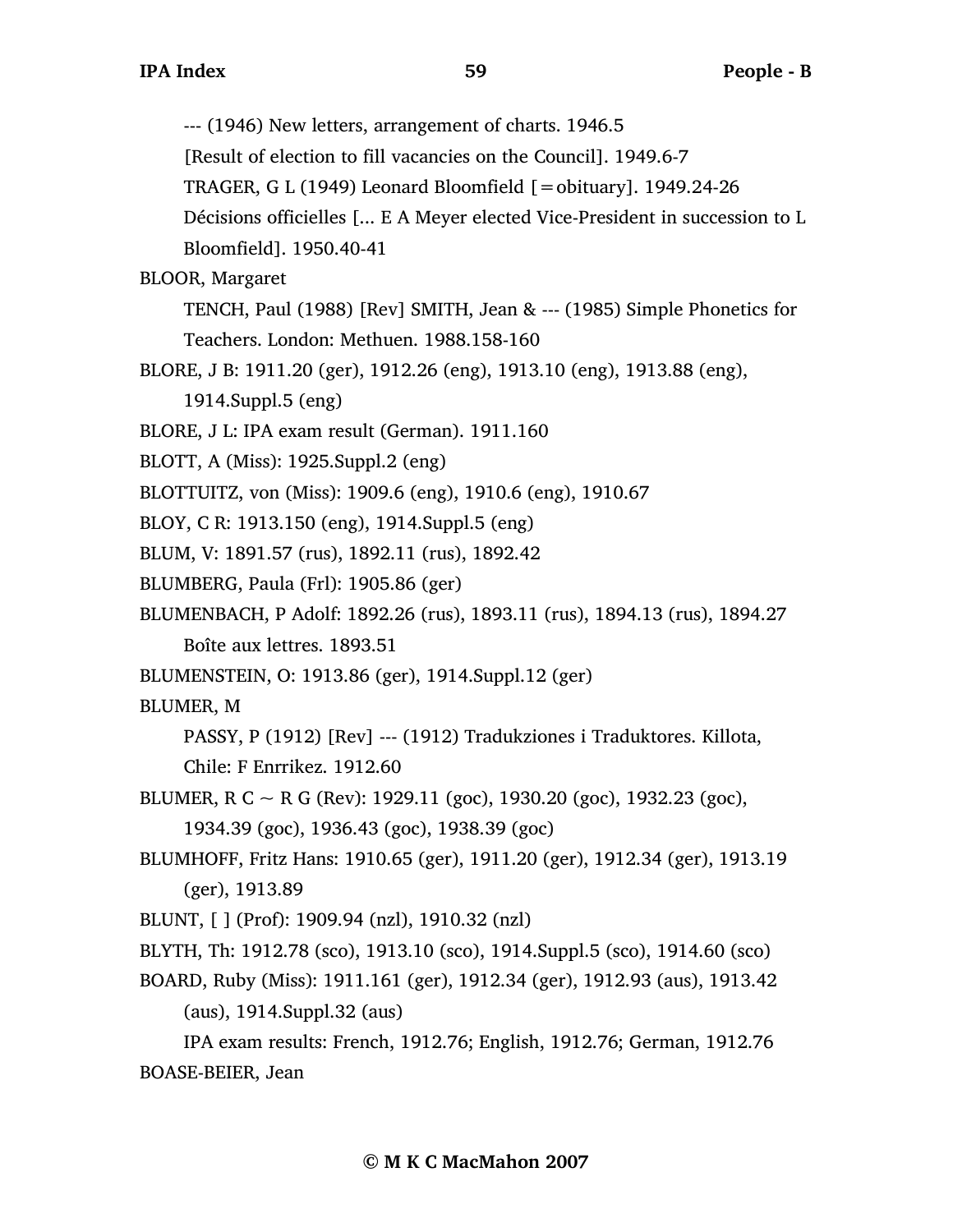SIMPSON, Adrian P (2004) [Rev] --- & LODGE, Ken (2003). The German

Language: a linguistic introduction. Oxford: Blackwell. 2004.93-95

BOBROVITCH, V A (Lt  $\sim$  Capt): 1936.43 (alg), 1938.39 (alg), 1946.41 (fra),

1948.32 (fra), 1949.7 (fra), 1951.51 (fra), 1952.Suppl.ii (fra), 1953.25

(fra), 1955.Suppl.ii (fra), 1956.55 (fra), 1961.Suppl.ii (fra)

BOCCACCIO, Giovanni

CAMILLI, A (1910) [Spec] Dialetto di Firenze. < --- Decameron I, 9.

1910.90-91. Corr: 1910.116

BOCHER, L

TUTTLE, E H (1904) [Rev] --- (1901) The Rational Method of Learning French. 3rd ed. London: Farmer and Sons. 1904.92-93

BOCK, M: 1890.49 (auh), 1891.3 (auh), 1891.30, 1892.6 (auh), 1893.6 (auh), 1893.42

BOCKHOFF, Albrecht: 1899.81 (ger), 1900.janv.8 (ger), 1901.47 (ger), 1902.9 (ger), 1902.51

BODELSEN, Carl Adolf

FIRTH, J R (1931) [Rev] BØGHOLM, N, BRUSENDORFF, A & --- [eds] (1930) A Grammatical Miscellany offered to Otto Jespersen on his Seventieth Birthday. Copenhagen: Levin & Munksgaard; London: George Allen & Unwin Ltd. 1931.6-7

BODEN, G A Ernest: 1906.93 (eng), 1907.6 (eng), 1908.6 (eng), 1909.6 (eng), 1910.6 (eng), 1910.124

BODENDORFF, Max: 1898.150 (fra), 1899.3 (fra), 1899.114 (ger), 1900.janv.8 (ger), 1901.9 (ger), 1902.9 (ger), 1903.9 (ger), 1904.8 (ger), 1904.60 BODMER, [ ]: 1914.81 (swi)

BØGHOLM, N

FIRTH, J R (1931) [Rev] ---, BRUSENDORFF, A & BODELSEN, C A [eds] (1930) A Grammatical Miscellany offered to Otto Jespersen on his Seventieth Birthday. Copenhagen: Levin & Munksgaard; London: George Allen & Unwin Ltd. 1931.6-7

BÖHLE, Lis

MENZERATH, P (1938) [Spec(Stud)] Deutsch. Unsere Kleinen! [High German version of --- Uns Poote (1938.6-7)]. 1938.11-12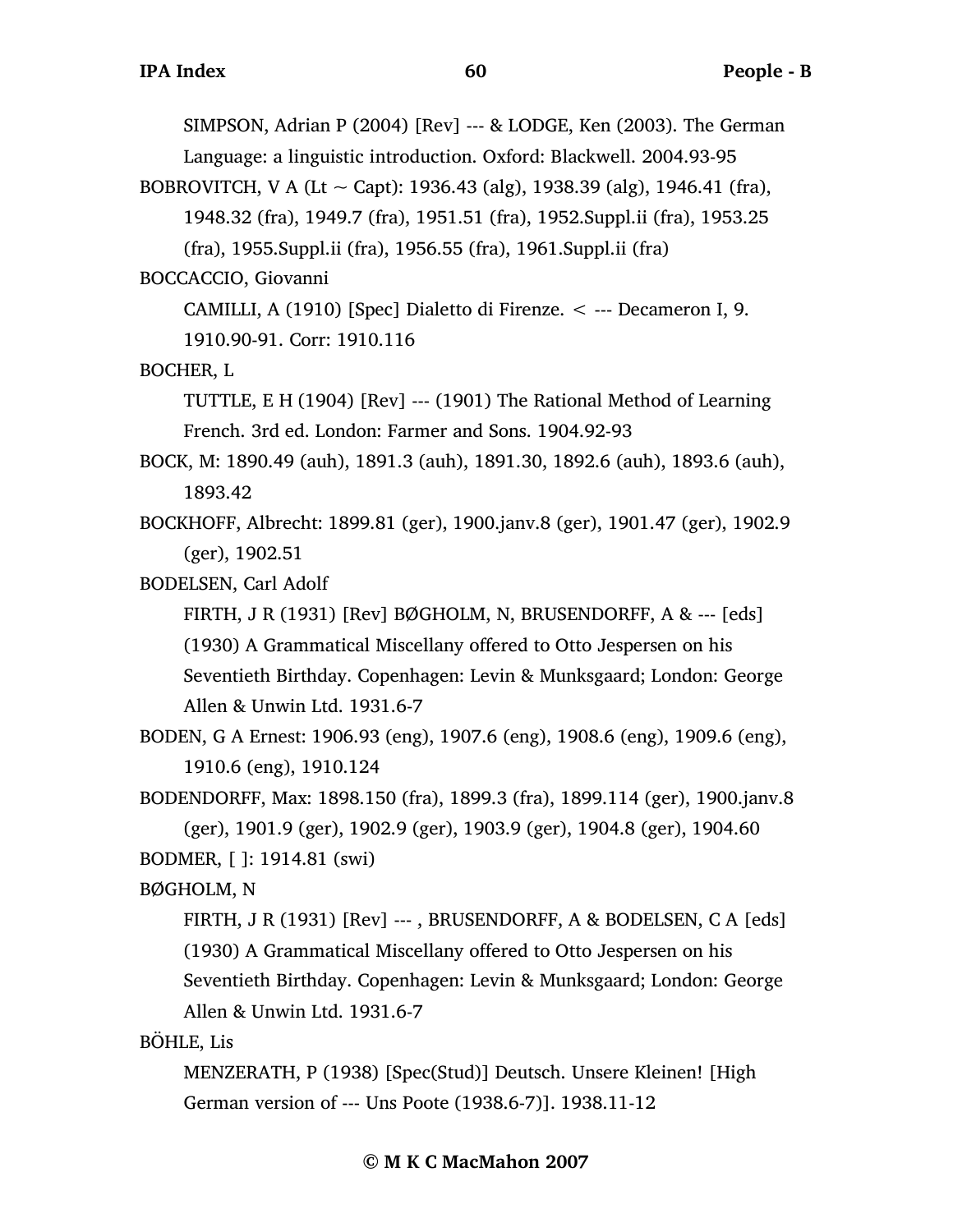BÖHLER, M (Frl): 1895.185 (ger), 1896.6 (ger), 1896.35, 1897.20 (ger), 1897.51 BÖHME, Emil: 1897.178 (ger), 1898.6 (ger), 1899.7 (ger), 1899.35, 1899.130 (ger), 1900.janv.8 (ger), 1901.9 (ger), 1902.9 (ger), 1902.146 BÖIJE AF GENNÄS, S: 1891.41 (swe), 1892.9 (swe) BÖLL, Heinrich BENNETT, D C (1964) [Spec(Stud)] Deutsch.  $\lt$  --- Und sagte kein einziges Wort. 1964.14  $BÖMCKEN \sim BÖMKEN$ , E von (Frl): 1911.162 (ger), 1912.34 (ger), 1913.19 (ger), 1913.66 ger, 1914.Suppl.12 (ger)  $B\ddot{\text{O}}$ MKEN: see BÖMCKEN  $\sim$  BÖMKEN BÖNSEL, O (Dr): 1888.May.201/33 (ger), 1889.3 (ger), 1890.3 (ger), 1890.41 (ger), 1891.3 (ger), 1892.3 (ger), 1892.26 (ger), 1893.3 (ger), 1893.42, 1894.4 (ger), 1894.26, 1897.178 (ger), 1898.6 (ger), 1899.7 (ger), 1900.janv.8 (ger), 1900.févr-mars.19, 1901.9 (ger), 1901.47 PASSY, P (1891) [Rev] JEAFFRESON, C H & --- (1891) English Dialogues with PhoneticTranscriptions. Hamburg: G Fritzsche. 1891.107 BOER: see also VERDUYN DEN BOER BOER, J H Verduyn den: 1914.40 (dei) --- (1912) [Spec] Javanais [Bantam, Western Java; inf=Hosein DJAJADININGRAT]. Sol. 1912.11-12 BOERGH: see VAN DOES BOERGH BÖRKEY: see SCHWARTNER-BÖRKEY BÖRNER, Otto MacKAY, D (1903) [Rev] --- & SCHMITZ, F (1901-1902) Lehrbuch der französischen Sprache. Mit besonderer Berücksichtigung der Übungen im mündlichen und schriftlichen freien Gebrauch der Sprache. Unterstufe;

Ausgabe D für preussische Realanstalten und ähnliche Schulgattungen. Leipzig: B G Teubner. 1903.85-87

BOERS, Adelaide (Mrs): 1928.64 (usa), 1930.17 (usa), 1931.57 (usa), 1932.19 (usa), 1934.34 (usa), 1936.39 (usa), 1936.41 [William Tilly Phonetic Association], 1938.35 (usa)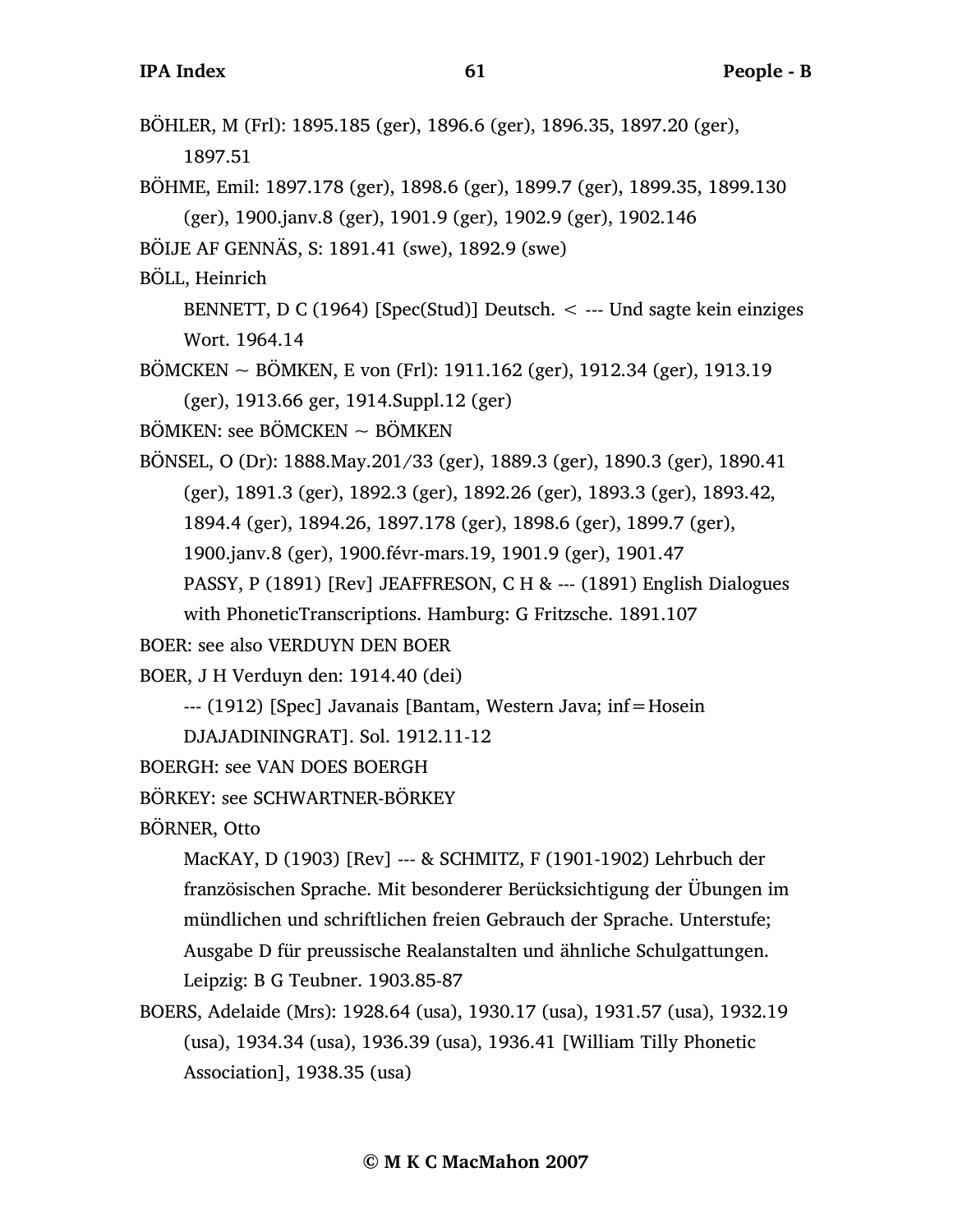--- (1933) [Spec] American English [inf=b Brooklyn, New York, ed in New York City schools. < O'SHEA, W J (1931-1932) 35th Annual Report on

Oral English and Phonetics New York. See also D Jones 1934.19 1933.80

BOERSCH, J (Dr): 1896.60 (ger)

- BOERSMA, Paul: 2005.128 (net)
- BÖSKEN, Luise: 1908.113 (ger), 1909.13 (ger)
- BOËTHIUS, J: 1905.25 (swe), 1906.19 (swe), 1907.22 (swe), 1908.23 (swe),
	- 1909.24 (swe), 1910.23 (swe),
- BÖTTGER, [ ]: 1902.146 (fra), 1903.23 (fra), 1904.3 (fra), 1904.59
- BÖTTGER, E (Mlle): 1896.187 (swi), 1897.26 (swi), 1898.13 (swi), 1898.36
- BÖTTGER, Ernesto: 1900.janv.22 (chl), 1900.86

BÖTTGER, H: 1906.10 (ger), 1907.11 (ger), 1908.12 (ger), 1908.92, 1909.13

(ger), 1909.139

- BOEUWMAN, B E: 1900.16 (net)
- BOFINGER, Alfred: 1913.109 (ger), 1914.Suppl.12 (ger)
- BOGAERT, Hilaire: 1910.143 (bel), 1911.27 (bel), 1911.27 (bel), 1912.42 (bel),
	- 1913.26 (bel), 1914.Suppl.17 (bel)
- BOGDANOVIC, M (Mlle): 1900.14 (auh)
- BOGETTI, F: 1981.41 (ita), 1981.Suppl.10 (ita)
- BOHIN, B (Père): 1897.142 (fra), 1898.2 (fra), 1899.2 (fra), 1899.35
- BOHLMANN, Dorothea A (Frl): IPA exam result (German). 1914.58
- BOHN, Ocke-Schwen (Prof): 2005.125 (den)

--- (2004) How to organize a fairly large vowel inventory: the vowels of Fering (North Frisian) [infs  $= 10$  males, native speakers of Weesdring dialect]. 2004.161-173

- BOHNHARDT, W (Dr): 1888.April.169/25 (ger), 1889.3 (ger), 1889.18 (ger),
	- 1890.3 (ger), 1891.3 (ger), 1892.3 (ger), 1893.3 (ger)
	- --- (1889) [Founding of association for furthering phonetic studies,

Düsseldorf; word-final /e/ and e in French; consonant sequences in French;

assimilation of nasals in Italian. Comm: P Passy]. 1889.35-37

BOIE, F: 1913.109 (ger), 1914.Suppl.12 (ger)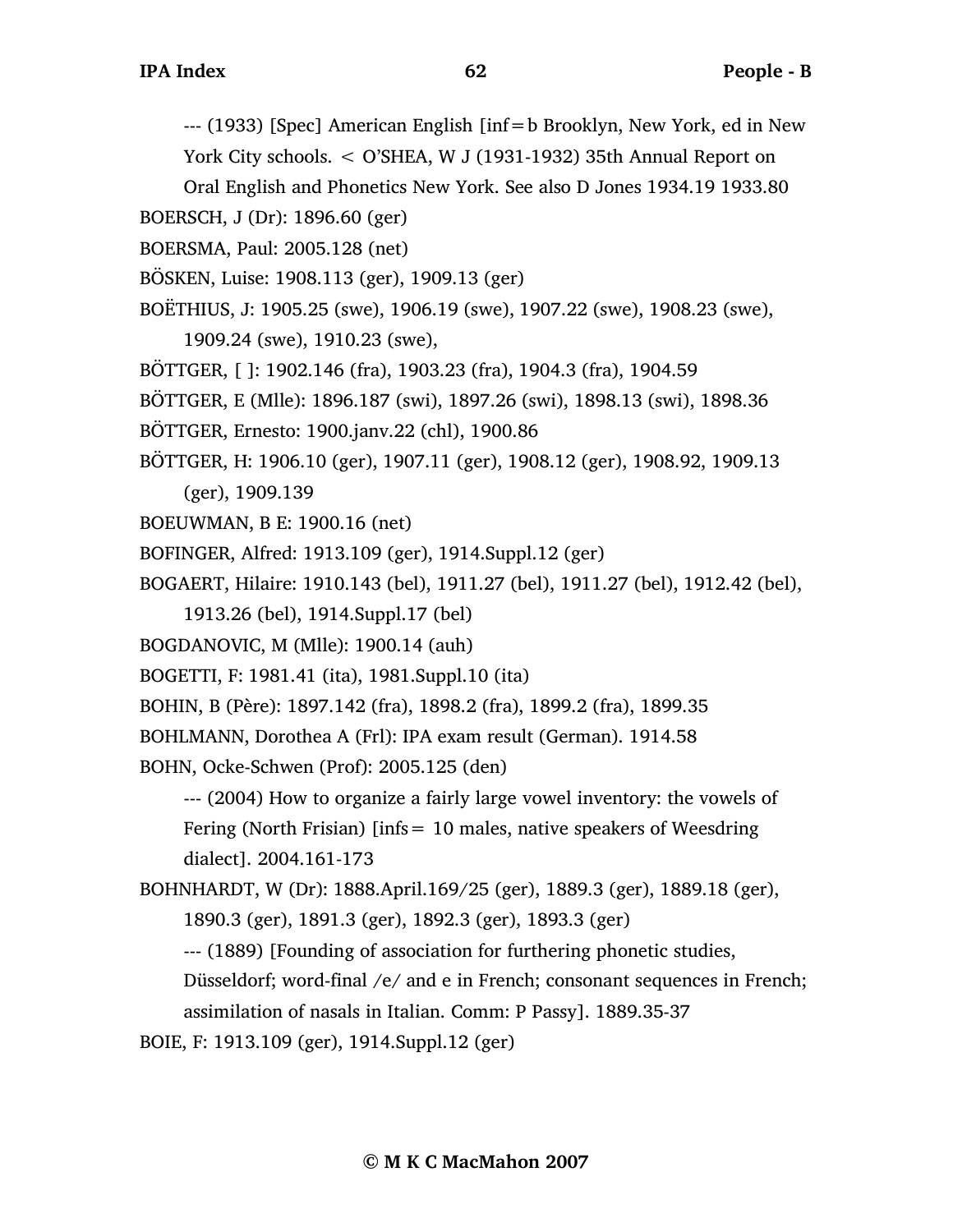BOILLOT, Felix: 1905.133 (eng), 1906.6 (eng), 1907.6 (eng), 1908.6 (eng),

1909.6 (eng), 1910.6 (eng), 1910.167 (eng), 1911.13 (eng), 1912.26 (eng),

1913.10 (eng), 1913.127 (eng), 1914.Suppl.5 (eng)

--- (1911) [Spec] Patois de la Grand'Combe. Une méprise; Sol. 1911.58, 1911.120-121

--- (1911) [Spec] Français régional du Vallon de Morteau, Doubs. NWS. 1911.84

--- (1911) [Spec] Français régional de la Grand'Combe. Une méprise; Sol. 1911.57, 1911.120

--- (1911) [Spec] Patois franc-comtois de la Grand'Combe. NWS. 1911.151

[--- : award, Institut de France, for work on dialect of Grand'Combe].

1911.180

BOIS: see DE BOIS

BOISSIER, [ ]

[Elections to the Conseil Supérieur de l'Instruction Publique de France]. 1888.May.208/40

[Société de Réforme Orthographique: Pétition à l'Académie Française]. 1889.94

BOISSON, Claude P (Dr): 1981.41 (fra), 1981.Suppl.5 (fra), 1990.ii.56 (fra), 1994.47 (fra), 1998.120 (fra), 2000.112 (fra), 2005.125 (fra)

BOISSONET, G: 1965.16 (fra)

BOIX: see LHISTERI BOIX

BOLDT, Alexander: 1894.12 (fin)

ROUDET, L (1895) Cours de phonétique à L'École des Hautes Études: Conférence du mercredi [--- and PASSY, P: contrastive analysis of Genevan and Parisian French ...]. 1895.34

BOLE, John A: 1903.113 (usa), 1903.130 (usa), 1904.18 (usa), 1905.18 (usa), 1906.21 (usa), 1907.24 (usa), 1908.25 (usa), 1908.63

BOLGERT, [ ] (Mlle)

PASSY, P (1887) [Le Congrès pédagogique, Paris, Sept 1887: discussion of languages content of brevet supérieur (... Mlle Bolgert)]. 1887.Oct.341 BOLINGER, Dwight Le Merton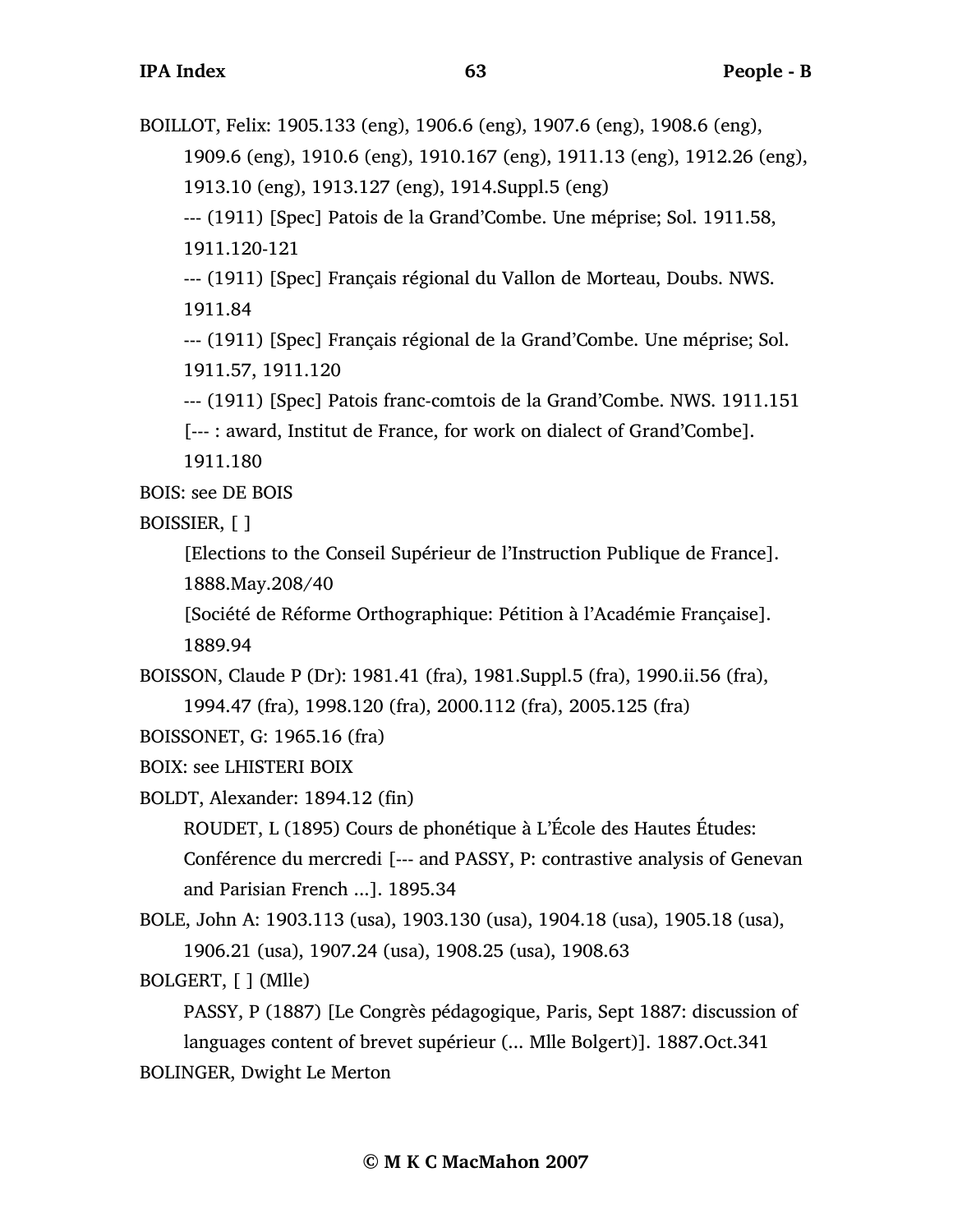ARNOLD, G F (1973) [Rev] --- [ed] (1972) Intonation. Selected Readings Harmondsworth: Penguin Books Ltd 1973.53-55

DASHER, Richard & --- (1982) On pre-accentual lengthening  $[=$  American English]. 1982.58-71

JASSEM, Wiktor (1991) [Rev] --- (1988) Intonation and Its Uses. Stanford: Stanford University Press. [Incl editorial note about Bolinger's death]. 1991.102-104

BOLKESTEIN, J J A: 1909.32 (dei), 1910.31 (dei), 1911.38 (dei), 1911.95 (net), 1912.42 (net), 1912.78 (dei), 1912.93 (dei), 1913.41 (dei), 1914.Suppl.31 (dei)

BOLL, P: 1902.9 (ger), 1903.9 (ger), 1903.48

BOLLAND, J B: 1890.41 (eng), 1891.3 (eng), 1891.30

BOLLING, G M (Prof): 1930.18 (usa), 1932.20 (usa), 1934.35 (usa), 1936.40 (usa), 1938.36 (usa)

BOLTON, A: 1930.20 (goc), 1932.23 (goc)

BOLTON, E (Miss): 1909.70 (eng), 1910.6 (eng), 1911.13 (eng), 1912.26 (eng), 1912.94

BOLTON, J Y: 1904.86 (eng), 1905.5 (eng), 1906.6 (eng), 1907.6 (eng), 1908.6 (eng), 1909.6 (eng), 1910.6 (eng), 1911.13 (eng), 1912.26 (eng)

BOLTON, S D (Miss): 1954.42 (eng), 1955.Suppl.ii (eng), 1959.23, 1965.35

BOLTZE, [ ]: 1905.66 (ger)

BOMAN, [ ] (Mme): 1897.178 (fra), 1898.32 (fra), 1899.3 (fra), 1899.130

BÓNA, Judit: 2005.126 (hun)

BONALDE, J A Pérez

KUERSTEINER, A F (1895) [Rev] POE, E A (1895) El Kuerbo. Tradukzion direkta de Ingles por --- . Edizion akompañada del testo ingles. Balparaiso: F Enrríkez. 1895.146-147

BONAMI, A: 1958.24 (can)

BONAVENTURA, Patrizia (Prof): 2005.129 (usa)

BOND,  $D \sim B$ : 1906.105 (eng), 1907.6 (eng), 1908.6 (eng), 1909.6 (eng), 1910.6 (eng), 1911.13 (eng), 1912.26 (eng), 1912.94 (eng), 1913.10 (eng),

1913.111, 1914.Suppl.5 (eng)

BOND, Zinny (Prof): 2005.129 (usa)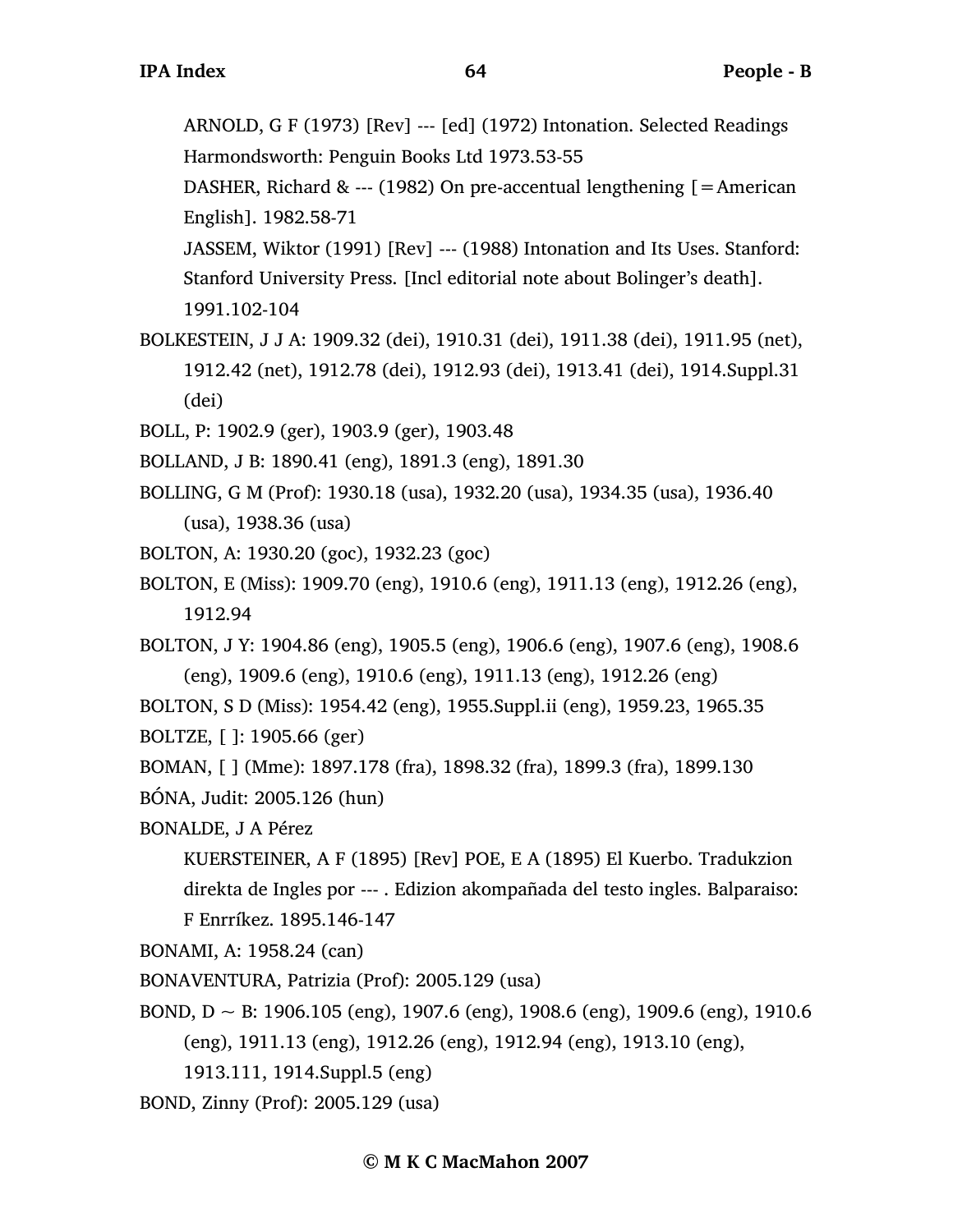BONDARKO, L V

---, KASEVICH, V B, VERBITSKAYA, L A (1995) Obituary: Lev Rafailovich Zinder (1904-1995), 1995.99-100

BONDESON, E B: 1899.98 (swe), 1900.janv.19 (swe), 1901.20 (swe), 1901.48 BONET, Juan Pablo

PASSY, P (1900) [Rev] --- (1891) Réduction des lettres a leurs elements primitifs, et art d'enseigner à parler aux sourds-muets. Traduit de

l'Espagnol par Bassouls et Boyer. Paris: E Bassouls & A Boyer. 1900.107- 108

POUILLOT, P (1900) Enseignement des sourds-muets [=reply to review by P PASSY of --- , 1900.107-108]. 1900.129

BONFADINI, Giovanni (Prof): 1994.47 (ita), 1998.120 (ita), 2000.112 (ita),

2005.126 (ita)

BONIFAS, [ ] (Mme): 1890.3 (fra), 1891.3 (fra), 1891.30

BONILLA, Ricardo: 1897.34 (chl)

BONIJOLY, [ ]

PASSY, P (1899) [Spec] Patois de Nîmes. StJ [inf= [ ] BONIJOLY].

1899.127

BONJOUR, J-H  $\sim$  Jenny (Mlle): 1898.89 (swi), 1899.14 (swi), 1900.janv.15 (swi), 1901.16 (swi), 1902.14 (swi), 1903.14 (swi), 1904.12 (swi), 1905.12 (swi), 1906.15 (swi), 1907.17 (swi), 1908.18 (swi), 1909.19 (swi), 1910.19 (swi), 1911.27 (swi), [death] 1911.67

[---: death]. 1911.56

BONNARD, [ ] (Mlle): 1910.3 (fra), 1911.10 (fra), 1912.23 (fra), 1913.7 (fra) BONNARD, Georges Alfred(Prof): 1911.26 (swi), 1912.41 (swi), 1913.25 (swi),

1914.Suppl.17 (swi), 1925.Suppl.2 (swi), 1930.15 (swi), 1932.17 (swi),

1934.32 (swi), 1936.38 (swi), 1949.7 (swi), 1952.Suppl.i (swi), 1955.23

(swi), 1955.Suppl.i (swi), 1961.Suppl.i (swi)

IPA exam result (English). 1911.128

PASSY, P (1928) [Rev] --- (1927) Manuel de phonétique française: Théorie, exercices, lectures. Lausanne: Payot et Cie. 1928.4-5

--- (1928) [Reply to P Passy's review of Manuel de phonétique française,

1928.4-5]. 1928.37-38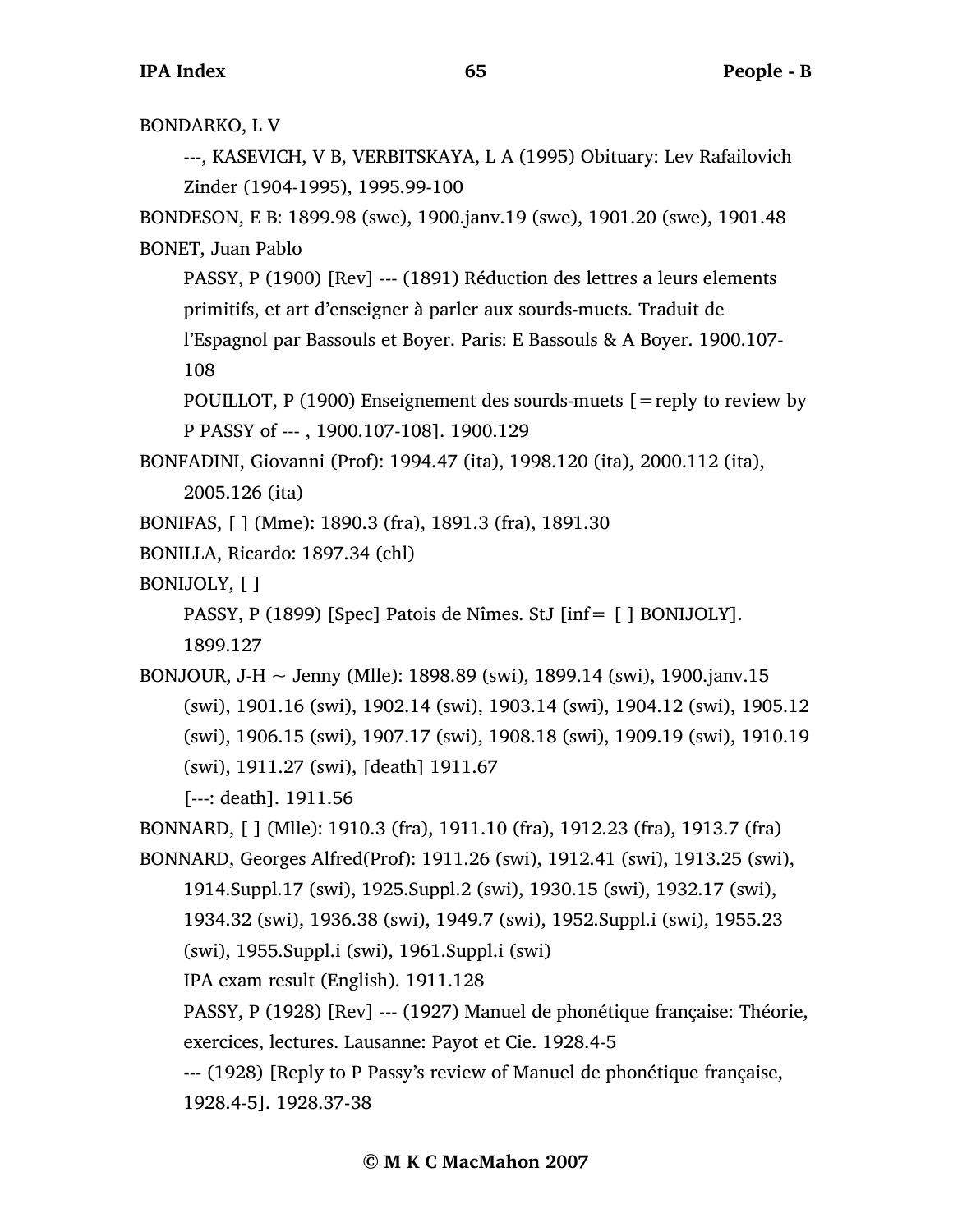[Vacation courses, Summer 1929: ... Lausanne, --- ]. 1929.20 [Vacation course, Summer 1930: ... Lausanne, --- ]. 1930.41 [Council proposals: additional members of Council ... --- ]. 1945.11-17 [Result of election to fill vacancies on the Council]. 1949.6-7 [Council proposals and decisions: PARMENTER, C E as Vice-President; council vacancies: suggested names: W Jassem, G Faure; honorary members: suggested names: R Jakobson, B Malmberg, A Sommerfelt; Examination in English Phonetics; alphabet]. 1951.48-50

## BONNARD, J

[Vacation courses for teachers of French: ... Lausanne, 19 July - 27 August 1898.BONNARD, J]. 1898.74

BONNEAU, Anne: 2005.125 (fra)

## BONNECAZE, [ ]

PASSY, P (1898) [Spec] Patois béarnais de Bilhères-en-Ossau (Basses-

Pyrénées). StJ [inf= [ ] BONNECAZE]. 1898.146

- BONNEL, F: 1908.122 (bel), 1909.19 (bel), 1910.19 (bel), 1910.67
- BONNER, Maria (Dr): 1984.53 (brd), 1990.ii.56 (ger), 1994.47 (ger), 1998.120

(ger), 2000.112 (ger), 2005.126 (ger)

BONNERJEA, R (Dr): 1963.38 (hun)

BONNET, F: 1906.41 (usa), 1907.24 (usa), 1908.25 (usa), 1908.122

BONNET, Marta J Granier: see GRANIER BONNET

BONNET, Max: 1895.153 (fra), 1896.2 (fra), 1897.16 (fra), 1898.3 (fra), 1899.3

(fra), 1900.janv.3 (fra), 1901.2 (fra), 1902.2 (fra), 1903.3 (fra), 1904.3

(fra), 1905.3 (fra), 1906.3 (fra), 1907.3 (fra)

[Vacation course, August 1907: St Servan, PRELLBERG, F on phonetics,

with examinations in phonetics directed by GOHIN, F and ---]. 1907.100 BONNOTTE, F: 1893.58 (usa), 1894.13 (usa), 1894.27, 1895.14 (usa), 1895.33 BONO, A (Miss): 1909.70 (eng), 1910.6 (eng), 1910.67 (eng), 1911.13 (eng),

1912.26 (eng), 1913.10 (eng), 1914.Suppl.5 (eng)

BONTO VAN BYLEVELT, W: 1905.86 (bel), 1906.16 (bel), 1907.18 (bel),

1908.18 (bel), 1909.19 (bel), 1910.19 (bel), 1911.27 (swi), 1911.27 (swi), 1912.42 (swi)

BOOKJAANS: see BOOKJANS ~ BOOKJAANS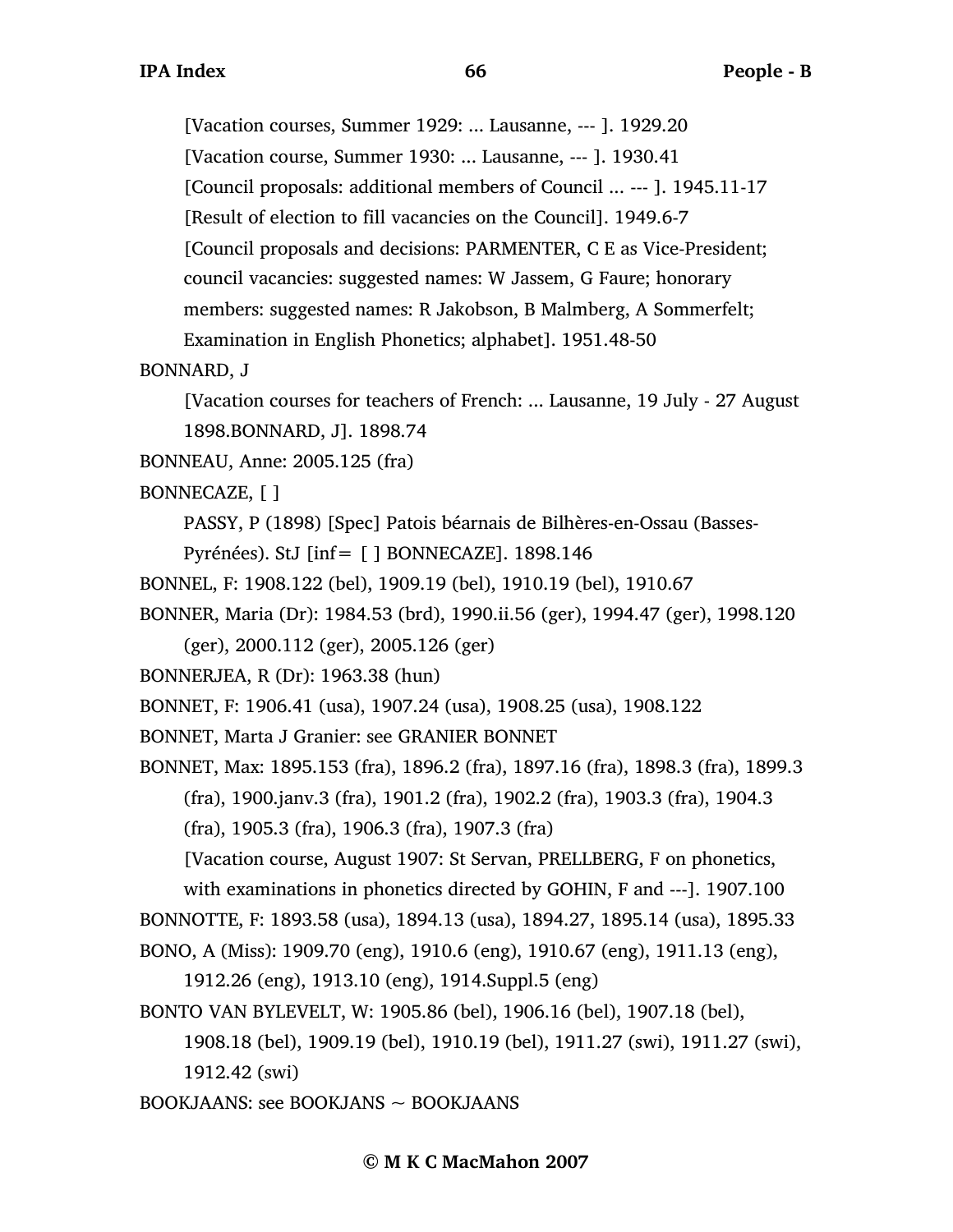BOOKJANS ~ BOOKJAANS, J: 1930.46 (usa), 1932.20 (usa), 1934.35 (usa),

1935.39

BOOKMAN, Marc: 1998.120 (usa)

BOORSTEIN, B L (Miss): 1925.Suppl.2 (usa)

BOOTH, Sarah Lynn: 1998.120 (can)

BOOZ, Mateo

STIRLING, W F (1941) [Spec(Stud)] Español. Transcripción estrecha. < --- 1941.27-28

- BORALHO, [ ]: 1904.33
- BORBEIN, Hans (Dr): 1894.114 (ger), 1896.6 (ger), 1896.35, 1903.9 (ger),

1904.8 (ger), 1904.63

BORCHARDT, [ ]: 1898.150 (fra), 1899.3 (fra), 1900.3 (fra), 1900.févr-mars.19

BORCHERDT, Wolfgang

TRIM, J L M (1958) [Spec(Stud)] Deutsch.  $\lt$  --- Der Kaffee ist

undefinierbar. 1958.22, 1959.21, 1959.46-47

- BORCKHORST, [ ] (Frk): 1895.10 (den)
- BORDATO, E E (Mlle): 1931.19 (arg), 1932.23 (arg), 1934.38 (arg), 1936.42 (arg), 1938.38 (arg), 1942.11

BORDES: see BEZIAT DE BORDES

BOREL, Aldyne L (Miss): 1925.Suppl.2 (eng), 1930.11 (eng), 1932.14 (eng), 1934.29 (eng), 1935.20

COUSTENOBLE, H N (1930) [Rev] --- (?1929) A Graduated First French Reader. Introduction to Pronunciation, Teacher's Edition. London: Published Privately. 1930.3-4

- BORELIUS, Hilma (Frk): 1892.157 (swe), 1893.9 (swe), 1894.11 (swe), 1894.27, 1895.11 (swe), 1896.14 (swe), 1896.35, 1897.30 (swe), 1898.17 (swe), 1898.36
- BORELLI, Zoe (Contessa): 1902.13 (auh), 1903.13 (auh), 1903.30
- BORGE, R H: 1887.janv.[4] (ita), 1887.Feb.[1] (ita)
- BORGNIER, G: 1914.Suppl.5 (eng)
- BORGSTRÖM, E: 1896.211 (swe), 1897.30 (swe), 1898.17 (swe), 1898.36

BORKENHAGEN, [ ]: 1908.12 (ger), 1909.13 (ger), 1910.13 (ger), 1911.20

(ger), 1912.34 (ger), 1913.19 (ger), 1913.111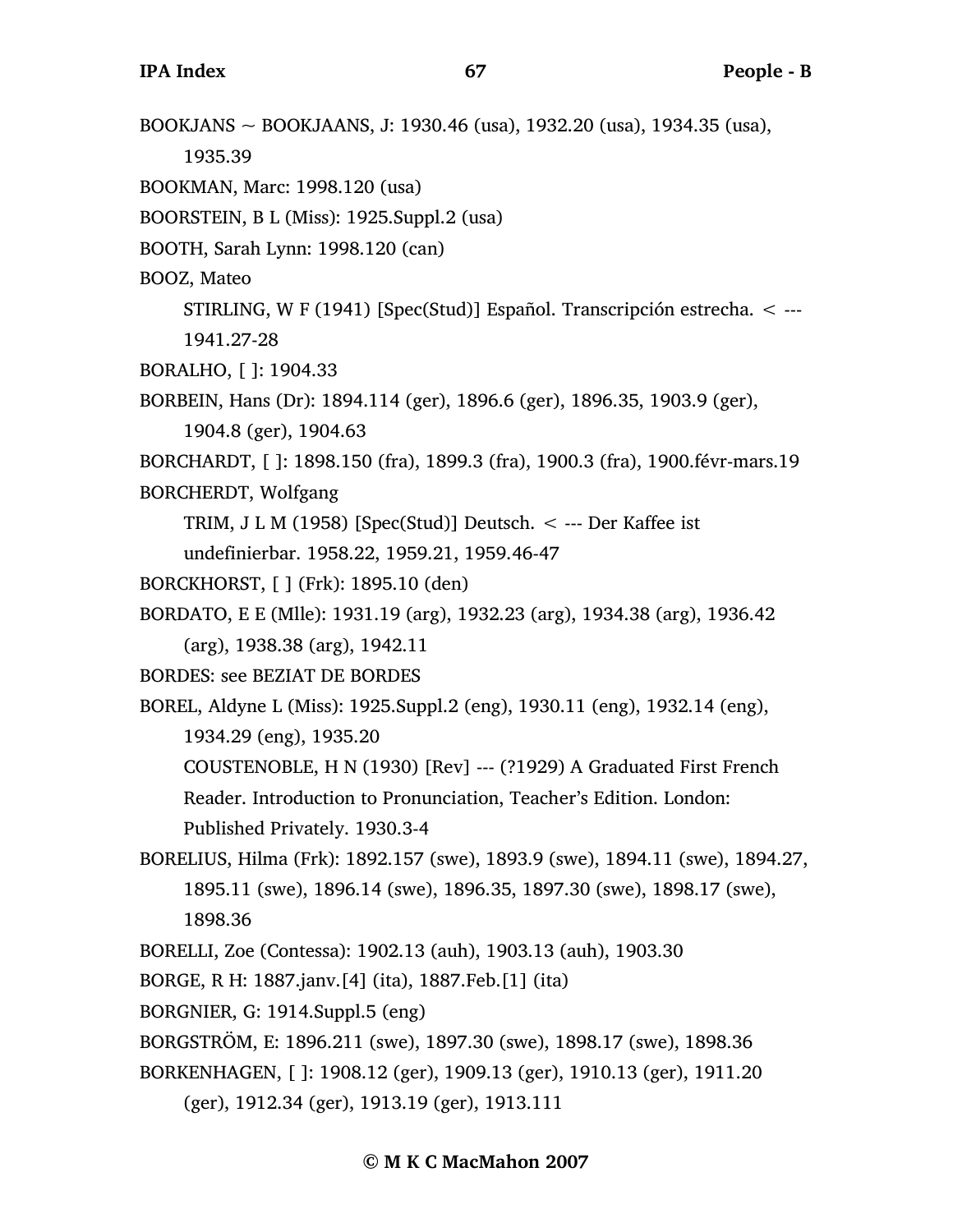BORKHUIS, R (Mjfr): 1892.105 (fra), 1892.130 (net), 1893.7 (net), 1894.8 (net), 1895.9 (net), 1895.33 BORLÉ, E Th: 1891.69 (net), 1892.7 (net), 1893.7 (net), 1894.8 (net) BORM-REID, R McMinn: 1930.60 (bel), 1932.17 (bel), 1932.48 BORMANN, E (Dr): 1889.17 (ger), 1890.49, 1891.3 (ger), 1891.30 BORN, [ ]: 1891.121 (ger), 1892.3 (ger), 1892.42 BORN, H (Dr): 1894.49 (ger), 1894.86 (ger), 1894.114 (ger), 1895.5 (ger), 1896.6 (ger), 1896.35, 1896.148 (swi), 1897.26 (swi), 1897.52, 1897.75 (ger), 1898.6 (ger), 1898.13 (swi), 1898.35, 1898.36, 1899.7 (ger), 1899.35, 1900.janv.8 (ger), 1900.122 BORNS, [ ] (Dr): 1888.janv.25/1 (eng), 1889.3 (eng), 1889.66 BORNSTEIN, [ ]: 1895.30 (ger), 1896.6 (ger), 1897.20 (ger), 1898.6 (ger), 1898.35 BORNSTEIN, J (Frl): 1897.16 (fra), 1897.50 (ger), 1898.6 (ger), 1898.35 BOROOAH, Nayanabhiram JONES, D (1933) [Spec] Assamese [Gauhati; inf= ---]. NWS. 1933.78 BORRANI, C: 1892.117 (fra), 1893.2 (fra), 1894.2 (fra), 1894.26, 1895.2 (fra), 1895.32, 1896.2 (fra), 1897.15 (fra), 1898.2 (fra), 1898.35 BORROW, George [Spec(Stud)] English (Southern British). Broad transcription. < --- . 1942.25 BORST, F: 1902.24 (ger), 1903.9 (ger), 1904.8 (ger), 1904.60 BORST, Hermann: 1909.13 (ger), 1910.13 (ger), 1911.20 (ger), 1912.34 (ger), 1913.19 (ger), 1913.111 BORST, Konrad: 1954.42 (brd), 1955.Suppl.v (brd) BOSE, G N: 1957.27 (eng), 1961.Suppl.ii (eng) BOSHOFF, Hendrik F V: 1998.120 (saf), 2000.112 (saf) BOSIO, Maria: 1907.19 (ita), 1908.20 (ita), 1909.21 (ita), 1909.43 BOSONI, Giorgio J: 1994.47 (swi), 1998.120 (nor) BOSSERT, Adolphe PASSY, P (1887) [Rev] --- & BELJAME, A (1887) Les mots anglais groupés d'après le sens. Paris: Hachette & Cie. 1887.Nov.376 BOSSON, O: 1896.211 (swe), 1897.30 (swe), 1898.17 (swe), 1898.36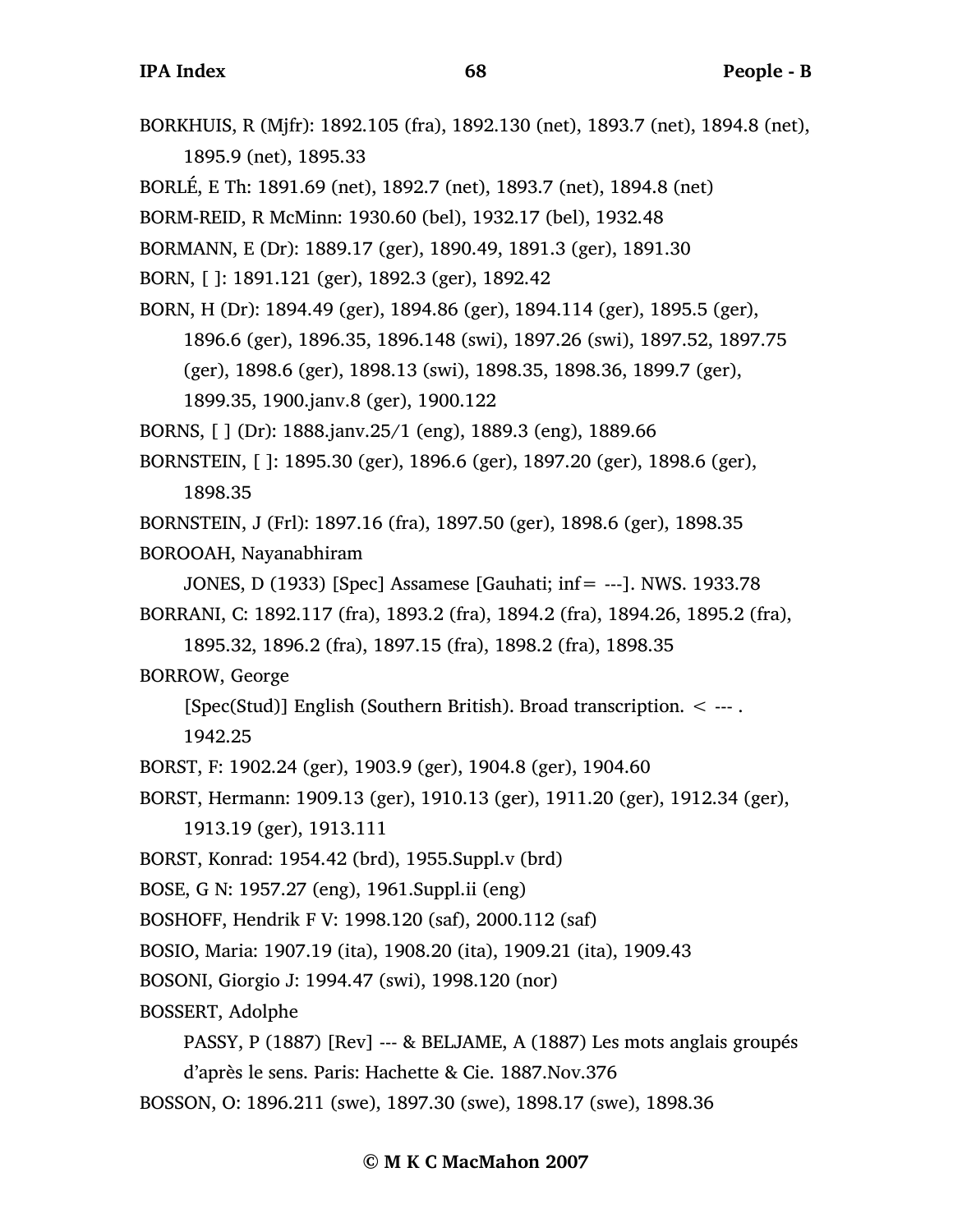BOSTANESCU, Petre BOTTKE, Karl G (1959) [Spec] Rumanian [inf= ---]. NWS. 1959.6-7,31-32 BOSTRÖM, Emil: 1896.211 (swe), 1897.30 (swe), 1898.17 (swe), 1898.36, 1899.18 (swe), 1899.36 BOSWELL, James [Spec(Stud)] English. Broad transcription. < --- Life of Samuel Johnson. 1937.73-74 BOTELHO, António F: 1913.27 (por), 1914.Suppl.18 (por), 1930.15 (por), 1932.18 (por), 1934.32 (por) --- (1928) Une transcription phonétique du portugais [incl NWS]. 1928.69. Corr: 1929.4 BOTERF, Marie (Mme) TERNES, E (1975) 'The North Wind and the Sun' in the Breton of the Isle of Groix [off south coast of Brittany; infs =  $\dots$  ---]. 1975.34-36 BOTT, E W (Miss): 1903.6 (eng), 1904.5 (eng), 1904.59 BOTT, J: 1907.78 (fra), 1908.3 (fra), 1908.92 BOTTKE, Karl G (Prof): 1933.18 (usa), 1934.35 (usa), 1936.40 (usa), 1938.36 (usa), 1949.12 (usa), 1952.Suppl.vii (usa), 1955.Suppl.viii (usa), 1961.Suppl.ix (usa), 1972.Suppl.15 (usa), 1975.Suppl.19 (usa), 1978.Suppl.20 (usa), 1981.Suppl.20 (usa), 1990.ii.56 (usa), 1994.47 (usa) --- (1942) [Spec] Brazilian Portuguese [São Paolo; inf=Dr Demosthenes ORSINI]. NWS. 1942.23-24 --- (1954) [Rev] TOMASSUCCI, R (1951) Elementi di fonetica francesca, con dizionarietto fonetico delle principali eccezioni di pronuncia. Firenze: Valmartina 1954.10-11 --- (1954) [Rev] SHIPMAN, G R (1953) The Vowel Phonemes of Meigret (Monograph Series on Languages and Linguistics 33). Washington DC: Georgetown University Press. 1954.9 --- (1959) [Spec] Rumanian [inf=Petre BOSTANESCU]. NWS. 1959.6-7,31- 32 BOTTOMLEY, N H: 1914.40 (eng) BOUCHE, [ ] de la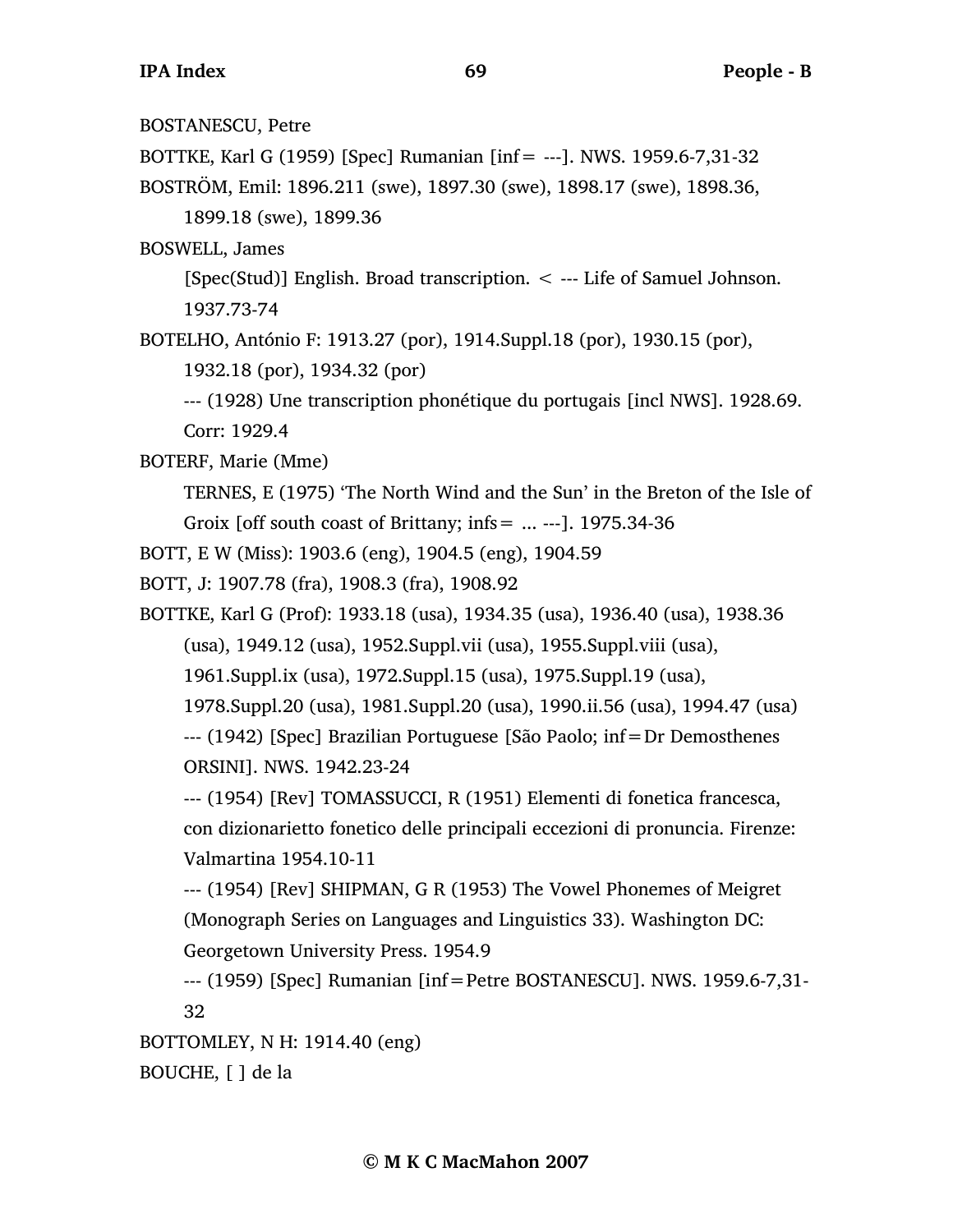--- & PASSY, P (1905) [Spec] Patois suisse fribourgis [environs de Châtel,

aux pieds des Corbettes] Le rang des vaches. 1905.118-120

BOUCHER: see LE BOUCHER  $\sim$  LE BOUCHEZ

BOUCHOR, Maurice

[Spec(Stud)] Français. La Verrerie ouvrière < ---]. 1899.161-162

BOUDOT, André: 1898.4 (eng), 1898.67 (bco), 1899.23 (con), 1900.janv.24

(ico), 1901.25 (ico)

PASSY, P (1898) [Spec] Lungkundu (Haute Congo). StJ [inf= ---]. 1898.30

PASSY, P (1902) [Spec] Eleko, Haut Congo. StJ [inf= ---]. 1902.50

PASSY, P (1902) [Spec] Mungo, Haut Congo. StJ [inf= ---]. 1902.50

BOUDREAULT, M (Rev): 1966.17 (can)

BOUETTÉ, Jozef: 1902.34 (fra)

BOUILLERCE, [ ] (Mlle): 1909.114 (fra), 1910.3 (fra), 1911.10 (fra), 1912.23 (fra), 1913.7 (fra)

BOULLENOT, M (Frl): 1895.31 (ger), 1896.6 (ger), 1896.35, 1897.49 (ger), 1898.6 (ger), 1898.35

BOUNTAH, [ ]

--- (1895) [Spec] Grec moderne. StJ. 1895.199

--- (1895) [Spec] Egyptian Arabic. StJ. 1895.199. See note on style of transcription, 1897.90

PASSY, P (1895) Les gutturales  $=$  description of gutterals in Cairo

Egyptian Arabic, inf --- (b 1856); see also SWEET, H 1895.79-81]. 1895.99 BOURDILLON, F B: 1913.87 (eng), 1914.Suppl.4 (eng), 1925.Suppl.3 (eng) BOURDON, B

[Publications Received]. 1892.124

BOURGEOIS, Léon

[Use of phonetic transcription in schools < Revue internationale de sténographie]. 1891.35

PASSY, P (1891) La réforme de l'orthographe [incl --- Circulaire ayant pour objet d'interdire l'abus des exigences grammaticales dans la dictée, Paris le 27 avril 1891]. 1891.69-75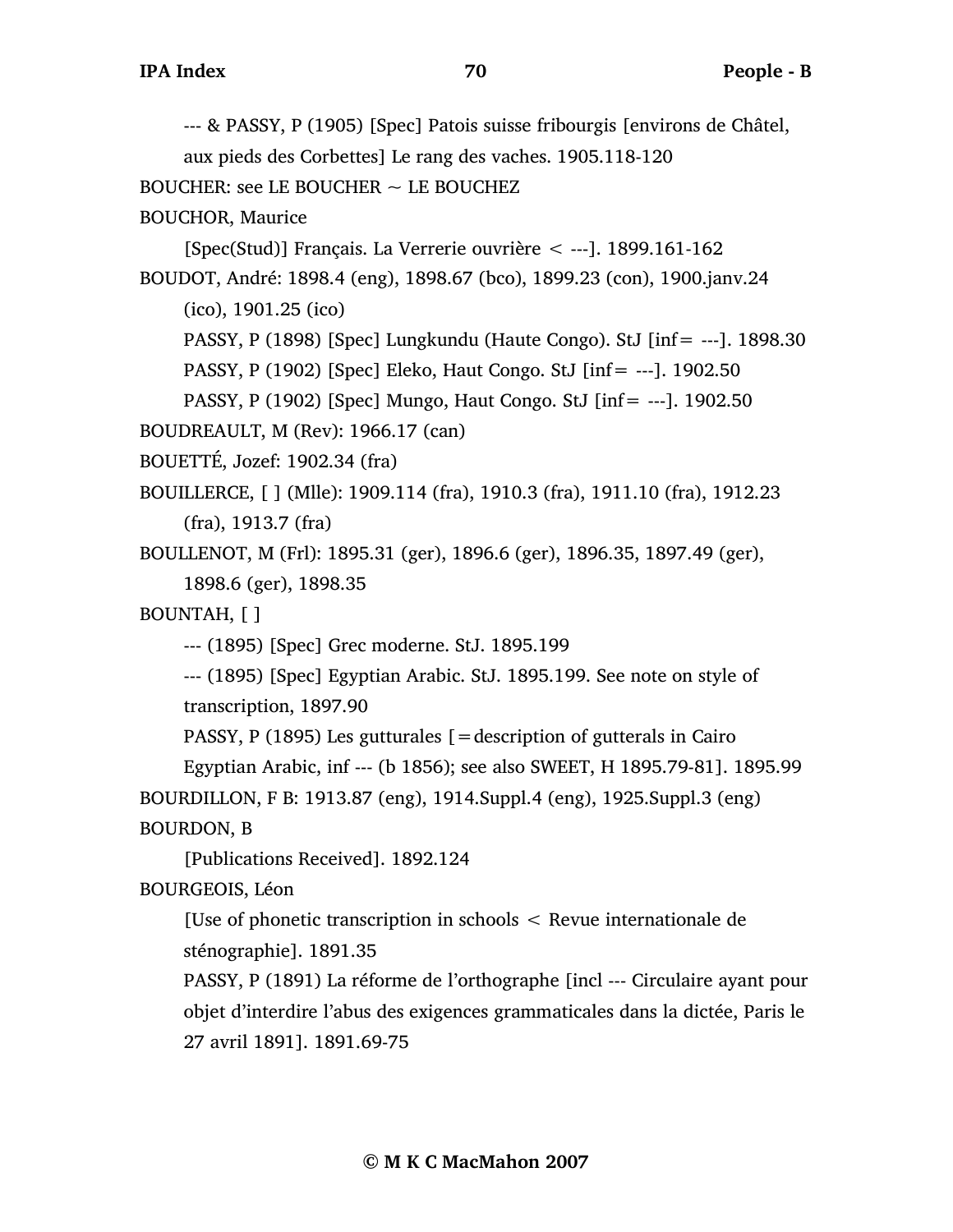BOURGOIN, Jean-Pierre: 1970.52 (fra), 1972.Suppl.4 (fra), 1975.Suppl.5(fra), 1978.Suppl.5 (fra), 1981.Suppl.5 (fra), 1990.ii.56 (fra), 1994.47 (fra), 1998.120 (fra), 2000.112 (fra) BOURRUS, H (Mlle  $\sim$  Mme): 1912.153 (fra), 1913.7 (fra), 1914.Suppl.2 (fra) BOUSFIELD, [ ] (Mrs): 1910.6 (eng), 1910.95 (eng), 1911.13 (eng), 1912.26 (eng) BOUT, C J van den (Mjfr): 1890.89 (net), 1891.3 (net) BOUTMY, [ ] [Composition of Conseil Supérieur de l'Instruction Publique de France]. 1888.July.319/55 [Société de Réforme Orthographique: petition to L'Académie Française containing about 10,000 signatures]. 1890.10-11 BOUTON, [ ] (Pasteur): 1953.25 (fra) BOUVARD, D H: 1977.42 (fra), 1978.Suppl.5 (fra), 1981.Suppl.5 (fra) BOUVIER, B [Vacation course, Summer 1897: Geneva, --- on reading ...]. 1897.147 [Vacation courses for teachers of French: Geneva, 16 July - 31 August, 1 - 21 October 1898, --- ..]. 1898.74 BOVEE, Arthur Gibbon: IPA exam results: French, 1913.107; French, 1913.124 BOWERING, John: IPA exam results: German, 1912.76; French, 1912.115 --- (1912) [Spec] Devonshire dialect as spoken near Exeter. Misc. 1912.147- 148 --- (1912) [Spec] Somerset dialect as spoken near Bridgewater. Misc. 1912.148 BOUWMAN, B E: 1899.98 (net), 1901.17 (net) BOUWMAN, H: 1897.178 (net), 1898.14 (net), 1898.36 BOWATER, W H I: 1956.55 (eng) BOWDEN, John --- & HAJEK, John (1996) [Illustrations of the IPA] Taba [speech of Ngofakiaha village on Makian island, Indonesia; 'A riddle about being sick']. 1996.55-57 BOWEN, James V: 1909.27 (usa), 1910.26 (usa), 1911.34 (usa), 1912.49 (usa), 1913.34 (usa), 1914.Suppl.24 (usa)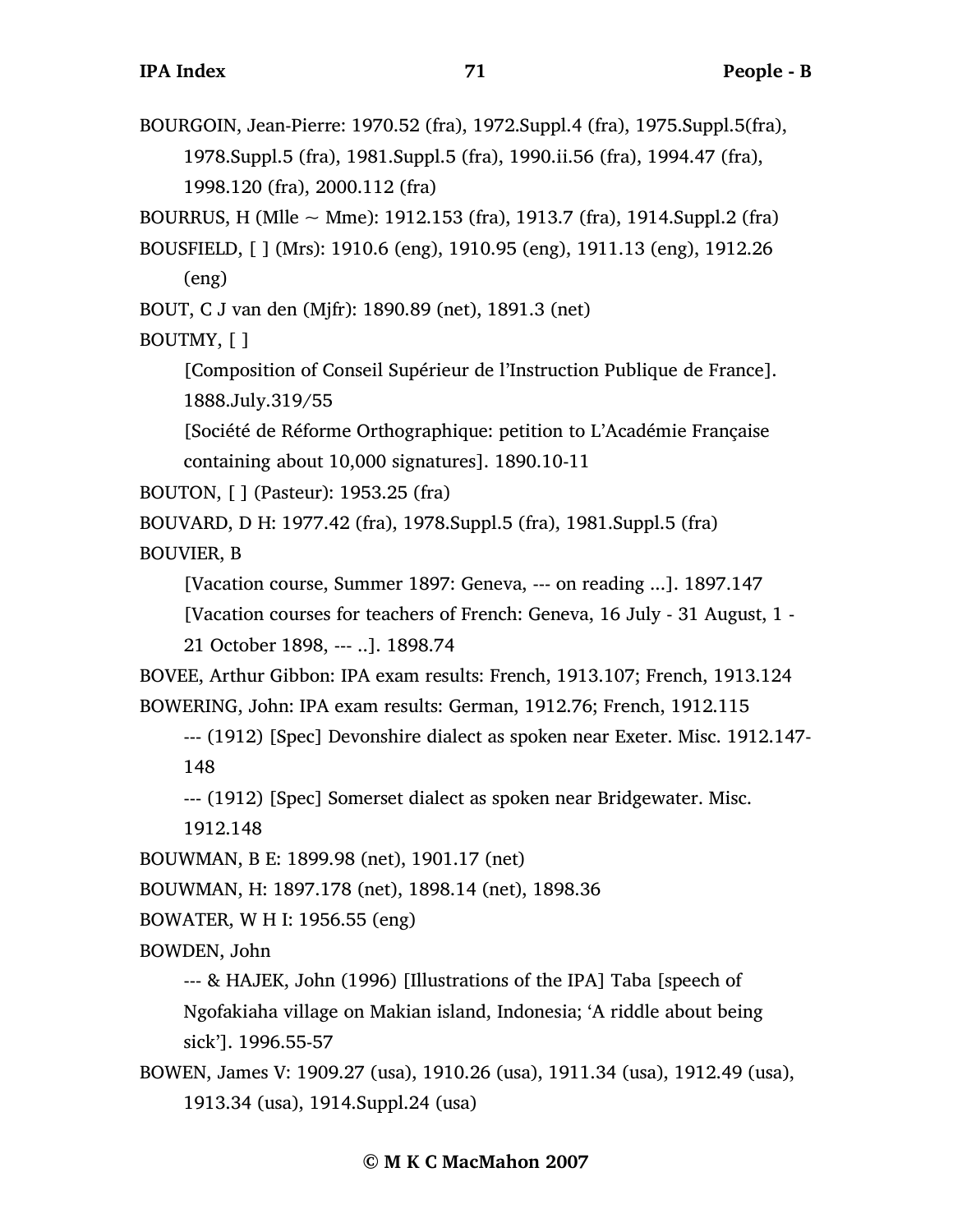BOWERING, John: 1912.34 (ger), 1912.78 (fra), 1912.135 (eng), 1913.10 (eng), 1914.Suppl.5 (eng)

BOYANUS, S C (Prof): 1930.16 (sov), 1932.18 (sov), 1934.33 (sov), 1936.34 (eng), 1938.30 (eng), 1949.7 (eng), 1952.Suppl.ii (eng), [death] 1952.49 ARMSTRONG, L E (1926) [Rev] --- (1926) The Pronunciation of English. For Russian Students. Part I. ("Sovremennik"). 1926.29 WARD, I C (1927) [Rev] --- (1926) The Pronunciation of English. For Russian Students. Pt II. Phonetic Readings ("Sovremennik."). 1927.29

[Election results]. 1929.10-11

[Election results]. 1931.17-18

JOPSON, N B (1937) [Rev] --- (1935) A Manual of Russian Pronunciation. London: Sidgwick & Jackson Ltd. 1937.janv-mars.75

--- (1947) The Russian i-i phoneme. 1947. Suppl.janv-juin. 1-4

JONES, D (1952) Simon Boyanus [=obituary]. 1952.20-22

PRING, J T (1955) [Rev] --- (1955) Russian Pronunciation; the Russian

System of SpeechHabits in Sounds, Stress, Rhythm, and Intonation,

together with a Russian Phonetic Reader. Cambridge: Harvard University

Press; London: Lund Humphries & Co. 1955.39-42

BOYD, [ ]: 1895.32 (usa)

BOYD, [ ] (Mrs): 1905.5 (eng), 1906.6 (eng), 1907.6 (eng), 1908.6 (eng), 1909.6 (eng)

BOYD,  $A \sim M$  (Miss): 1902.33 (irl), 1903.6 (irl), 1903.30

BOYD, John C: 1893.129 (ger), 1894.4 (ger), 1895.5 (ger), 1895.32

BOYD, J E: 1911.13 (irl), 1912.26 (irl)

BOYD, Mary (Mlle): IPA exam result (French). 1910.64

BOYD, R S: 1963.20 (eng), 1965.35 (eng), 1972.Suppl.11 (eng), 1975.Suppl.15 (eng), 1978.Suppl.16 (eng), 1981.Suppl.16 (eng)

BOYER, A

Conférence à la Sorbonne sur l'enseignement des langues vivantes [... ---, 1April]. 1892.74-78

PASSY, P (1900) [Rev] BONET, J P (1891) Réduction des lettres a leurs elements primitifs, et art d'enseigner à parler aux sourds-muets. Traduit de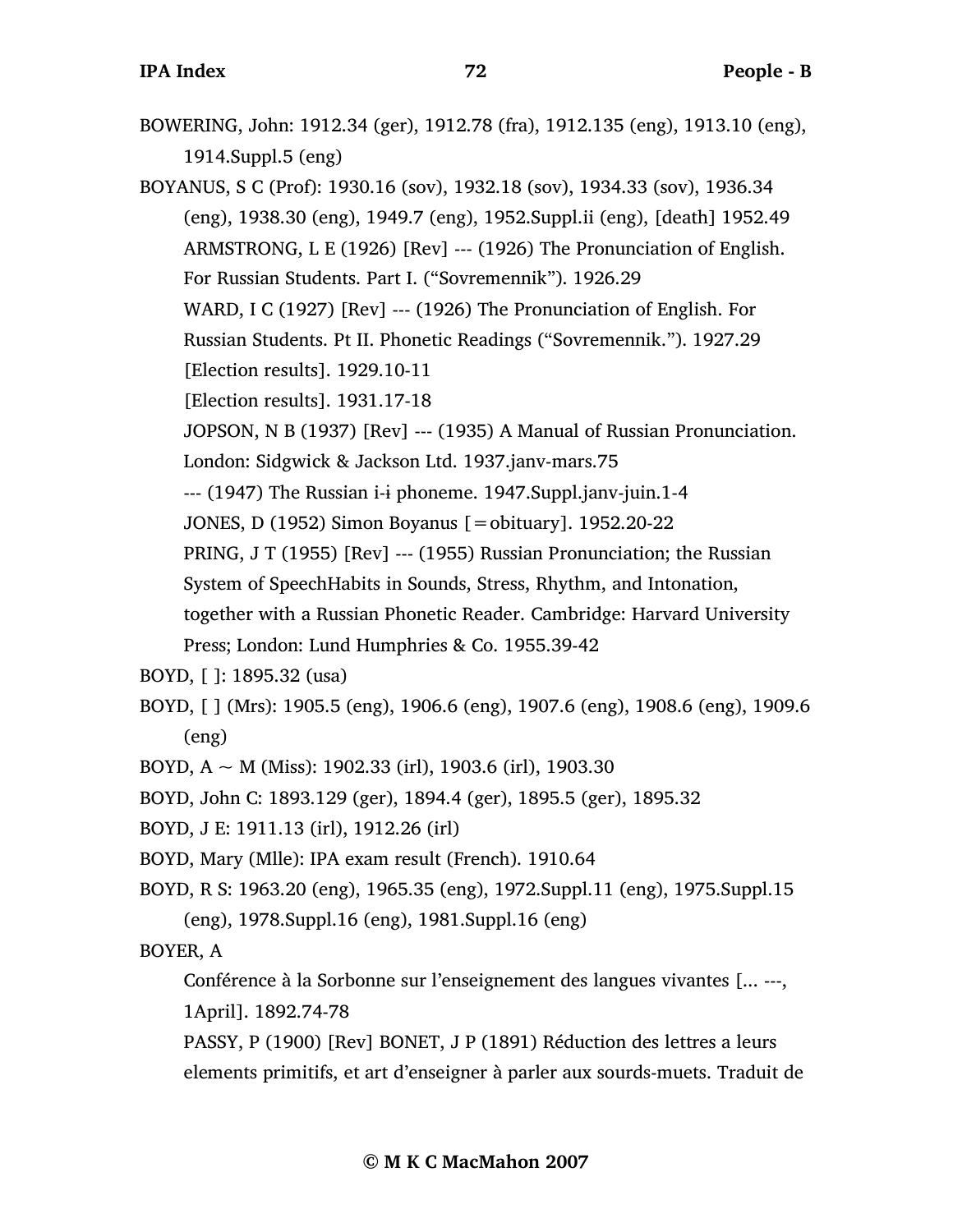l'Espagnol par Bassouls et Boyer. Paris: E Bassouls & A Boyer. 1900.107- 108

- BRAASCH, Otto [1]: 1906.10 (ger)
- BRAASCH, Otto [2]: 1930.13 (ger), 1932.16 (ger), 1934.31 (ger), 1934.31 (ger), 1935.20
- BRAASETH, [ ]: 1895.97 (nor), 1896.13 (nor)
- BRACCIFORTI, F: 1925.Suppl.3 (ita), 1928.84 (ita), 1930.15 (ita), 1932.18 (ita), 1934.33 (ita)
- BRACEWELL, R: 1953.25 (eng)
- BRACHET, Auguste

[death]. 1898.100

- BRACHMANN, [ ] (Dr): 1893.25 (ger)
- BRACKENBURY, G: 1904.5 (eng), 1905.5 (eng), 1906.6 (eng), 1907.6 (eng), 1907.90
- BRADFIELD, Julian C (Dr): 1990.ii.56 (sco), 1994.47 (sco), 1998.120 (sco), 2000.112 (sco), 2005.128 (sco)
- BRADFORD, Barbara

KENWORTHY, Joanne (1991) [Rev] --- (1988) Intonation in Context - Intonation Practice for Upper-Intermediate and Advanced Learners of English. Cambridge: Cambridge University Press. 1991.50-53

BRADGATE, Lionel: 1912.155 (eng), 1913.10 (eng), 1914.Suppl.5 (eng)

BRADGATE, L: IPA exam result (German). 1912.115

BRADLEY, D R: 1968.21 (eng)

```
BRADLEY, F H
```
PASSY, P (1896) [Rev] NEWMAN, C (1896) Notas sueltas sobre la 'Pena de Muerté, qon un apéndize de F H Bradley intitulado 'Algunas refleqziones sobre el quastigo'. Santiago de Chile: Imprenta Barzelona. 1896.96-97 BRADSHAW, Margaret (Miss): 1900.37 (usa), 1901.22 (usa), 1901.48 BRÄMISCH, [ ]: 1912.78 (ger), 1913.19 (ger), 1914.Suppl.12 (ger) BRÄUNLICH, T H: 1976.96 (brd), 1978.Suppl.6 (brd), 1981.Suppl.6 (brd) BRAGA, Victoriano: 1895.138 (por), 1896.11 (por), 1896.35 BRAIDWOOD, H: 1949.15 (aus), 1952.Suppl.xi (aus)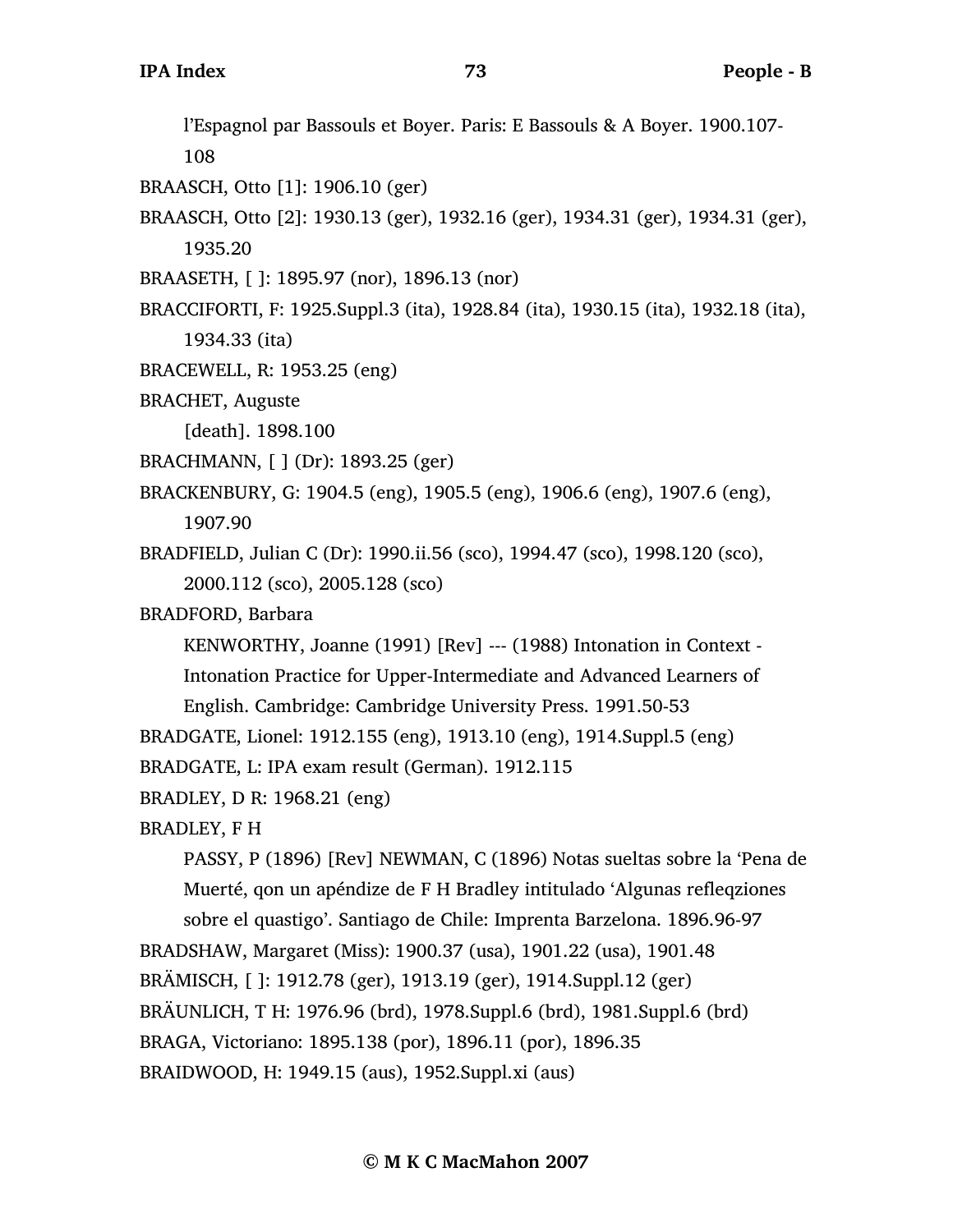- BRAIN, V M (Miss): 1911.94 (eng), 1912.26 (eng), 1913.10 (eng), 1914.Suppl.5 (eng)
- BRAITHWAITE, Deborah (Miss): IPA exam result (English). 1934.84
- BRAMMER, Helen F: 1994.47 (eng), 1998.120 (eng)
- BRANCATO, G (Mme): 1965.34 (ita)
- BRAND, Fr: 1912.78 (ger), 1913.19 (ger), 1914.Suppl.12 (ger)
- BRAND, Friedrich: IPA exam result (German). 1913.85
- BRAND, Hesso
	- ROSSMANN, P (1890) [Rev] --- (1889) Auf nach Afrika, Lustspiel in fünf Akten. Bonn: Behrendt. 1890.32-35
- BRANDER, [ ]: 1907.11 (ger), 1907.55
- BRANDON, E P: 1964.15 (eng)
- BRANDS, Carl: 1911.130 (usa), 1912.49 (usa), 1913.34 (usa), 1914.Suppl.24 (usa)
- BRANDT, [ ] (Mlle): 1895.201 (fra), 1896.2 (fra)
- BRANDT, Karl: 1901.16 (den), 1901.121 (den)
- BRAÑES DEBIERRE, Luis: 1892.117 (chl), 1893.12 (chl), 1894.14 (chl),

1894.114 (chl), 1895.15 (chl), 1896.18 (chl), 1896.36

BRANNER, David P (Prof): 1994.47 (usa), 1998.120 (usa), 2005.129 (usa)

BRANNIGAN, F C (Rev): 1945.36 eng, 1949.8 (eng), 1952.Suppl.ii (eng)

BRANSCHEID, [ ] (Prof): 1896.148 (ger), 1897.20 (ger), 1899.7 (ger), 1899.34,

1900.janv.8 (ger), 1900.févr-mars.19, 1901.9 (ger), 1902.9 (ger), 1903.9

(ger), 1904.8 (ger), 1905.8 (ger), 1906.10 (ger), 1907.11 (ger), 1908.12

(ger), 1909.13 (ger), 1910.13 (ger), 1911.20 (ger), 1911.163 (ger),

```
1912.34 (ger), 1913.19 (ger), 1914.Suppl.12 (ger)
```
--- (1896) [Q&A: French (Q) - pronunciation of JUIN]. 1896.178

BRANSCHEID, Fr: 1897.142 (ger), 1898.6 (ger), 1899.7 (ger), 1900.janv.8 (ger),

1900.févr-mars.19, 1901.9 (ger), 1901.47

- BRASCA, G (Miss): 1955.48 (ita), 1955.Suppl.vi (ita),
- BRASSAT, [ ]: 1889.3 (ger), 1890.3 (ger), 1891.3 (ger), 1891.30, 1892.3 (ger),

1892.42

BRASSLER, O: 1930.18 (usa), 1932.20 (usa), 1934.35 (usa)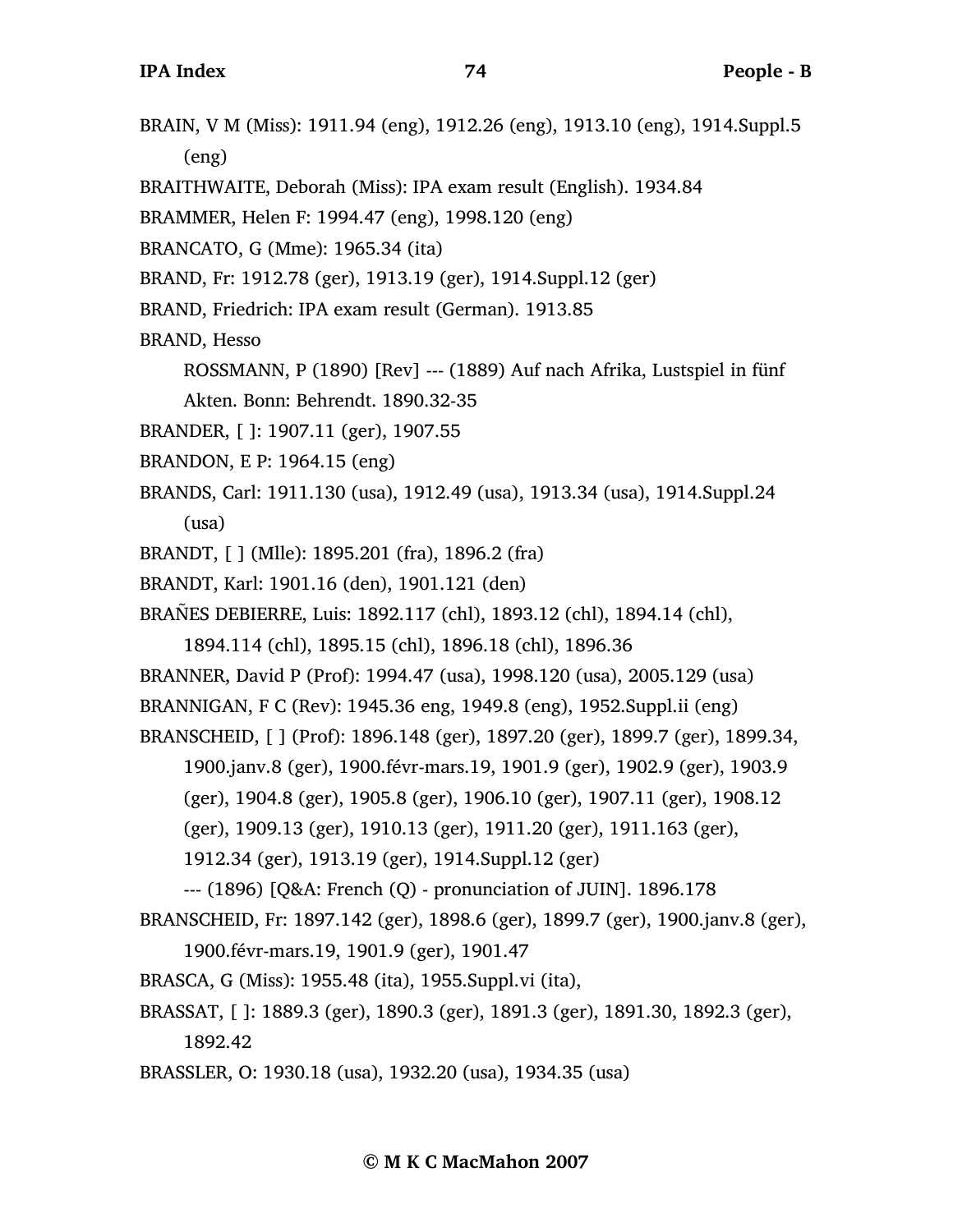- BRATE, E (Dr): 1894.10 (swe), 1895.11 (swe), 1896.13 (swe), 1897.30 (swe), 1897.50 (swe), 1898.17 (swe), 1899.18 (swe), 1899.35 --- (1894) Deutsche Schrift [=use of Gothic script in schools; Comm: P Passy]. 1894.105
	- [Results of election to Council (1894): ...]. 1894.14-15

```
[Composition of Council (1895): ...]. 1895.16
```
- BRATO, Thorsten (Mr): 2006 [IPA-Rec]
- BRATUS, Boris V: 1965.34 (sov)
- BRAUN, Angelika (Dr): 1994.47 (ger), 1998.120 (ger), 2000.112 (ger), 2005.126 (ger)
- BRAUN, C (Mrs): 1931.18 (usa), 1932.20 (usa), 1934.35 (usa), 1935.58
- BRAUN, E: 1891.3 (ger), 1891.30, 1892.3 (ger), 1892.42
- BRAUN, Fritz: 1913.109 (eng), 1914.Suppl.5 (eng)

BRAUNHOLTZ ~ BRAUNHOLZ, E G W (Dr): 1891.113 (eng), 1892.2 (eng),

1893.3 (eng), 1894.3 (eng), 1895.3 (eng), 1896.4 (eng), 1897.18 (eng),

- 1898.4 (eng), 1899.5 (eng), 1900.janv.6 (eng), 1901.5 (eng), 1902.6 (eng),
- 1903.6 (eng), 1904.5 (eng), 1905.5 (eng), 1906.6 (eng), 1906.78 (eng),
- 1907.6 (eng), 1908.6 (eng), 1909.6 (eng), 1910.6 (eng), 1911.13 (eng),
- 1912.26 (eng), 1913.10 (eng), 1914.Suppl.5 (eng), 1925.Suppl.3 (eng),
- 1930.11 (eng), 1932.14 (eng), 1934.29 (eng), 1936.35 (eng), 1938.31 (eng)

[Publications Received]. 1892.81-82

BRAUNHOLZ: see BRAUNHOLTZ  $\sim$  BRAUNHOLZ

BRAUNSCHWEIGER, M (Dr): 1888.Dec.489/89 (ger), 1889.3 (ger), 1890.3 (ger), 1890.49, 1890.73 (ger), 1891.3 (ger), 1891.30, 1891.105 (ger), 1892.3

(ger), 1892.26 (ger)

BRAVO, Julio: 1910.28 (chl), 1911.36 (chl), 1912.52 (chl), 1913.39 (chl)

BRAVO, Umberto Ferrari: 1909.21 (ita), 1910.21 (ita)

BRAY, R G A de: see DE BRAY, Reginald George Arthur

BRAZIER, E E (Miss): 1913.149 (eng), 1914.Suppl.5 (eng)

BRAZIL, David

```
LEWIS, J W (1986) [Rev] --- , COULTHARD, M, JOHNS, C (1980) Discourse
Intonation and Language Teaching. London: Longman. 1986.54-62
```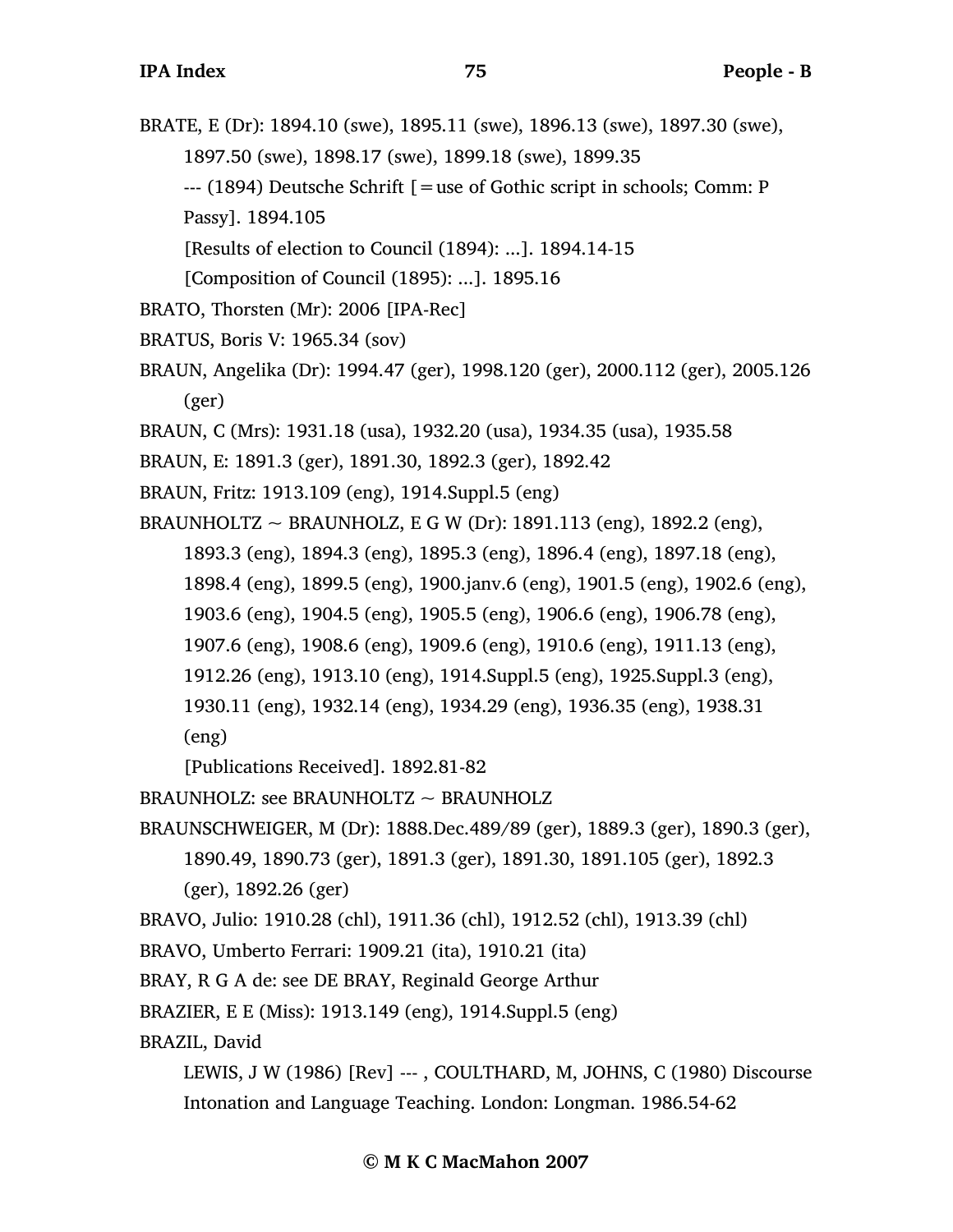BRÉAL, Michel: 1892.57 (fra), 1893.1 (fra), 1894.1 (fra), 1895.1 (fra), 1896.1 (fra), 1897.15 (fra), 1898.1 (fra), 1899.1 (fra), 1900.janv.1 (fra), 1901.1 (fra), 1902.1 (fra), 1903.1 (fra), 1904.1 (fra), 1905.1 (fra), 1906.1 (fra), 1907.1 (fra), 1908.1 (fra), 1909.1 (fra), 1910.1 (fra), 1911.9 (fra), 1912.21 (fra), 1913.6 (fra), 1914.Suppl.1 (fra)

[Composition of Conseil Supérieur de l'Instruction Publique de France]. 1888.July.319/55

[Société de Réforme Orthographique: 2000 signatures received for petition to L'Académie Française, including those of --- , Meyer and Paris]. 1889.70 [Article on the mf by --- in Revue des Deux Mondes]. 1889.95

[Société de Réforme Orthographique: petition to L'Académie Française containing about 10,000 signatures]. 1890.10-11

[Rev] ESCRICHE Y MIEG, T (1890) La Reforma Ortográfica, réplica a un artículo contra la fonografía, publicado en la 'Revue des Deux-Mondes' por Mr Bréal. Bilbao: M Echevarría. 1890.53

[--- to give a course of lectures at the Sorbonne on the teaching of modern languages]. 1892.30

Conférence à la Sorbonne sur l'enseignement des langues vivantes [--- 26 February, 18 March, 25 March, 8 April]. 1892.45-48,58-61,74-78 [Revue de l'Enseignement des Langues Vivantes, April 1892: attack on M Bréal's views on modern language teaching]. 1892.66-67

[--- : retirement from Collège de France]. 1905.129

BREBNER, Mary (Miss): 1897.125 (sco), 1898.4 (sco), 1899.5 (eng), 1899.34 (sco), 1900.janv.6 (sco), 1901.6 (sco), 1902.6 (sco), 1902.34 (wal), 1903.6 (wal), 1904.5 (wal), 1904.59, 1905.5 (wal), 1906.6 (wal), 1907.6 (wal), 1908.6 (wal), 1909.6 (wal), 1909.139

--- (1898) [Spec] Patois écossais d'Aberdeenshire. StJ. 1898.109

[--- : award of grant from the Laura Soames trust]. 1898.55-56

[Financial support from the Will of SOAMES, L for the use of phonetics in modern language studies and the teaching of reading; --- appointed lecturer to visit educational centres in England and Wales]. 1898.55-56 PASSY, P (1899) [--- : value of using phonetics in the teaching of reading and languages]. 1899.99-100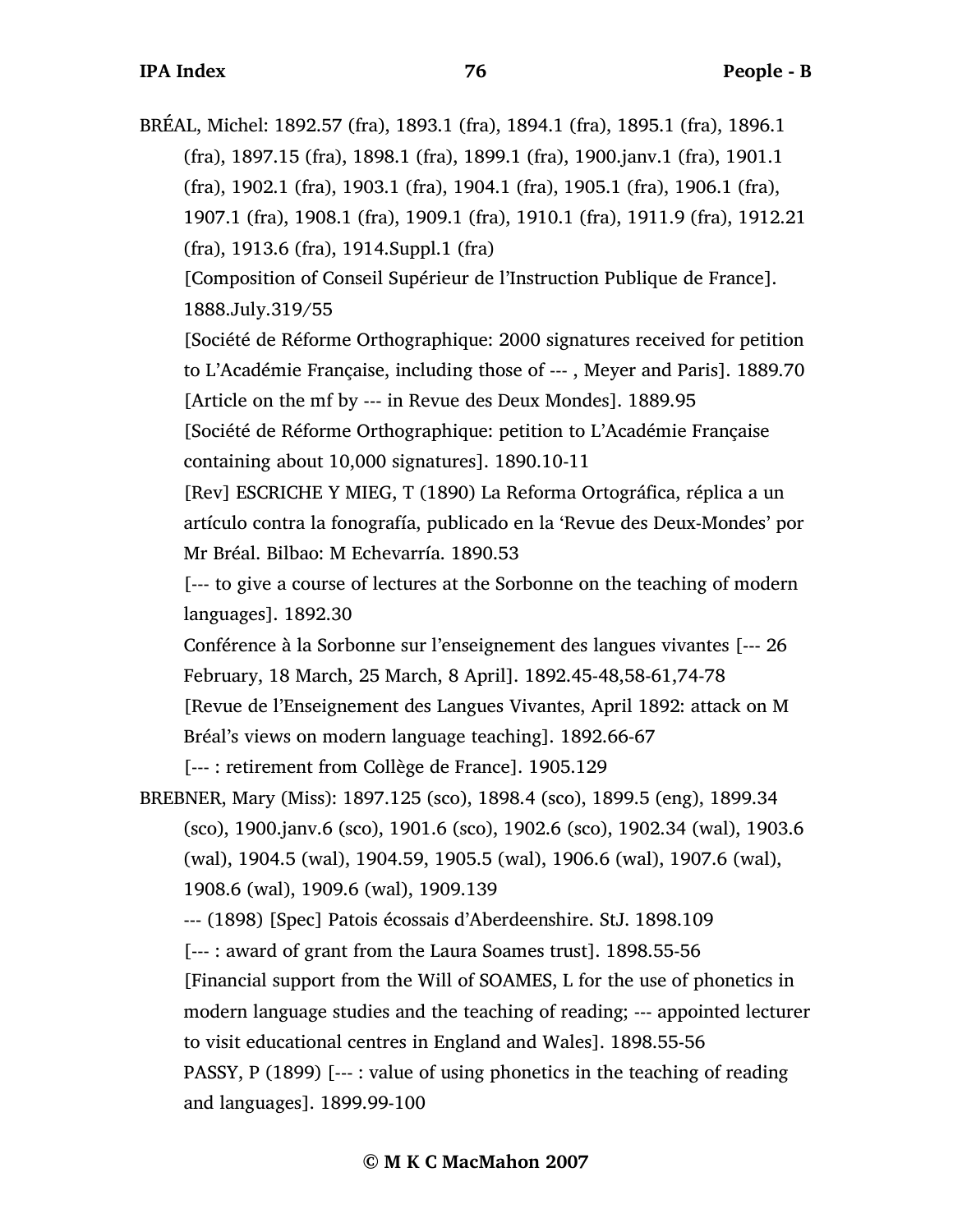BRECHTEL, E: 1891.121 (ger), 1892.3 (ger), 1892.42

BRECK, A (Miss): 1910.143 (sco), 1911.13 (sco), 1912.26 (sco), 1913.10 (sco), 1914.Suppl.5 (sco)

BRECKWOLDT, G H (Prof): 1960.38 (saf), 1961.49 (usa), 1961.Suppl.viii (saf), 1965.17 (usa), 1972.Suppl.15 (usa), 1975.Suppl.19 (usa), 1978.Suppl.20 (usa)

--- (1961) Some aspects of the phonetics of vowels in South African English. Monophthongs 1961.5-12

WELLS, J C (1972) Meetings in the course of the 7th International Congress of Phonetic Sciences, Montréal, August 1971  $[=(i)]$  Informal meeting of members of the IPA, (ii) Free discussion: problems of the IPA alphabet [alternative symbols; symbolization of clicks; quality of recording of Cardinal Vowels; tone marks]]. 1972.26-28

WELLS, J C (1975) The Association's Alphabet. 1975.52-58

BRÉDAN, B (Frl): 1900.janv.9 (ger), 1901.9 (ger), 1902.9 (ger), 1903.9 (ger), 1903.48

BREDE, A: 1925.Suppl.3 (chn), 1928.48 (usa), 1930.18 (usa), 1932.20 (usa), 1934.35 (usa), 1936.40 (usa), 1938.36 (usa)

BREDTMANN, H (Dr): 1888.May.201/33 (ger), 1889.3 (ger), 1890.3 (ger),

1890.101 (ger), 1891.3 (ger), 1892.3 (ger), 1893.3 (ger), 1893.42

BREEN, Enrique: 1911.36 (chl), 1912.53 (chl), 1913.39 (chl)

## BREEN, Gavan

TABAIN, Marija, --- & BUTCHER, Andrew (2004) VC vs. CV syllables: a comparison of Aboriginal languages with English [infs= 1 female, 30s, of Arrernte, 2 females and 2 males of Yanyuwa, 2 females, 1 male of Yindjibarndi, 3 females, 2 males of English]. 2004.175-200 --- & DOBSON, Veronica (2005) Central Arrernte. NWS [inf= Veronica

Dobson]. 2005.249-254

- BREHM, Kristine (Frl): 1897.20 (ger), 1898.6 (ger), 1898.35, 1899.7 (ger), 1900.janv.9 (ger), 1900.54 (ger), 1901.9 (ger)
- BREHMEN, J: 1897.177 (ger), 1898.6 (ger), 1898.35, 1899.7 (ger), 1899.35, 1899.99

BREHMER, J: 1898.130 (ger)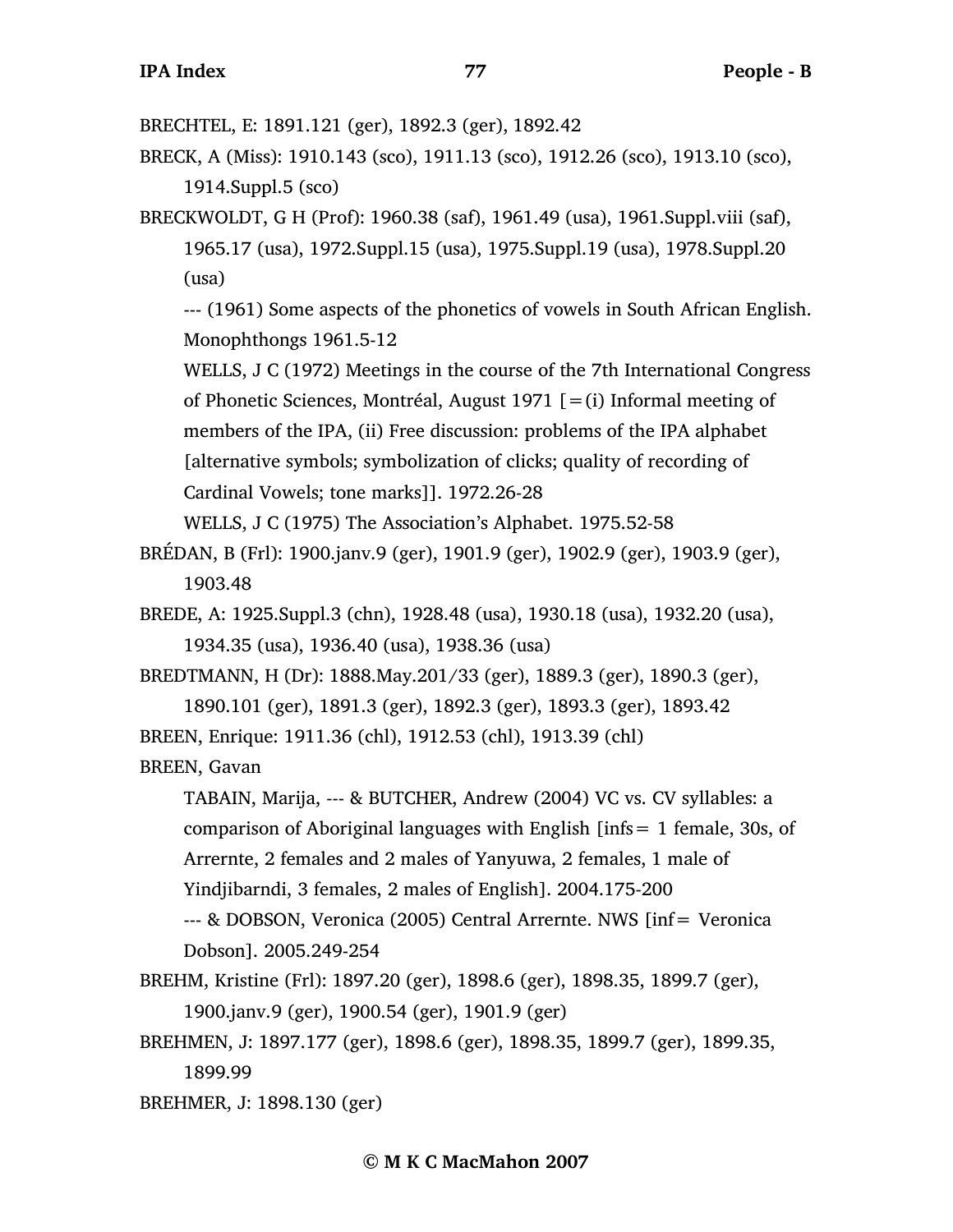BREKKE, K: 1894.157 (nor), 1895.11 (nor), 1896.13 (nor), 1897.29 (nor), 1897.52, 1898.34 (nor), 1899.17 (nor), 1899.35 BREKKE, K O (Dr): 1886.Dec.[4] (nor), 1887.Feb.[1] (nor), 1888.janv.25/1 (nor), 1889.3 (nor), 1890.3 (nor), 1891.3 (nor), 1891.30

[Rev] WESTERN, A (1900). See [Rev] --- & WESTERN, A (1900).

SCHIOERN, K (1887) [Rev] --- [n d] Lærebog i Engelsk for Begyndere.

Kristiania: J W Cappelen. 1887.Sept.314-315

[Spec(Stud)] English. Summer < --- Lærebog i Engelsk for Begyndere]. 1888.June.253/45-254/46

[Spec(Stud)] English. Our Children are Prettiest < --- Lærebog i Engelsk for Begyndere]. 1888.June.254/46

[Spec(Stud)] English. The Four Points of the Sky  $\lt$  --- Lærebog i Engelsk for Begyndere]. 1888.Nov.460/84-461/85

[Spec(Stud)] Anglais. The Four Points of the Sky  $\lt$  --- Lærebog i Engelsk for Begyndere]. 1899.142-143

NADER, E (1901) [Rev] --- & WESTERN, A [eds] (1900) Udvalg af Engelske Forfattere til brug for Gymnasiets første klasse med anmerkninger.

Kristiania: Det Norske Aktierforlag. 1901.109-110

BREMENS, A (Miss): 1932.48 (eng), 1934.29 (eng), 1934.86 (eng), 1935.39 (eng), 1936.35 (eng), 1937.janv-mars.82 (eng), 1938.31 (eng) BREMER, O

PASSY, P (1895) [Rev] --- (1893) Deutsche Phonetik. Leipzig: Breitkopf & Härtel. 1895.103-104

KEWITSCH, G (1899) Zum Alphabet des mf [=vowels; see PASSY, P 1898.154-55]. 1899.37-39

VIËTOR, W (1899) Zur Antwort auf Kewitschs Kritik [=vowels; see 1899.37-39]. 1899.57-58

BREMES MESEN ~ BRENES, Roberto: 1897.142 (chl), 1898.21 (chl), 1899.22

(chl), 1900.janv.22 (cem), 1900.févr-mars.20

BREND, Ruth (Prof): 1975.102 (usa), 1978.Suppl.20 (usa)

BRENES: see BREMES MESEN  $\sim$  BRENES

BRENKELEN, van: 1898.32 (net), 1899.15 (net), 1899.35

BRENZINGER, Ingrida (Mrs): 1972.92 (can), 1975.Suppl.3 (can)

## **© M K C MacMahon 2007**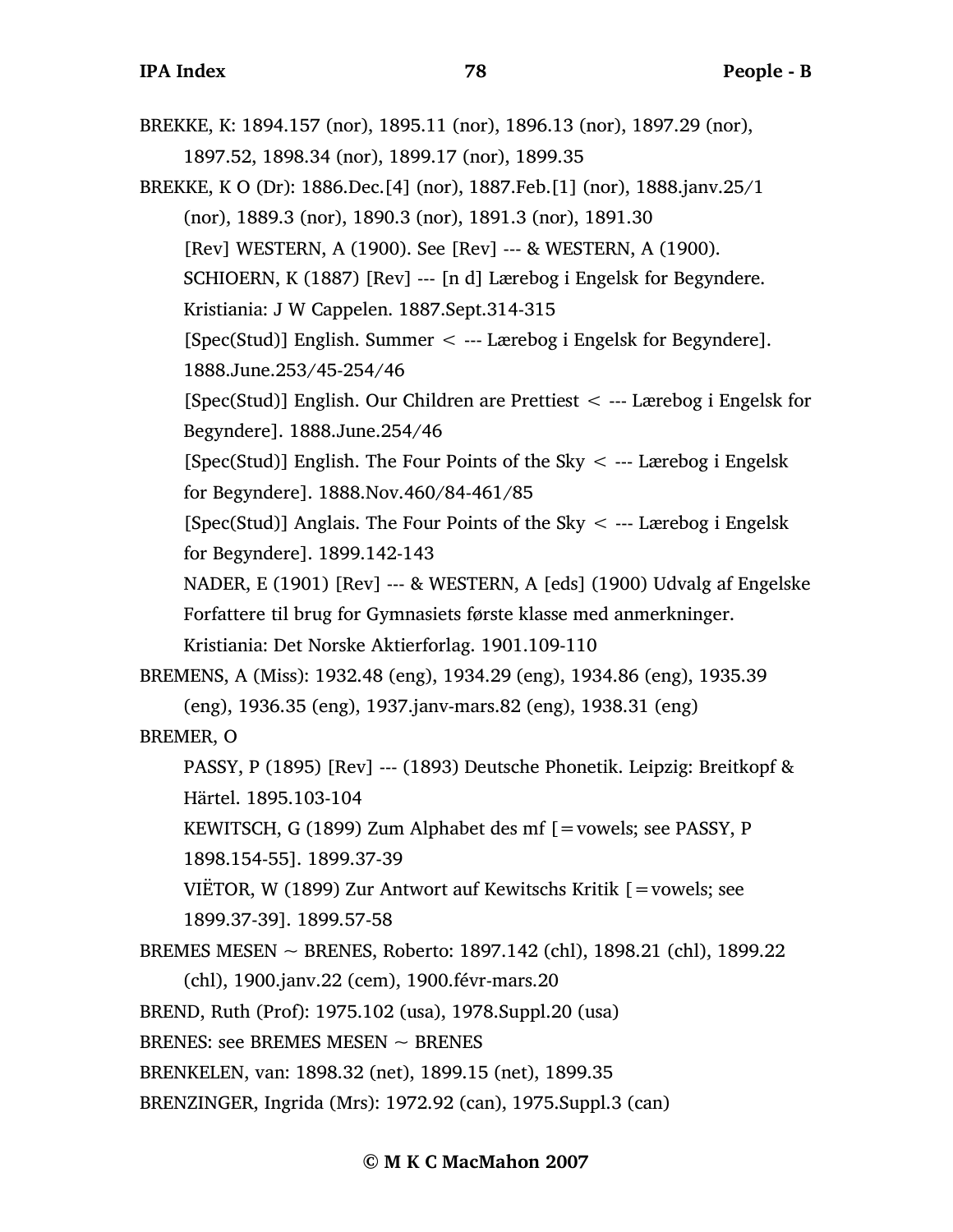--- (1973) Notes on the phonetics of Latvian [educated (careful and rapid) speech of Riga; incl NWS]. 1973.36-39

BRERETON, Cloudesley

Paper read to the Modern Language Association Meeting, London, December 1903, by --- on some dangers and difficulties connected with the direct method]. 1904.55

BRESLIN, Bernadette Soubirous: 1998.120 (eng)

BRETEGNIER, Ch (Prof): 1896.167 (swi), 1897.26 (swi), 1897.94 (swi), 1898.13 (swi), 1899.14 (swi), 1900.janv.15 (swi), 1901.16 (swi), 1901.70 (fra), 1902.2 (fra), 1903.3 (fra), 1903.29 (ger), 1904.8 (ger), 1904.158 (ger), 1905.8 (ger), 1905.47 (ger), 1906.9 (ger), 1907.10 (ger), 1908.11 (ger), 1909.13 (ger), 1910.13 (ger), 1911.20 (ger), 1912.35 (ger), 1913.19 (ger), 1914.Suppl.12 (ger)

--- (1896) [Spec] Patois de Meslières (Doubs). StJ [inf=Mme COULON]. 1896.208

--- (1897) [Spec] Roumanche de Tarasp, Engadine, Grisons. StJ. 1897.121

[--- : marriage to Mlle [ ] Schone]. 1904.29

[--- : appointment, Godesberg]. 1904.168

[---: wife's death]. 1906.85

--- (1911) [Rev] TEMPLETON, B L (1910) Pages choisis d'Alexandre Dumas (Père). Oxford: Imprimerie de l'Université. 1911.76-77

--- (1912) [Rev] BESANT, W (1912) Elizabethan London avec notes.

Leipzig: B G Teubner. 1912.62-63

--- (1912) [Rev] SPENCER, H (1912) Social Statics (avec notes). Leipzig: B G Teubner. 1912.63

--- (1913) [Rev] SPIERS, V J T (1912) Junior French Reciter, with phonetic transcript. 4th ed. London: Simpkin, Marshall, Hamilton, Kent & Co Ltd. 1913.98-99

BRETSCHNEIDER, Hedwig (Frl): 1901.29 (ger), 1902.9 (ger)

BRETT, E (Miss): IPA exam result (French). 1934.83

BREUER, Herm: 1901.86 (ger), 1902.9 (ger), 1903.9 (ger)

BREUER, Stefan (Mr): 2005.126 (ger)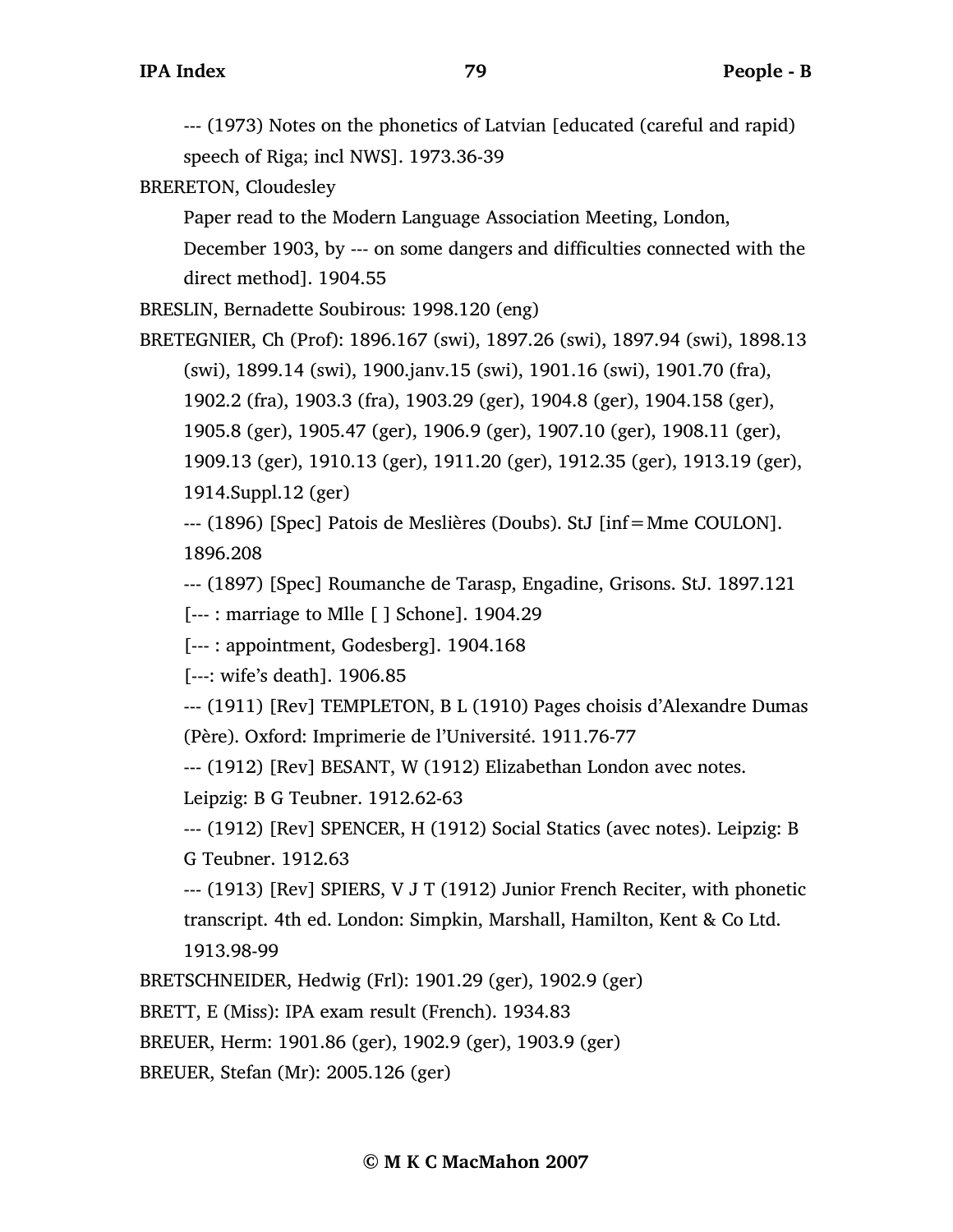- BREUJEL, ten (Mlle): 1909.6 (eng), 1909.72 (ger), 1910.13 (ger), 1911.20 (ger), 1912.35 (ger), 1913.19 (ger), 1913.111
- BREUL, Karl H (Prof): 1901.46 (eng), 1902.6 (eng), 1902.51, 1912.119 (eng),
	- 1913.6 (eng), 1914.Suppl.1 (eng), 1925.Suppl.3 (eng), 1930.11 (eng),

1932.14 (eng), [death] 1932.48

[Election of Council: ...Proposal of Honorary membership for ---]. 1912.89- 91

[Council decisions: ... Honorary membership for ---]. 1912.114-115

[death]. 1932.42

BREWER, E F: 1965.16 (irq)

BREWINGTON, Arthur W (Prof): 1964.36 (usa)

BREWITZ, Knut: 1914.Suppl.21 (swe)

BREWSTER, S (Miss): 1944.12 (eng), 1944.19 (eng), 1945.36 (eng), 1946.11

BREZZO, Lorenzo Guido

WARD, I C (1929) [Rev] --- [n d] Manuele per lo Studio della Pronuncia e

della Lingua Inglese. Milan: Paraira & Co. 1929.16

- BRICARELLI, Luigi: 1913.127 (ita), 1914.Suppl.19 (ita)
- BRICHELT, G (Miss): 1910.6 (eng), 1910.67

BRICHTA, S K J: IPA exam result (German). 1910.93

BRIDGE, G F: 1907.33 (eng), 1908.6 (eng), 1909.6 (eng), 1910.6 (eng), 1911.13

(eng), 1912.26 (eng), 1912.79 (eng), 1912.93 (eng)

BRIEM, Halldór

PASSY, P (1887) [Rev] BRIEM, H (1886) Goðafræði Norðurlanda. Akureyri:

B Jonsson. 1887.May.156

BRIGGS, W: 1898.50 (eng)

BRIGHT, James W

Thə Simplifiyd Speling Səsiyəti. 1973.106

BRIGHT, William (Prof): 1972.Suppl.15 (usa), 1975.Suppl.20 (usa)

BRIGSTOCKE ~ BRIGSTOLKE, [ ]: 1905.133 (eng), 1906.4 (eng), 1907.4 (eng),

1908.4 (eng), 1909.4 (eng), 1909.43, 1909.73

BRIGSTOLKE: see BRIGSTOCKE ~ BRIGSTOLKE

BRILEY, E N (Miss): 1930.18 (usa), 1932.21 (usa), 1934.35 (usa), 1936.40 (usa),

1938.36 (usa), 1939.18 (usa), 1944.12, 1948.32 (usa), 1949.12 (usa)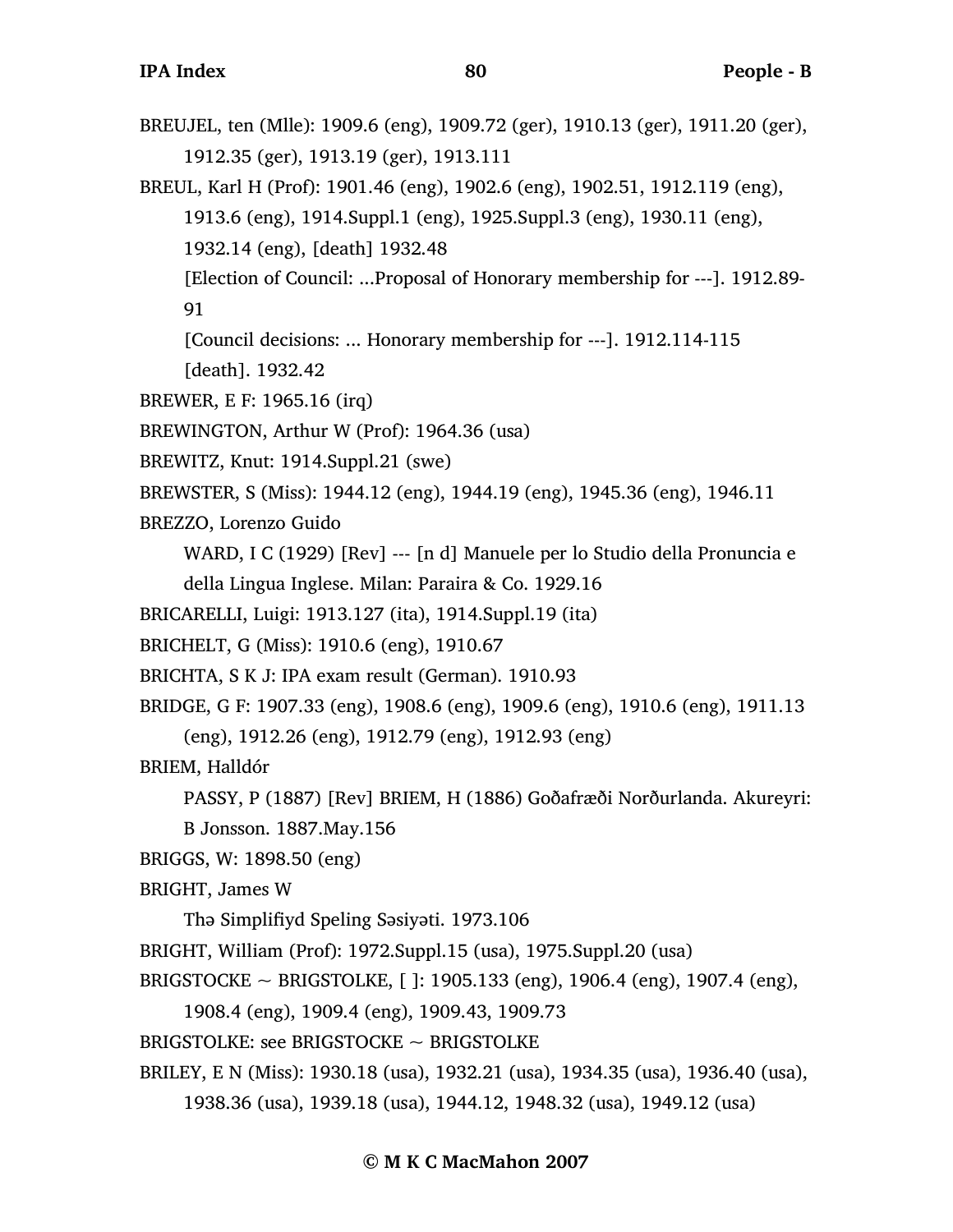BRILIOTH, Börje: 1904.61 (swe), 1905.16 (swe), 1906.19 (swe), 1906.30 BRINCK, Thore: 1904.61 (swe), 1905.16 (swe), 1906.19 (swe), 1907.22 (swe),

1908.23 (swe), 1909.24 (swe)

BRINK, Elsiedora (Miss): 1912.154 (usa), 1913.34 (usa), 1914.Suppl.24 (usa)

BRINKERHOFF, E D: 1925.Suppl.3 (usa), 1930.17 (usa), 1932.19 (usa), 1933.87 BRINKMANN, F: 1901.122 (fra), 1902.2 (fra)

BRINKMANN, W: 1897.49, 1897.142 (ger), 1897.158 (ger), 1898.6 (ger),

1898.35, 1899.97 (ger), 1900.janv.9 (ger), 1900.févr-mars.19, 1901.9 (ger), 1901.47, 1902.51, 1904.86 (ger), 1905.8 (ger), 1906.10 (ger), 1907.11 (ger), 1908.12 (ger), 1909.13 (ger), 1910.13 (ger), 1911.20 (ger), 1912.35 (ger), 1913.19 (ger), 1913.111

BRIONES, Francisco Javier: 1897.142 (chl), 1898.21 (chl), 1899.22 (chl), 1900.janv.22 (chl), 1901.23 (chl), 1902.21 (chl), 1903.21 (chl), 1904.19 (chl), 1905.19 (chl), 1906.23 (chl), 1907.26 (chl), 1908.27 (chl), 1909.29 (chl), 1911.36 (chl), 1912.53 (chl), 1913.39 (chl), 1914.Suppl.28 (chl)

BRISCOE, W M: 1908.25 (usa), 1909.27 (usa)

BRISCOMBE, A G: 1886.May.[2] (bel), 1887.Feb.[1] (bel), 1888.janv.25/1 (bel), 1889.1 (bel), 1889.33 (bel), 1890.1 (bel), 1891.1 (bel), 1892.7 (bel), 1893.7 (bel), 1893.42, 1894.65 (rus), 1895.14 (rus), 1896.16 (rus), 1896.168 (rus), 1897.33 (rus), 1897.52, 1897.158 (bel), 1898.13 (bel), 1898.151

PASSY, P (1887) The new arrangement  $\mathfrak{[}=$  names suggested for the Council; Statutues of the Association]. 1887.Dec.405-406

[Results of Council elections to FTA; Statutes approved]. 1888.Jan.27/3- 28/4. Corr: 1888.Feb.80/16

--- (1888) [Successful use of the phonetic method in teaching English in Ghent]. 1888.Jan.28/4

Meeting of the FTA [(President: E O Kenyon), Paris, 5 Jan 1888:

Treasurer's report; Statutes approved; 20 Councillors elected].

1888.Feb.73/9-74/10

Subscription. For casting new types [names of subscribers; new types to be used in Jan 1889]. 1888.Dec.490/90

[--- : experience with the phonetic method in Ghent]. 1889.41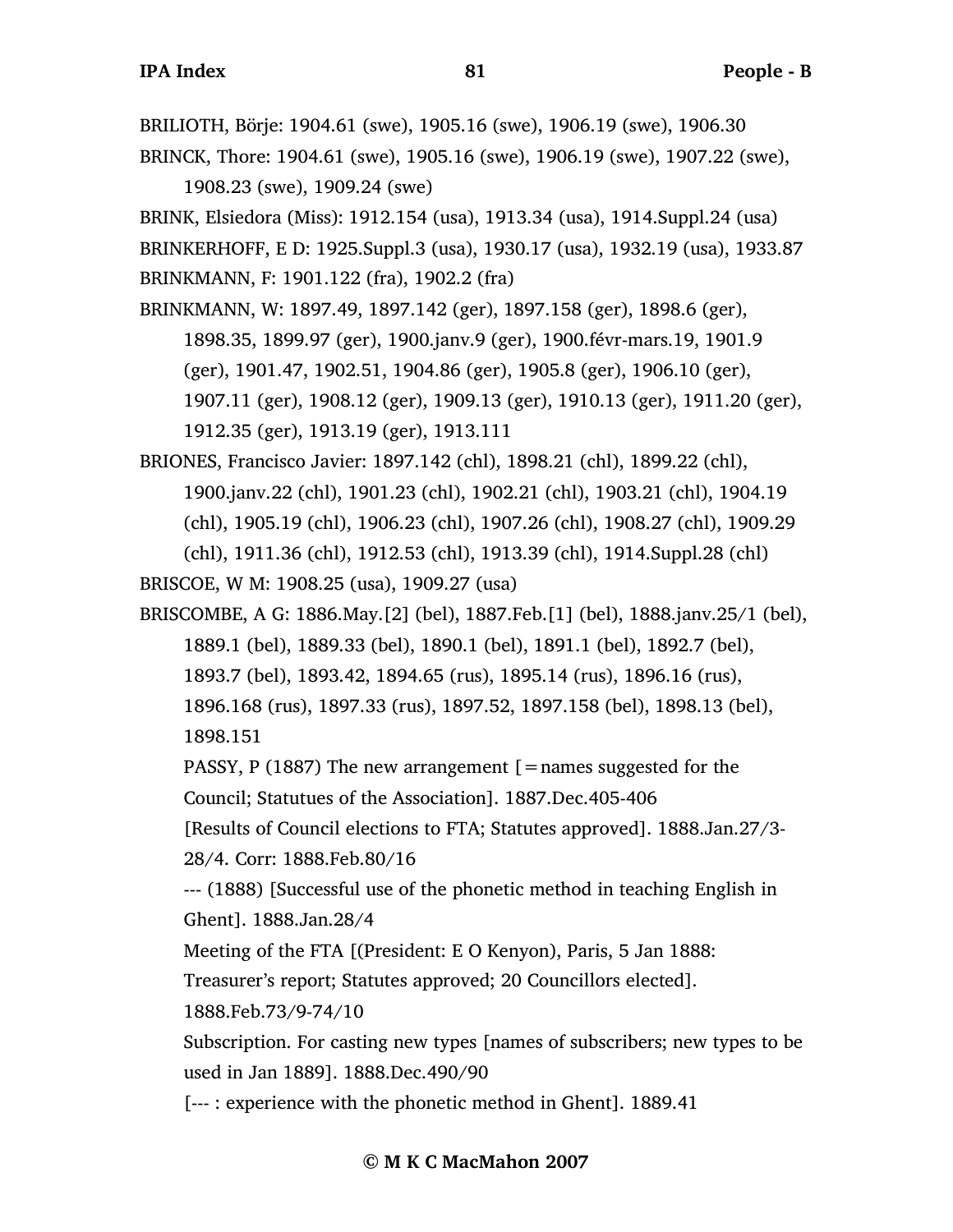[List of candidates for election to Council (1890) and voting

arrangements]. 1889.96-97

Question administrative  $[=$  call for nominations to Council (1891)].

1890.89-90

[Results of Council elections (1890)]. 1890.9

[Result of Council elections (1891)]. 1891.10-11

BRISKEY, Robert J: 1954.15 (usa), 1955.Suppl.viii (usa)

BRITAIN, David

--- & NEWMAN, John (1992) High rising terminals in New Zealand English. 1992.1-11

BRITTEN, G: 1905.46 (eng), 1906.6 (eng), 1907.6 (eng) 1908.6 (eng), 1909.6 (eng), 1910.94 (eng), 1911.13 (eng), 1912.26 (eng), 1913.11 (eng),

1914.Suppl.5 (eng), [death] 1914.61

- BRITTON, Beverley: see LONGMANS, GREEN & CO LTD
- BRITZE, [ ]: 1909.69 (ger), 1910.13 (ger), 1911.20 (ger), 1912.35 (ger), 1912.94

BROCCO, Giuseppe: 1908.20 (ita), 1909.21 (ita), 1910.21 (ita), 1911.29 (ita),

1912.44 (ita), 1913.28 (ita), 1914.Suppl.19 (ita)

BROCH ~ BROH, A (Mlle): 1896.212 (auh), 1897.25 (auh), 1897.110 (auh), 1897.158 (swi), 1898.12 (auh), 1898.66 (swi), 1899.14 (swi), 1899.147 (auh), 1900.janv.14 (auh), 1901.15 (auh), 1902.13 (auh), 1903.13 (auh), 1904.11 (auh), 1904.60, 1905.11 (auh), 1906.14 (auh), 1907.16 (auh), 1908.17 (auh), 1908.64

- BROCK, A G: 1913.149 (eng), 1914.Suppl.5 (eng), 1925.Suppl.3 (eng), 1930.11 (eng)
- BROCK, Arthur Gordon: IPA exam result. 1923.8

BROCK, Anna (Frl): IPA exam result (German). 1913.124

BROCK, Eleanor (Miss): IPA exam result (French). 1912.115

BROCKHAUS, F: 1902.2 (fra), 1903.2 (fra), 1904.2 (fra), 1905.2 (fra)

BROCKHAUS, F A: 1892.3 (ger), 1892.25 (fra), 1893.2 (fra), 1894.2 (fra),

1895.2 (fra), 1896.2 (fra), 1896.188 (fra), 1897.15 (fra), 1898.2 (fra),

1899.2 (fra), 1899.34 (fra), 1900.janv.2 (fra), 1902.2 (fra), 1904.2 (fra),

1905.2 (fra), 1910.123 (fra)

BROCKWAY, K N (Miss): 1925.Suppl.3 (ind)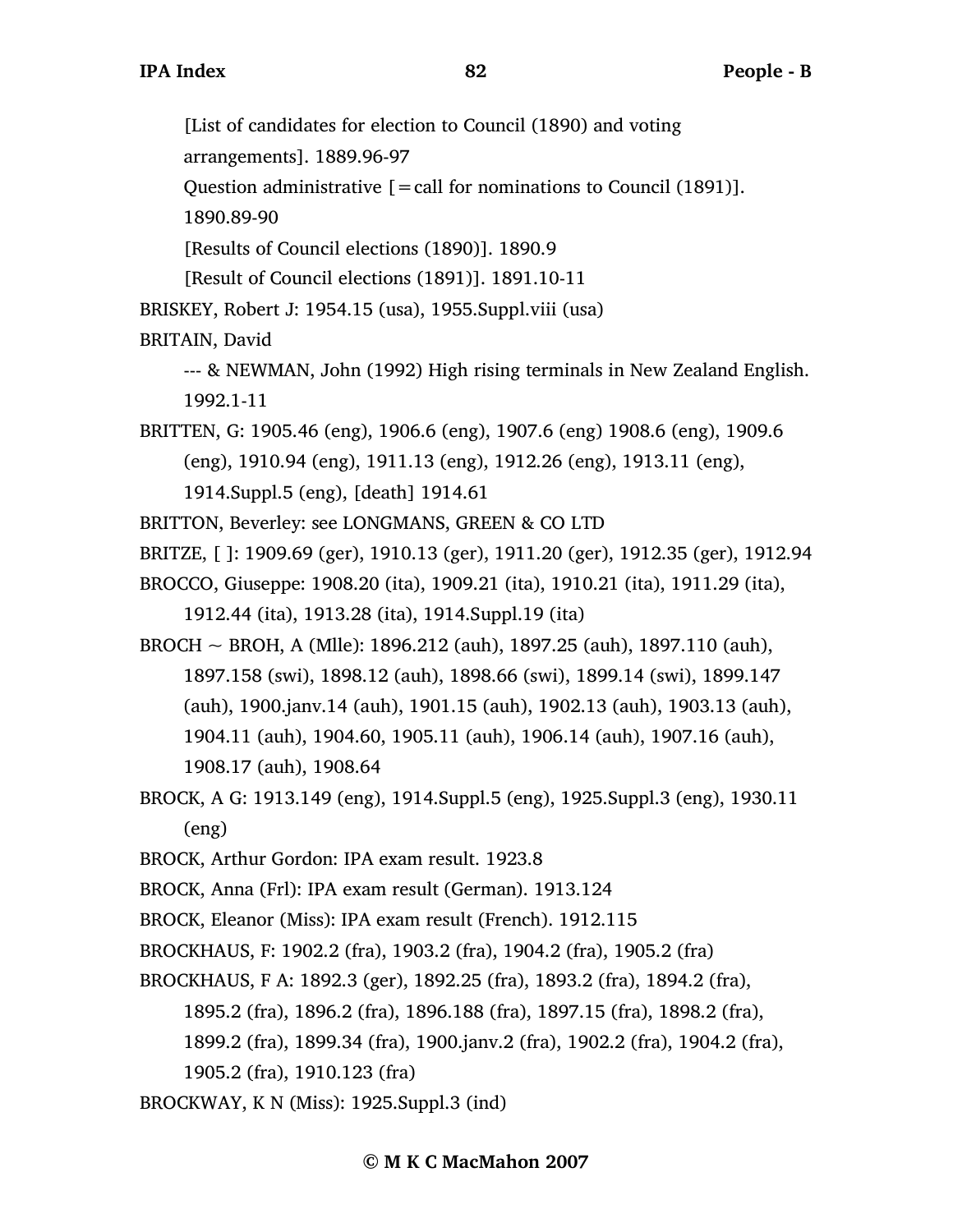BROCKWILL, Constance marriage to Walter Rippmann. 1905.89 BRODÉN, E: 1888.May.201/33 (swe), 1889.3 (swe), 1889.18 (swe), 1890.3 (swe), 1891.3 (swe), 1892.9 (swe) BRODÉN, Nils: 1896.211 (swe), 1897.30 (swe), 1898.17 (swe), 1899.18 (swe), 1899.36  $-$ -- (1898) [O&A: English (O) - pronunciation of / $\frac{1}{2}$ , and  $\frac{1}{2}$  in /t $\frac{1}{2}$ . 1898.148 BRODU, P (Mme): 1953.25 (fra), 1954.43 (fra), 1955.Suppl.ii (fra) BROEDERS, A P A: 1982.115 (net), 1990.ii.56 (net), 1994.47 (net), 1998.120 (net), 2000.112 (net) SCOTT SHELDON, P D (1977) [Rev] GUSSENHOVEN, C & --- (1976) The Pronunciation of English. Groningen: Wolters-Noordhoff-Longman. 1977.35-39 BROGNIART, Joël: 1994.47 (fra), 1998.120 (fra) BRÖKER, [ ]: 1914.Suppl.12 (ger) BRÖSE, [ ]: 1896.148 (ger), 1897.20 (ger), 1898.6 (ger), 1899.7 (ger), 1900.janv.9 (ger), 1901.9 (ger), 1902.9 (ger), 1903.9 (ger), 1903.30 BROH: see also BROCH ~ BROH BROH, A: 1898.13 (swi), 1898.36 BROHM, [ ] (Dr): 1896.147 (ger), 1897.20 (ger), 1898.6 (ger), 1899.7 (ger), 1899.35 BROMLEY, Margaret A marriage to A Baker. 1905.38 BRONKHORST, [ ]: 1907.90 (net), 1908.19 (net), 1909.20 (net) BRÓNDSTED, G: 1911.163 (eng), 1912.26 (eng), 1913.11 (eng) BRONSTEIN, Arthur J (Prof): 1955.48 (usa), 1955.Suppl.viii (usa), 1961.Suppl.ix (usa), 1968.43 (usa), 1972.Suppl.15 (usa), 1975.Suppl.20 (usa), 1978.Suppl.20 (usa), 1981.Suppl.20 (usa), 1990.ii.56 (usa), 1994.47 (usa), 1998.120 (usa), 2000.112 (usa), 2005.129 (usa) ULDALL, E T (1961) [Rev] --- (1960) The Pronunciation of American English: An Introduction to Phonetics. New York: Appleton-Century-Crofts Inc. 1961.18-19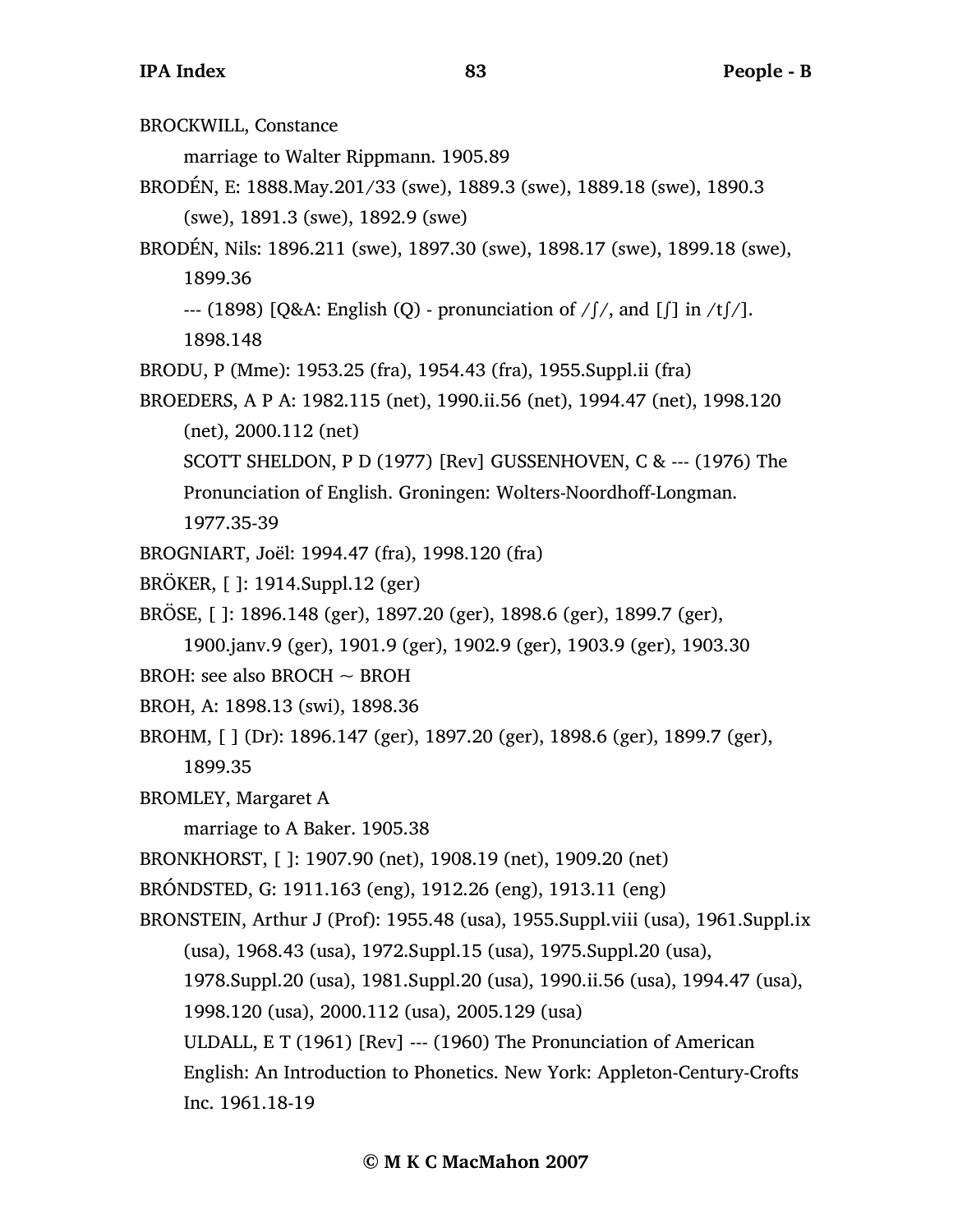PRING, J T (1969) [Rev] --- & JACOBY, B F (1967) Your Speech and Voice. New York: Random House. 1969.50-51

BROOKES, R E (Miss): 1900.févr-mars.19 (wal), 1901.6 (wal), 1901.47

BROOKS, C E: 1933.19 (eng), 1934.29 (eng), 1936.35 (eng), [death] 1937.janvmars.82

BROOME, J S: 1911.162 (eng), 1912.26 (eng), 1913.11 (eng)

BROOME, Ruth (Mlle): IPA exam result (French). 1911.128

BROSNAHAN, Leonard Francis (Frank)

ABERCROMBIE, D (1972) [Rev] --- & MALMBERG, B (1970) Introduction to Phonetics. Cambridge: W Heffer & Sons Ltd. 1972.85-89

BROSSEAU, Jorje ~ George: 1894.113 (chl), 1895.15 (chl), 1896.18 (chl), 1897.34 (chl), 1898.21 (chl), 1899.22 (chl), 1900.22 (chl), 1901.23 (chl), 1902.21 (chl), 1903.21 (chl), 1904.19 (chl), 1905.19 (chl), 1906.23 (chl), 1906.30 (fra), 1907.3 (fra), 1908.3 (fra), 1909.3 (fra), 1910.3 (fra) [Spec(Stud)] Anglais. The Farmer's Friends < LENZ, R & --- 1897.173-174

BROTHERSTONE, Agnes (Miss): 1913.86 (sco), 1913.87 (sco), 1914.Suppl.5

(sco)

IPA exam result (French). 1913.84

BROUARDEL, [ ]

[Elections to the Conseil Supérieur de l'Instruction Publique de France].

1888.May.208/40

[Composition of Conseil Supérieur de l'Instruction Publique de France]. 1888.July.319/55

BROUN, E J: 1914.60 (usa)

BROUTIN, F: 1902.98 (eng), 1903.6 (eng), 1903.48

BROWMAN, Catherine P (Ms): 1990.ii.56 (usa), 1994.47 (usa), 1998.120 (usa), 2000.112 (usa), 2005.129 (usa)

BROWN, A

GRANT, W (1912) [Spec] Scotch. Dialect of Fetlar, Shetland. Parable of the Prodigal Son [inf=A BROWN]. 1912.7-8

BROWN, Adam

BROWN, Adam (1988) Linking, intrusive, and rhotic  $/r/$  in pronunciation models. 1988.144-151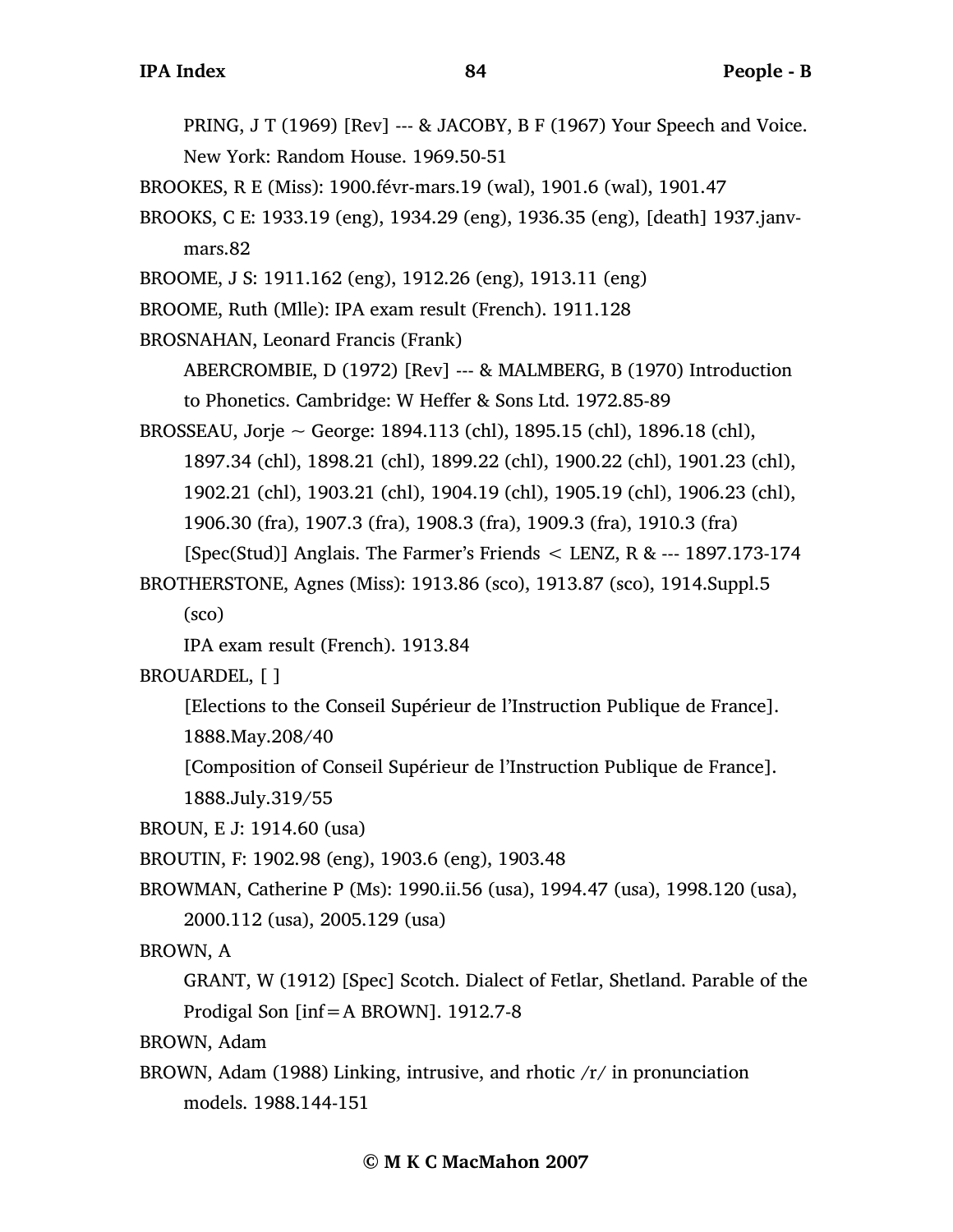BROWN, B C: 1893.145 (fra), 1894.3 (eng), 1895.3 (eng), 1895.32 BROWN, Christopher: 2006 [IPA-Rec] BROWN, Evelyn Balfour (Miss): IPA exam result (English). 1934.84 BROWN, G E R Grant  $\sim$  R Grant: 1909.114 (ind), 1910.30 (ind), 1911.37 (ind), 1911.192 (eng), 1912.25 (eng), 1913.40 (ind), 1914.Suppl.30 (ind), 1925.Suppl.6 (eng), 1930.12 (eng), 1932.14 (eng), 1934.30 (eng), 1936.35 (eng), 1938.32 (eng), 1949.8 (eng), 1952.Suppl.iii (eng), [death] 1954.16 --- (1910) [Spec] Burmese. Sol. 1910.40 --- (1911) Suggestions for typewriters. 1911.48-49. Comm: D Jones PASSY, P (1911) [Rev] --- (1910) Half the Battle in Burmese: a Manual of the Spoken Language. London: Oxford University Press. 1911.54  $-$  (1912) BROWN, G E R Grant  $\sim$  R Grant: 1909.114 (ind), 1910.30 (ind), 1911.37 (ind), 1911.192 (eng), 1912.25 (eng), 1913.40 (ind), 1914.Suppl.30 (ind), 1925.Suppl.6 (eng), 1930.12 (eng), 1932.14 (eng), 1934.30 (eng), 1936.35 (eng), 1938.32 (eng), 1949.8 (eng), 1952.Suppl.iii (eng), [death] 1954.16 --- (1910) [Spec] Burmese. Sol. 1910.40 --- (1911) Suggestions for typewriters. 1911.48-49. Comm: D Jones PASSY, P (1911) [Rev] --- (1910) Half the Battle in Burmese: a Manual of the Spoken Language. London: Oxford University Press. 1911.54 --- (1912) The Use of the Roman Character for Oriental Languages. Suppl.juil-août.[=Journal of the Royal Asiatic Society, July 1912, 647- 663] --- (1912) [Spec] Burmese [reading pronunciation]. NWS. 1912.8-11 [--- : reprint of Supplement 'The Use of the Roman Character for Oriental Languages' (1912), in Bangkok Daily Mail]. 1913.77 --- (1927) [Rev] NAVARRO TOMAS, T (1926) Manual de Pronunciación Española. 3 ed corr y aumentada. Madrid: Junta para Ampliacion de Estudios e Investigaciones Cientificas, Centro de Estudios Historicos. 1927.29-30 --- (1927) [Spec] Spanish. Misc. 1927.46-47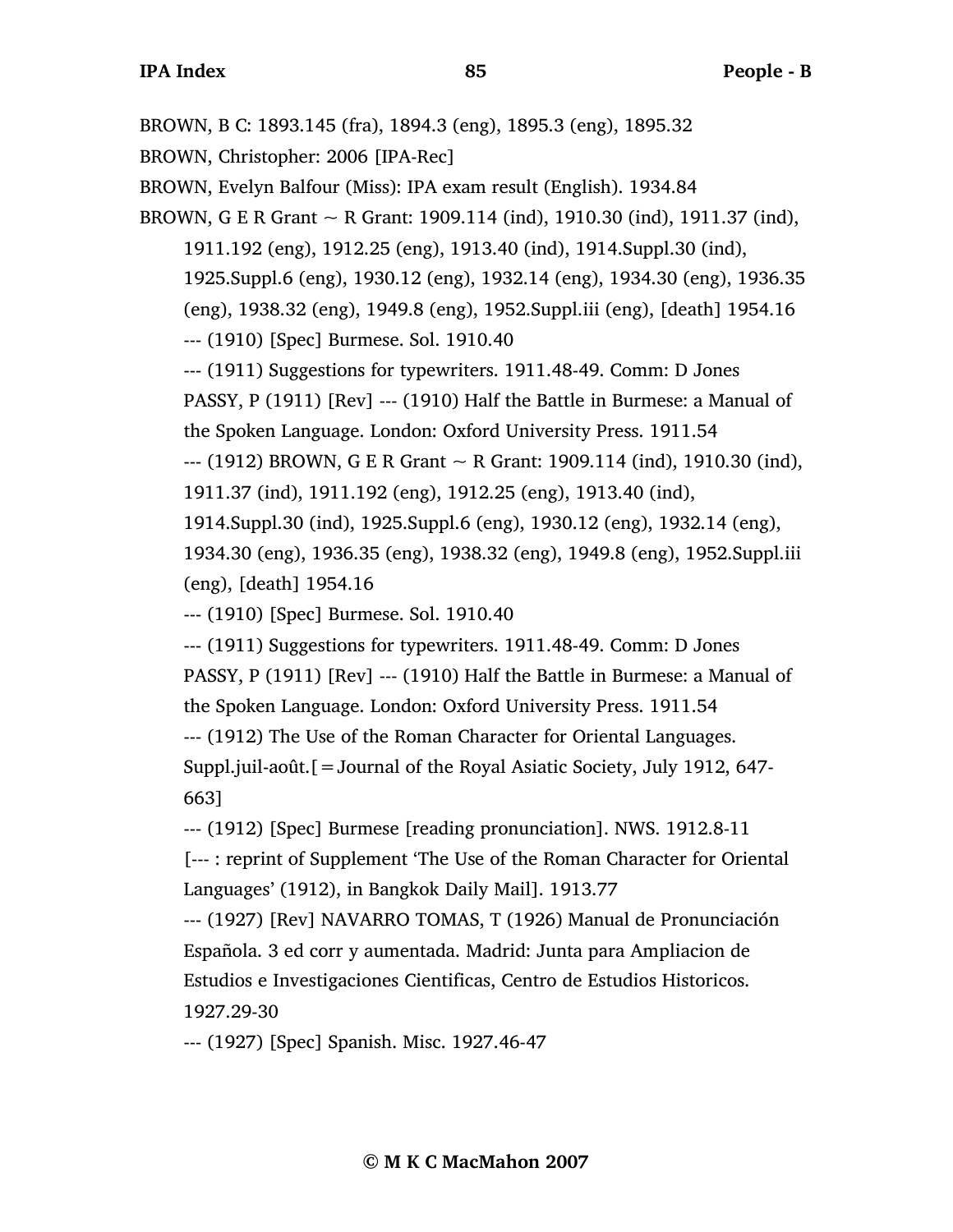--- (1928) [Rev] NAVARRO TOMÁS, T & ESPINOZA, A M (1926) A Primer of Spanish Pronunciation. Prólogo by R M Pidal. Chicago, New York etc: B H Sanborn & Co. 1928.72-73

--- (1930) [Middle e: suggests *ɛ*]. 1930.66

--- (1931) Middle e [incl reference to his 'Principles of Phonetic

Representation of Languages' and 'Suggestions for the Improvement of the Phonetic Representation of Language' (1912 etc), unpublished]. 1931.51-

52

--- (1932) The word as a phonetic entity. 1932.7

--- (1932) Broad transcription [Comm: D Jones]. 1932.78-80

JOOS, M (1933) The transcription of American pronunciation. 1933.26-28

--- (1934) Length of English vowels [see also DAVIS, E B 1934.55].

1934.106

--- (1935) Broad transcription 1935.65-66

--- (1940) The symbol ɜ. 1940.65-67

DUMVILLE, B (1941) r-coloured vowels, ę, ɹ. Comm: D Jones]. 1941.15-17

SCOTT, N C (1941) The symbol ɜ. 1941.3-4

--- (1942) Broad transcription [see SCOTT, N C 1941.48-51. Comm: D Jones]. 1942.19-22

--- (1953) Broad transcription [Comm: D Jones]. 1953.16-19

--- (1953) Broad transcription (further note by Grant Brown) 1953.40

[--- : obituary]. 1954.11

BROWN, Gillian (Prof)

TENCH, P (1978) [Rev] --- (1978) Listening to Spoken English. London: Longman. 1978.83-91

BROWN, Hattie Quinn (Miss): 1899.97 (eng), 1900.janv.6 (eng), 1900.févrmars.19

BROWN, Jason

--- (2006) [Rev] HARNUD, Huhe (2003). A Basic Study of Mongolian Prosody. Helsinki: University of Helsinki, Department of Phonetics. 2006.205-207

BROWN, Mary Laird (Miss): 1925.Suppl.3 (usa), 1930.17 (usa)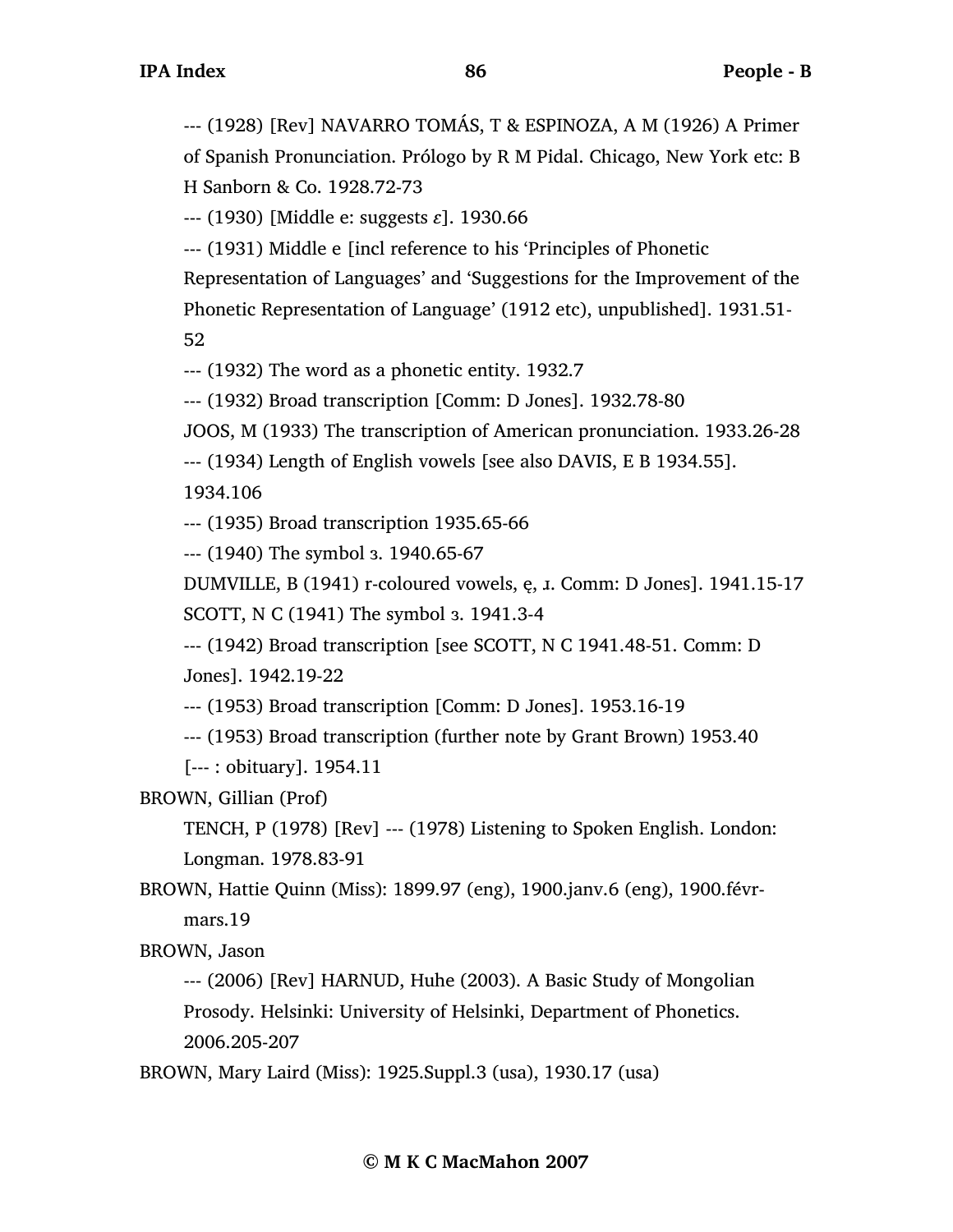PASSY, P (1927) [Rev] --- (1927) Singers' French: a phonetic French course for the use of singers, including diction, song transcription, and an

abridged grammar. New York: Dutton & Co. 1927.43

BROWN, Padraic: 2000.112 (usa), 2005.129 (usa)

BROWN, R Grant: see BROWN, G E R Grant  $\sim$  R Grant

BROWN, R W (Prof): 1912.155 (usa), 1913.33 (usa), 1914.Suppl.23 (usa)

BROWN, Robert Hughes: 2005.128 (eng)

BROWN, Roger

--- (1980) Cognitive implications of labels for voices. 1980.28-44

--- (1982) What is speaker recognition? 1982.13-24

BROWN, Wilma J (Miss): 1965.34 (usa)

BROWNE, Ben

PASSY, Jean (1894) Réponse au sujet du French Reader [=questions about the form of transcription; various contributions, with extracts from

correspondence; see also 1893.116-121, 1894.53-54,122]. 1894.69-74

BROWNE, E G: 1899.5 (eng), 1900.janv.6 (eng), 1900.févr-mars.19, 1901.6 (eng), 1901.47

BROWNE, Laurence E (Rev): 1914.40 (eng)

BROWNELL, Clarence L: 1914.60 (usa)

BROWNELL, G S: 1895.31 (usa), 1896.17 (usa), 1896.35

BROWNING, K (Miss): 1904.34 (nzl), 1905.21 (nzl), 1906.25 (nzl), 1907.28 (nzl), 1908.29 (nzl), 1909.33 (nzl)

BROWNING, Vial: 1907.33 (aus), 1908.29 (aus), 1909.32 (aus), 1910.32 (aus)

BRUBAKER, Robert S (Prof): 1970.24 (usa)

BRUCE, [ ]: 1898.150 (fra), 1899.3 (fra), 1900.janv.3 (fra), 1900.févr-mars.19 PASSY, P (1898) [Spec] Chinois (dialecte du Shantung centrale). StJ [inf= ...]. 1898.30

BRUCE, Clifford E: 1968.21 (usa)

BRUCE, Gösta (Dr): 1990.ii.56 (swe), 1994.47 (swe), 1998.120-121 (swe),

2000.112 (swe), 2005.128 (swe)

(1991) Council. 1991.June.ifc

(1992) Council. 1992.ifc, (1993) Council. 1993.June.ifc, (1993) Council.

1993.Dec.ifc, (1994) Council. 1994.June.ifc, (1994) Council. 1994.Dec.ifc,

## **© M K C MacMahon 2007**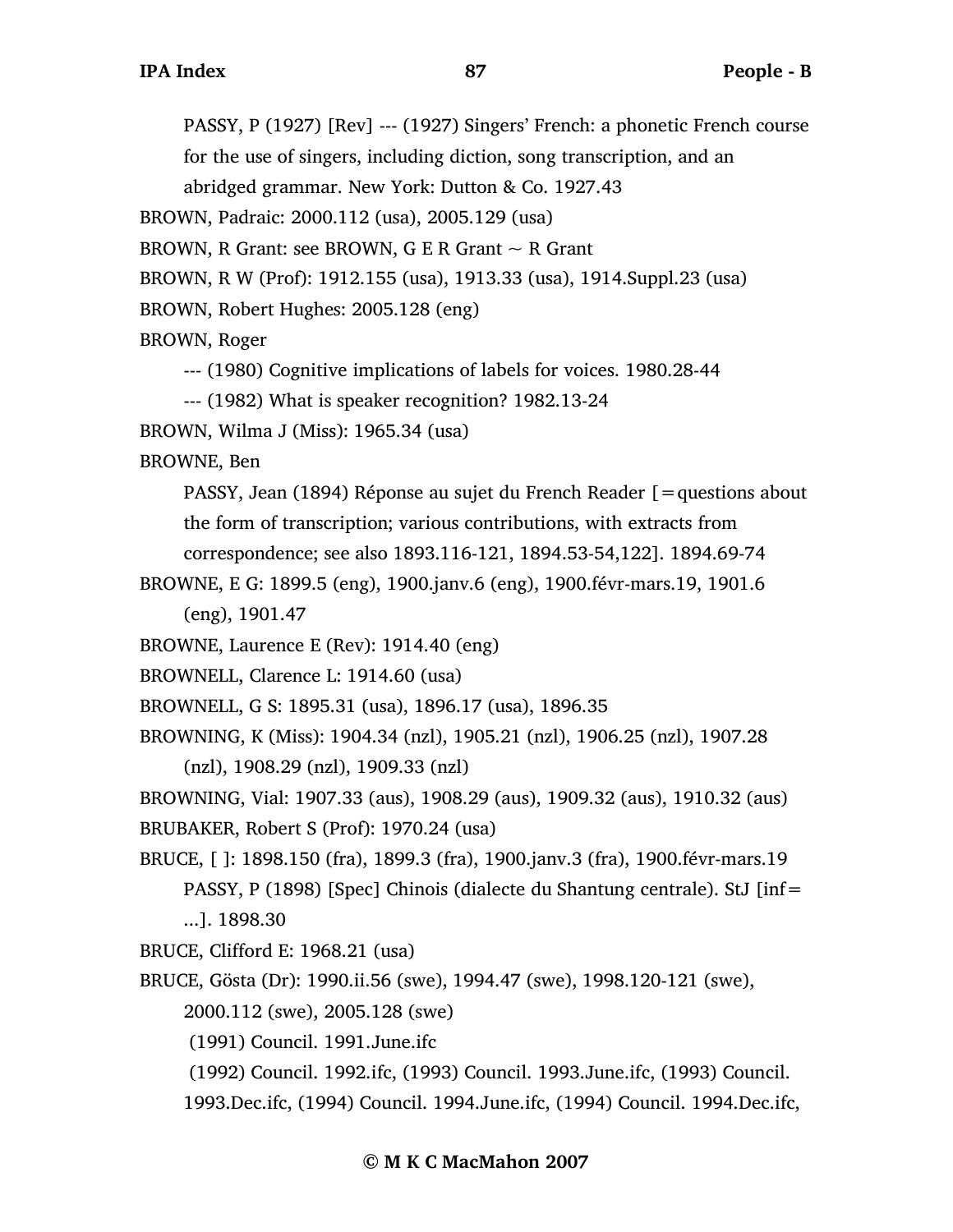(1995) Council. 1995.June.ifc, (1995) Council. 1995.Dec.ifc, (1995) Council. 1995.Dec.ifc, (1996) Council. 1996.June.ifc, (1996) Council. 1996.Dec.ifc, (1997) Council. 1997.June & Dec.ifc, (1998) Council. 1998.June & Dec.ifc, (1999) Council. 1999.June.ifc, (1999-2003) Council. 2000.June & Dec.prelim matter, (1999-2003) Council. 2001.Dec.prelim matter, (1999-2003) Council. 2002.June & Dec.prelim matter (1999-2003) Council. 2003.June & Dec.prelim matter, (2003-207) Council. 2004.June:prelim matter, 2004.Dec.prelim matter, 2005.June.prelim matter, 2005.Dec.prelim matter, 2006.June.prelim matter, 2006.Dec. prelim matter

Coordinators for the 1989 Kiel Convention [and topics]. 1988.62-64 --- (1988) 2.3 Suprasegmental Categories; 2.4 The symbolization of temporal events. 1988.75-76

ROACH, Peter (1990) Association business and announcements  $[=$  Council election results]. 1990.Dec.72

(1991) Council 1991.June.ifc, (1992) Council 1992.ifc

(1994) Council 1994.ifc, 44

## BRUCE, J P

Meeting of the FTA [Paris, 21 Oct 1886: ... --- elected Treasurer.]

1886.Nov.[2-3]

Important notice [next Meeting of the FTA, Paris, 3 Jan 1887. Proposals: ...

J Bruce to be Treasurer]. 1886.Dec.[1]. See also 1887.Jan.[1]

PASSY, P (1892) Réponse aux propositions concernant le déficit. 1892.158- 159

--- (1926) [Rev] CHAO, Y R (1925) A Phonograph Course in the Chinese

National Language. Shanghai: Commercial Press. 1926.6-7

```
BRUCE, J R: 1886.Nov.[4] (fra), 1887.Feb.[1] (fra), 1888.janv.25/1 (fra),
```

```
1889.1 (fra), 1890.1 (fra), 1891.1 (fra), 1892.2 (fra)
```
BRUCE, K C: 1956.26 (eng), 1961.Suppl.ii (eng), [death] 1965.35

BRUCE, S (Miss): 1913.149 (eng), 1914.Suppl.5 (eng)

```
BRUCE, W A: 1908.113 (eng), 1909.6 (eng), 1910.6 (eng)
```
BRUDER, K: 1912.35 (ger), 1913.19 (ger), 1913.66 (ger), 1914.Suppl.12 (ger)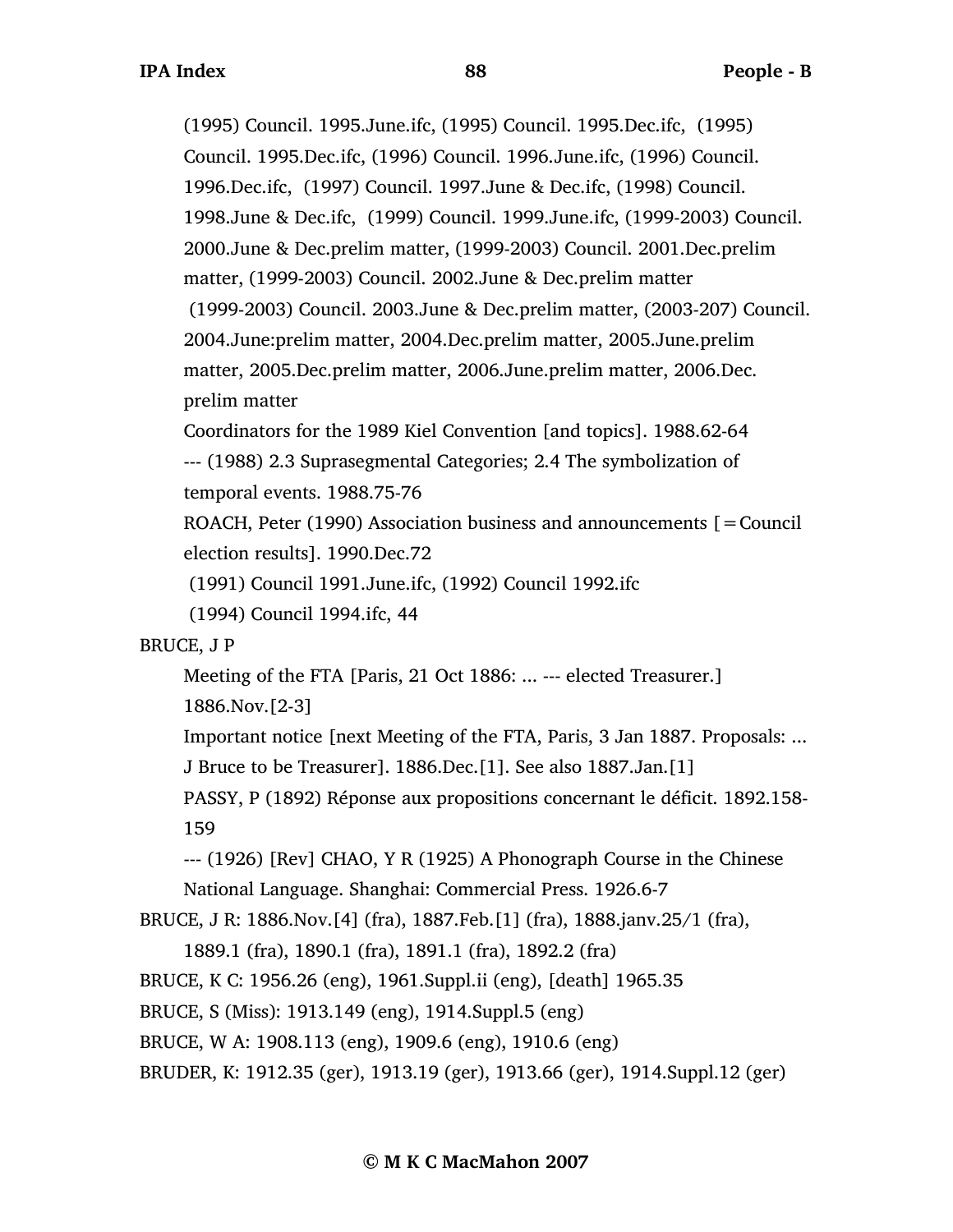BRÜCKNER, Gustav: 1899.146 (fra), 1900.janv.3 (fra), 1901.2 (fra), 1901.70 (ger), 1902.9 (ger), 1903.9 (ger), 1903.130, 1904.8 (ger), 1905.8 (ger), 1906.10 (ger), 1907.12 (ger), 1908.12 (ger), 1909.13 (ger), 1910.13 (ger), 1911.20 (ger), 1912.35 (ger), 1912.94 BRÜGEMANN, Katherina DIETRICH, G (1929) [Spec(Stud)] Deutsch. Beim Zahnarzt < --- 1929.22- 23 BRÜGGEMANN, G A: 1900.69 (ger), 1901.9 (ger), 1901.46 (fra), 1901.47, 1902.3 (fra), 1902.51 BRÜHL, Karl ~ C: 1891.85 (ger), 1891.122 (ger), 1892.3 (ger) BRÜMMER, M C (Frl): 1930.13 (ger), 1930.46 BRÜMMER, Marie (Frl): 1905.86 (ger), 1906.10 (ger), 1907.12 (ger), 1907.78 BRÜNNER, Heinrich: 1911.65 (ger), 1912.35 (ger), 1913.19 (ger), 1914.Suppl.12 (ger) BRUÈRE-DAWSON, G: 1959.23 (fra), 1961.Suppl.ii (fra) BRUGGEN: see VAN BRUGGEN BRUGGENCATE, K ten: 1889.65 (net), 1890.3 (net), 1890.49, 1891.3 (net), 1891.30 BRUGSCH PASCHKA, H K [death]. 1894.173 BRULAND, J: 1981.41 (nor), 1981.Suppl.13 (nor) BRUN, [ ] (Mme): 1898.65 (fra), 1899.3 (fra), 1899.35 BRUNELL, L: 1888.March.121/17 (swe), 1889.3 (swe), 1890.3 (swe), 1891.3 (swe), 1891.30 BRUNER, J D (Prof): 1894.13 (usa), 1894.27, 1895.14 (usa), 1895.33 BRUNET, Alfred: 1962.39 (can), 1966.39 BRUNETTI, V: 1907.78 (fra), 1907.90, 1908.2 (fra) BRUNNEMAN, A SIMONSEN, E (1901) [Rev] ROSSMANN, P & --- (1900) Ein Studienaufenthalt in Paris: ein Führer für Studierende, Lehrer und Lehrerinnen. 2te umgearbeitete und vermehrte Auflage. Marburg: N G Elwert. 1901.148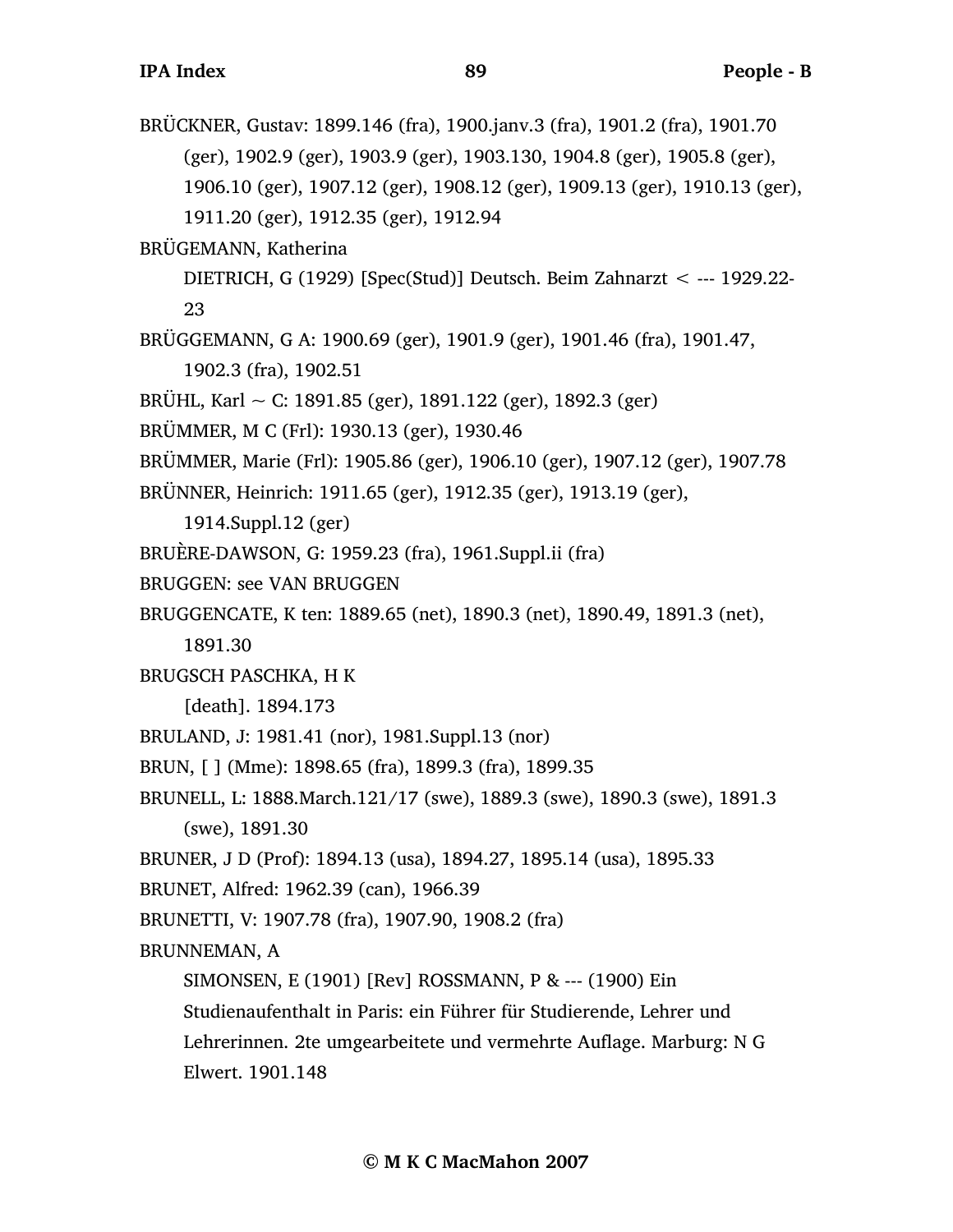BRUNNER, Karl (Prof): 1913.86 (ger), 1913.127 (auh), 1914.Suppl.16 (auh), 1934.32 (aur), 1936.37 (aur), 1938.33 (aur), 1939.18

BRUNO, [G]

[Bruno's Premier Livre de Lecture banned from Paris schools].

1886.June.[4]

BRUNO, Giordano

CAMILLI, A (1936) [Spec(Stud)] Italiano. La verita < ---. 1936.30-31

BRUNOT, F

[Work of commission completed (convenor: --- ]. 1906.65

[Delay by Ministre de l'Instruction Publique in discussing commission's

report (convenor: --- )]. 1906.84

BRUNOVSKI, P: 1925.Suppl.3 (lat), 1930.17 (lat)

BRUSENDORFF, A

FIRTH, J R (1931) [Rev] BØGHOLM, N, --- & BODELSEN, C A [eds] (1930)

A Grammatical Miscellany offered to Otto Jespersen on his Seventieth Birthday. Copenhagen: Levin & Munksgaard; London: George Allen & Unwin Ltd. 1931.6-7

BRUSENDORFF, N (Frk): 1912.92 (den), 1913.29 (den), 1914.Suppl.20 (den)

BRUSEWITZ, [ ] (Dr): 1910.94 (swe), 1911.31 (swe), 1912.46 (swe)

BRUSEWITZ, V: 1890.3 (swe), 1891.3 (swe), 1892.9 (swe)

BRUSH, M P (Dr): 1895.202 (fra), 1896.2 (fra), 1896.212 (usa), 1897.33 (usa), 1897.52, 1898.20 (usa), 1898.36, 1899.21 (usa), 1899.36, 1899.53 (usa),

1900.janv.21 (usa), 1901.22 (usa), 1901.48

BRUSIS, [ ] (Prof): 1896.34 (ger)

BRUUN, Sk ~ Schou: 1889.65 (fra), 1889.73 (nor), 1889.81 (nor), 1890.3 (nor), 1891.3 (nor), 1891.30, 1892.8 (nor), 1893.9 (nor), 1894.10 (nor), 1894.27, 1895.11 (nor), 1896.13 (nor), 1896.35, 1897.29 (nor), 1897.52, 1898.17

(nor), 1898.36, 1899.17 1900.janv.18 (nor), 1901.19 (nor), 1901.48

BRUYNINCKX, Marielle: 1994.47 (bel), 1998.121 (bel)

BRYAN, David John: 1998.121 (eng)

BRYAN, J: 1956.26 (eng), 1958.24

BRYANT, [ ] (Mrs): 1906.105 (eng), 1907.4 (eng), 1908.4 (eng), 1909.4 (eng)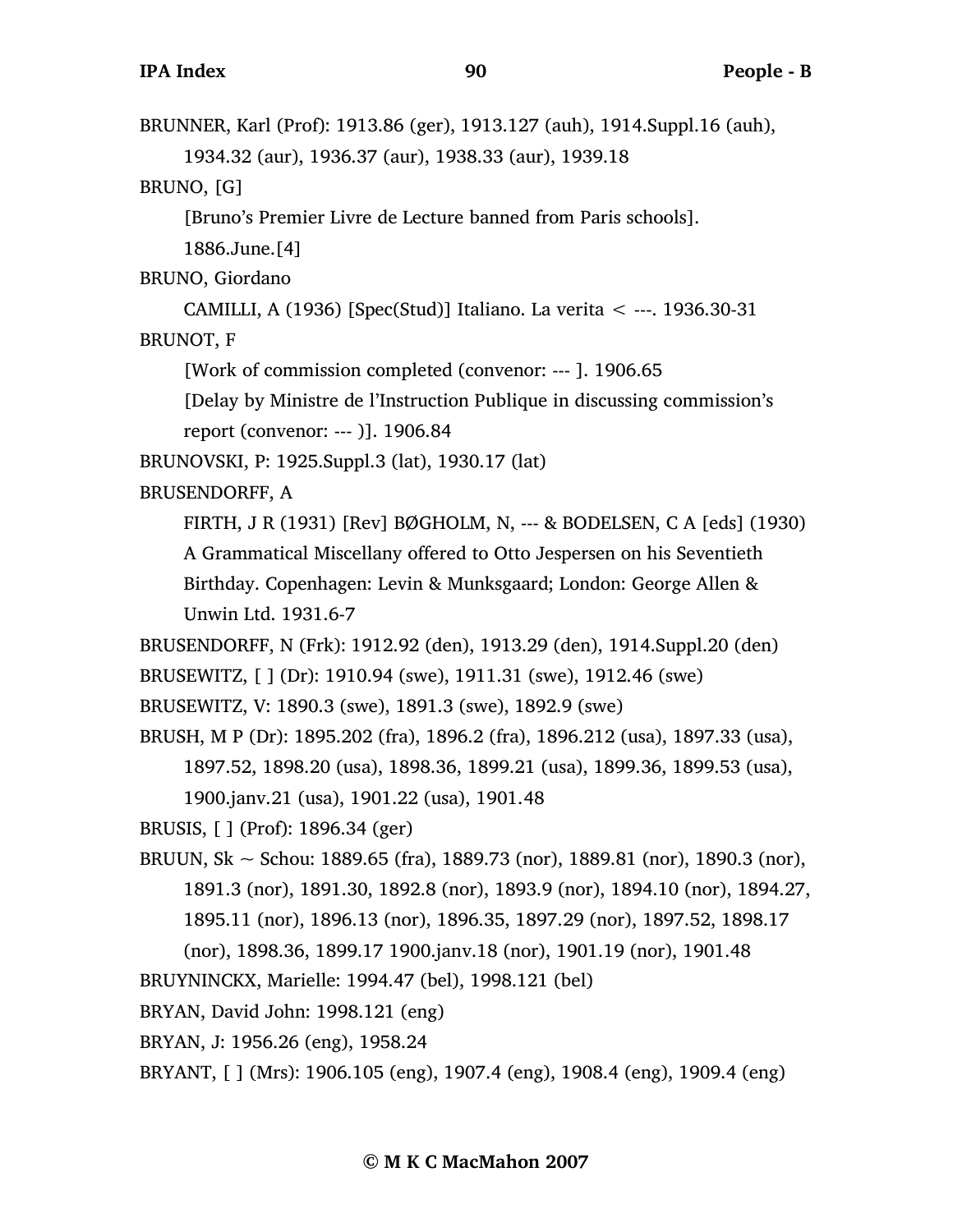BRYANT, Geo P: 1909.30 (egy), 1910.29 (egy), 1911.37 (egy), 1912.53 (egy), 1913.40 (egy), 1914.Suppl.29 (egy) BRYANT, John Mulcaster: 1998.121 (eng) BRYANT, Marie C (Mrs): 1931.56 (usa), 1932.21 (usa), 1934.35 (usa) BRYANT, R K: 1953.25 (eng), 1953.45 BRYCE, James [Spec(Stud)] English. Extra broad transcription. < --- The Holy Roman Empire. 1933.60 BRYERS, [ ]: 1905.93 (eng), 1906.6 (eng), 1907.6 (eng), 1908.6 (eng), 1909.6 (eng), 1910.6 (eng) BRYNILDSEN, J PASSY, P (1907) [Rev] --- & MAGNUSSEN, J (1902-1907) Engelsk-Dansk-Norsk Ordbog: Udtalebetegnelsen af O Jespersen. København: Gyldendalske Boghandel, Nordisk Forlag. 1907.114-115 BUBA, Usumanu Kaɗa ANONBY, Erik John (2006) Mambay. NWS [inf=--- , 47-year-old male, of Kaakyo'w (Katchéo), Cameroon]. 2006.221-233 BUBENHEIM, J F: 1952.48 (eng), 1955.Suppl.ii (eng) BUCELLA, Fabrizio: 2000.112 (bel) BUCH, J F (Fru): 1907.20 (den), 1908.20 (den), 1909.22 (den), 1910.21 (den), 1911.29 (den) BUCHAL, Karl  $\sim$  Ch: 1904.125 (ger), 1904.158 (ger), 1905.8 (ger) BUCHANAN, M McF (Miss): 1909.6 (eng), 1909.72 (eng), 1910.6 (eng), 1911.13 (eng), 1911.66 (eng), 1912.26 (eng), 1913.11 (eng) BUCHEN, Marie zur PASSY, P (1897) [Spec] Patois suisse de Goldswyl près Interlaken. StJ [inf=Marie zur BUCHEN]. 1897.44 BUCHENAU, Arthur: 1897.109 (ger), 1898.6 (ger), 1898.67 (ger), 1899.7 (ger), 1899.35, 1899.82 (ger), 1900.janv.9 (ger), 1900.févr-mars.19, 1901.9 (ger), 1901.47 BUCHENAU, Luise (Frl): 1895.77 (ger), 1896.6 (ger), 1896.35, 1898.6 (ger), 1898.35, 1898.150 (ger), 1899.7 (ger), 1899.35, 1900.janv.9 (ger), 1900.févr-mars.19, 1901.9 (ger), 1901.47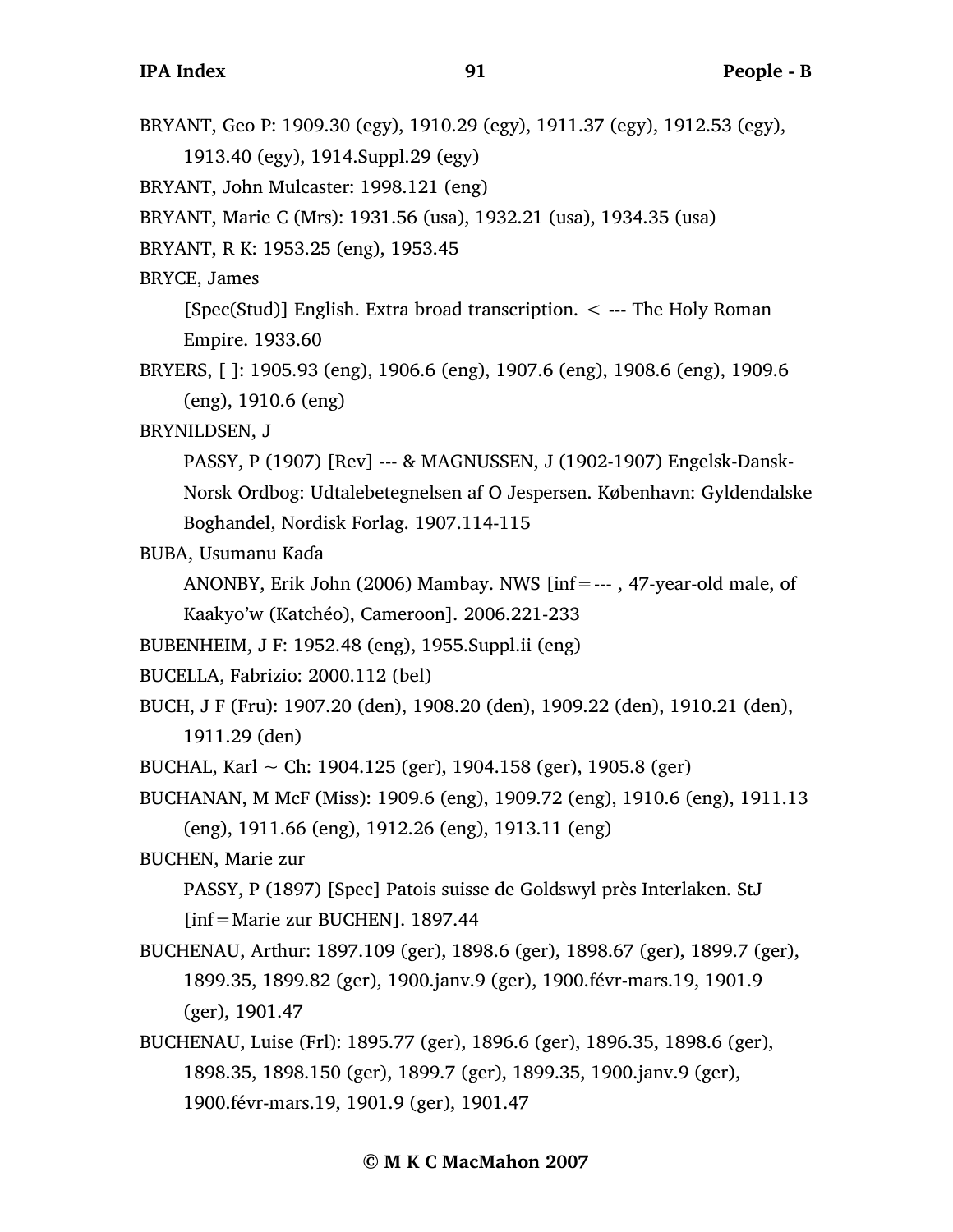BUCHHOLZ, [ ]: 1902.24 (ger), 1903.9 (ger), 1903.48

BUCHHOLZ, A: 1909.42 (ger), 1910.13 (ger), 1911.20 (ger), 1912.35 (ger),

1913.19 ger, 1913.111

BUCHHOLZ, Joh: 1899.82 (ger), 1900.janv.9 (ger), 1900.févr-mars.19

BUCK, L (Prof): 1913.150 (ger), 1914.Suppl.12 (ger)

BUCK, Timothy

ABBERTON, E (1969) [Rev] --- (1968) Modern Phonetic Texts for Foreign

Students of English, with Annotated Texts for Private Study. München: Max Hueber Verlag. 1969.20-21

BUCKLE, Cuthbert L: IPA exam result (German). 1909.96

BUCKLE, G C: 1909.94 (eng), 1910.6 (eng), 1911.13 (eng), 1912.26 (eng)

BUCKLEY, P F: 1972.92 (eng)

BUCKLEY, W: 1898.5 (eng), 1899.5 (eng), 1899.35

BUDER, Eugene (Dr): 2005.129 (usa)

BUDERUS, [ ] (Prof)

WALTER, M (1887) [Obituary of Prof Dr Buderus]. 1887.Nov.376

BUDISAVLJEVIC2, Ilse (Mrs): 1963.38 (bel), 1967.44 (bel), 1972.Suppl.1 (bel), 1975.Suppl.3 (bel)

BUDMANI, Pero: 1891.69 (auh), 1892.6 (auh), 1892.42, 1893.6 (auh), 1893.42 BUÉ, H: 1890.61 (eng), 1891.17 (eng), 1892.2 (eng), 1893.3 (eng), 1894.3

(eng), 1895.3 (eng), 1896.4 (eng), 1897.18 (eng), 1898.5 (eng), 1899.5

(eng), 1900.janv.6 (eng), 1901.6 (eng), 1902.6 (eng), 1903.6 (eng), 1904.5

(eng), 1905.5 (eng), 1905.46 (eng), 1906.6 (eng), 1906.122 (eng), 1907.6

(eng), 1908.6 (eng), 1909.6 (eng), 1910.6 (eng), 1910.124 (eng), 1911.13

(eng), 1912.26 (eng), 1913.11 (eng), 1914.Suppl.5 (eng)

BUELL, Walter H

HALTER, C (1899) [Rev] RIPPMANN, W & --- (1898) French Daily Life; common words and common things, a guide for the student as well as the traveller, adapted from Dr R Kron's Le petit parisien. 1899.59

BÜNGENER, F (Frl): 1910.13 (ger), 1911.20 (ger), 1912.35 (ger), 1913.19 (ger), 1914.Suppl.12 (ger)

BÜRGEL, Heinrich: 1898.89 (ger), 1899.6 (ger), 1899.35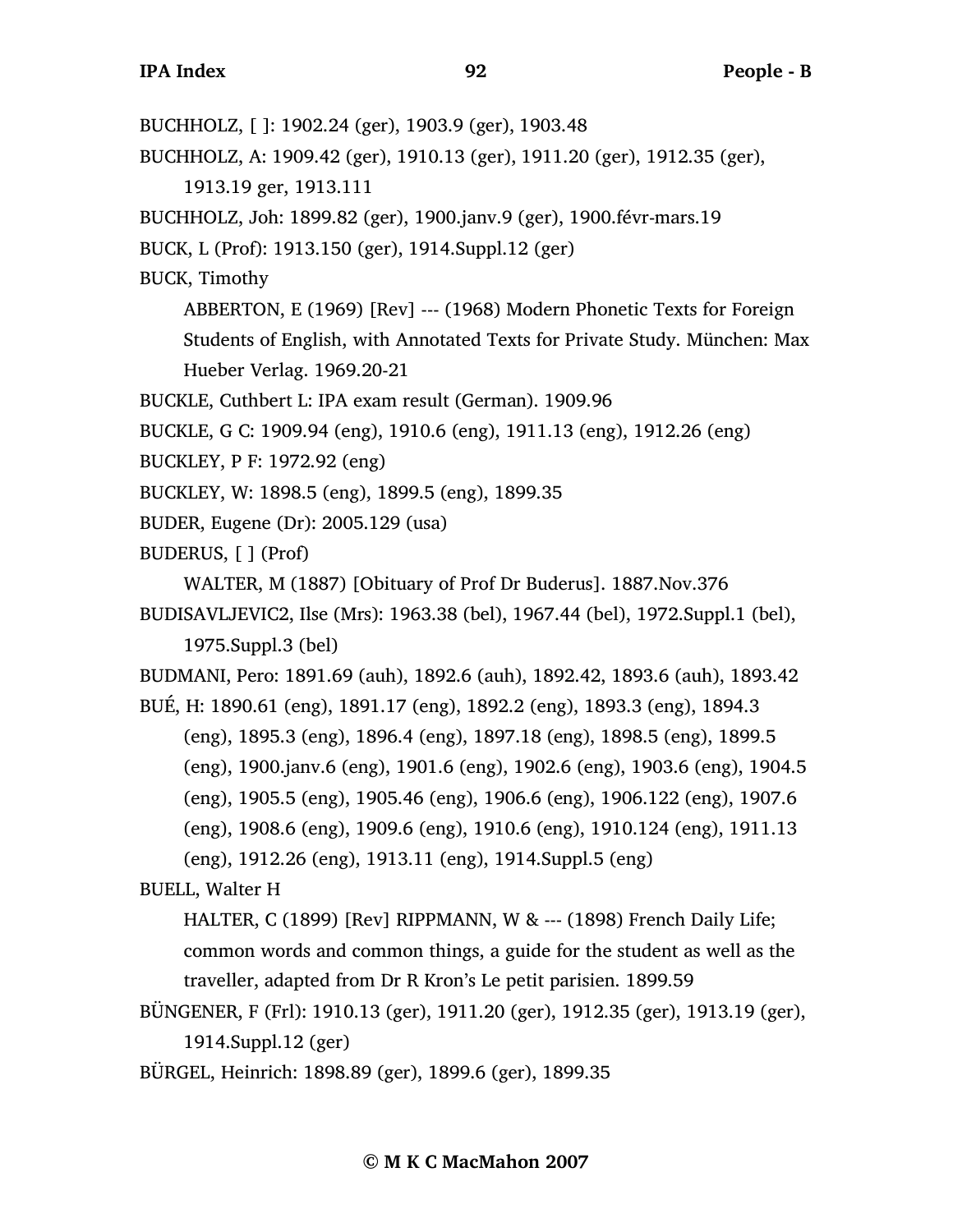BUERGEL, H K H  $\sim$  BUERGEL GOODWIN, Henry (Dr)  $\sim$  GOODWIN, H B: 1905.45 (swe), 1906.19 (swe), 1907.22 (swe), 1908.22 (swe), 1908.122 (swe), 1909.24 (swe), 1909.43 (swe), 1909.139 (swe), 1910.23 (swe), 1911.31 (swe), 1912.46 (swe), 1912.94 (swe), 1913.31, 1914.Suppl.21 --- (1911) Enquête (suite): Swedish pronunciation of Latin and Greek 1911.138-140 --- (1911) [Spec] [StJ I, 1-13, Swedish pronunciation]. 1911.138-139 --- (1911) [Spec] [Swedish pronunciation]. < VIRGIL, P Aeneidos I, 1-17; CAESAR, C J De Bello Gallico, Commentarii I, 1. 1911.139-140 [--- : lectures on the phonetics of the Scandinavian languages, University College, London, Nov 1911.] 1911.179 --- (1912) [Spec] Swedish (Stockholm colloquial). NWS. 1912.11 --- B (1912) Swedish vowels [of SOL, HUS, UPP; initial consonant of KÄR, TJUGO]. 1912.83-85 EKBLOM, R (1914) [Rev] GOODWIN, H B [nd] Svenskt-tyskt parlörlexikon. Stockholm: P A Norstedt & Söners Förlag. 1914.68-69 BUERGEL GOODWIN: see BUERGEL, H K H  $\sim$  BUERGEL GOODWIN BUERKE, W (Dr): 1888.April.169/25 (ger), 1889.3 (ger), 1890.3 (ger), 1891.3 (ger), 1892.3 (ger), 1892.42, 1893.3 (ger), 1894.4 (ger), 1894.26 BÜTTNER, Helene (Frl): IPA exam result (German). 1912.132 BUGGE, Kirsten (Mlle): IPA exam result (French). 1912.131 BUGNON, J (Mlle): 1911.95 (swi), 1912.42 (swi), 1913.26 (swi), 1914.Suppl.17 (swi) BUGNON, J (Mlle): IPA exam result (French). 1913.84 BUHLMANN, Wilhelm: 1898.114 (ger), 1899.7 (ger), 1900.janv.9 (ger), 1900.févr-mars.19, 1901.9 (ger), 1901.47 BUHTZ: see VLADIMIROVA-BUHTZ BUISSON, B PASSY, P (1886) [Editorial: (i) M Buisson, Head of Primary Teaching in France, approached about extending the experiments on teaching English phonetically ... 1886.July.[1]

[< Révue Pédagogique: ... ---'s visit to écoles normales]. 1888.July.319/55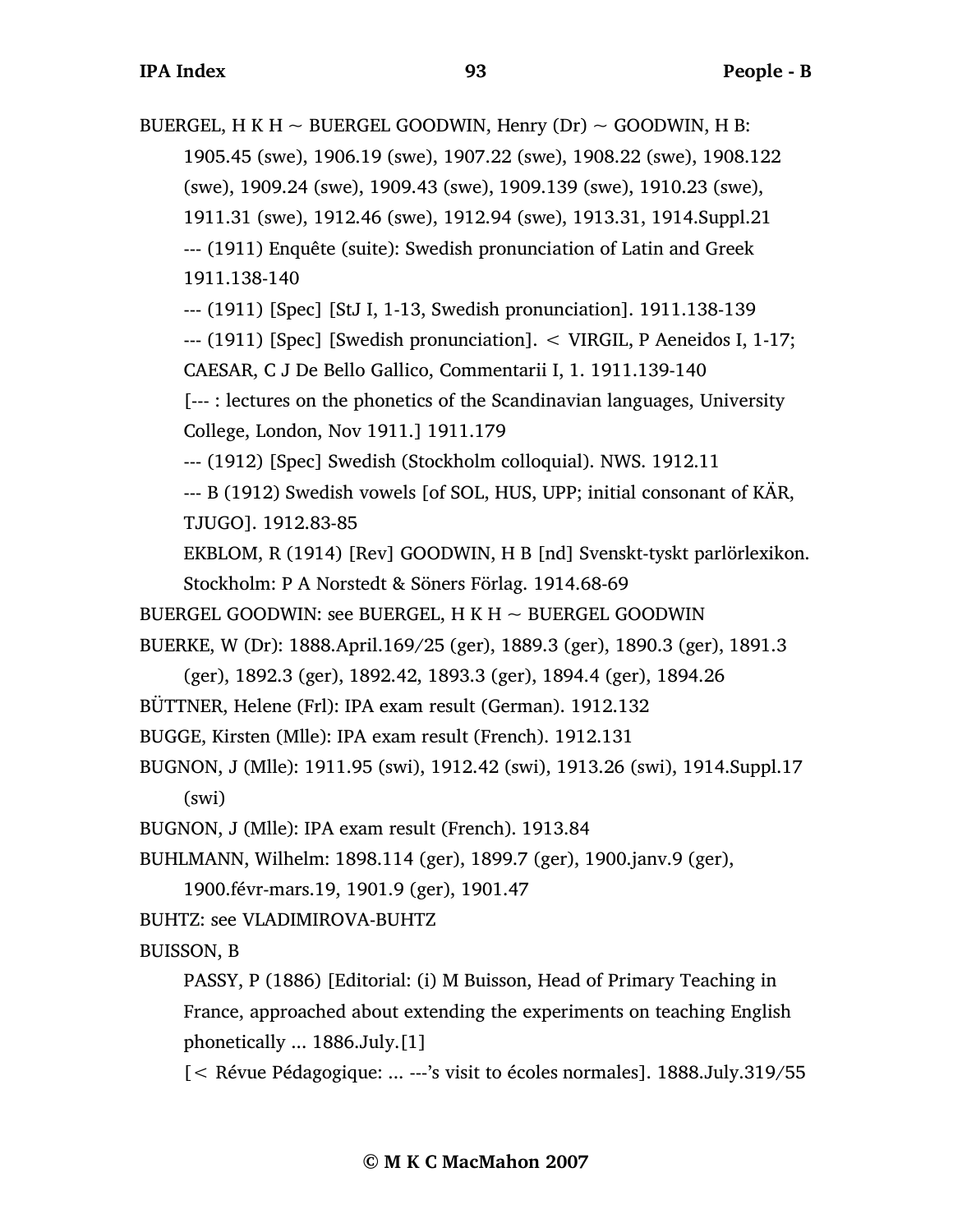PASSY, P (1888) Libéralisme éclairé [=resignation from teaching post, Paris]. 1888.Dec.491/91-492/92

[Award of two doctorates at the Sorbonne to --- , 27 July 1891]. 1891.95

- BUIST, Edith E (Mlle): 1908.122 (eng), 1909.6 (eng), 1910.6 (eng), 1911.13 (eng), 1911.192, 1912.134 (eng), 1913.11 (eng), 1913.66 (eng), 1913.110 (eng), 1914.Suppl.5 (eng)
- BUKSHAISHA, Fouzia A M (Dr): 1981.93 (sco), 1990.ii.56 (qat), 1994.47 (qat), 1998.121 (qat), 2000.112 (qat), 2005.127 (qat)
- BULBECK, D M (Mrs): 1954.42 (aus), 1955.Suppl.xii (aus), 1961.49 (aus), 1961.Suppl.xiv (aus)
- BULJAN, A (Mlle): 1896.212 (auh), 1897.25 (auh), 1898.12 (auh), 1899.13 (auh), 1900.janv.14 (auh)

BULKLEY, C J (Rev): 1949.10 (bel)

- BULKLEY, M A B (Rev): 1947.20 (eng), 1951.51 (eng), 1952.Suppl.iii (eng), 1955.Suppl.iii (eng), 1961.Suppl.iii (eng), 1967.22
- BULLARD, Audrey M (Miss): 1943.29 (eng), 1949.7 (eng), 1952.Suppl.iii (eng), 1955.Suppl.iii (eng), 1961.Suppl.iii (eng), 1964.37 eng, [death] 1970.52 O'CONNOR, J D (1953) [Rev] --- & LINDSAY, E D (1951) Speech at Work. London: Longmans, Green. 1953.39-40 WOODHEAD, J L (1961) [Rev] --- (1960) Improve Your Speech. London:

Anthony Blond. 1961.45-46

BULLEN, [ ]: IPA exam result (French). 1934.84

BULLETT, Sydney: 1913.87 (eng), 1914.Suppl.4 (eng), 1925.Suppl.3 (eng)

- BULLOCK, Fred: 1902.23 (eng), 1903.6 (eng), 1904.4 (eng), 1905.4 (eng), 1906.4 (eng), 1907.4 (eng), 1908.4 (eng)
- BULTEAU, A W J: IPA exam results: French, 1912.115; German, 1912.115 BUNCH, Barbara (Miss): IPA exam result (English). 1934.84

BUNDT, [ ]

PALMGREN, F (1888) [Critique of Afzelius' alphabet (see 1888.Aug-Sept.65), with Specimens of English in Swedish Phonetic Transcriptions].

1888.Suppl.Oct.1-4

BUNG, Taquang

--- (1936) [Spec] Annamese [educated middle Annamese]. NWS. 1936.52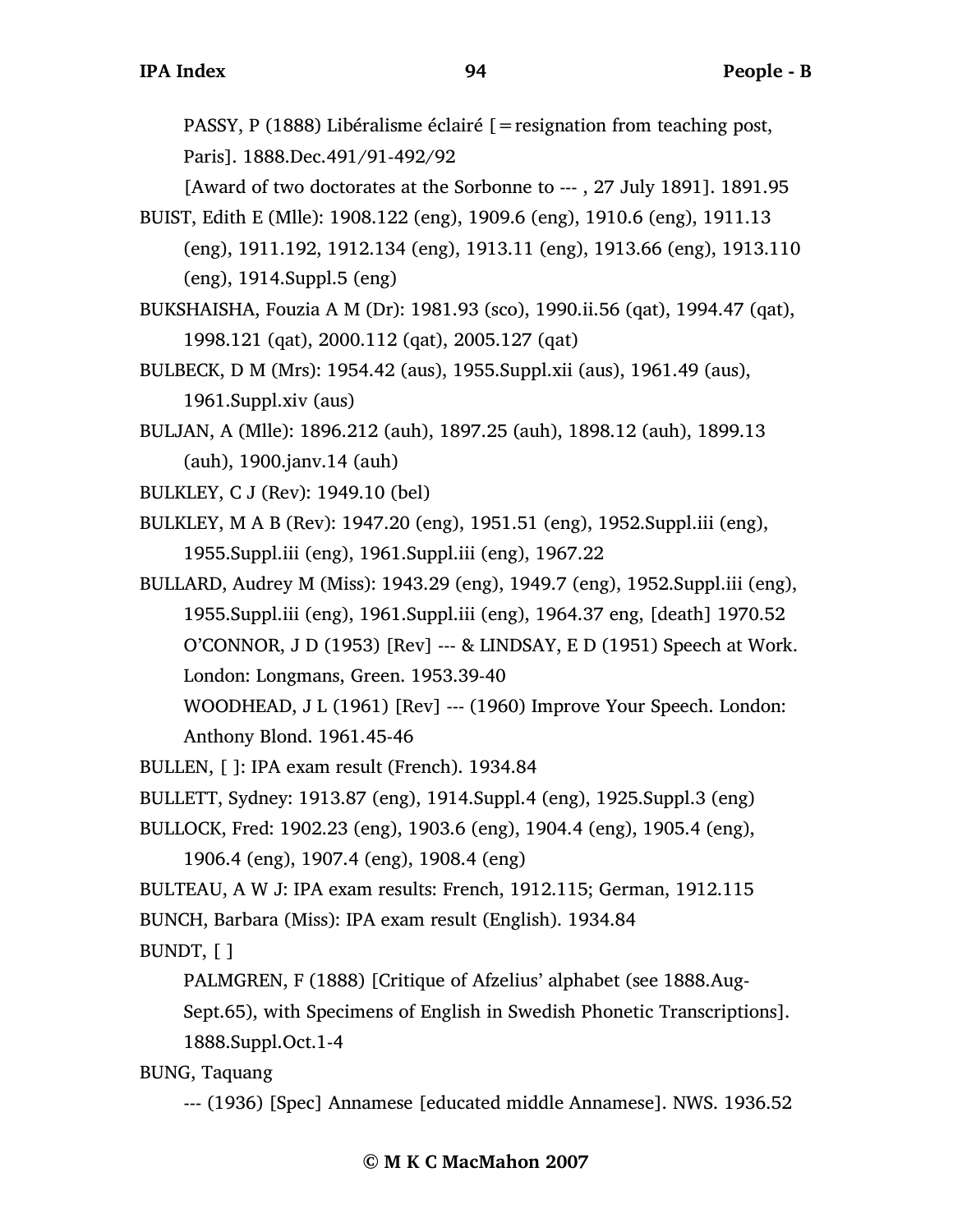BUNTING, W: 1925.Suppl.3 (sco), 1929.12

BUOL, [ ] (Dr)

PASSY, P (1897) [Spec] Patois suisse de Davos, Grisons. StJ [inf= ---]. 1897.122

BURBANK, J H (Prof): 1928.84 (eng), 1929.42 (jap), 1930.22 (jap), 1932.25 (jap), 1936.44 (jap), 1938.31 (eng), 1942.11

- BURBEY, J L  $\sim$  G L: 1896.34 (eng), 1897.18 (eng), 1898.5 (eng), 1899.5 (eng), 1900.janv.6 (eng), 1900.févr-mars.19, 1901.6 (eng), 1902.6 (eng), 1903.6 (eng), 1904.5 (eng), 1905.5 (eng), 1906.6 (eng), 1907.6 (eng), 1908.6 (eng), 1909.6 (eng), 1910.6 (eng), 1911.13 (eng), 1912.26 (eng), 1913.11 (eng), 1914.Suppl.6 (eng)
- BURCHARDI, G (Dr): 1908.113 (eng), 1909.6 (eng), 1910.6 (eng), 1910.143 (eng), 1911.13 (eng), 1911.95 (eng), 1912.26 (eng), 1913.11 (eng), 1913.66 (eng), 1914.Suppl.6 (eng)
- BURCKHARDT, [ ] (Dr): 1897.126 (ger), 1898.6 (ger), 1898.35, 1899.7 (ger), 1900.janv.9 (ger), 1900.122
- BURCKHARDT, [ ] (Frl): 1897.20 (ger), 1898.6 (ger), 1899.7 (ger), 1899.35 BURCZYK: see BIERZONSKI-BURCZYK

BURDEAU, [ ]

[Report by --- on the teaching of languages in Algeria]. 1891.144 BURE, N H: 1889.3 (swe), 1890.3 (swe), 1891.4 (swe), 1892.9 (swe), 1892.42 BURGBACHER, Marianne (Miss): 1963.38 (usa)

BURGER, [ ]: 1902.23 (fra), 1903.3 (fra), 1903.50

BURGER, Anton (Prof): 1909.94 (auh)

NOËL-ARMFIELD, G (1910) [Rev] --- (1907) Die gleich- und ähnlichlautenden Wörter der französischen Sprache. Ein Beitrag zum methodischen Studium des französischen Wortschatzes, seiner Orthoëpie und Orthographie. St Pölten: J G Sydy. 1910.52-53

BURGER, Elisabeth (Frl): 1896.6 (ger), 1897.20 (ger), 1898.6 (ger), 1899.7 (ger), 1900.janv.9 (ger), 1901.9 (ger), 1902.9 (ger), 1903.9 (ger), 1904.8 (ger), 1905.8 (ger), 1905.47 (ger), 1906.10 (ger), 1906.71 (ger), 1907.12 (ger), 1908.12 (ger), 1909.13 (ger), 1910.13 (ger), 1911.20 (ger), 1912.35 (ger), 1913.19 (ger), 1914.Suppl.12 (ger)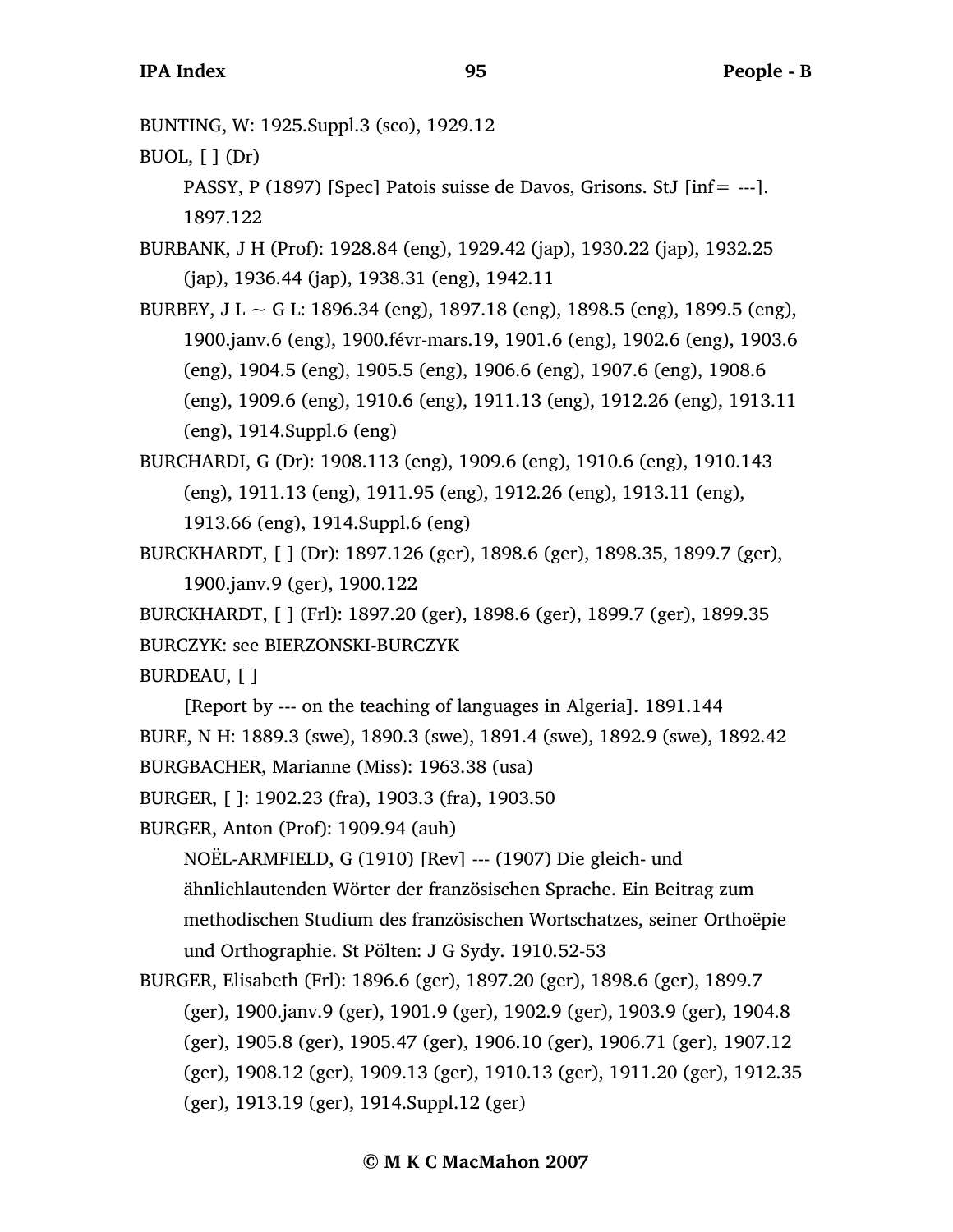PASSY, P (1900) La réforme de l'orthographe [reactions to decisions on spelling reform by Le Ministre de l'Instruction Publique et des Beaux-Arts: Denmark, Germany, France (--- ...)]. 1900.123

```
[--- : mother's death]. 1905.38
```

```
[--- : father's death]. 1905.142
```

```
[--- : appointment, Lindau]. 1906.49
```

```
BURGER, Emilie (Diakonissin): 1903.65 (ger)
```

```
BURGER, Susanne M (Miss): 1994.47 (ger)
```

```
BURGIN, Beryl (Miss): IPA exam result (English). 1937.57
```

```
BURGMAYER, J (Mme): 1913.150 (eng), 1914.Suppl.6 (eng), 1914.61 (eng)
```

```
BURGUET: see ZÜND-BURGUET
```
BURHENNE, Fr: 1889.81 (ger), 1890.3 (ger), 1890.50, 1891.4 (ger), 1892.3 (ger), 1892.42

BURIGNAT, L: 1932.13 (fra), 1934.28 (fra), 1936.34 (fra), 1938.30 (fra),

1939.18

```
BURIGNAT, M: 1931.57 (fra)
```

```
BURJAN, Fr: 1897.50 (auh), 1897.127, 1898.12 (auh), 1899.13 (auh), 1899.35
```
BURLEIGH, Lewis A: 1905.21 (usa), 1906.21 (usa), 1907.24 (usa), 1908.25

(usa), 1909.27 (usa)

```
BURMEISTER, [ ]: 1902.23 (ger), 1903.8 (ger), 1903.48, 1905.8 (ger), 1906.10
     (ger), 1907.12 (ger), 1908.12 (ger), 1908.43, 1908.63
```

```
BURN, H (Miss): 1913.11 (wal), 1914.Suppl.6 (eng)
```
BURN, M (Miss): 1912.134 (eng), 1913.11 (eng), 1914.Suppl.6 (eng)

BURNET, P B: 1907.24 (usa), 1908.25 (usa), 1909.27 (usa), 1910.26 (usa),

```
1911.34 (usa) 1912.49 (usa), 1913.34 (usa), 1914.Suppl.24 (usa)
```

```
BURNETT, S M (Miss): 1983.61 (wal)
```
BURNHAM, Denis (Prof): 2005.125 (aus)

BURNS, Robert

JONES, D (1906) [Spec] Scotch. --- Somebody. 1906.118-119. Corr:

1906.131

```
BURR, Antonio: 1899.22 (chl)
```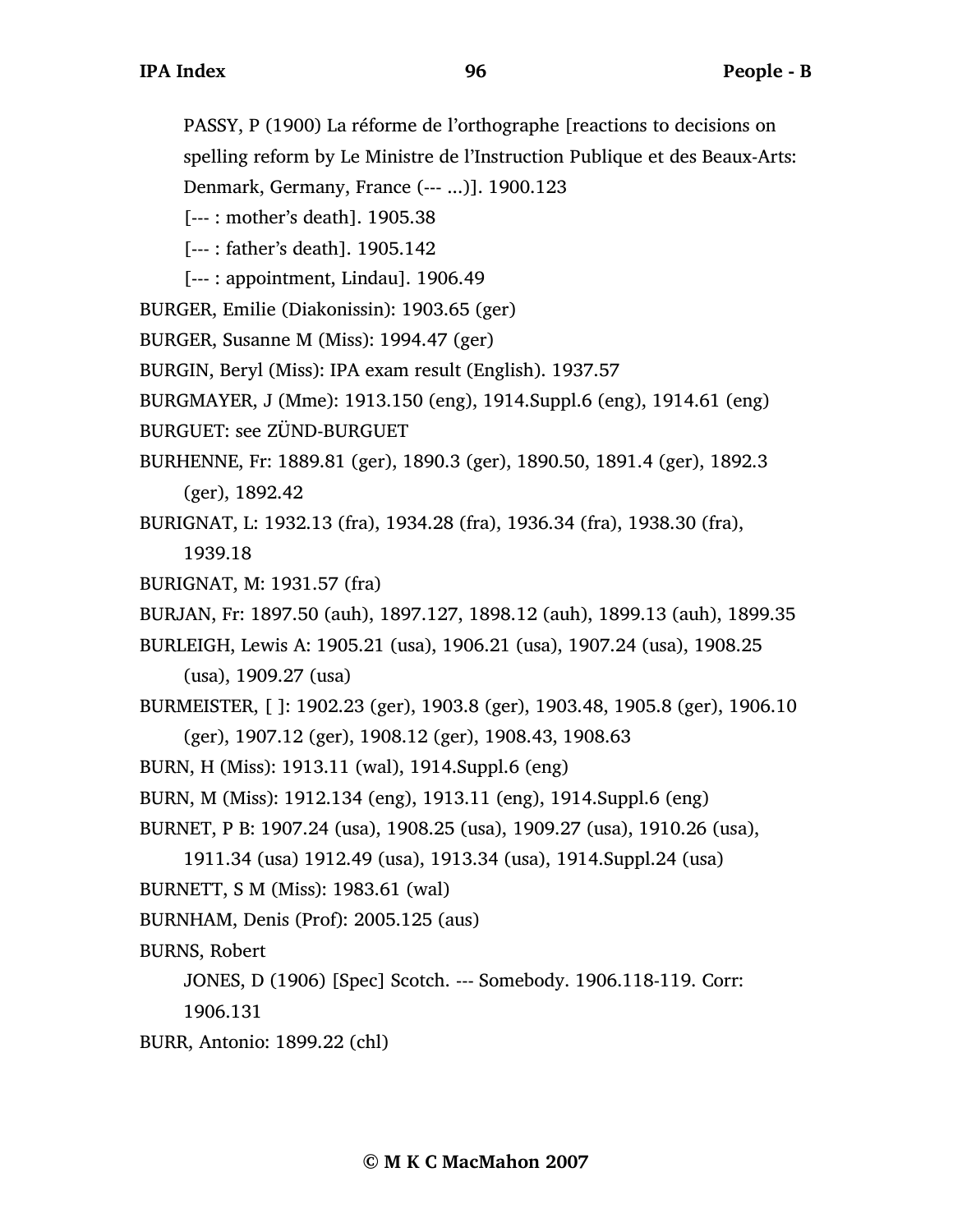BURRAS, E (Miss): 1912.133 (eng), 1913.11 (eng), 1914.Suppl.6 (eng),

1925.Suppl.3 (eng), 1930.11 (eng), 1932.14 (eng), 1934.29 (eng), 1936.35 (eng), 1938.31 (eng), 1949.8 (eng), 1952.Suppl.iii (eng), 1952.49

BURRAS, Edith (Miss): IPA exam results: German, 1910.141; French, 1911.189

- BURRELL, Arthur: 1898.50 (eng), 1899.5 (eng), 1899.35, 1906.29 (eng), 1907.6 (eng), 1908.6 (eng), 1909.6 (eng)
- BURT, A W: 1894.85 (can), 1895.15 (can), 1895.33, 1896.83 (can), 1897.34 (can), 1897.52
- BURT, Cyril (Prof): 1930.11 (eng), 1932.14 (eng), 1933.19 (eng), 1934.29 (eng), 1936.35 (eng), 1938.31 (eng), 1943.16
- BURTON, Richard F

SPRAGUE DE CAMP, L (1942) [Spec(Stud)] English (General American). <

- --- The Book of the Thousand Nights and a Night. 1942.8-9
- BURTSCHEIT, W: 1897.177 (ger), 1898.7 (ger), 1899.7 (ger), 1899.35
- BUSCH, Wilhelm
	- MENZERATH, P (1950) [Spec(Stud)] Deutsch. Enge Lautschrift. < --- . 1950.20

BUSCHERBRUCK, K (Dr): 1895.54 (ger), 1900.53 (ger), 1901.9 (ger), 1901.47

- BUSH, Clara (Miss): 1972.Suppl.15 (usa), 1975.Suppl.20 (usa), 1978.Suppl.20 (usa), 1981.Suppl.21 (usa)
- BUSHAW, Donald W: 1952.18 (usa), 1952.Suppl.vii (usa), 1953.25 (usa), 1955.49 (usa), 1955.Suppl.viii (usa), 1961.Suppl.ix (usa), 1962.21 (usa), 1967.22
- BUSHER, M (Miss): 1913.149 (eng), 1914.Suppl.6 (eng)

BUSSE, C (Dr): 1932.70 (ger), 1934.31 (ger), 1936.37 (ger), 1938.33 (ger)

- BUSTAMANTE: see MERINO BUSTAMANTE
- BUSTOS, Camilo: 1913.39 (chl), 1914.Suppl.28 (chl)
- BUSTOS, Ildefonso: 1896.18 (chl), 1897.34 (chl)

BUSZARD, Laura

Journal of the International Phonetic Association. [Editorial personnel]. 1991.Dec.[i]

BUTCHART, Stewart F: 1899.98 (ger), 1900.janv.9 (ger), 1900.févr-mars.19, 1901.9 (ger), 1901.47, 1903.23 (sco), 1904.5 (sco), 1904.59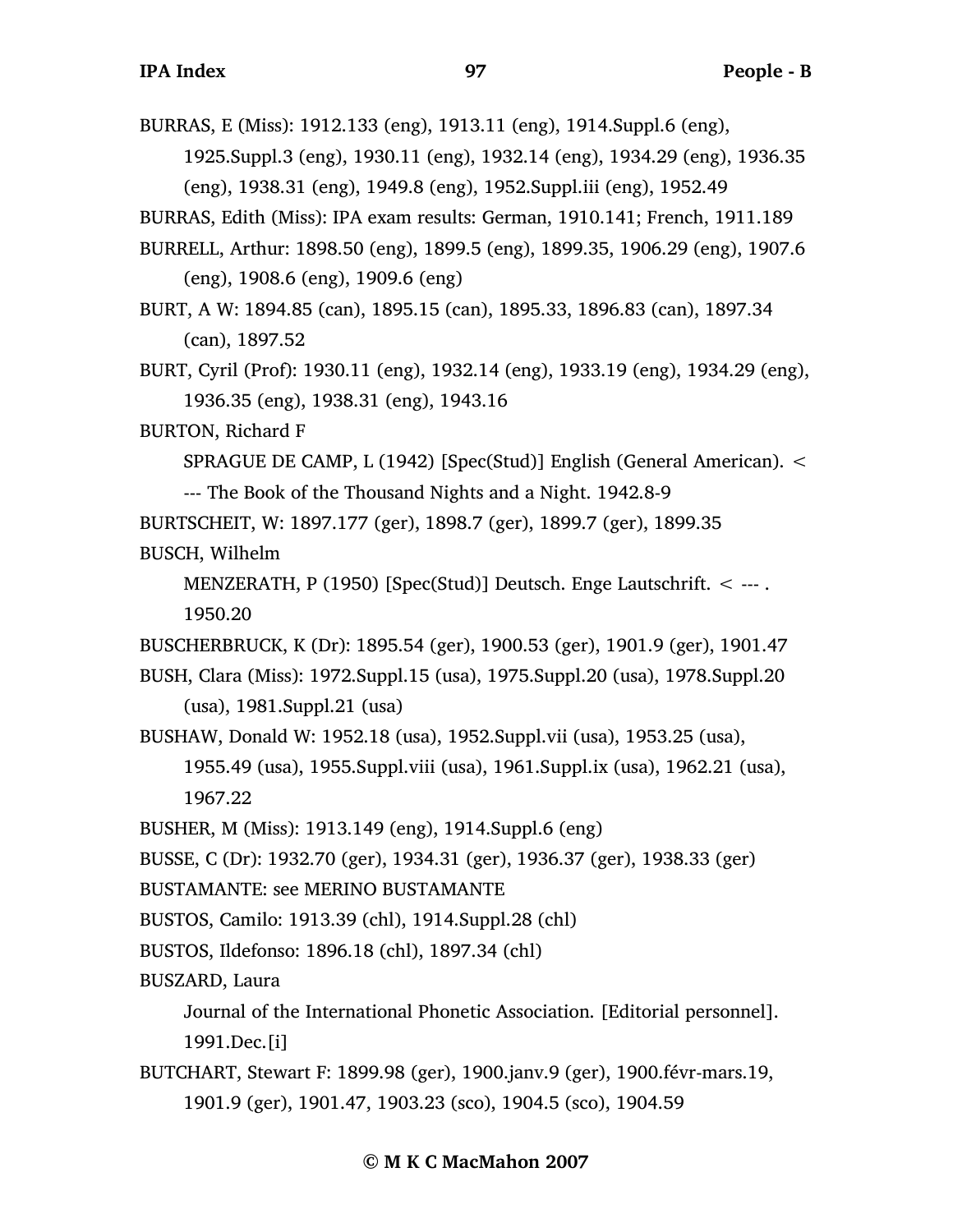BUTCHER, A D (Miss): 1909.42 (eng), 1909.139 (eng), 1910.4 (eng), 1911.11 (eng), 1912.24 (eng) [Orthoprint, for writing English and other languages phonetically without the use of phonetic script, devised by Miss A D Butcher]. 1911.4

BUTCHER, Andrew R (Prof): 1975.48 (brd), 1975.Suppl.6 (brd), 1978.Suppl.16 (eng), 1981.Suppl.16 (eng), 1990.ii.56 (aus), 1994.47 (aus), 1998.121 (aus), 2005.125 (aus)

TABAIN, Marija, BREEN, Gavan & --- (2004) VC vs. CV syllables: a

comparison of Aboriginal languages with English [infs= 1 female, 30s, of

Arrernte, 2 females and 2 males of Yanyuwa, 2 females, 1 male of

Yindjibarndi, 3 females, 2 males of English]. 2004.175-200

NICOLAIDIS, Katerina (2006) IPA Life Membership: --- , Frances Ingemann, Graham E Pointon. 2006.133

BUTHAM, Charles: 1907.106 (eng), 1908.6 (eng), 1909.6 (eng)

BUTLER, Rose (Miss): 1909.114 (eng), 1910.6 (eng), 1911.13 (eng), 1912.27 (eng), 1913.11 (eng), 1914.Suppl.6 (eng)

BUTLER, W: 1932.22 (brz), 1934.38 (brz), 1936.42 (brz), 1938.38 (brz), 1945.18

BUTLER, W F: 1901.46 (irl), 1902.6 (irl), 1902.51

BUTLIN, Raymond T: 1930.11 (eng), 1932.14 (eng), 1934.29 (eng), 1936.35 (eng), 1938.31 (eng), 1949.8 (eng), 1951.51 (eng), 1952.Suppl.iii (eng), 1955.Suppl.iii (eng)

--- (1928) [Spec(Stud)] Español. < SIERRA, Martinez Canción de Cuna,

escogido, segundo acto. [inf=Severino Bello LASIERRA]. 1928.61-62

--- (1928) [Spec(Stud)] Español. < SIERRA, M Canción de Cuna, escogido,

segundo acto (continuación) [inf=LASIERRA, S B]. 1928.79-80

--- (1929) [Spec(Stud)] English. < THOMPSON, F Essay on Shelley. 1929.6-7

--- (1930) [Spec] Baghdad dialect of Arabic. NWS. 1930.4

[--- : appointment, London]. 1931.10

[--- : lectures, Bonn]. 1931.28

 $-$ -- $(1931)$  Babel, or new symbols for old  $[=$ middle e]. 1931.66-67

--- (1931) Double affricates 1931.68-69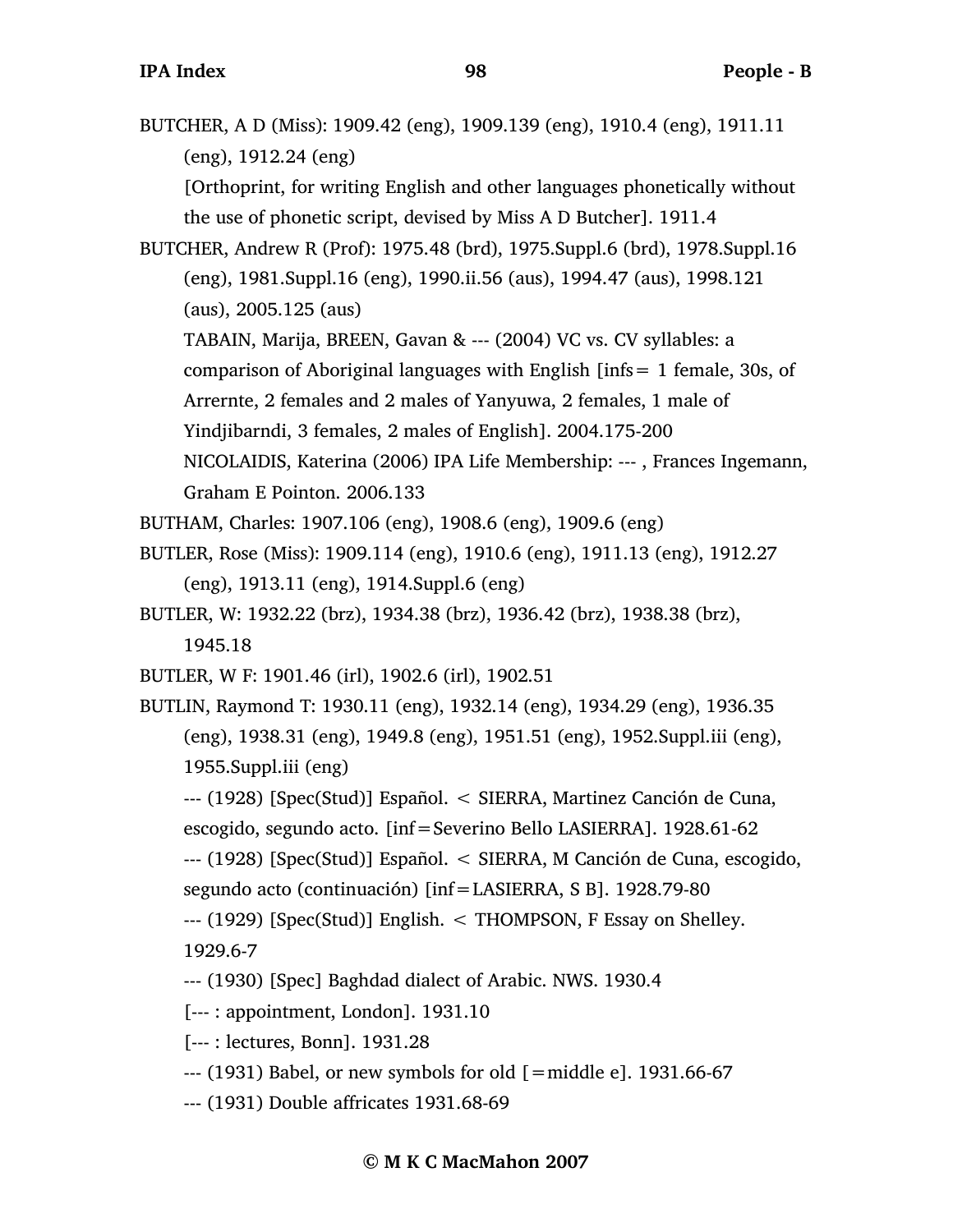--- (1933) [Spec] Arabo letterario. NWS. 1933.Suppl.juil-sept.19 & 59

[--- : appointment as Sub-Director, Institute of English Studies, Athens. 1939.52]

[Phoneticians on the staff of the Institute of English Studies, Athens: --- ...]. 1939.52

BUTOR, Michel

CHAPALLAZ, M  $(1961)$  [Spec(Stud)] Français.  $\lt$  --- Passage à Milan. 1961.20-21

BUTTERWORTH, [ ] (Miss): IPA exam result (French). 1913.5

BUTTERWORTH, Catherine Marg: IPA exam result (German). 1912.132

BUUREN: see VAN BUUREN

 $BYAM, \lceil \rceil$ 

--- (1895) [Spec] Malgashe. StJ. 1895.199

BYBEE, Joan

JAMES, Deborah (2003) [Rev] --- (2001). Phonology and Language Use.

Cambridge: Cambridge University Press. 2003.251-252

BYLEVELT: see BONTO VAN BYLEVELT

BYRD, Dani (Prof): 1998.121 (usa), 2000.112 (usa), 2005.129 (usa)

Editorial board/team: 1996.June.prelim matter, 1996.Dec.prelim matter, 1997.prelim matter, 1998.prelim matter, 1999.June.prelim matter, 1999.Dec.prelim matter, 2000.prelim matter, 2001.June.prelim matter, 2002.June.prelim matter, 2002.Dec.prelim matter, 2003.June.prelim matter

--- (1992) Pitch and duration of yes-no questions in Nchufie. 1992.12-26

--- (1993, 1994) Palatogram reading as a phonetic skill: a short tutorial

[inf=female speaker, Southern California]. 1993.59-72. 1994.21-34 [see Editor's Note to June 1994]

--- (1995) Palatogram reading as a phonetic skill: the answer to issue 24(1)'s EPG "mystery" sentence. 1995.65-70

FUKAYA, Teruhiko & --- (2005) An articulatory examination of word-final flapping at phrase edges and interiors [infs= 3 speakers, American English]. 2005.45-58